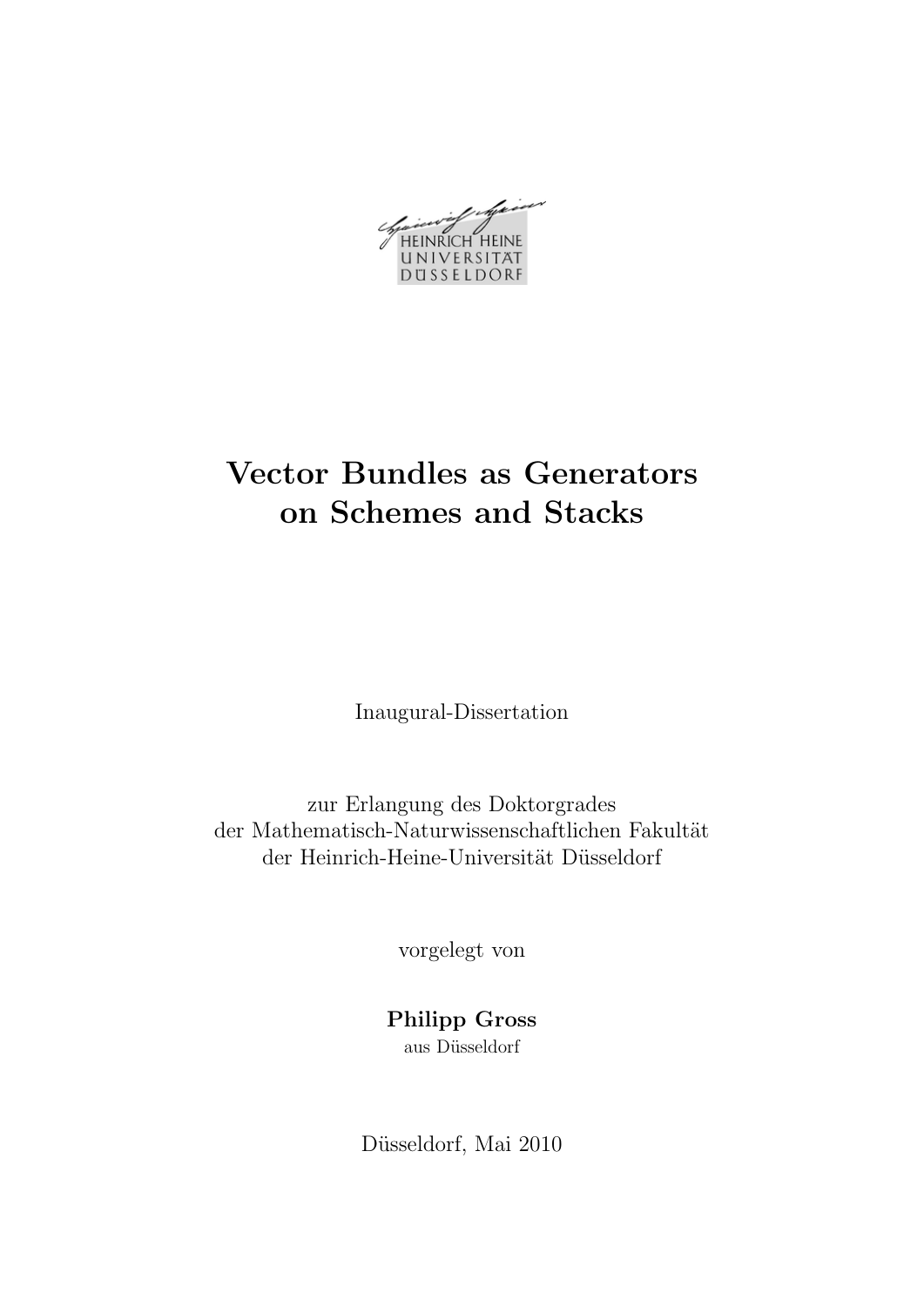Aus dem Mathematischen Institut der Heinrich-Heine-Universität Düsseldorf

Gedruckt mit der Genehmigung der Mathematisch-Naturwissenschaftlichen Fakultät der Heinrich-Heine-Universität Düsseldorf

Referent: Prof. Dr. Stefan Schröer

Koreferent: Prof. Dr. Holger Reich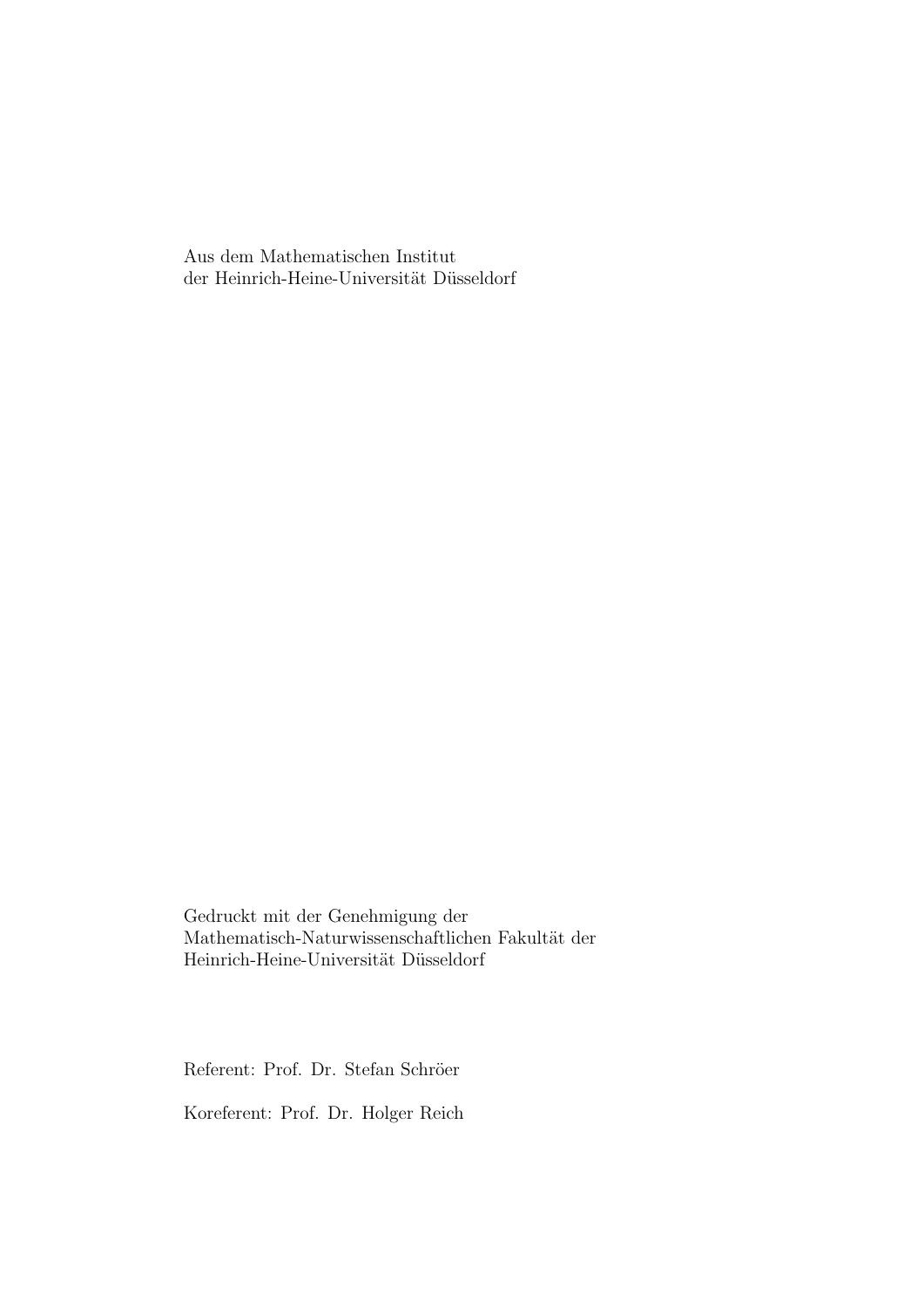## Acknowledgments

The work on this dissertation has been one of the most significant academic challenges I have ever had to face. This study would not have been completed without the support, patience and guidance of the following people. It is to them that I owe my deepest gratitude.

I am indebted to my advisor Stefan Schröer for his encouragement to pursue this project. He taught me algebraic geometry and how to write academic papers, made me a better mathematician, brought out the good ideas in me, and gave me the opportunity to attend many conferences and schools in Europe. I also thank Holger Reich, not only for agreeing to review the dissertation and to sit on my committee, but also for showing an interest in my research.

Next, I thank the members of the local algebraic geometry research group for their time, energy and for the many inspiring discussions: Christian Liedtke, Sasa Novakovic, Holger Partsch and Felix Schüller. I have had the pleasure of learning from them in many other ways as well. A special thanks goes to Holger for being a friend, helping me complete the writing of this dissertation as well as the challenging research that lies behind it.

The dissertation has greatly benefited from the technical expertise of Michael Broshi, Georg Hein, Sam Payne and especially Jarod Alper and David Rydh who provided plenty of comments and pointed out several inaccuracies. I would like to thank them for the stimulating discussions and helpful suggestions.

The seminars at the Mathematical Institute of the University Duisburg-Essen and of the "Kleine Arbeitsgemeinschaft Algebraische Geometrie und Zahlentheorie" in Bonn greatly stimulated my mathematical research. I would like to thank all people who participated there and supported my mathematical apprenticeship.

Over the past years the Mathematical Institute at the Heinrich-Heine-University Düsseldorf was a central part of my workaday life. I am very grateful for their hospitality, their financial support and thank all colleagues and staff members for creating that excellent research atmosphere. In particular, Ulrike Alba and Petra Simons supported me with their absolute commitment and their friendly help.

Also, I am greatly indebted to all my friends who supported me. I apologize for missing their birthday parties when I was buried under piles of books researching on my topic. A special thanks goes to Friederike Feld and Roland Hützen who supported me, listened to my complaints and frustration, and who believed in me.

Last, but not least, I thank my family: My parents, Bärbel and Martin Gross, for their unconditional support to pursue my interests and for educating me with aspects from both arts and sciences. My sisters Julia, Anna and her husband Holger, for being close friends and keeping me grounded.

This work was funded by the Deutsche Forschungsgemeinschaft, Forschergruppe 790 "Classification of Algebraic Surfaces and Complex Manifolds". I gratefully acknowledge their financial support.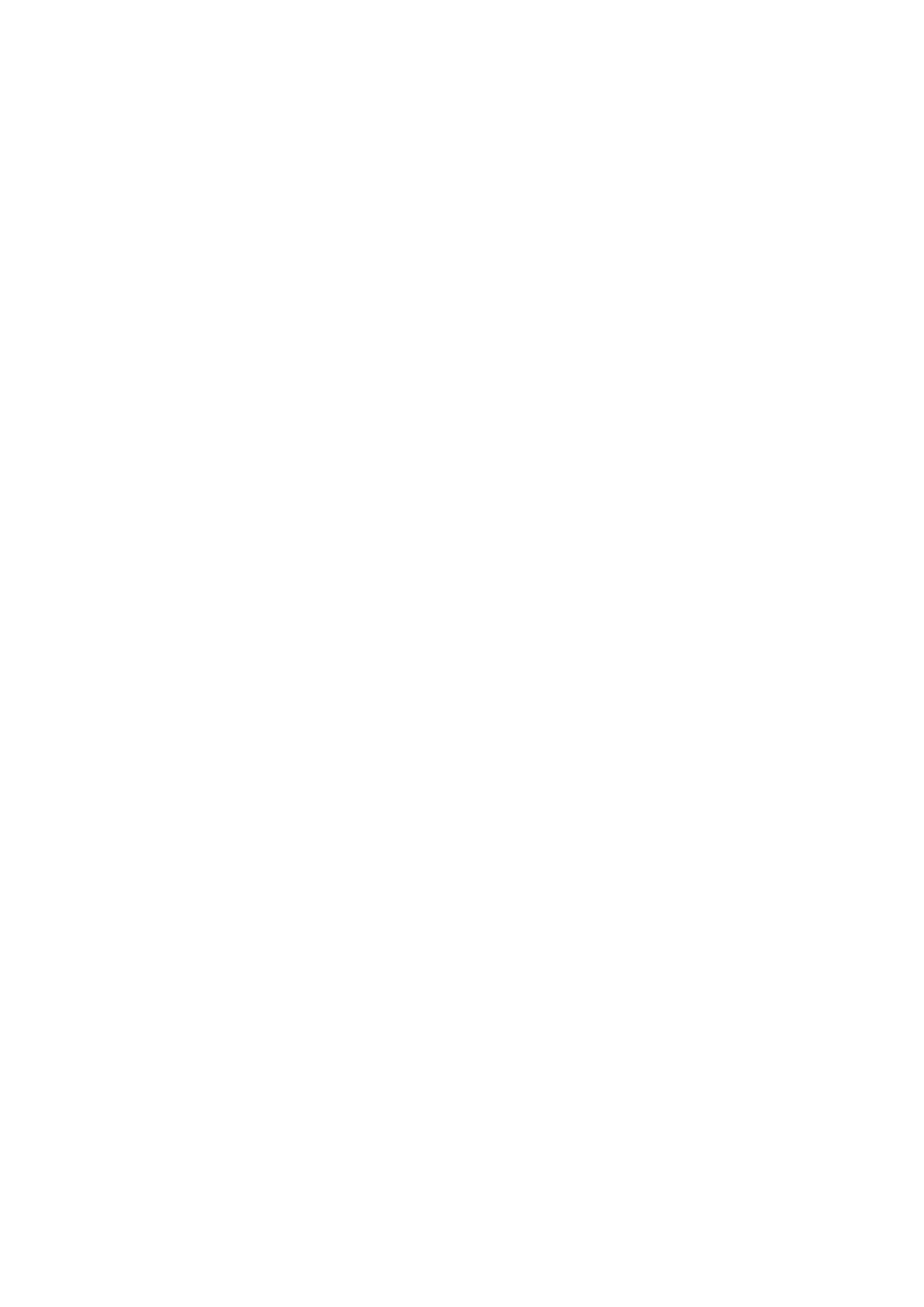## Summary

The present work is dedicated to the investigation of the resolution property of quasicompact and quasiseparated schemes, or more generally of algebraic stacks with pointwise affine stabilizer groups. Such a space  $X$  has the resolution property if every quasicoherent sheaf of finite type admits a surjection from a locally free sheaf of finite rank.

Locally this is satisfied by definition, but globally this is a non-trivial problem. There exist counter examples in the category of schemes, but they are non-separated and even fail to have affine diagonal. This is a mild separateness condition and Totaro showed that it is in fact necessary [Tot04]. Therefore it is natural to stick to schemes and algebraic stacks with affine diagonal. In this class the resolution property holds for all regular, noetherian schemes, all quasiprojective schemes, or more generally all Deligne-Mumford stacks with quasiprojective coarse moduli space.

As our first main result we verify the resolution property for a large class of surfaces in the first part of the present work. Namely, we show that all two-dimensional schemes that are proper over a noetherian ring satisfy the resolution property. This class includes many singular, non-normal, non-reduced and non-quasiprojective surfaces. The case of normal separated algebraic surfaces was settled by Schröer and Vezzosi [SV04] and we generalize their methods of gluing local resolutions to the non-normal and non-reduced case, using the pinching techniques of Ferrand [Fer03] in combination with deformation theory of vector bundles.

In the second part of the present work our main result states that for a large class of algebraic stacks the resolution property is equivalent to a stronger form: There exists a *single* locally free sheaf  $\mathcal E$  such that the collection of sheaves, obtained by taking appropriate locally free subsheaves of direct sums, tensor products and duals of  $\mathcal{E}$ , is sufficiently large in order to resolve arbitrary quasicoherent sheaves of finite type. Next, we interpret this geometrically: A sheaf  $\mathcal E$  has this property if and only if its associated frame bundle has quasiaffine total space.

This yields a natural generalization of the concept of ample line bundles on separated schemes to vector bundles of higher rank on arbitrary quasicompact algebraic stacks with affine diagonal.

As an immediate consequence of this result we infer a generalization of Totaro's Theorem to non-normal stacks which says that  $X$  has the resolution property if and only if  $X \simeq [U/GL_n]$  for some quasiaffine scheme U acted on by the general linear group [Tot04, Thm 1.1].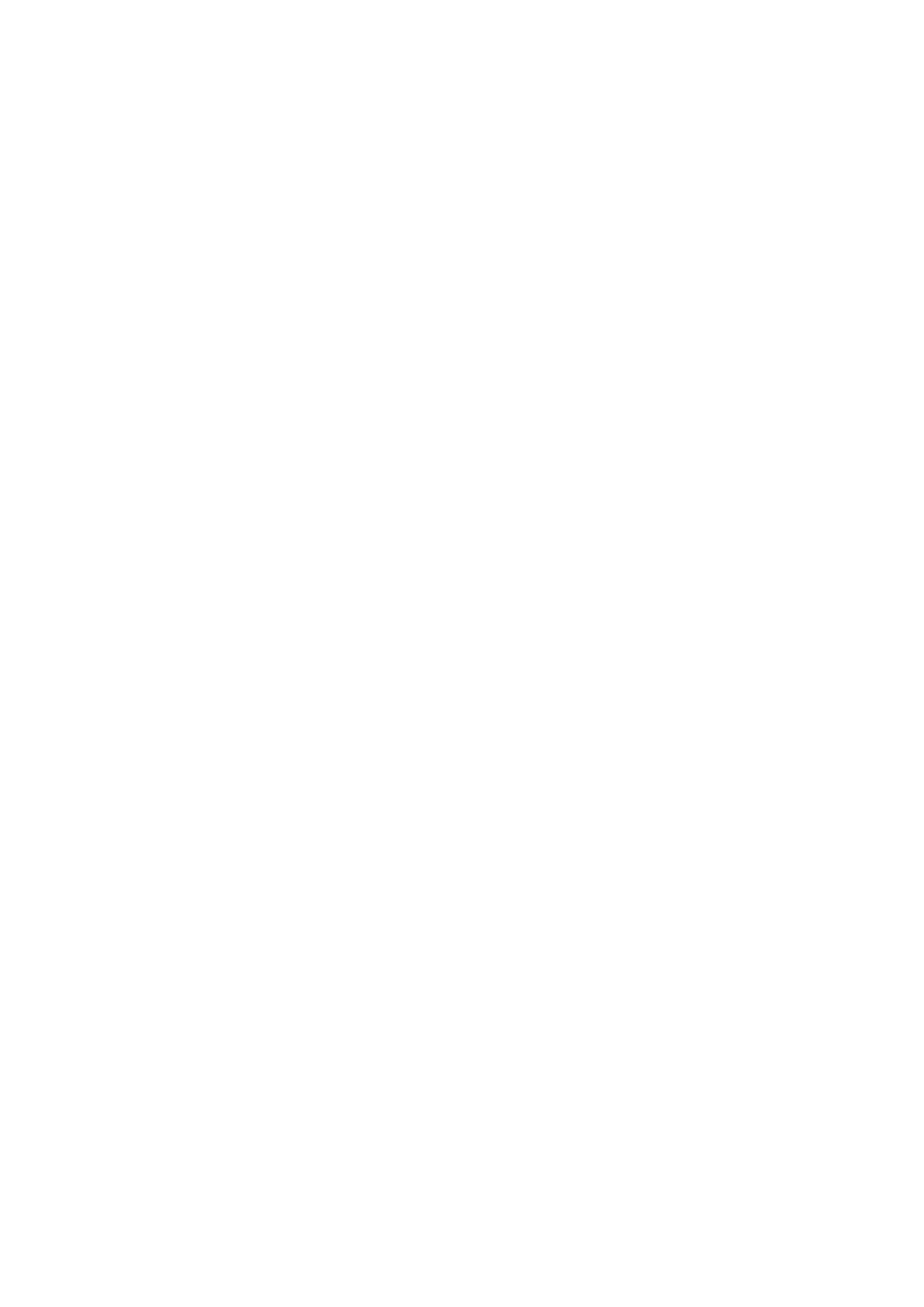## Zusammenfassung

Die vorliegende Arbeit ist dem Studium der Auflösungseigenschaft quasikompakter und quasiseparierter Schemata, oder allgemeiner algebraischer Stacks mit punktweise affinen Stabilisatorgruppen, gewidmet. Ein solcher Raum X hat die Auflösungseigenschaft, falls jede quasikohärente Garbe von endlichem Typ eine Surjektion von einer lokal freien Garbe von endlichem Rang besitzt.

Dies ist nach Definition stets lokal erfüllt, im globalen Fall allerdings ein nicht-triviales Problem. Es existieren hierfür Gegenbeispiele in der Kategorie der Schemata, allerdings sind dies nicht-separierte Schemata, die nicht einmal affine Diagonale besitzen. Letzteres ist eine schwache Form von Separiertheit und nach Totaro sogar eine notwendige Bedingung für die Auflösungseigenschaft [Tot04]. Daher ist es eine natürliche Einschränkung, nur algebraische Stacks mit affiner Diagonale zu betrachten. In dieser Klasse gilt die Auflösungseigenschaft für alle Q-faktoriellen und noetherschen Schemata, alle quasiprojektiven Schemata, oder allgemeiner für alle Deligne-Mumford-Stacks mit quasiprojektivem grobem Modulraum.

Als unser erstes Hauptresultat verifizieren wir im ersten Teil der vorliegenden Arbeit die Auflösungseigenschaft für eine große Klasse von Flächen. Wir zeigen nämlich, dass jedes zweidimensionale Schema, das eigentlich über einem noetherschen Grundring ist, die Auflösungseigenschaft erfüllt. Diese Klasse beinhaltet viele singuläre, nicht-normale, nicht-reduzierte und nicht-quasiprojektive Flächen. Der Fall normaler algebraischer Flächen wurde von Schröer und Vezzosi [SV04] bewiesen und wir verallgemeinern deren Methode, lokale Auflösungen zusammenzufügen, im nicht-normalen und nicht-reduzierten Fall mittels Ferrands Verklebetechniken von Schemata [Fer03] und der Deformationstheorie von Vektorbündeln.

Unser Hauptresultat im zweiten Teil der Arbeit besagt, dass für eine große Klasse von algebraischen Stacks, welche alle Schemata und alle noetherschen algebraischen Stacks mit affinen Stabilisatoren einschließt, die Auflösungseigenschaft äquivalent zu einer viel stärken Form ist: Es existiert eine *einzige* lokal frei Garbe  $\mathcal E$  mit der Eigenschaft, dass die assoziierte Familie der Garben, welche als gewisse lokal freie Untergarben nach iterierter Bildung von direkten Summen, Tensorprodukten und Dualen von  $\mathcal E$  entstehen, schon hinreichend groß ist, um beliebige quasikohärente Garben von endlichem Typ aufzulösen. Als nächstes interpretieren wir dies geometrisch: Diese zu einer Garbe  $\mathcal E$  assozierte Familie von lokal freien Garben hat genau dann jene Eigenschaft, wenn das zugehörige Rahmenbündel einen quasiaffinen Totalraum besitzt.

Dies führt zu einer natürlichen Verallgemeinerung des Konzepts ampler Gradenbündel auf Schemata hinzu Vektorbündeln höheren Rangs auf beliebigen quasikompakten algebraischen Stacks mit affiner Diagonale.

Als unmittelbare Konsequenz dieses Resultats folgern wir eine Verallgemeinerung von Totaro's Theorem für nicht-normale Stacks, welches besagt, dass  $X$  genau dann die Auflösungseigenschaft besitzt, wenn X als Quotient  $X \simeq [U/GL_n]$  dargestellt werden kann, wobei U ein quasiaffines Schema ist, auf dem die allgemeine lineare Gruppe operiert.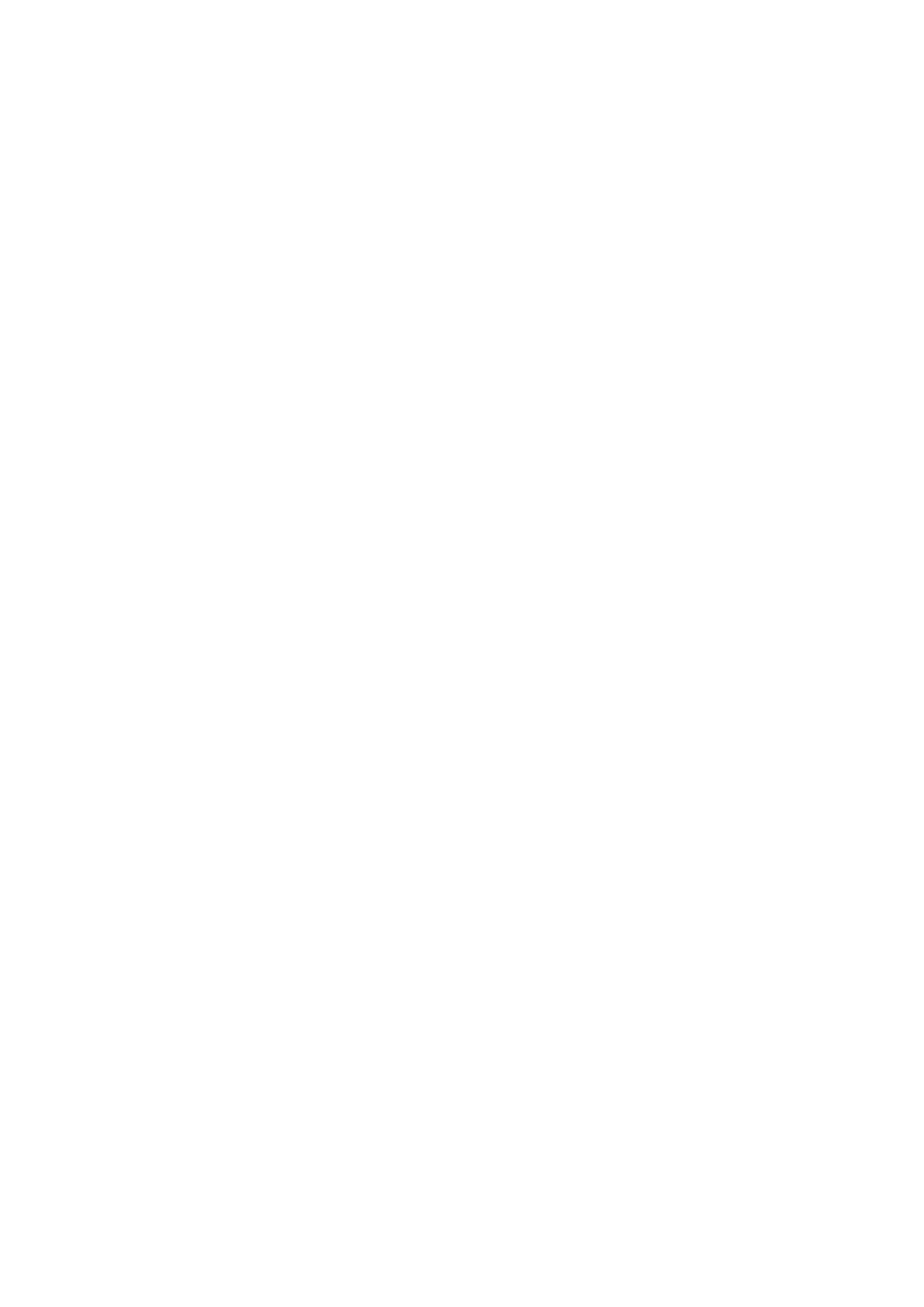# Introduction

A central object in algebraic geometry is the projective space  $\mathbb{P}^n$ . Classically, it is the moduli space that parametrizes all lines in the affine space  $\mathbb{A}^{n+1}$  meeting the origin. So, one might define it as the quotient  $(\mathbb{A}^{n+1} \setminus \{0\})/\mathbb{G}_m$ , where the multiplicative group  $\mathbb{G}_m$  acts freely by scalar multiplication on  $\mathbb{A}^{n+1} \setminus \{0\}.$ 

In modern language, developed by Grothendieck and his school, the *scheme*  $\mathbb{P}^n$ is characterized by the set of morphisms of schemes  $T \to \mathbb{P}^n$ , where T runs over all schemes, by Yoneda's Lemma. This set parametrizes all quotient maps  $\mathcal{O}_T^{\oplus n+1} \twoheadrightarrow \mathcal{L}$ , where  $\mathcal L$  varies over all invertible sheaves on T. In particular, on  $\mathbb P^n$  itself exists a universal globally generated invertible sheaf  $\mathcal{L} = \mathcal{O}_{\mathbb{P}^n}(1)$ . Its global sections correspond to the hyperplanes in  $\mathbb{P}^n$ .

The tensor powers  $\mathcal{L}^{\otimes m}$ ,  $m \in \mathbb{Z}$ , define a family of invertible sheaves with two distinguished properties; a *geometric* and an *algebraic* one:

- (i) They induce a quotient presentation of  $\mathbb{P}^n$ . The corresponding vector bundles  $\ell_m : L_m \to \mathbb{P}^n$  have rank 1, so that the associated principal homogeneous spaces  $p_m: E_m \to \mathbb{P}^n$  are obtained by restriction to the complement of the zero section. Indeed, one checks that these bundle projections coincide with the original quotient map  $\mathbb{A}^{n+1} \setminus \{0\} \to \mathbb{P}^n$ and the structure group  $\mathbb{G}_m$  operates on the fibers via  $x \mapsto x^{-m}$ . In particular,  $E_m$  is quasiaffine and one recovers  $\mathbb{P}^n$  as the quotient  $E_m/\mathbb{G}_m$ .
- (ii) Another property of the family  $\mathcal{L}^{\otimes m}$ ,  $m \in \mathbb{Z}$ , is directly related to the category of (quasi-) coherent sheaves on  $\mathbb{P}^n$ . For every coherent sheaf *F*, a sufficiently large twist  $\mathcal{F} \otimes \mathcal{L}^{\otimes m}$ ,  $m \gg 0$ , is globally generated. Equivalently, for every quasicoherent sheaf  $\mathcal F$  there exists a surjective homomorphism  $\bigoplus_{i\in I} (\mathcal{L}^{\vee})^{\otimes n_i} \to \mathcal{F}$  with a set of positive integers  $n_i \in \mathbb{N}$ . This means that the collection  $(\mathcal{L}^{\vee})^{\otimes m}$ ,  $m \in \mathbb{N}$ , defines a *generating* family for the category of quasicoherent sheaves on  $Q\text{Coh}(\mathbb{P}^n)$ .

Properties (i) and (ii) descend along every immersion of schemes  $X \hookrightarrow \mathbb{P}^n$  and therefore make sense for every very ample line bundle  $\mathcal L$  on X.

However, both properties have natural generalizations of independent interest, even for non-quasi-projective schemes or algebraic spaces and algebraic stacks. For that, let us first briefly discuss suitable generalizations of the property (i).

Let  $X$  be a quasicompact and quasiseparated scheme (or an algebraic space, or more generally an algebraic stack). To every locally free sheaf  $\mathcal E$  on X of rank n (abusively, we shall call this a vector bundle) corresponds a principal homogeneous space  $p: E \to X$  with structure group  $GL_n$ , the *frame bundle*. One recovers X from E and the  $GL_n$ -action as the quotient  $X \simeq E/GL_n$ . In particular, the geometry of X is the  $GL_n$ -equivariant geometry of E. Therefore, it is a natural problem to determine those vector bundles  $\mathcal E$  whose associated frame bundle  $E$  has "simple" geometry. This strategy becomes important when studying algebraic stacks, rather than algebraic spaces or schemes. Loosely speaking, algebraic stacks locally look like quotients of algebraic spaces by group scheme actions, so it is natural to ask, when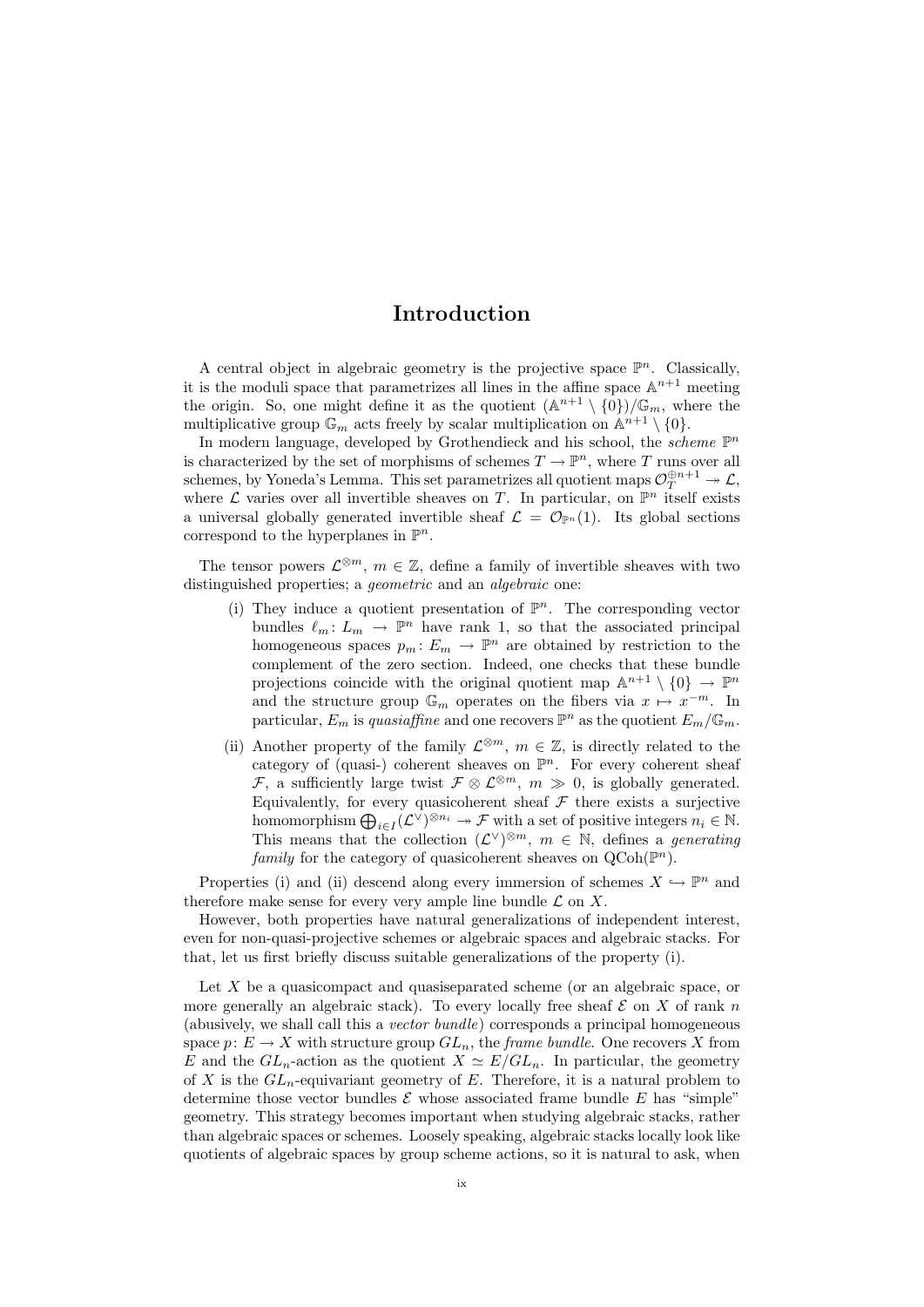### x INTRODUCTION

there exists a quotient presentation globally, or equivalently, when does there exists a vector bundle  $\mathcal E$  whose associated frame bundle  $E$  is representable by an algebraic space. In that case, one calls  $X$  a *quotient stack*. However, algebraic spaces are only ´etale locally affine schemes and therefore have complicated geometry. Slightly unconventional, we shall call  $X$  a *global quotient stack* if there exists a vector bundle  $\mathcal E$  whose frame bundle E is quasiaffine, meaning that the global geometry of X is largely encoded in the group action of  $GL_n$  on E.

Let us now discuss the common generalization of the *algebraic* property (ii) above. An algebraic stack  $X$  has the *resolution property* or enough locally free sheaves of finite type if every quasicoherent sheaf is a quotient of a filtered direct limit of locally free sheaves of finite type. Equivalently, if  $X$  is noetherian, every coherent sheaf is a quotient of a coherent locally free sheaf, and it follows that every coherent sheaf can be resolved by a complex of vector bundles, which is infinite unless  $X$  is smooth.

The upshot is that many homological properties of vector bundles carry over to a large class of coherent sheaves, leading to essential simplifications in the theory of perfect complexes  $[TT90]$  in algebraic K-theory. In particular, it ensures that Grothendieck's K-group  $K_0^{\text{naive}}(X)$  and Quillen's extension thereof  $K_*^{\text{naive}}(X)$  coincide with the right K-groups  $K_*(X)$ , invented by Thomason. This has direct applications for the interplay between homological and geometrical problems. For example, it appears in the study of triangulated categories of singularities [Orl06] and of derived equivalences of schemes and stacks [Kaw04].

When considering the resolution property for the classifying stack  $BG$  of an affine group scheme  $G$ , this gives a necessary condition for the equivariant embeddability of schemes into projective spaces generalizing the work of Sumihiro [Sum75] and to Hilbert's 14th problem — the finite generation of invariant rings  $[Tho87, \S3]$ .

For an introduction to the resolution property of schemes and stacks, we refer the reader to Totaro's article [Tot04] and to [Tho87] for the case of quotient stacks.

It turns out that both generalizations of  $(i)$  and  $(ii)$  are *equivalent* in a very natural way. By Thomason's equivariant resolution theorem [Tho87, 2.18], it is known that every global quotient stack  $X$  has the resolution property. Strikingly, Totaro showed that the converse also holds if X is normal, noetherian and has affine stabilizer groups at closed points [Tot04, Thm. 1.1]. The latter restriction is reasonable since every global quotient stack has affine diagonal [Tot04, 1.3] and hence affine stabilizer groups over all points. Besides, the resolution property is not meaningful for the geometry of an algebraic stack having non-affine stabilizers; e.g. the category of quasicoherent sheaves on the classifying stack  $BE$  of an elliptic curve is trivial.

We shall see in this work that actually the normal hypothesis can be removed and even that the noetherian assumption is unnecessary (at least if  $X$  is an quotient stack like an algebraic space or a scheme, or if X is of finite presentation over the base). However, our original motivation was to understand the structure of the family of locally free sheaves which appear in the resolution property. To our knowledge the size and the tensor structure thereof has been ignored so far.

In analogy to the family of invertible sheaves  $\mathcal{L}^{\otimes n}$ ,  $n \in \mathbb{Z}$ , above, we shall associate to a vector bundle  $\mathcal E$  on  $X$  a family of vector bundles that are obtained by taking subsheaves of finite direct sums, tensor powers and duals of  $\mathcal{E}$ ; we call these tensorial constructions adopting the notion of Broshi [Bro10].

Our main result states that on an algebraic stack X a vector bundle  $\mathcal E$  has quasiaffine frame bundle  $E$  if and only if the latter family is a generating family for the category of quasicoherent sheaves on  $X$ . If the base is of characteristic 0 or if  $\mathcal E$  splits as a direct sum of invertible sheaves, then we shall see that E is quasiaffine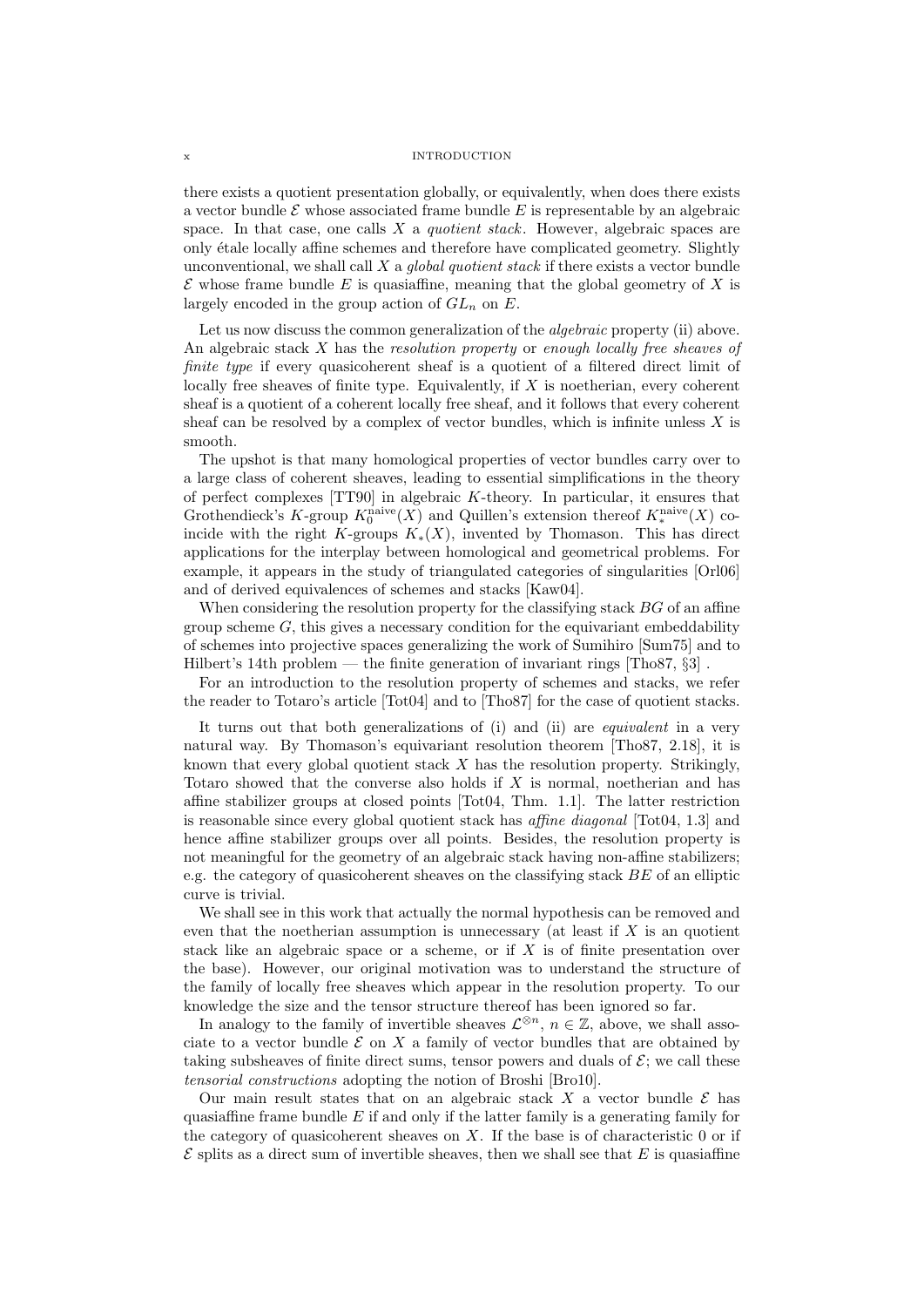#### INTRODUCTION xi

if the subfamily  $\mathcal{E}^{\otimes i} \otimes (\mathcal{E}^{\vee})^{\otimes j}$ , where  $i, j \ge 0$ , is a generating family. In case that  $\mathcal E$  is invertible, one recovers the original properties (i) and (ii).

These results are even new if  $X$  is a scheme, whereas our proof depends heavily on the existence of the classifying stack  $BGL_n$  and we see no way for providing a purely scheme theoretic proof. In fact, we show that it suffices to prove the case  $X = BGL_n$ and use the well-known result of the representation theory of  $GL_n$ , that every rational  $GL_n$ -representation can be reconstructed by taking subrepresentations of suitable tensorial constructions of the standard representation.

The resolution property is satisfied for a vast class of schemes and stacks. It is known that it holds for schemes that are projective or quasiprojective over a noetherian base ring due to the existence of an ample line bundle, or more generally if  $X$  has an ample family of line bundles (that is a family of invertible sheaves where the whole collection behaves like an ample line bundle, cf. [SGA 6, II.2.2] and [BS03]). Such schemes are called divisorial and the existence of an ample family characterizes the property that resolutions are made up from direct sums of line bundles which correspond to anti-effective Cartier divisors. This class includes all noetherian, regular and separated schemes by Kleiman's Theorem (see [Bor67], or independently by Illusie [SGA 6, II.2.2]) or more generally all noetherian Q-factorial schemes with affine diagonal (as observed by Brenner and Schröer [BS03]).

However, there are many non-singular and non-quasiprojective schemes starting in dimension 2. It can happen that  $X$  has no effective Cartier divisors or, even worse, that there exist no non-trivial invertible sheaves at all, leaving no hope for constructing resolutions by line bundles (see [Sch99] for normal surfaces and [Eik92], [Ful93], [Pay09] for toric threefolds]. Nevertheless, Schröer and Vezzosi showed in [SV04] that every normal separated algebraic surface has the resolution property by gluing local resolutions.

In the larger category of algebraic spaces the problem of the resolution property is much more difficult to solve. The  $\acute{e}$ tale topology is too fine to be reasonably connected to the topology generated by Weil- or Cartier divisors. It is not known whether the resolution property holds for proper algebraic spaces over a field that are smooth and have dimension  $\geq$  3, or for those that are normal and have dimension 2.

In the category of algebraic stacks one gains a further level of complexity due to the presence of stabilizer groups. Here appears the first example of a non-regular but normal noetherian algebraic stack that does not satisfy the resolution property, yet has affine diagonal: Edidin, Hassett, Kresch and Vistoli showed that a  $\mathbb{G}_m$ gerbe that corresponds to a non-torsion element in the cohomological Brauer group of a scheme does not satisfy the resolution property (see Example 4.3.8). However, all known counterexamples of algebraic stacks with quasifinite diagonal do not have affine diagonal (see [SV04, §4] or [Tot04, §8]).

If the algebraic stack has finite diagonal then the coarse moduli space  $X_{\rm cms}$ exists and its geometry is closely related to the geometry of  $X$ . In fact, if  $X_{\text{cms}}$  is a scheme, then the set of Cartier divisors on  $X$  is much better behaved. For example, Totaro verified a suitable generalization of Kleiman's Theorem for smooth orbifolds [Tot04, 1.2]. Many moduli stacks that appear in nature even have a quasiprojective coarse moduli space, so that  $X_{\rm cms}$  has the resolution property, and for these stacks, being a quotient stack or having the resolution property is equivalent. For a recent discussion of that matter we refer the reader to [Kre09].

The situation is completely different in the analytic category. Schuster verified the resolution property for all compact complex surfaces [Sch82]. However, it fails for generic complex tori of dimension  $\geq$  3 as all rational higher Chern classes of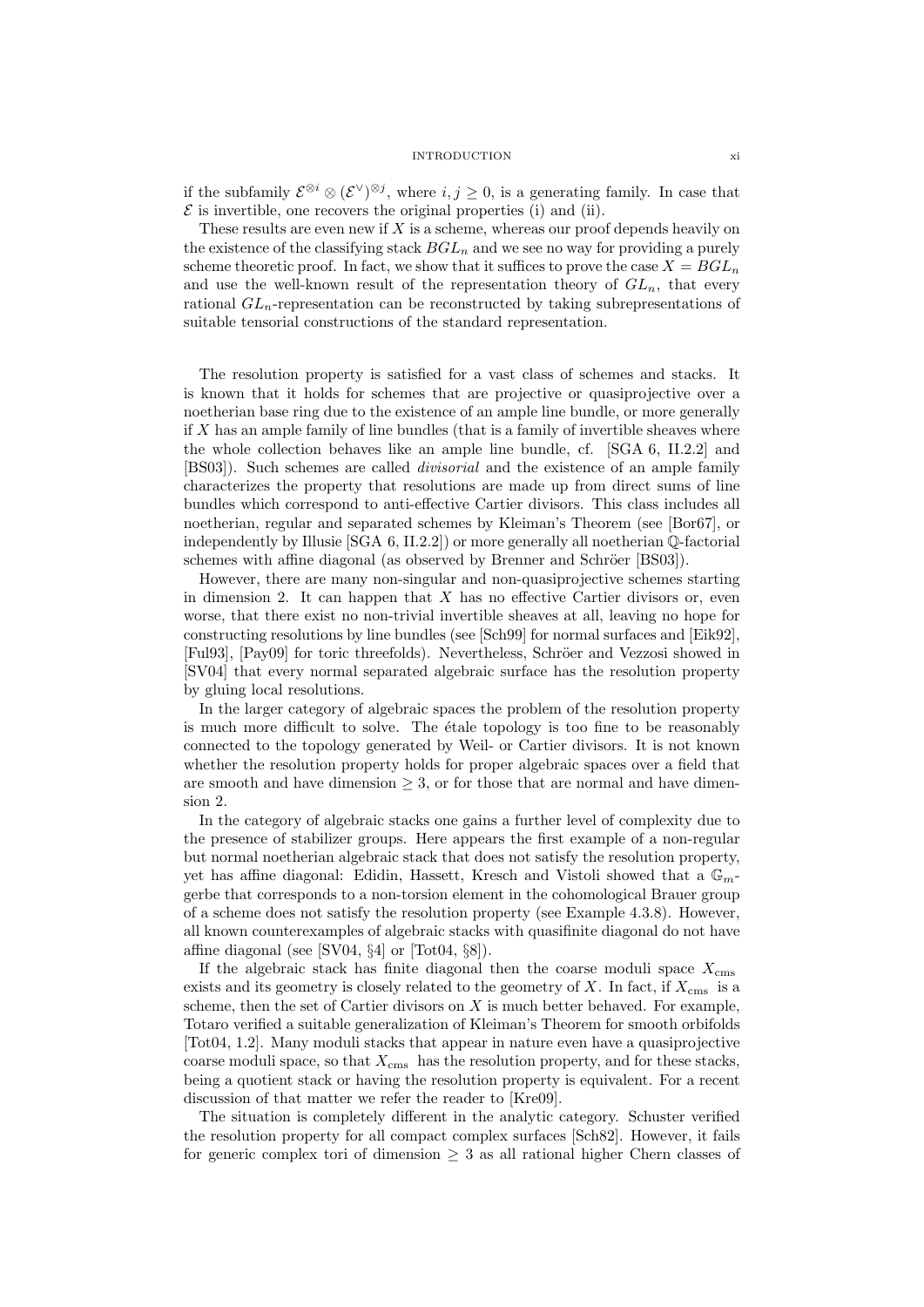#### xii INTRODUCTION

holomorphic vector bundles vanish, so that there exists only few of them [Voi02, A.5].

Whereas in the algebraic setting, the question is widely open, and more difficult since the category of (quasi-) coherent sheaves is much more flexible. For example, the 2-functor  $X \mapsto \text{QCoh}(X)$  that assigns to each algebraic stack with affine diagonal its category of quasicoherent sheaves is a faithful embedding into the 2-category of tame, complete, abelian tensor categories by Lurie [Lur05].

Contrarily, the category of coherent sheaves on generic complex K3 surfaces or two-dimensional tori is independent of the complex structure by Verbitsky [Ver08]. For that reason, we work in the category of algebraic stacks throughout this work.

Totaro asked, whether the resolution property holds for noetherian schemes, algebraic spaces or more generally, algebraic stacks with quasifinite stabilizer groups and affine diagonal [Tot04, p. 3, Question 1]. This is not even known for normal toric varieties. Recently, Payne started the investigation of toric threefolds and constructed examples of proper schemes where non-trivial vector bundles of rank  $\leq$  3 do not exist [Pay09, 1.1]. As the resolution property descends along immersions to every subspace, a necessary condition for the resolution property of any space is its validity for every subspace. In case of proper threefolds a positive solution to Totaro's question would imply that many non-normal and non-reduced separated algebraic surfaces have the resolution property.

In the first part of the work we shall verify the last implication. Precisely, we show that the resolution property holds for all separated algebraic surfaces, generalizing the methods of Schröer and Vezzosi. However, its proof is not a simple reduction to the normal case by taking the normalization of the reduction.

One can even say, that the central issues in the study of the resolution property of schemes is the descent problem of vector bundles along proper birational maps and the behavior of the resolution property under deformations. On the one hand, the resolution property eventually holds after sufficiently many blow ups (e.g. by Chow's Lemma in the separated case). On the other hand, the counterexamples imply that it is not a birational invariant. It is not clear, whether the resolution property is stable under deformations. Voisin's analytic counterexample shows that this is in general wrong if one takes complex deformations into account, as a projective 3-torus can be deformed into a general one. However, an affirmative result for algebraic deformations would have useful applications. For example, in case that  $X = B_A G$  is the classifying stack of an affine smooth group scheme G over an artinian ring A, it is known that the resolution property holds for the reduction  $X_{\text{red}}$ , and by Thomason the resolution property of the deformation X would imply the embeddability of G into  $GL_n$ . However, this seems to be unknown<sup>1</sup>.

Unfortunately, the case of dimension  $\geq$  3 remains completely open. We believe that the resolution property always holds in codimension  $\leq 2$  for arbitrary separated algebraic schemes; this means, every point has an open neighborhood that satisfies the resolution property and whose complement has codimension  $\geq 3$ .

A verification of this conjecture would simplify the case of general threefolds, yet our methods of the surface case are insufficient in the absence of properness.

<sup>1</sup>According to a recent discussion on http://mathoverflow.net/questions/22078/ initiated by B. Conrad, this is not even clear for the ring of dual numbers  $A = k[\varepsilon]$ .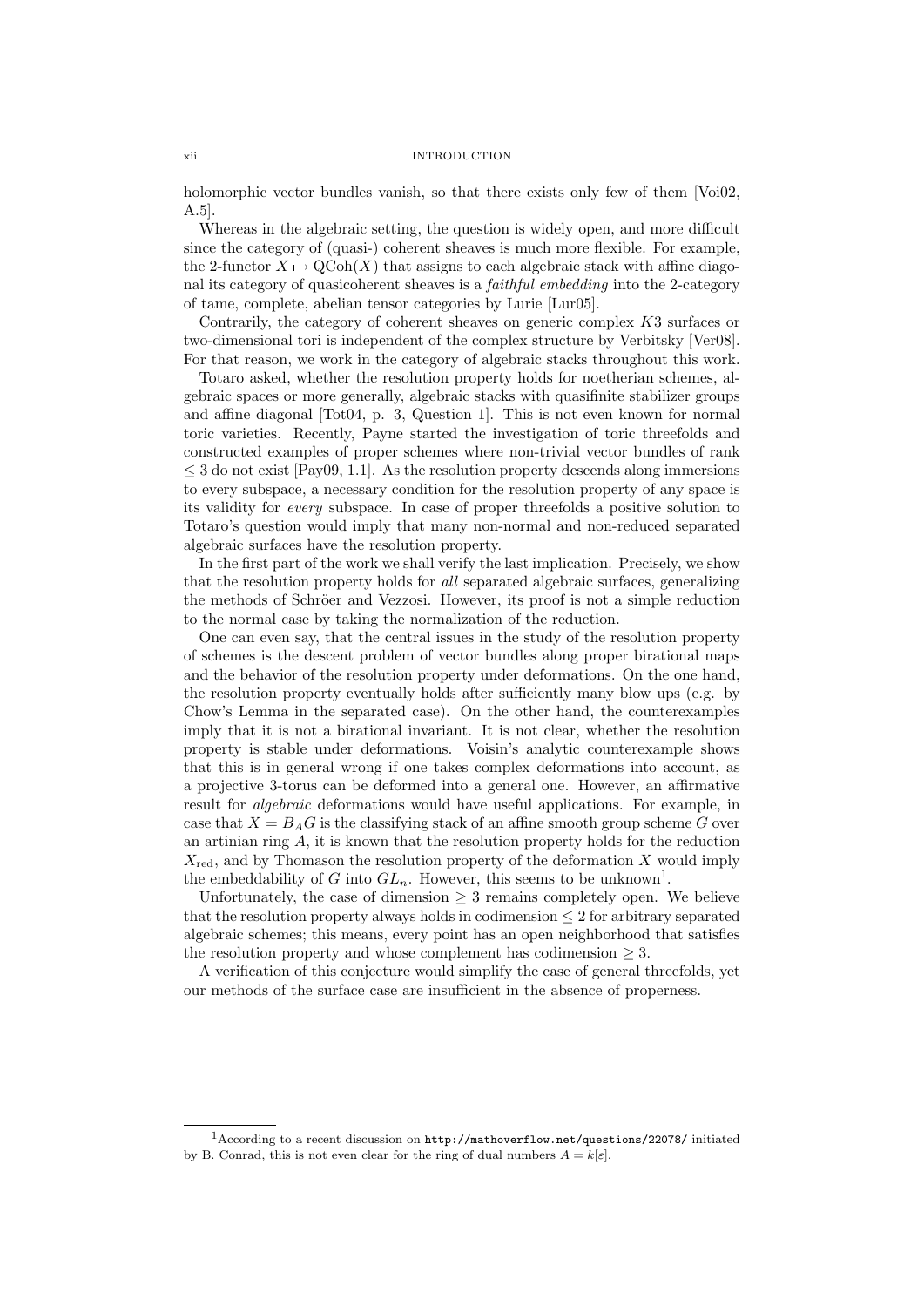### Description of the chapters

This work is divided in two parts and split in seven chapters. In the first part we shall investigate the resolution property of schemes and prove it for algebraic surfaces (this is essentially contained in [Gro10]).

We start in chapter 1 with a discussion of divisorial schemes, explain the classical approaches to prove the resolution property and show the limitations thereof. As a first result we prove that for every scheme which is separated and of finite type over a noetherian ring every point has a divisorial neighborhood  $U$  whose complement has codimension  $\geq 2$ . We show that U has an ample family of invertible sheaves  $\mathcal{L}_i$ ,  $i \in I$ , that is obtained by gluing an *ample* line bundle: There exists a proper, birational map  $f: X' \to X$  and an ample line bundle  $\mathcal{L}'$  on  $X'$  which is isomorphic to each  $\mathcal{L}_i$  over  $f^{-1}(U)$ . This is accomplished by using Ferrand's pinching techniques (see appendix A) in combination with deformation theory of vector bundles.

The upshot is that by extending the ample family to the whole scheme, one obtaines a family of coherent sheaves  $\mathcal{F}_i$  (which is called an *almost ample fam* $i\nu$ ) that behaves like an ample family of line bundles away from closed subsets of codimension  $\geq 2$ . It carries a weak form of positivity that can be measured cohomologically at least if X is proper. This will play an important role in order to handle cohomological obstructions in the following chapter.

**Theorem** (1.4.2). Let X be a scheme that is separated and of finite type over a noetherian ring. Then there exists an almost ample family  $\mathcal{F}_1, \ldots, \mathcal{F}_n$  of coherent sheaves.

In chapter 2 we show as our first main result: Namely, that a large class of two-dimensional schemes has the resolution property:

**Theorem** (2.0.1). Let X be a 2-dimensional scheme that is proper over a noetherian ring. Then X has the resolution property.

If the base ring is a field, the hypothesis "proper" "might be replaced by separated and of finite type" by Nagata compactification.

In order to prove the theorem, we generalize Schröer and Vezzosi's method of gluing local resolutions to the case of non-normal and non-reduced surfaces and describe the obstructions to gluing in terms of certain cohomology groups of coherent sheaves. The existence of the candidates for the right local resolutions is derived from an appropriate generalization of the Bourbaki Lemma for arbitrary noetherian local rings, which is proven using the basic element theory of Evans and Griffith [EG85].

Finally, we construct a series of vector bundles that descend from a suitably chosen Chow cover and will serve as the candidates for the first syzygies appearing in the gluing process. We close the chapter with the proof of the main theorem using the almost ample family constructed in chapter 1.

In the second part of this work we shall prove as our second main result the equivalence of the generalizations (i) and (ii) mentioned above in the category algebraic stacks.

For that, we lay the ground in chapter 3 and study generating families of finitely presented sheaves for the category of quasicoherent sheaves on algebraic stacks; we call them *generating sheaves*. Their existence is equivalent to the *completeness* property which was studied by Rydh [Ryd10b] and is always true for (pseudo-) noetherian stacks.

We also introduce a relative version of generating sheaves for quasicompact morphisms of algebraic stacks and prove that they share the analogous properties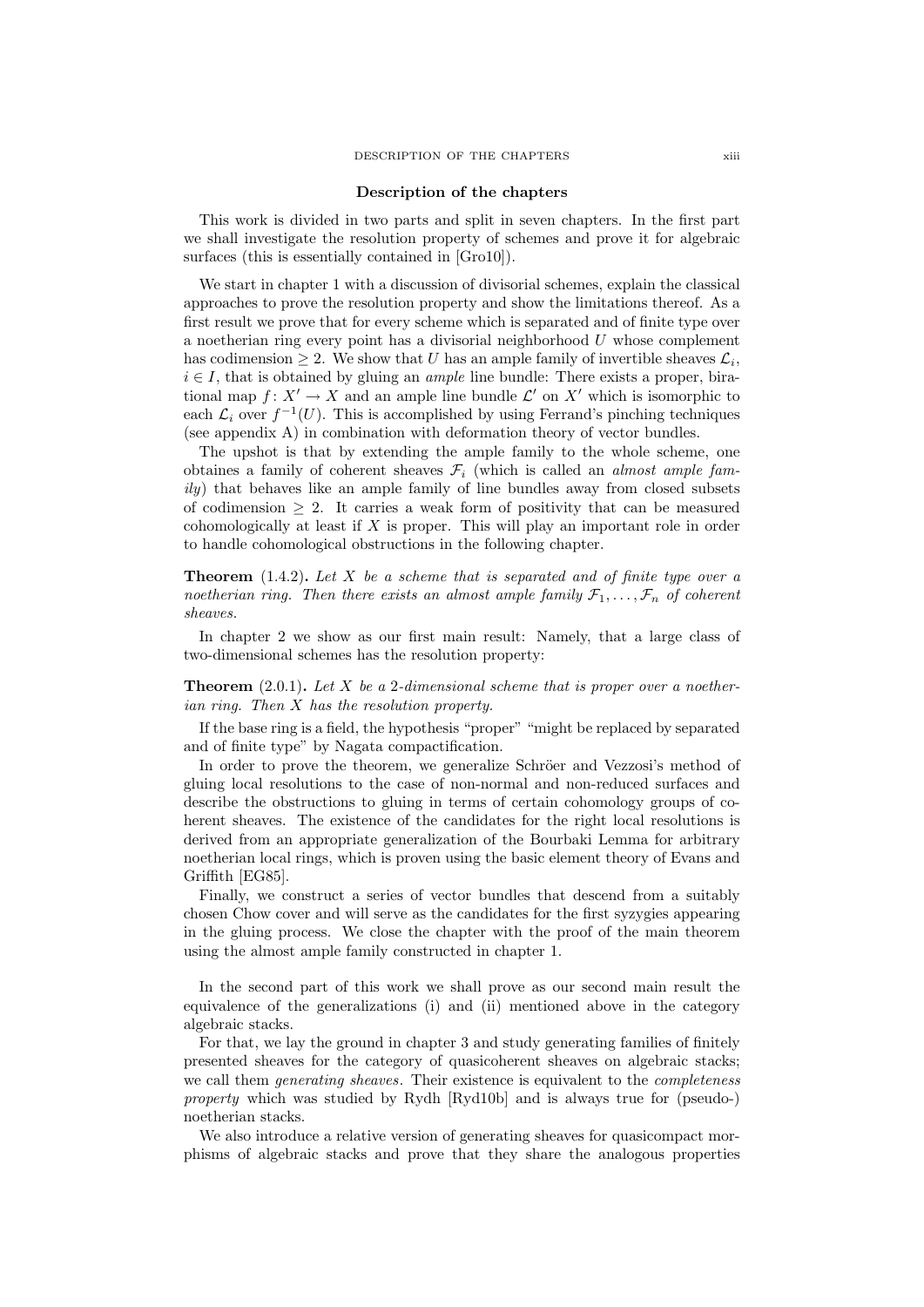of relatively ample line bundles. In case that the morphism is the natural map  $X \to X_{\text{cms}}$  of an Deligne-Mumford stack to its coarse moduli space, one recovers the definition of a generating sheaf in the sense of Olsson and Starr [OS03]; in fact, our approach was greatly inspired by reading their paper.

At the end of the chapter, we study the influence of affine fppf coverings. First, we prove that generating families are always preserved under *finite* fppf coverings. Secondly, we show that every quasicompact and quasiseparated algebraic stack with affine diagonal has the flat resolution property:

**Theorem** (3.5.5). Let X be a quasicompact algebraic stack with affine diagonal. Then every quasicoherent  $\mathcal{O}_X$ -module is a quotient of a flat quasicoherent  $\mathcal{O}_X$ module.

In chapter 4 we set up the framework for the study of the resolution property of algebraic stacks. Restricting the results of the previous chapter to the case of locally free generating sheaves, we introduce the notion of the relative resolution property. This view point is essential for comparing the (absolute) resolution property between different algebraic stacks and was already adopted by Thomason [Tho87, Remark 2.7] (in non-stacky language).

Generalizing the arguments of Thomason, we prove that a large class of algebraic stacks, having an affine covering by a regular noetherian scheme of low dimension, satisfy the resolution property. In case of classifying stacks, one recovers the classical results for group schemes. However, the arguments also apply to gerbes and even to more general stacks.

In the main part of this chapter we study the equivariant resolution property; that is, the resolution property of quotients  $X = Y/G$ , or equivalently the resolution property of morphisms  $X \to BG$  where G is in arbitrary affine, flat and finitely presented group scheme. We transfer Thomason's work in the language of stacks, discuss separateness properties and lay the ground for actions by the general linear group which is needed in the following chapter.

In chapter 5 we shall characterize algebraic stacks being strongly representable by quasiaffine schemes if the structure sheaf is generating:

**Theorem** (5.3.2). Let X be an algebraic stack over an algebraic space S with affine stabilizer groups at closed points. Then  $X \to S$  is representable by a quasiaffine morphism if and only if  $\mathcal{O}_X$  is generating over S.

This is a central result and explains why quasiaffine schemes appear naturally when studying the resolution property. Following Totaro's arguments, our proof essentially reduces to the case that the algebraic stack is representable by an algebraic space and has a finite and finitely presented (but not necessarily flat) covering by a quasiaffine scheme. Using Ferrand's pinching results we show that such an algebraic spaces is always representable by an AF-scheme.

Actually, our method allows to prove a much more general result by providing a variant of Chevalley's theorem for AF-schemes (i.e. schemes where every finite set of points is contained in an affine open neighborhood):

**Theorem** (5.1.5). Let  $f: Z \to X$  be an integral and surjective morphism of algebraic spaces with finite topological fibres over a base algebraic space S. Then  $Z \rightarrow S$ is an AF-morphism if and only if  $X \to S$  is an AF-morphism.

Chapter 6 is dedicated to the investigation of the tensor structures and the size of locally free generating families on quasicompact and quasiseparated algebraic stacks with affine stabilizer groups. After recalling the correspondence between vector bundles  $\mathcal E$  and frame bundles  $p: E \to X$ , we associate to every vector bundle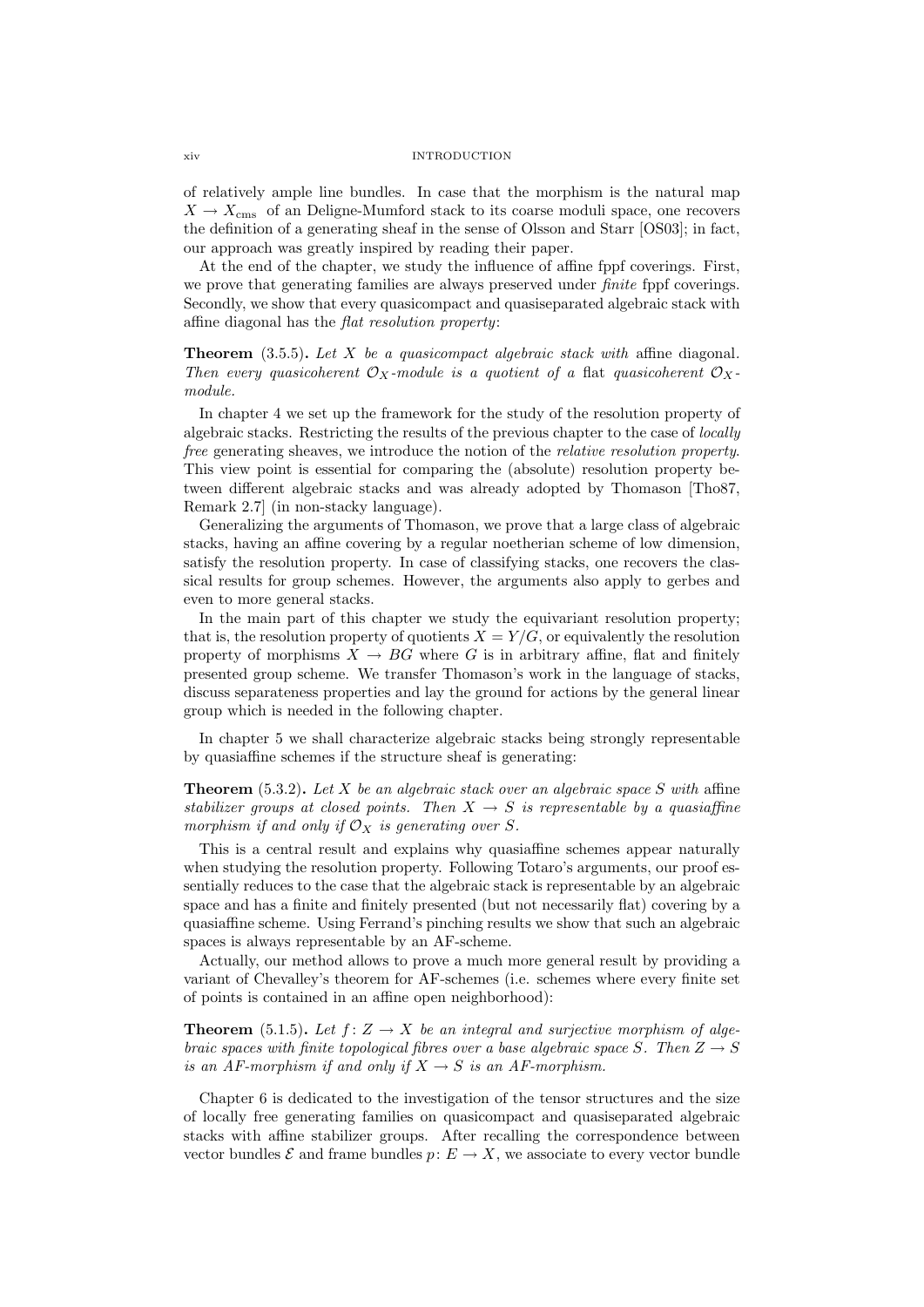$\mathcal E$  a set of vector bundles, obtained by applying all tensorial constructions t on  $\mathcal E$ and call this the tensor hull  $|\mathcal{E}|$ . Moreover, we define the larger family  $\langle \mathcal{E} \rangle$  that additionally contains all subsheaves of the various  $t(\mathcal{E})$  which are locally split with respect to the smooth covering p; this we denote by the *local tensor hull*  $\langle \mathcal{E} \rangle$ .

As a first result here, we show that  $E$  is quasiaffine if and only if the local tensor hull  $\langle \mathcal{E} \rangle$  is a generating family. We shall say that  $\mathcal E$  is a tensor generator for X.

**Theorem.** (6.2.12) Let  $X \to S$  be a quasicompact and quasiseparated morphism of algebraic stacks and let  $\mathcal E$  be a vector bundle on X. Then the following conditions are equivalent:

(i)  $\mathcal E$  is a tensor generator for X over S.

(ii) The frame bundle of  $\mathcal E$  has quasiaffine total space over S.

Moreover, if these conditions are satisfied, then the diagonal  $\Delta_{X/S}$  is affine.

The latter holds already for the tensor hull  $|\mathcal{E}|$  if S is of characteristic zero or if  $\mathcal E$  is a split direct sum of line bundles.

Coming back to the example from the beginning of this introduction, we see that if X is a scheme and E invertible, then E is a tensor generator if and only if  $\mathcal{E}^{\otimes n}$  is ample for some  $n \in \mathbb{Z}$ .

Next, we generalize this result to finite families  $(\mathcal{E}_1, \ldots, \mathcal{E}_n) =: \mathcal{E}_I$  of vector bundles. By a similar argument follows that the tensor product family  $\langle \mathcal{E}_I \rangle := |\mathcal{E}_1| \otimes \cdots \otimes |\mathcal{E}_n|$  (calculated objectwise) is a generating family if and only if the fiber product  $E_1 \times_X \cdots \times_X E_n$  of the associated frame bundles  $E_i \to X$  is quasiaffine. In this case we call the family a tensor generating family. We will see that a sheaf is a tensor generator if and only if it is a direct sum of a tensor generating family.

In order to tackle the *a priori* possibly large locally free generating families which appear in the resolution property we dare to take infinite families of vector bundles  $\mathcal{E}_I := (\mathcal{E}_i)_{i \in I}$  into account. Taking unions of the former tensor multiplied families we associate to  $\mathcal{E}_I$  a big family of vector bundles  $\langle \mathcal{E}_I \rangle$ . With this definition it is easy to verify that the resolution property is equivalent to the existence of a possibly infinite tensor generating family. We shall prove that there exists always a *finite* tensor generating subfamily (at least if  $X$  is noetherian or finitely presented over the base). This is achieved by approximating infinite fiber products of the associated frame bundles  $E_i \to X$  if X is of finite presentation over the base. If the latter is not satisfied we avoid this infinite limit argument and show by hand that for sufficiently large but finite  $J \subset I$  the fiber product  $\prod_{i \in J} (E_i/X)$  is eventually quasiaffine, i.e.  $\mathcal{E}_J$  is a *finite* tensor generating family. However, the latter argument works only with additional assumptions on the representability of these finite fiber products.

In the final part of this chapter we show that the preceding results fit together in a natural way by giving a short proof of Totaro's Theorem, generalized to non-normal and non-noetherian algebraic stacks: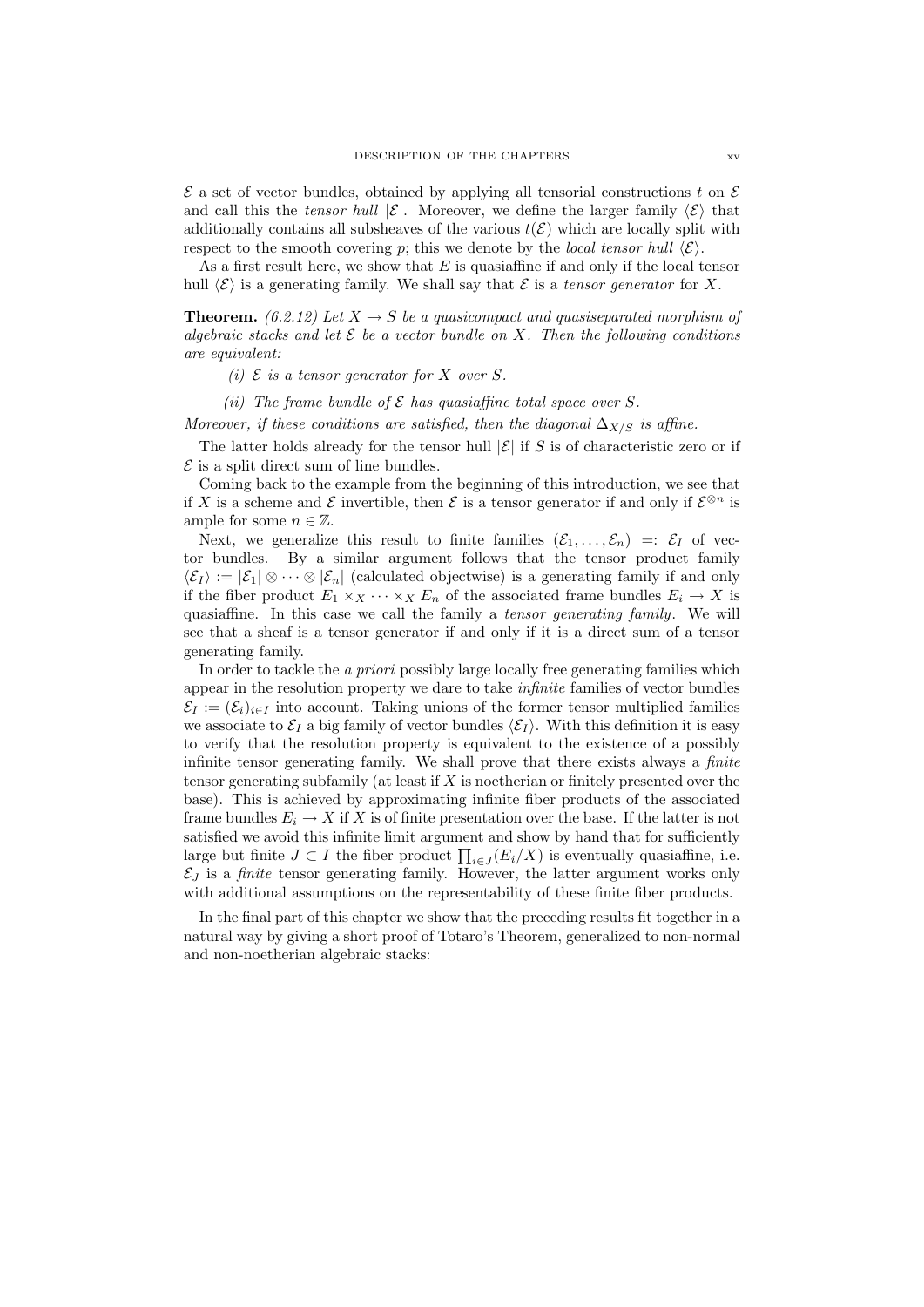#### xvi INTRODUCTION

**Theorem.** (6.3.1) Let  $X \to S$  be a quasicompact and quasiseparated morphism of algebraic stacks with S quasicompact which satisfies one of the following hypothesis:

- (a)  $X$  is noetherian with affine stabilizer groups at closed  $S$ -points and  $S$  is affine.
- (b)  $X \rightarrow S$  is a quotient stack; for instance, if  $X \rightarrow S$  is representable.
- (c)  $X \rightarrow S$  is of finite presentation and has relative affine stabilizer groups at geometric S-points.

Then the following assertions are equivalent:

- (i)  $X \rightarrow S$  has the resolution property.
- (ii)  $X \rightarrow S$  is a global quotient stack.

In the last chapter 7 we give a brief discussion of applications of our results and motivate further developments, including the study of finite flat scheme covers and the behavior of the resolution property with respect to deformations.

### Conventional notations

By an algebraic stack we mean an Artin stack with separated and quasicompact diagonal in the sense of [LMB00]. In particular, it is quasiseparated. However, we often explicitly stress that a morphism or an algebraic stack should be quasiseparated when this is a necessary condition. Presumably, the separated condition on the diagonal can be weakened in many cases and be replaced by quasiseparated.

By a global quotient stack, we mean a quotient stack  $[X/GL_n]$  for some quasiaffine scheme acted on by  $GL_n$  for some  $n \in \mathbb{N}_0$ .

A family of sheaves  $(\mathcal{E})_{i\in I}$  will be often denoted by  $\mathcal{E}_I$ . If the latter appears in symbolic manipulations we always mean the objectwise definition. For example, the pullback  $f^* \mathcal{E}_I$  by a morphism f is defined as the family  $(f^* \mathcal{E}_i)_{i \in I}$ .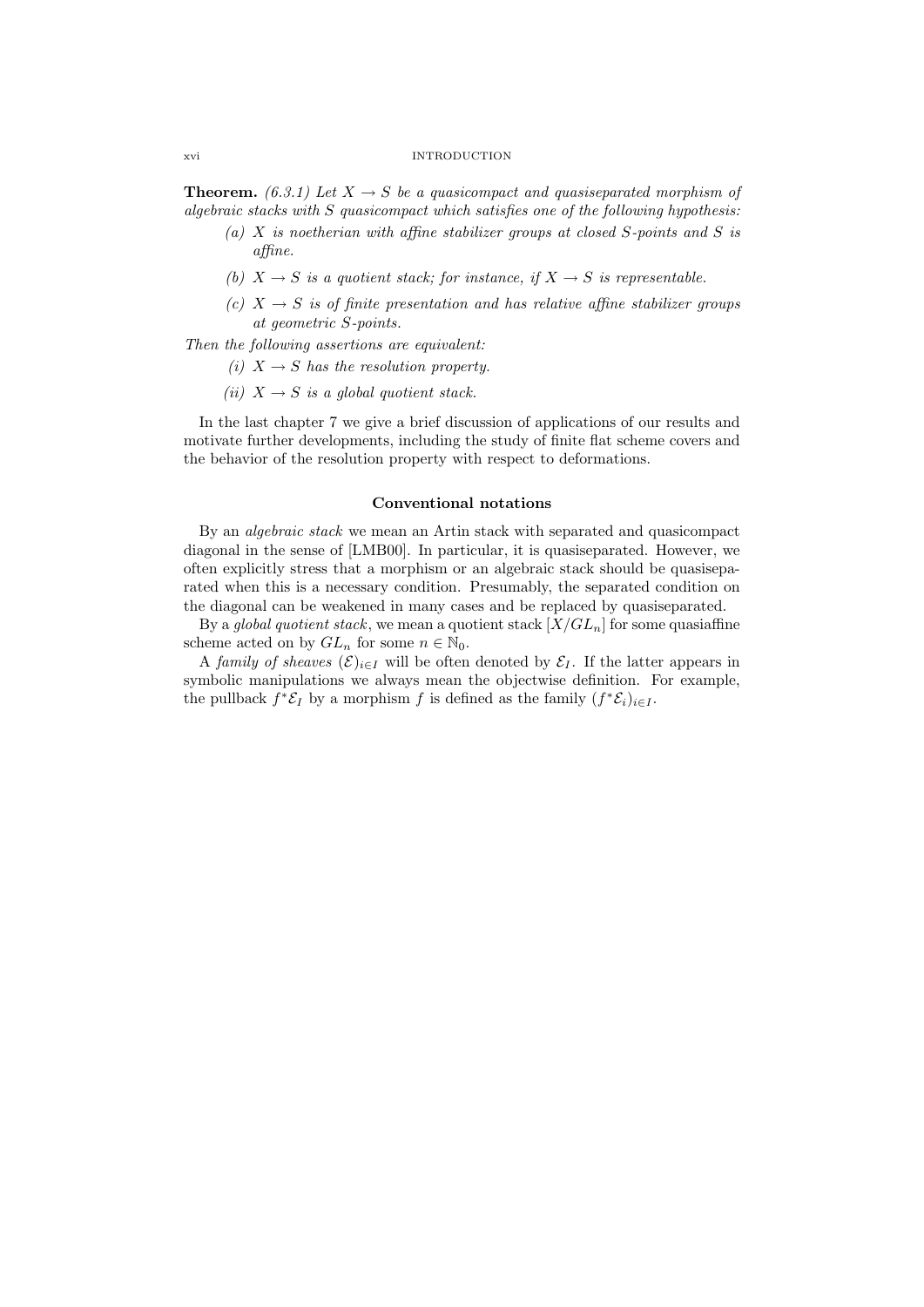# Contents

| Acknowledgments                                                                                                                                                                                                                                                       | ш                                                                    |
|-----------------------------------------------------------------------------------------------------------------------------------------------------------------------------------------------------------------------------------------------------------------------|----------------------------------------------------------------------|
| Summary                                                                                                                                                                                                                                                               | $\mathbf{V}$                                                         |
| Zusammenfassung                                                                                                                                                                                                                                                       | vii                                                                  |
| Introduction<br>Description of the chapters<br>Conventional notations                                                                                                                                                                                                 | ix<br>xiii<br>xvi                                                    |
| Part 1.<br>Construction of locally free resolutions on schemes                                                                                                                                                                                                        | 1                                                                    |
| Divisoriality in codimension one<br>Chapter 1.<br>1.1.<br>Resolution by ideal sheaves<br>1.2.<br>Ample families<br>1.3.<br>Divisoriality by blowing up<br>1.4.<br>Divisoriality in codimension one<br>1.5.<br>Cohomologically ample families of coherent sheaves      | $\sqrt{3}$<br>3<br>$\overline{4}$<br>$\bf 5$<br>$\overline{5}$<br>12 |
| Algebraic surfaces have enough locally free sheaves<br>Chapter 2.<br>Gluing resolutions<br>2.1.<br>2.2.<br>Positive vector bundles on non-projective surfaces<br>2.3.<br>Proof of the resolution property                                                             | 17<br>18<br>22<br>26                                                 |
| Part 2.<br>Generating vector bundles on algebraic stacks                                                                                                                                                                                                              | 27                                                                   |
| Generating subcategories of quasicoherent sheaves<br>Chapter 3.<br>The category of quasicoherent sheaves<br>3.1.<br>Generating subcategories<br>3.2.<br>3.3.<br>Globally generating families<br>3.4.<br>Relatively generating families<br>Flat affine descent<br>3.5. | 29<br>30<br>30<br>32<br>36<br>41                                     |
| The resolution property of stacks<br>Chapter 4.<br>4.1.<br>The relative resolution property<br>4.2.<br>Algebraic stacks with regular covers of low dimension<br>4.3.<br>The equivariant resolution property                                                           | 45<br>45<br>46<br>48                                                 |
| Morphisms with generating structure sheaf<br>Chapter 5.<br>A variant of Chevalley's theorem for AF-schemes<br>5.1.<br>5.2.<br>Properties of morphisms with generating structure sheaf<br>5.3.<br>Relation to quasiaffine schemes                                      | 55<br>55<br>58<br>59                                                 |
| Tensor generators and Totaro's Theorem<br>Chapter 6.<br>Correspondence between frame bundles and vector bundles<br>6.1.<br>6.2.<br>Tensor generators and quasiaffine frame bundles                                                                                    | 63<br>63<br>65                                                       |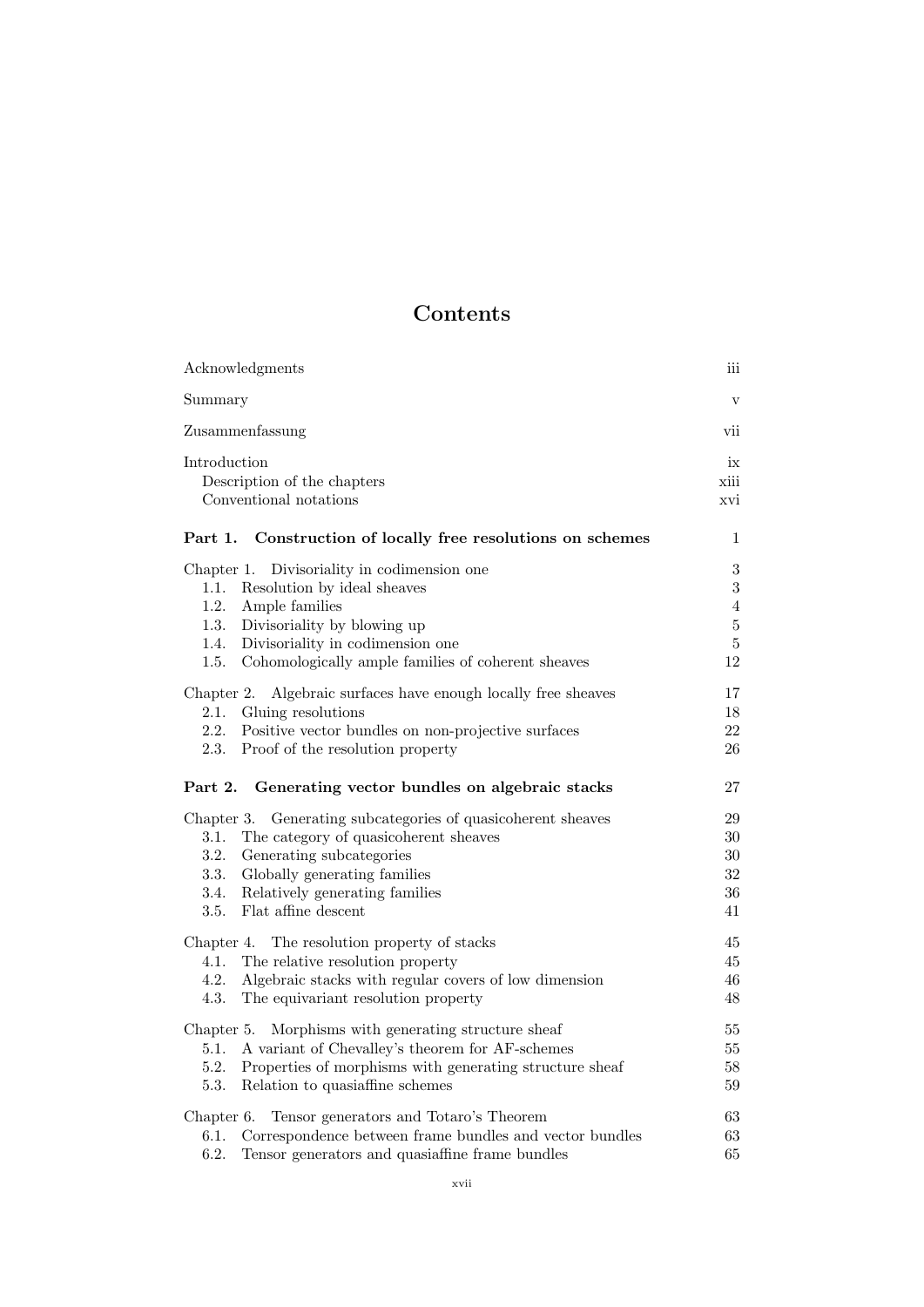xviii CONTENTS

| 6.3. Totaro's Theorem                                                                                                           | 74             |
|---------------------------------------------------------------------------------------------------------------------------------|----------------|
| Chapter 7. Future prospects and applications<br>7.1. Finite flat scheme covers<br>7.2. The resolution property and deformations | 75<br>75<br>76 |
| Appendix A. Pinching flat quasicoherent sheaves                                                                                 | 79             |
| Appendix B. Algebraic stacks with quasiaffine diagonal                                                                          | 81             |
| Index                                                                                                                           | 85             |
| Bibliography                                                                                                                    | 87             |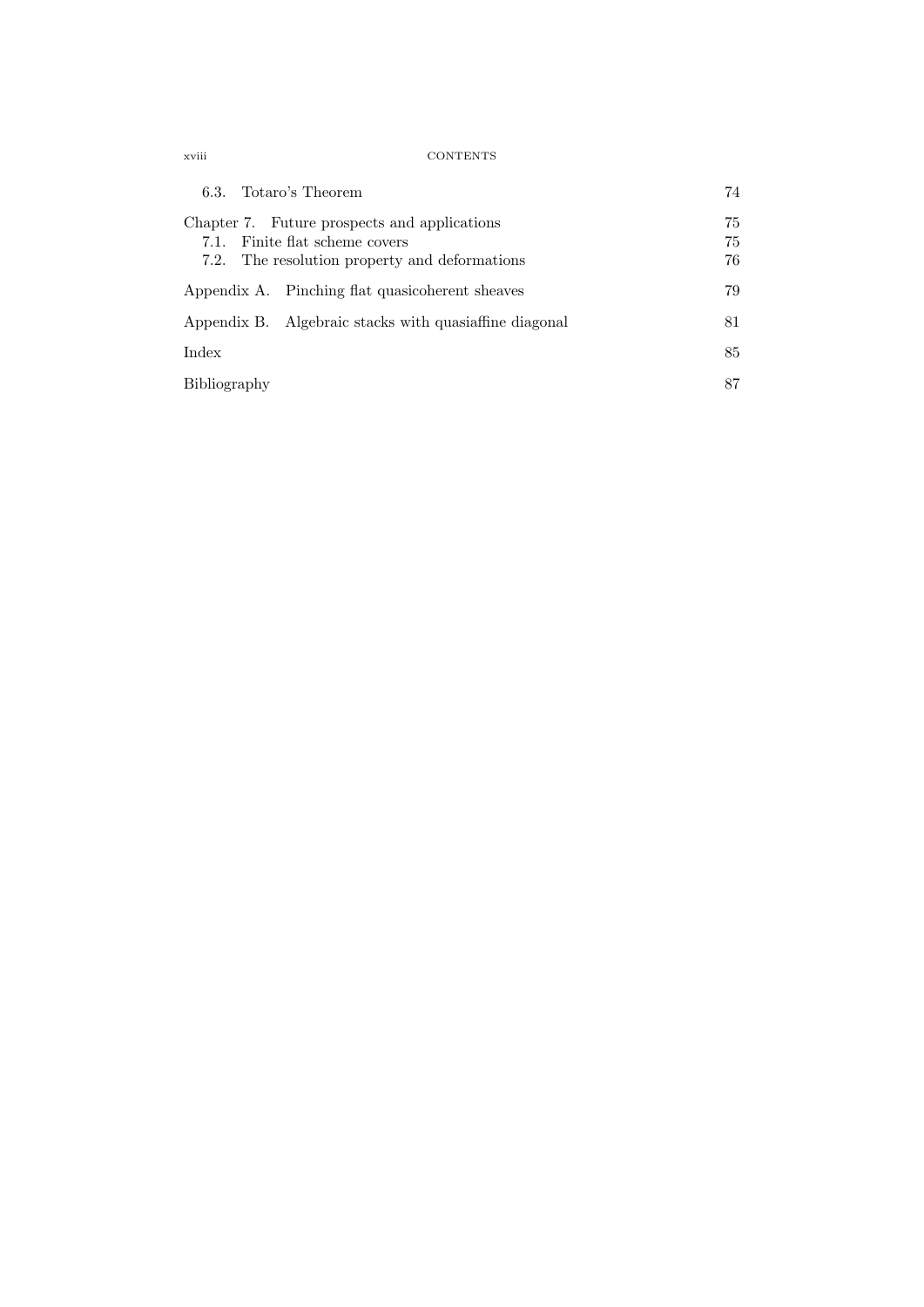# Part 1

# Construction of locally free resolutions on schemes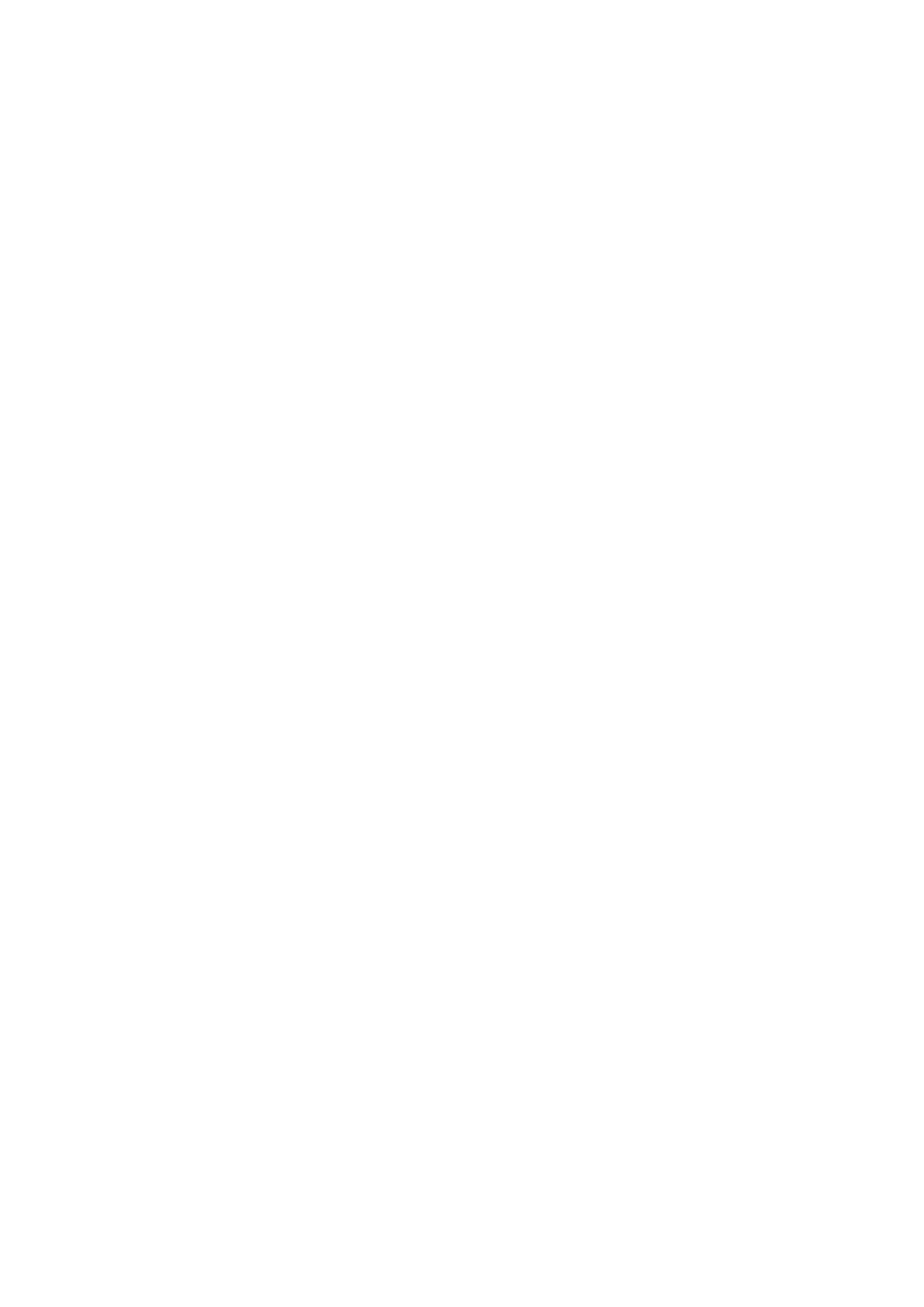### CHAPTER 1

## Divisoriality in codimension one

### 1.1. Resolution by ideal sheaves

The problem of constructing a locally free resolution  $\varphi: \mathcal{E} \to \mathcal{M}$  for a given quasicoherent sheaf  $M$  comprises the construction of the vector bundle  $\mathcal E$  and the quotient map  $\varphi$ . Trivially, both can be solved locally, but in general there is no reason why the local resolutions should glue to a global one.

Let us describe the approach of constructing locally free resolutions by *invertible* sheaves following [BS03, 1.7] building on the idea of Kleiman [Bor67], or independently Illusie [SGA 6]. Apart from the case of normal, separated algebraic surfaces, which was settled in [SV04, 2.1], this provides a proof of the resolution property for schemes for all known cases. Furthermore, we will see the limitations of this construction, but also infer an important reduction step in Proposition 1.1.2.

Let X be a noetherian scheme,  $M$  a coherent sheaf and fix an arbitrary germ of M that is represented by a section  $s: \mathcal{O}_U \to \mathcal{M}|_U$  for some dense affine open set  $U \subset X$ . Denote by  $D = X - U$  the reduced complement given by a sheaf of ideals  $\mathcal{I} \subset \mathcal{O}_X$ ; it has codimension 1 if X has affine diagonal [EGA IV.4, 21.12.7]. By removing the singularities of the local sections of  $\mathcal I$  near  $D$ , we can extend s to a homomorphism  $\varphi_s: \mathcal{I}^n \to \mathcal{M}$  of coherent sheaves for a sufficiently large power  $n \in \mathbb{N}$  whose image contains the previously chosen germ [EGA I<sub>2nd</sub>, I.6.9.17]. Using that  $X$  is quasicompact and that  $M$  is locally generated by finitely many sections  $s_i$ , we can repeat this procedure finitely many times on the affine complements of suitable Weil divisors  $D_i$  and get a surjection  $\bigoplus_i \mathcal{I}_i^{n_i} \to \mathcal{M}$  by summing up the extended sections  $\varphi_{s_i}$ . From this point of view, we may say that every noetherian scheme with affine diagonal has enough Weil divisors. However, the domain of the latter homomorphism is only locally free if each ideal  $\mathcal{I}_i^{n_i}$  is invertible; that is  $X-U$ carries the subscheme structure of an effective Cartier divisor.

This shows that schemes where a base of the Zariski topology is given by complements of effective Cartier divisors satisfy the resolution property and the resolutions can be made up by invertible sheaves; these schemes are called divisorial (c.f. [Bor63], [Bor67]). From the discussion above, one deduces that a vast class of schemes satisfies this property:

 $(1.1.1)$  Theorem ([EGA II], [Bor67] and [BS03, 1.7]). Let X be a quasicompact scheme that meets one of the following requirements:

(i)  $X$  is separated and has an ample line bundle; for example, if  $X$  is quasiprojective over some noetherian ring.

(ii)  $X$  is noetherian, locally  $\mathbb Q$ -factorial and has affine diagonal.

### Then X is divisorial.

In general, it is not possible to construct locally free resolutions by invertible sheaves. Even worse, it can happen that there are no non-trivial line bundles at all due to the presence of singularities.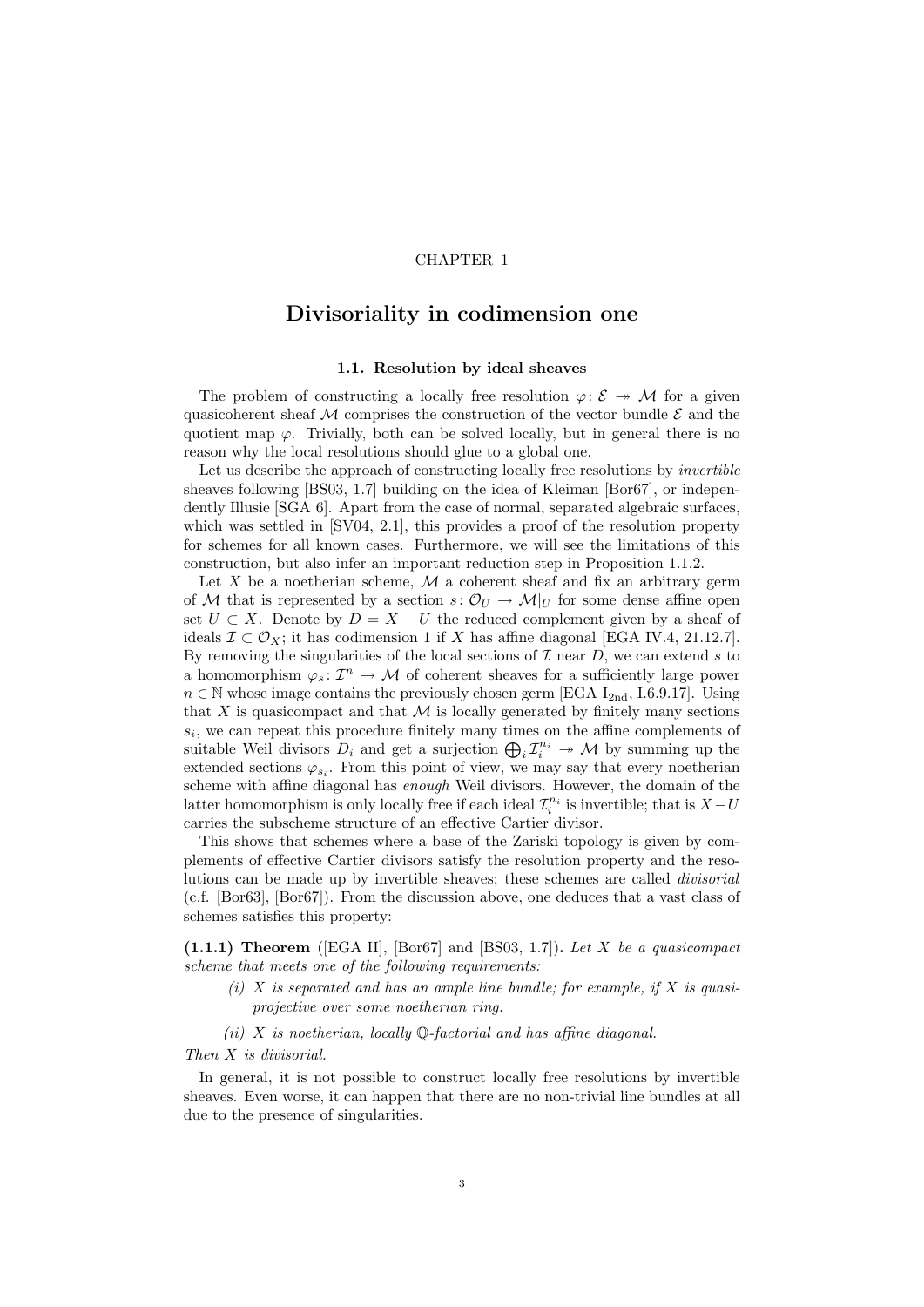Nevertheless, we may hope to find resolutions by vector bundles of sufficiently large rank. A useful consequence of the previous discussion is the following reduction principle which enables us to reduce the construction of various locally free resolutions to a *single* one, as observed by Schröer and Vezzosi [SV04, Prop. 2.2].

 $(1.1.2)$  Proposition. Let X be a quasicompact and quasiseparated scheme. Then there exists a quasicoherent  $\mathcal{O}_X$ -module of finite presentation  $\mathcal F$  such that every quasicoherent  $\mathcal{O}_X$ -module M of finite presentation admits a surjection  $(\mathcal{F}^{\otimes n})^{\oplus m} \to \mathcal{M}$ for sufficiently large  $n, m \in \mathbb{N}$ .

**PROOF.** Let us first assume that  $X$  is noetherian. Then choose a finite covering by open affines  $U_i \subset X$  whose reduced complements are given by coherent ideal sheaves  $\mathcal{I}_i \subset \mathcal{O}_X$  and set  $\mathcal{F} = \bigoplus_i \mathcal{I}_i$ . Since every power  $\mathcal{I}_i^n$  is a quotient of tensor product  $\mathcal{I}^{\otimes n}$ , we see that every finite direct sum  $\bigoplus_j \mathcal{I}_{i_j}^{n_j}$  $\sum_{i_j}^{n_j}$  is a quotient of  $(\mathcal{F}^{\otimes n})^{\oplus m}$ for sufficiently large  $n, m \in \mathbb{N}$ . However, by the previous discussion we can always resolve an arbitrary coherent sheaf by the former. This settles the noetherian case.

By noetherian approximation there exists an affine morphism  $f: X \to X_0$  with  $X_0$  noetherian [TT90, Thm. C.9]. Denote by  $\mathcal{F}_0$  the coherent  $\mathcal{O}_{X_0}$ -module that satisfies the claimed property for  $X_0$ . Since  $f_*\mathcal{M}$  is the direct limit of coherent submodules, we find a map  $\varphi: (\mathcal{F}_0^{\otimes n})^{\oplus m} \to f_*\mathcal{M}$  such that the composition of  $f^*\varphi$  with the surjective evaluation map  $f^*f_*\mathcal{M} \to \mathcal{M}$  is surjective. So  $\mathcal{F} = f^*\mathcal{F}_0$ satisfies the claimed property.

### 1.2. Ample families

The collection of Cartier divisors on a divisorial schemes behaves like the hyperplane sections on quasiprojective schemes. Extending the notion of an ample line bundle one introduces the concept of ample families of line bundles:

(1.2.1) Definition. A family of invertible  $\mathcal{O}_X$ -modules  $\mathcal{L}_i$ ,  $i \in I$ , on a quasicompact and quasiseparated scheme  $X$  is called *ample* if the following equivalent conditions are satisfied:

(i) The family  ${(\mathcal{L}_{i}^{\vee})^{\otimes n} | i \in I, m \in \mathbb{N}}$  is *generating* for X: For every quasicoherent  $\mathcal{O}_X$ -module M there exist  $i_j \in I$ ,  $n_j \in \mathbb{N}$ , where j runs over some set of indices J, and a surjection

$$
\bigoplus_{j\in J} (\mathcal{L}_{i_j}^{\vee})^{\otimes n_j} \twoheadrightarrow \mathcal{M}.
$$

- (ii) Same as in (i) but with  $M$  of finite type and I finite.
- (iii) Same as in (i) but with  $M$  a sheaf of ideals of finite type and  $I$  finite.
- (iv) The open sets  $X_s$ , where s runs over all global sections of  $\mathcal{L}_i^{\otimes n}$ ,  $i \in I$ ,  $n \in \mathbb{N}$ , form a base of the topology of X.
- (v) Same as in (iv) but the  $X_s$  form a covering of X by affine open sets.
- (vi) Same as in (v) but the  $X_s$  form a covering of X by quasiaffine open sets.

If X has an ample family of line bundles, then it is called divisorial.

The equivalence of  $(i)-(v)$  is shown in [SGA 6, II.2.2.3]. However, the proof works also for quasiaffine subsets  $X_s$  since one only needs that every quasicoherent sheaf is globally generated [EGA II, 5.1.2.c'] which shows that (vi) is also an equivalent condition.

There is also a relative version of this definition for a morphism of schemes as for ample line bundles, and this satisfies the permanence properties analogous to relatively ample line bundles.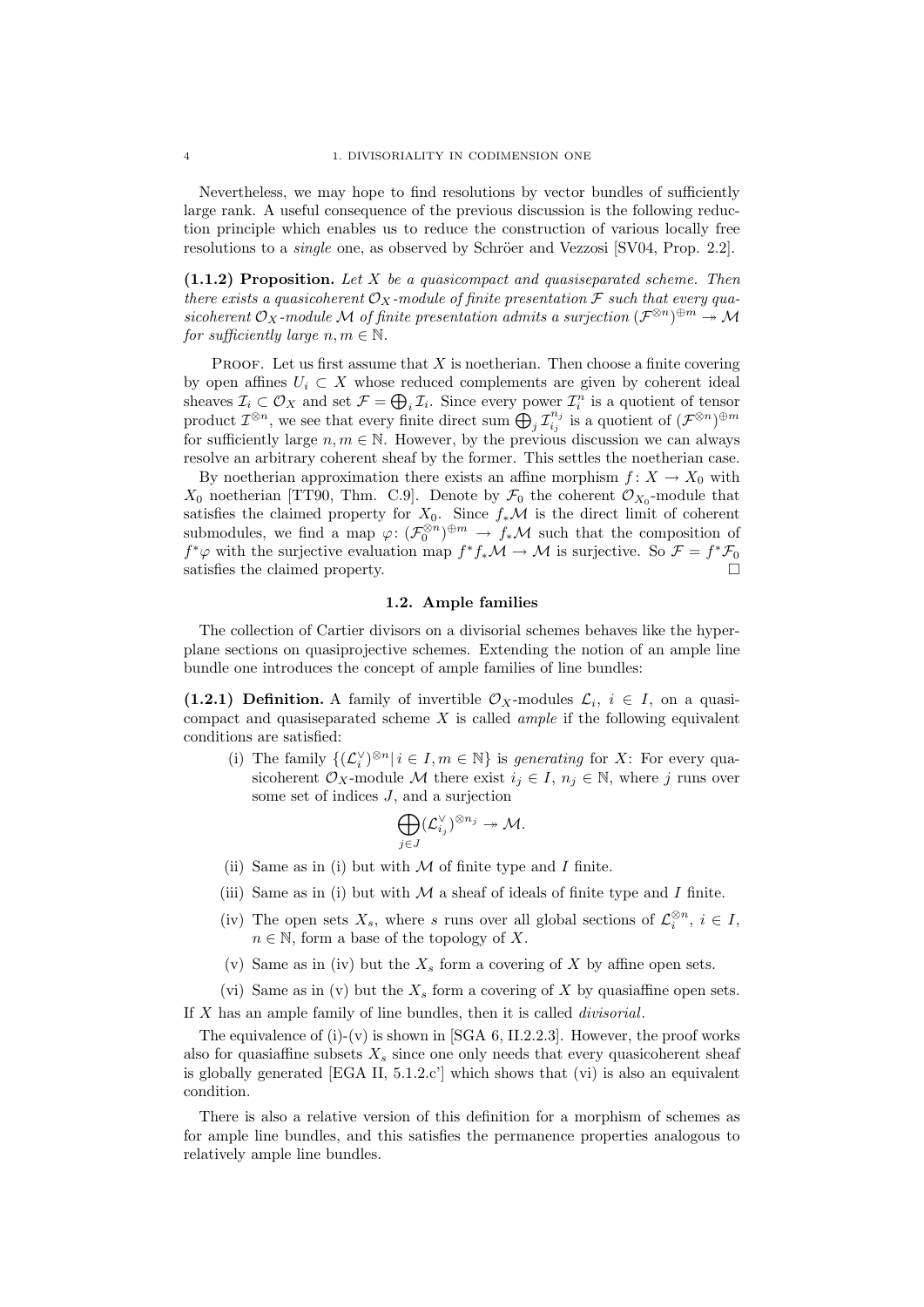### 1.3. Divisoriality by blowing up

For a general scheme, there is no reason for the existence of an ample line bundle. However, the next proposition establishes that every quasicompact and quasiseparated scheme is birational to a divisorial one, by blowing up a suitable set of Weil divisors. We call a map of schemes  $f: Y \to X$  birational if there exists a dense open subset  $U \subset X$  such that  $f^{-1}(U)$  is dense in Y and  $f|_{f^{-1}(U)}$  is an isomorphism.

 $(1.3.1)$  Proposition. Let X be a quasicompact and quasiseparated scheme. Then there exists a blow-up  $f: Y \to X$  of a finitely presented closed subscheme such that Y has an ample family of  $\mathcal{O}_Y$ -modules.

Proof. By noetherian approximation there exists an affine morphism  $p: X \to X_0$  with  $X_0$  noetherian. If  $f_0: Y_0 \to X_0$  is the blow-up of a finitely presented closed subscheme  $Z_0 \subset X_0$  then the blow-up  $f: Y \to X$  of the finitely presented subscheme  $Z := p^{-1}(Z_0)$  is the schematic closure of  $X - Z$  in  $Y_0 \times_{X_0} X$ . Therefore, it suffices to prove that  $Y_0$  has an ample family. So we may assume that X is noetherian.

Choose a finite covering  $U_1, \ldots, U_n$  of dense affine open sets of X and provide each  $Z_i = X - U_i$  with the reduced subscheme structure. Put  $Y_0 = X, g_0 = id_Y$  and let  $g_k: Y_k \to Y_{k-1}$  be the blow-up of the inverse image  $(g_{k-1} \circ \cdots \circ g_0)^{-1}(Z_k)$  for  $k = 1, \ldots, n$ . Consequently the inverse images of  $Z_1, \ldots, Z_n$  under the composition  $f: Y = Y_k \to Y_{k-1} \to \cdots \to Y_0 = X$  are effective Cartier divisors  $D_1, \ldots, D_n$ , and  $f$  can be written as a single blow-up of a finitely presented closed subscheme  $Z \subset X$  by [RG71, 5.1.5].

Let  $\mathcal L$  an f-ample  $\mathcal O_Y$ -module. We claim that  $\{\mathcal O_Y(aD_i)\otimes \mathcal L^{\otimes m}\}_{i,a,m}$  is an ample family. Let F be a coherent  $\mathcal{O}_Y$ -module. Then for  $m \gg 0$  the adjunction map  $f^*f_*(\mathcal{F} \otimes \mathcal{L}^m) \to \mathcal{F} \otimes \mathcal{L}^m$  is surjective. Since  $f_*(\mathcal{F} \otimes \mathcal{L}^m)$  is coherent and  $U_i$  affine, we can choose a resolution  $\mathcal{O}_{U_i}^{\oplus a_i} \twoheadrightarrow f_*(\mathcal{F} \otimes \mathcal{L}^m)|_{U_i}$  for each i which gives rise to a surjection  $\mathcal{O}_{f^{-1}(U_i)}^{\oplus a_i} \to f^*f_*(\mathcal{F} \otimes \mathcal{L}^m)|_{f^{-1}(U_i)}$ . Each complement  $Y - f^{-1}(U_j) = D_j$  is a Cartier divisor, so that the former map extends to Y as map  $\mathcal{O}_Y(-b_iD_i)^{\oplus a_i} \to f^*f_*(\mathcal{F} \otimes \mathcal{L}^m)$  [EGA I<sub>2nd</sub>, I.6.8.1]. It follows that the composition  $\mathcal{O}_Y(-b_i D_i)^{\oplus a_i} \to \mathcal{F} \otimes \mathcal{L}^m$  is surjective on  $f^{-1}(U_i)$ . As  $Y = \bigcup_i f^{-1}(U_i)$ this completes the proof.  $\Box$ 

Since there exist regular quasicompact and quasiseparated 2-dimensional schemes which do not have the resolution property [SV04,  $\S4$ ] we infer the following result. It is not a consequence of Chow's Lemma because we do not restrict to separated finite type schemes.

(1.3.2) Corollary. The resolution property of quasicompact and quasiseparated schemes is not a birational invariant.

### 1.4. Divisoriality in codimension one

We show that on any separated scheme  $X$  that is of finite type over a noetherian ring, each point has a divisorial neighborhood U that contains all points of codimension  $\leq 1$ . More precisely, we seek to construct an ample family that possesses enough positivity for later purpose. This will be a crucial part in the proof that all separated algebraic surfaces satisfy the resolution property.

(1.4.1) Definition. Let X be a noetherian scheme. We call a subset  $U \subset X$  thick if it contains all points of codimension  $\leq 1$ . A coherent sheaf  $\mathcal L$  on a noetherian scheme  $X$  is called *almost invertible* if it is invertible on some thick open subset. A family of almost invertible sheaves is called an almost invertible family if the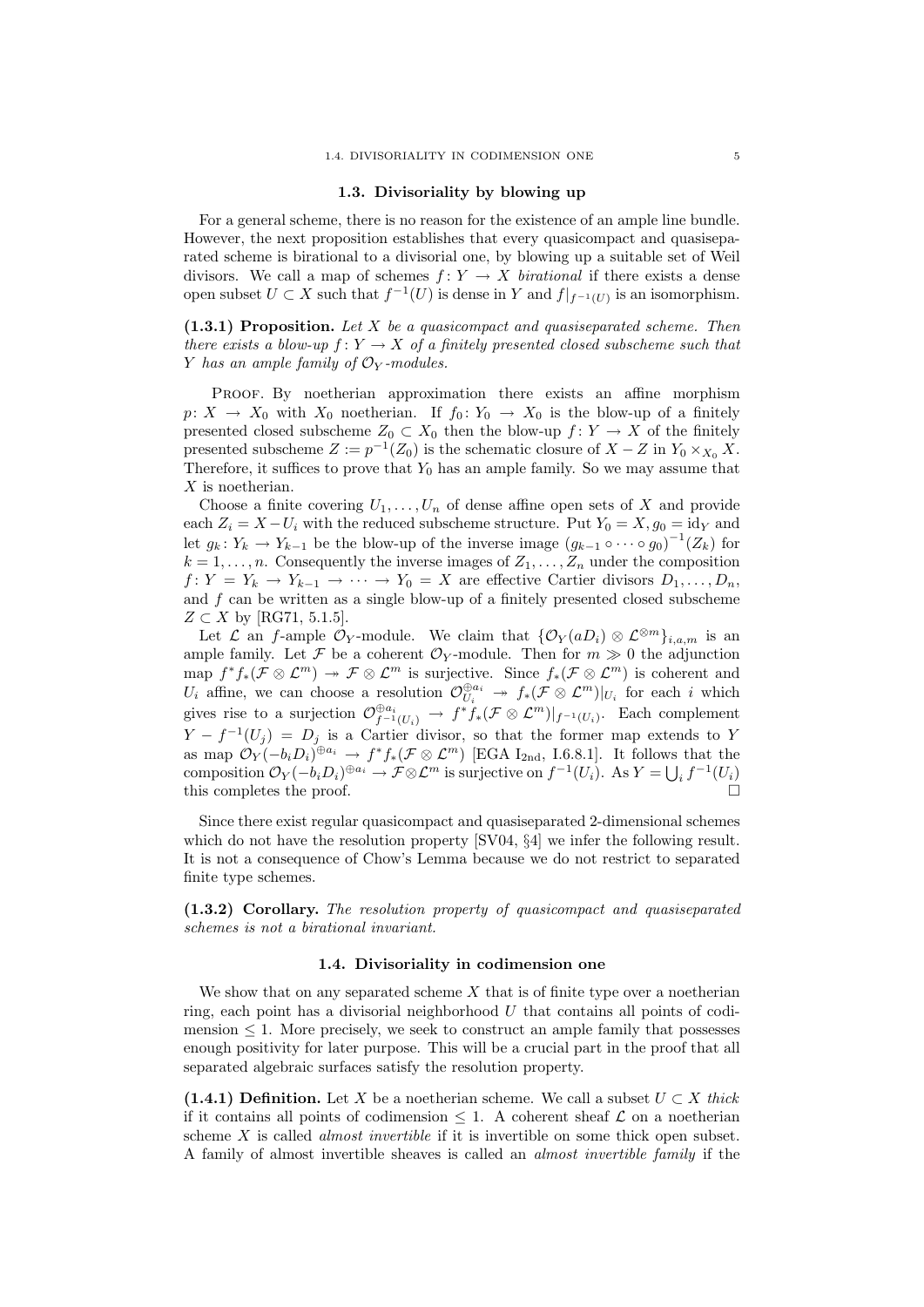corresponding thick subsets cover X. An almost invertible family  $\mathcal{F}_i$ ,  $i \in I$ , with thick open sets  $V_i$  is called an *almost ample family* if the following conditions are satisfied:

- (i) For every coherent sheaf M there exists a surjection  $\bigoplus_{j\in J} \mathcal{F}_{i_j}^{\otimes n_j} \to \mathcal{M}$ for some finite set of indices  $i_j \in I$  and powers  $n_j \in \mathbb{N}$ .
- (ii) For every  $i \in I$  there exists a blow-up  $f: X' \to X$  such that X' carries an ample line bundle  $\mathcal{L}'$  which is isomorphic to  $(f^*\mathcal{F}_i)^\vee$  over  $f^{-1}(V_i)$ .

Note, that this notion is slightly abusive, since a family of invertibles is called ample, if the tensor powers of their *duals* form a generating family (cf. 1.2.1.(i)).

The whole section is devoted to the proof of the following theorem and will be a direct consequence of Proposition 1.4.13.

 $(1.4.2)$  Theorem. Let X be a scheme that is separated and of finite type over a noetherian ring. Then there exists an almost ample family  $\mathcal{F}_1, \ldots, \mathcal{F}_n$  of coherent sheaves.

 $(1.4.3)$  Remark. In order to show the resolution property of X, we infer that it suffices to resolve the various sheaves  $\mathcal{F}_{i}^{\otimes n}$  for all sufficiently large  $n \in \mathbb{N}$ .

The proof of 1.4.13 involves an application of Chow's Lemma, Ferrand's characterization of vector bundles on glued schemes (see appendix A.1) and a part of deformation theory for vector bundles [Ill05, §5]. The latter two techniques are necessary as we are taking non-normal and non-reduced schemes into account. Using this methods we will establish the following existence result as an intermediate step.

 $(1.4.4)$  Proposition. Let X be a separated scheme of finite type over a noetherian ring. Then every point  $x \in X$  has a divisorial thick neighborhood  $V \subset X$  and an ample family of  $\mathcal{O}_V$ -modules  $\mathcal{L}_i$ ,  $i \in I$ , can be chosen with the following property:

There exists a projective morphism  $f: X' \to X$ , that is finite over V and an isomorphism near x such that on its domain exists an ample  $\mathcal{O}_{X'}$ -module  $\mathcal{L}'$  which restricts to  $f_V^* \mathcal{L}_i$  over  $f^{-1}(V)$  for all  $i \in I$ .

The proof of 1.4.4 is given at the end of section 1.4 and structured as follows: First, take a suitable Chow cover  $X_2 \to X$ , then apply Stein factorization to get a decomposition  $X_2 \to X_1 \to X$  and finally decompose the finite map  $X_1 \to X$ over its schematic image  $X_1 \rightarrow X_0 \hookrightarrow X$ . Then X can be viewed as a deformation of  $X_0$ , and  $X_1$  as the pinching of  $X_0$  along closed subschemes. By removing sufficiently many closed subsets of codimension  $\geq 2$  from X, one can arrange that the obstruction for lifting and gluing of an invertible sheaf vanish, so that a chosen ample line bundle on  $X_2$  descends to  $X$  as family of invertible sheaves on a thick open neighborhood of x.

Gluing ample families along closed subschemes. Consider first a finite birational morphism  $f: X' \to X$  of noetherian schemes with schematically dense image. Let  $Y \subset X$  be the closed subscheme defined by the conductor ideal Ann coker $(\mathcal{O}_X \to f_* \mathcal{O}_{X'}) \subset \mathcal{O}_X$  and put  $Y' = f^{-1}(Y)$ . We have a cartesian square



which is also cocartesian. For details we refer to Appendix A.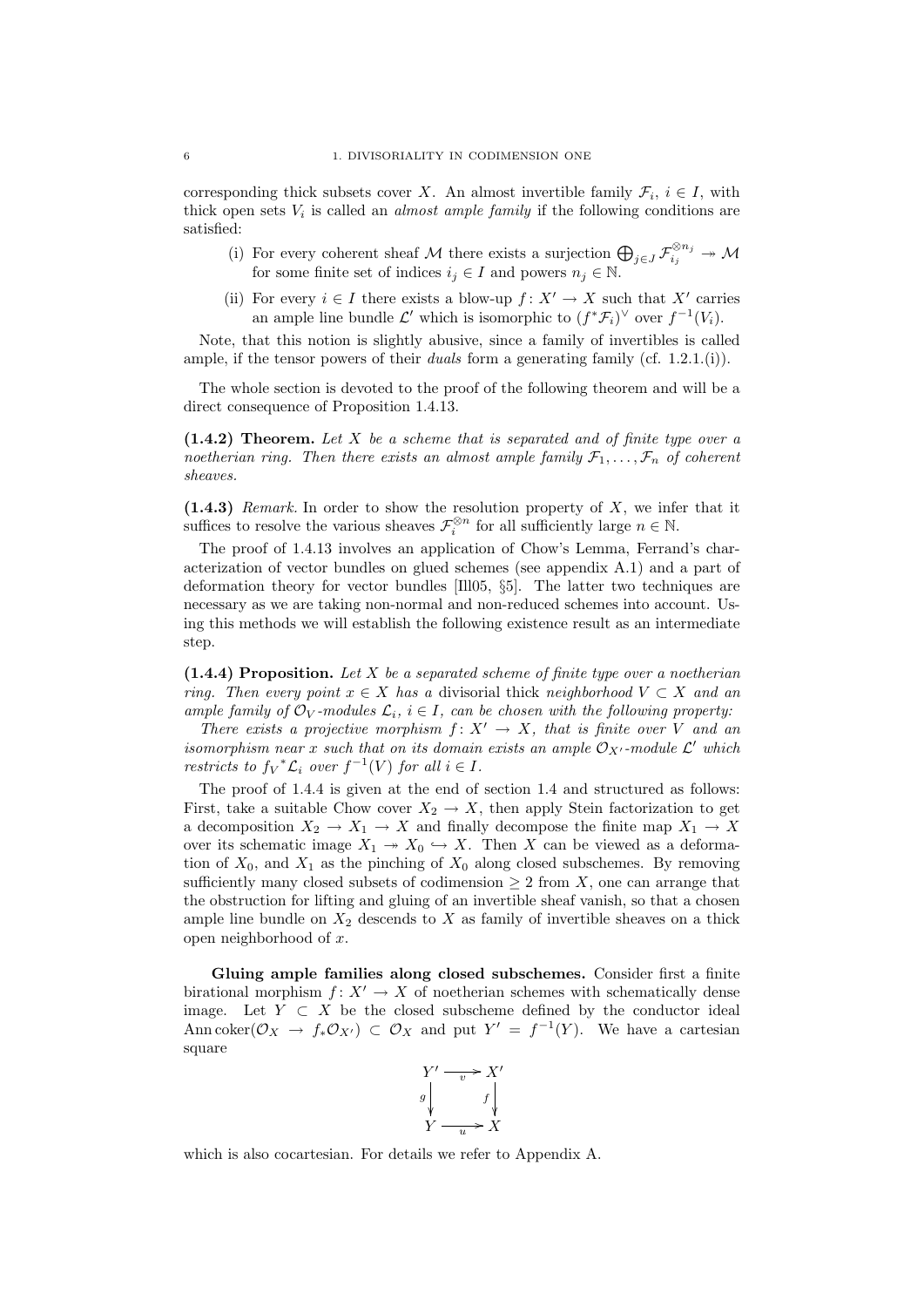Let us denote by  $LFF(Z) \subset QCoh(Z)$  the subcategory of locally free sheaves of finite type on a scheme  $Z$ . It is shown that there is an adjoint equivalence between LFF(X) and LFF(Y)  $\times_{\text{LFF}(Y')}$  LFF(X').

The objects in the latter category are given by triples  $(\mathcal{E}, \sigma, \mathcal{F}')$  with a locally free  $\mathcal{O}_Y$ -module  $\mathcal E$  of finite type, a locally free  $\mathcal{O}_{X'}$ -module  $\mathcal F'$  of finite type and an isomorphism  $\sigma: g^*\mathcal{E} \to v^*\mathcal{F}'$ . The morphisms consists of pairs of morphisms of quasicoherent sheaves satisfying a compatibility condition after pullback on  $Y'$ . The natural functor  $T: \text{ LFF}(X) \to \text{ LFF}(Y) \times_{\text{ LFF}(Y')} \text{ LFF}(X')$  that maps a vector bundle  $\mathcal F$  to the triple

$$
(u^* \mathcal{F}, g^* u^* \mathcal{F} \xrightarrow{\text{can}} v^* f^* \mathcal{F}, f^* \mathcal{F})
$$

has a right adjoint  $S: \text{LFF}(Y) \times_{\text{LFF}(Y')} \text{LFF}(X') \to \text{LFF}(X)$ . Now by Theorem A.1 the adjoint functors S and T define an equivalence.

We use this description of quasicoherent sheaves on a pinched scheme to glue invertible sheaves having a section outside a closed subset of the conductor subscheme. We call a subset  $Z \subset X$  of a topological space X nowhere dense if Z does not contain any generic point of X.

 $(1.4.5)$  Proposition. With the previous notation, suppose that there exists an invertible  $\mathcal{O}_Y$ -module M, an invertible  $\mathcal{O}_{X'}$ -module  $\mathcal{L}'$  and sections  $t \in H^0(Y, \mathcal{M})$ and  $s' \in H^0(X', \mathcal{L}')$  satisfying  $g^{-1}(Y_t) = X'_{s'} \cap Y'$ . Then outside a nowhere dense closed subset  $Z \subset Y$  the sheaves M and  $\mathcal{L}'$  glue to an invertible  $\mathcal{O}_X$ -module  $\mathcal{L}$ having a global section  $s$  that restricts to  $t$  and  $s'$  respectively. More precisely, there exists an invertible  $\mathcal{O}_{X-Z}$ -module  $\mathcal L$  such that

- (i)  $\mathcal{L}|_{Y-Z} \simeq \mathcal{M}|_{Y-Z}$  and  $f_{X-Z}^* \mathcal{L} \simeq \mathcal{L}'|_{X'-f^{-1}(Z)}$ .
- (ii) There is a section  $s \in H^0(X Z, \mathcal{L})$  with  $s|_{Y-Z} = t|_{Y-Z}$  and  $f_{X-Z}^*s = s'|_{X'-f^{-1}(Z)}.$

PROOF. Let  $\sigma: g^*\mathcal{O}_Y \stackrel{\simeq}{\to} v^*\mathcal{O}_{X'}$  be the natural isomorphism induced by  $fv = ug$ . Then the natural isomorphisms  $u^*\mathcal{O}_X \xrightarrow{\simeq} \mathcal{O}_Y$ ,  $f^*\mathcal{O}_X \xrightarrow{\simeq} \mathcal{O}_{X'}$  give rise to a canonical isomorphism  $\psi \colon T(\mathcal{O}_X) \xrightarrow{\simeq} (\mathcal{O}_Y, \sigma, \mathcal{O}_{X}).$ 

Consider now the given sections as morphism  $t: \mathcal{O}_Y \to \mathcal{M}$  and  $s': \mathcal{O}_{X'} \to \mathcal{L}'$ . We try to find an isomorphism of  $\mathcal{O}_{Y'}$ -modules  $\tau: g^*\mathcal{M} \stackrel{\simeq}{\to} v^*\mathcal{L}'$  that fits in a commutative diagram

$$
v^* \mathcal{O}_{X'} \xrightarrow{v^* s'} v^* \mathcal{L'}
$$
  
\n
$$
\sigma \uparrow \qquad \qquad \uparrow \tau
$$
  
\n
$$
g^* \mathcal{O}_Y \xrightarrow{g^* t} g^* \mathcal{M}
$$
\n(1.4.5.1)

so that the pair  $\varphi := (t, s')$  defines a morphism  $(\mathcal{O}_Y, \sigma, \mathcal{O}_{X'}) \to (\mathcal{M}, \tau, \mathcal{L}')$  in  $LFF(Y) \times_{LFF(Y')} LFF(X')$ . This would give a morphism of  $\mathcal{O}_X$ -modules

$$
s\colon \mathcal{O}_X\to ST(\mathcal{O}_X)\xrightarrow{S(\psi)}S(\mathcal{O}_Y,\sigma,\mathcal{O}_{X'})\xrightarrow{S(\varphi)}\mathcal{L}.
$$

with  $T(s) = \varphi \circ \psi$ , i.e.  $s|_Y = t$  and  $f^*s = s'$  as desired.

The goal is to construct  $\tau$  on an open subset  $Y' - g^{-1}(Z') \subset Y'$  where  $Z \subset Y$  is a suitable closed subset that is nowhere dense in Y (i.e. contains no generic point of  $Y$ ).

First, observe that there exists a dense open subset  $U' \subset Y'$  where both  $g^* \mathcal{M}$  and  $v^*\mathcal{L}'$  are isomorphic since they are invertible. Then the closed set  $Z_1 = g(Y' - U')$ contains no generic point of  $Y$  as  $g$  is quasifinite and we obtain an isomorphism by restriction:

$$
\tau_1\colon g^*\mathcal{M}|_{Y'-f^{-1}(Z_1)} \xrightarrow{\simeq} v^*\mathcal{L}'|_{Y'-f^{-1}(Z_1)}.
$$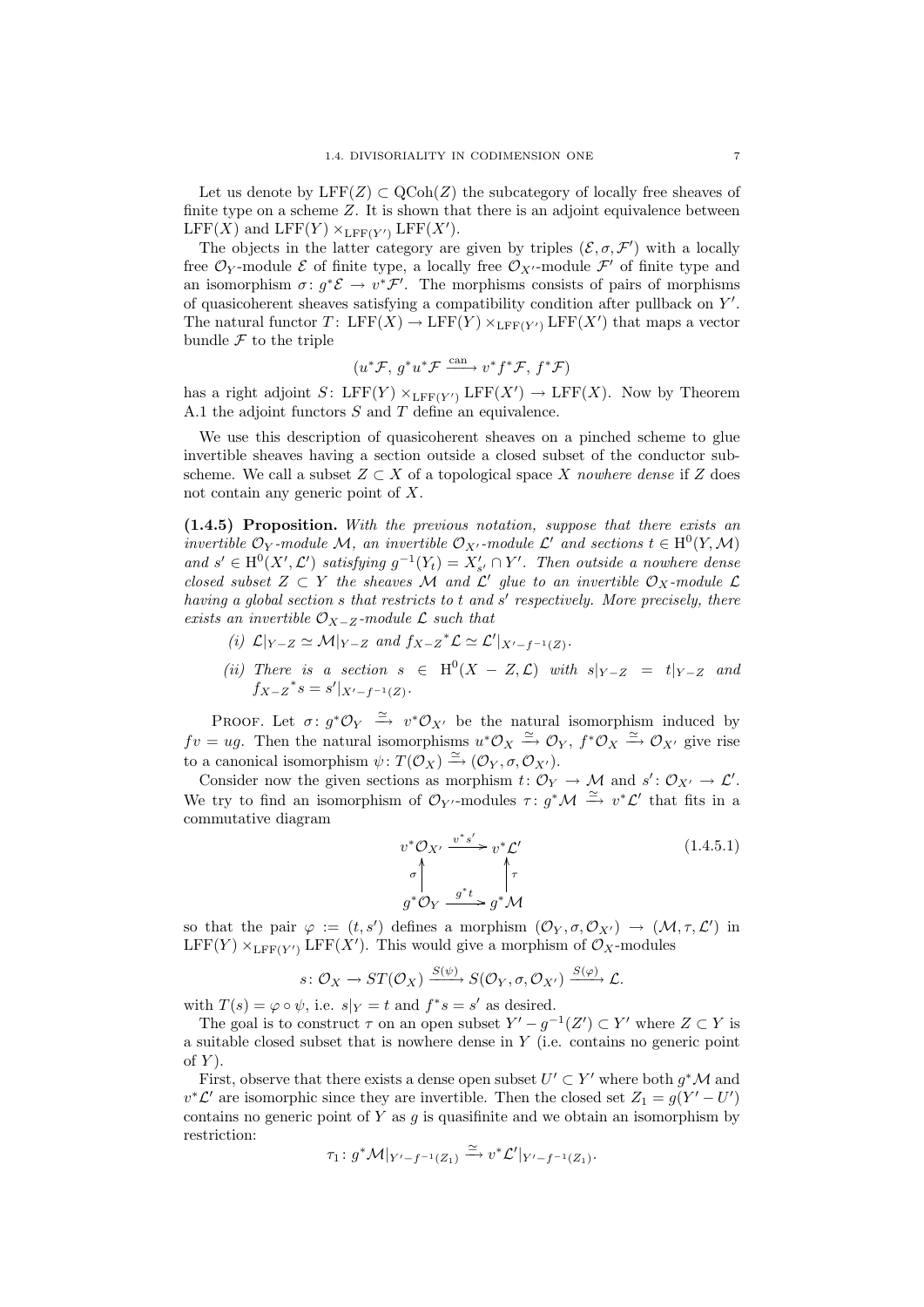So outside  $Z_1$  we can define an isomorphism  $\tau$  but it does not necessarily fit in a commutative diagram (1.4.5.1). If both horizontal maps vanish, the commutativity is trivial, so it suffices to check the commutativity over  $Y'_{g^*t} \cup Y'_{v^*s'}$  which is equal to  $g^{-1}(Y_t) = X'_{s'} \cap Y'$  by hypothesis.

For that define  $Z_2 := \overline{Y_t} - Y_t$  where the closure is taken in Y. It is a closed subset of Y that does not contain any generic points of Y. Then  $Z := Z_1 \cup Z_2$  is a nowhere dense closed subset of Y, so that  $Y - Z$  decomposes as a disjoint union of open subsets  $U \subset Y_t$  and  $V \subset Y - \overline{Y_t}$ .

Consequently  $Y'-g^{-1}(Z)$  is the disjoint union of two open sets  $g^{-1}(U) \subset g^{-1}(Y_t)$ and  $g^{-1}(V) \subset Y'$ , such that both  $g^*t$  and  $v^*s'$  are isomorphism on the former and both vanish on the latter. Therefore we may define  $\tau$  with  $\tau = v^* s' \circ \sigma \circ (u^* t)^{-1}$ on  $g^{-1}(U)$  and with  $\tau = \tau_1$  on  $g^{-1}(V)$ , so that  $\tau$  is an isomorphism and fits in the commutative diagram  $(1.4.5.1)$  over  $X - Z$ .

We use Proposition 1.4.5 to show that the pair of an sufficiently ample line bundle and a section descend along a finite birational morphism:

(1.4.6) Lemma. Let  $f: X' \to X$  be a finite birational morphism of quasicompact schemes with schematically dense image, such that  $X'$  is separated and carries an ample  $\mathcal{O}_{X'}$ -module  $\mathcal{L}'$ , and let  $Y \subset X$  be the closed subscheme defined by the conductor ideal.

Then for every closed point  $x \in X$  with sufficiently small open neighborhood  $W \subset X$  there exists a nowhere dense closed subset  $Z \subset Y - W$  and on  $V := X - Z$  and invertible  $\mathcal{O}_V$ -module  $\mathcal L$  with a section  $s \in H^0(V, \mathcal L)$ , such that  $f_V^* \mathcal L \simeq \mathcal L'^{\otimes n}|_{f^{-1}(V)}$ for some  $n \in \mathbb{N}$  and  $x \in V_s \subset W$ .

PROOF. Case  $x \in Y$ : By shrinking W we may assume that W is quasiaffine, and hence  $Y \cap W$  is quasiaffine. Then by removing an appropriate nowhere dense closed subset  $Z_1 \subset Y$  disjoint to  $Y \cap W$  we may assume that Y is quasiaffine, too.

So  $\mathcal{O}_Y$  is ample and there is a section  $t \in H^0(Y, \mathcal{O}_Y)$  such that  $x \in Y_t \subset Y \cap W$ . Replacing W with  $W \cap (X - (Y - Y_t))$  we may assume that  $Y_t = Y \cap W$ . Then  $f^{-1}(x) = g^{-1}(x) \subset g^{-1}(Y_t) = Y' \cap W'$ , where  $W' := f^{-1}(W)$ . Now  $\mathcal{L}'$  is ample, too, so we find a section  $s \in H^0(X', \mathcal{L}'^{\otimes n})$  for some positive integer n such that  $X'_{s'} \subset W'$  and  $X'_{s'}$  contains  $f^{-1}(x)$  and all generic points of Y' that are contained in  $g^{-1}(Y_t)$  [EGA II, 4.5.4].

It follows that  $f^{-1}(x) \subset X'_{s'} \cap Y' \subset W' \cap Y' = g^{-1}(Y_t)$  and that the difference  $g^{-1}(Y_t) - (X'_{s'} \cap Y')$  contains no generic point of Y'. Then its image under g does not contain any generic points of  $Y$  either since  $q$  is quasifinite, so that its closure  $Z_2$  ⊂ Y is nowhere dense in Y and satisfies  $x \notin Z_2$ . Thus  $g^{-1}(Y_t) = X'_{s'} \cap Y'$  over  $X - f^{-1}(Z_2)$  and by replacing X with  $X - Z_2$  we may assume that  $Z_2 = \emptyset$ .

Consequently, Proposition 1.4.5 applies so that  $\mathcal{O}_Y$  and  $\mathcal{L}'^{\otimes n}$  glue together along g outside a nowhere dense closed subset  $Z_3 \subset Y$ . By replacing X with  $X - Z_3$ we may assume that  $Z_3 = \emptyset$ . So the proposition says there exists an invertible  $\mathcal{O}_X$ -module L satisfying  $\mathcal{L}|_Y \simeq \mathcal{O}_Y$  and  $f^*\mathcal{L} \simeq \mathcal{L}'^{\otimes n}$  which has a global section s with  $s|_Y = t$  and  $f^*s = s'$ . It follows that  $x \in X_s$  since  $X_s \cap Y = Y_t$  and  $X_s \subset W$ since  $f^{-1}(X_s) = X'_{f^*s} = X'_{s'} \subset W' = f^{-1}(W)$ .

*Case*  $x \in X-Y$ : We may assume  $W \subset X-Y$ , a fortiori  $W' := f^{-1}(W) \subset X'-Y'$ . We apply Proposition 1.4.5 again for  $\mathcal{M} = \mathcal{O}_Y$  with  $0 = t \in H^0(Y, \mathcal{O}_Y)$  and  $s' \in H^0(X', \mathcal{L}'^{\otimes n})$  with  $x = f^{-1}(x) \in X'_{s'} \subset W'$  and proceed as above.

Consequently, every ample sheaf on  $X'$  descends to an ample family on X outside a nowhere dense closed subset of Y :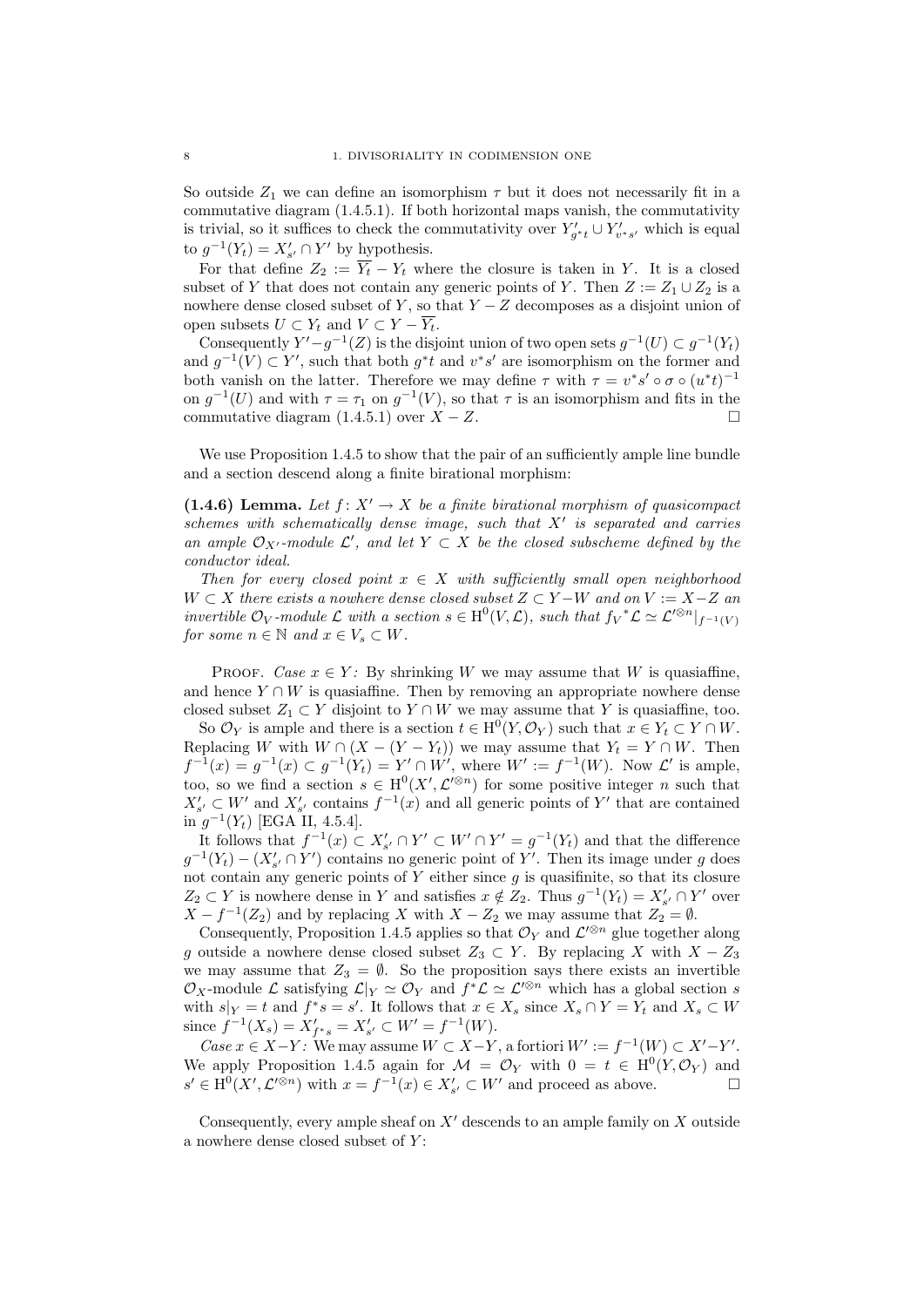(1.4.7) Proposition. Let  $f: X' \to X$  be a finite birational morphism of quasicompact schemes with schematically dense image, such that  $X'$  is separated and carries an ample  $\mathcal{O}_{X'}$ -module  $\mathcal{L}'$ , and let  $Y \subset X$  be the closed subscheme defined by the conductor ideal Ann coker $(\mathcal{O}_X \to f_* \mathcal{O}_{X'})$ .

Then there exists an open set  $V \subset X$  such that the complement  $X-V$  is contained in Y,  $V \cap Y$  is affine and dense in Y, and a finite ample family of  $\mathcal{O}_V$ -modules  $\mathcal{L}_i$ ,  $i \in I$ , such that  $f_V^* \mathcal{L}_i \simeq \mathcal{L}'^{\otimes n}$  for all  $i \in I$  and some  $n \in \mathbb{N}$ .

PROOF. Applying Lemma 1.4.6 for open affine neighborhoods we find for each  $x_i \in X$  a closed set  $Z_i \subset Y$  with  $\operatorname{codim}(Z_i, Y) \geq 1$  and on  $V_i := X - Z_i$  an invertible  $\mathcal{O}_{V_i}$ -module  $\mathcal{L}_i$  with  $f_{V_i}^* \mathcal{L}_i \simeq (\mathcal{L}')^{\otimes n_i}|_{f^{-1}(V_i)}$  for some positive integer  $n_i$ , and a section  $s_i \in H^0(V_i, \mathcal{L}_i)$  such that  $(V_i)_{s_i}$  is a quasiaffine neighborhood of x.

Since X is quasicompact, finitely many  $(V_i)_{s_i}$ ,  $i \in I$ , suffice to form an open covering of X. Then the finite union  $Z := \bigcup_{i \in I} Z_i$  is a nowhere dense closed subset of Y. Since  $Y - Z$  is dense in Y it contains a dense affine open subset. By enlarging Z we may therefore assume that  $Y - Z$  is affine open and dense in Y. We define  $V := X - Z$  and replace the sheaves  $\mathcal{L}_i$  and  $s_i$  with their restrictions to  $V = \bigcap_{i \in \mathbb{Z}} (V_i)_{s_i}$ . Moreover, replacing each  $\mathcal{L}_i$  with an appropriate tensor power, we may assume that all  $n_i$  are equal.

The following example of a non-divisorial surface with projective normalization illustrates that it is in general not true that an ample sheaf descends to an ample sheaf or an ample family along a finite birational morphism without removing appropriate closed subsets. Nevertheless, the resolution property holds by the forthcoming Theorem 2.0.1.

(1.4.8) Example (A non-divisorial proper algebraic surface whose normalization is projective). We work over an algebraically closed field k, say  $k := \mathbb{C}$  for simplicity. Let E be an elliptic curve and consider the surface  $X := E \times \mathbb{P}^1$ . Choose distinct fibers  $E_0$  and  $E_{\infty}$  over  $\mathbb{P}^1$ . Let  $t_x \colon E \to E$  be the translation with respect to a rational point  $x \in E$  of infinite order. Then define the finite map  $g: E_0 \coprod E_\infty \simeq E \coprod E \to E$  as the identity on  $E_0$  and as  $t_x$  on  $E_\infty$ .

By Ferrand [Fer03, Théorème 5.4], the pushout of the closed immersion  $i: E_0 \coprod E_\infty \hookrightarrow X$  along g exists in the category of schemes.

$$
E_0 \coprod_{j \atop k} E_{\infty} \xrightarrow{i} X
$$
  
\n
$$
\downarrow g
$$
  
\n
$$
E \xrightarrow{j} S
$$

This square is cartesian and cocartesian,  $j$  is a closed immersion and  $f$  is finite with schematically dense image. It follows that  $S$  is an integral, proper surface with normalization  $f$ .

Assume that S is divisorial. Then for a chosen point  $y \in j(E) \subset S$  there exists an effective Cartier divisor  $C \subset S$  with  $y \notin C$  and  $S - C$  affine. In particular,  $C \cap j(E)$ is non-empty and zero-dimensional. It follows that the line bundle  $\mathcal{L} := j^* \mathcal{O}_S(C)$ has positive degree and hence is ample. Now, the isomorphism  $g^*\mathcal{L} \simeq i^*f^*\mathcal{O}_S(C)$ induces an isomorphism  $\mathcal{L} \simeq t_x^* \mathcal{L}$ . But then x must have finite order by the theory of abelian varieties [Mum70, p. 60, Application 1], contradicting the choice of x.

Deformations of ample families. Next we deal with birational nilpotent immersions  $f: X' \hookrightarrow X$  of noetherian schemes. Then  $\mathcal{O}_X \to f_* \mathcal{O}_{X'}$  is surjective and its kernel  $\mathcal I$  is nilpotent since  $X$  is noetherian. In order to lift a locally free  $\mathcal{O}_{X'}$ -module  $\mathcal{E}'$  to locally free  $\mathcal{O}_X$ -module  $\mathcal{E}$  it suffices to consider the case  $\mathcal{I}^2 = 0$ , so that  $\mathcal I$  is an  $\mathcal O_{X'}$ -module. Then the obstruction to the existence of a lift is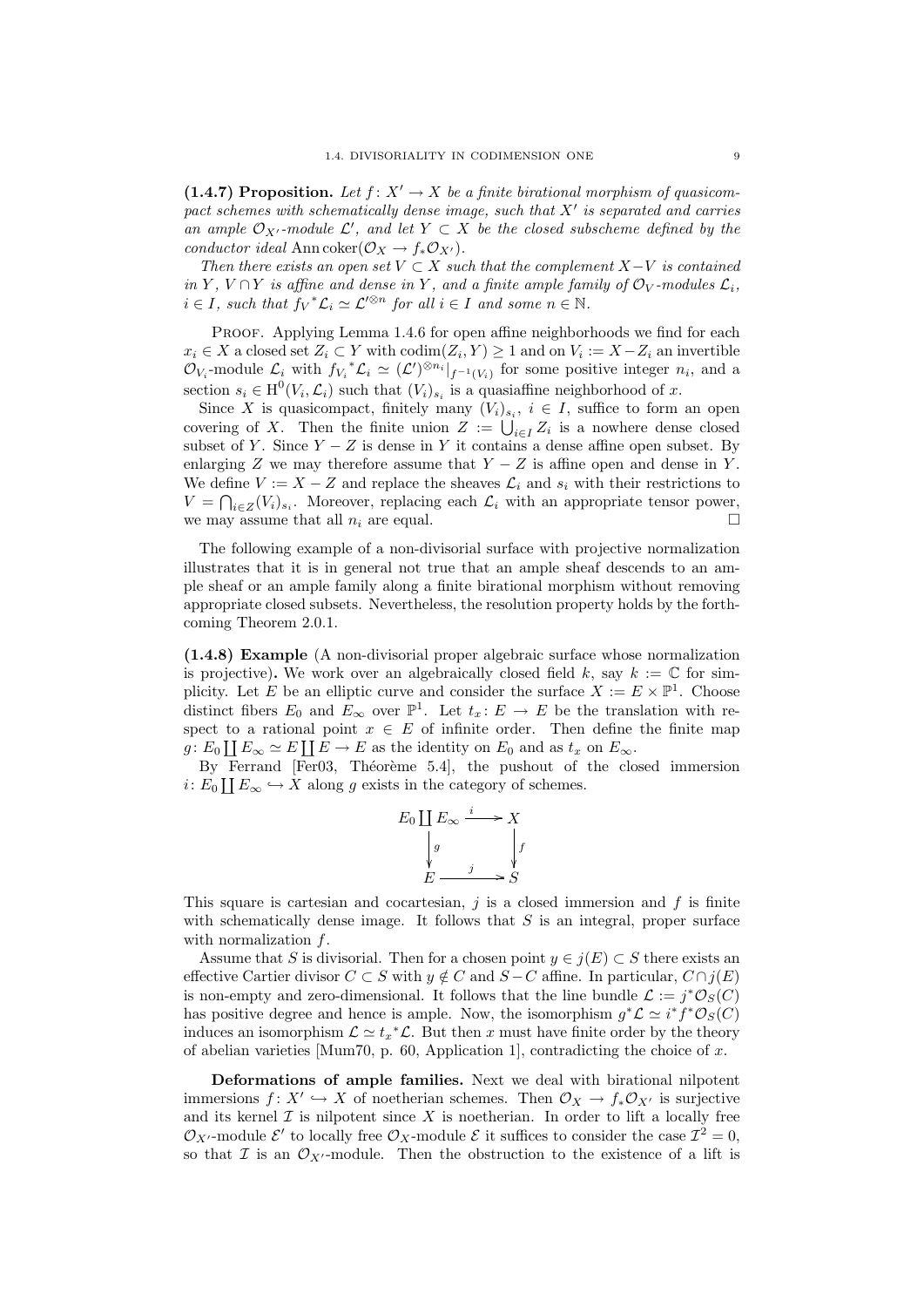an element of  $\text{H}^2(X',\mathcal{I}\otimes_{\mathcal{O}_{X'}}\mathcal{E}nd(\mathcal{E}'))$  by [Ill05, Theorem 5.3]. Moreover, having a second locally free  $\mathcal{O}_{X'}$ -module  $\mathcal{F}'$  the obstruction of lifting a morphism  $s: \mathcal{E}' \to \mathcal{F}'$ is an element of  $\mathrm{H}^1(X', \mathcal{I} \otimes_{\mathcal{O}_{x'}} \mathcal{H}om(\mathcal{E}', \mathcal{F}')).$ 

(1.4.9) Lemma. Let  $f: X' \hookrightarrow X$  be a birational nilimmersion of noetherian schemes and let  $Y \subset X$  be the closed subscheme defined by the kernel of  $\mathcal{O}_X \to f_*\mathcal{O}_{X'}$ . Then there exists an open subset  $V \subset X$  with  $X - V \subset Y$  and  $V \cap Y$  dense and affine in Y, such that for every locally free  $\mathcal{O}_{f^{-1}(V)}$ -module  $\mathcal{E}'$  there exists a locally free  $\mathcal{O}_V$ -module  $\mathcal{E}$  with  $f_V^*\mathcal{E} \simeq \mathcal{E}'$ , and every section  $s \in H^0(f^{-1}(V), \mathcal{E}')$  extends to a section  $H^0(V, \mathcal{E})$ .

PROOF. Let  $Z \subset Y$  be the complement of any affine dense open neighborhood in  $U \subset Y$  and set  $V = X - Z$ . Then Z is nowhere dense in X, and  $V \cap Y = U$ . We conclude that the restriction  $V' := f^{-1}(V) \hookrightarrow V$  of f is a birational nilimmersion whose ideal of definition  $\mathcal{J} = \mathcal{I}|_V$  has affine support. In particular, it has cohomological dimension 0. By the previous discussion, we see that every vector bundle  $\mathcal{E}'$ on V' has a lift  $\mathcal E$  to V, and every map  $\mathcal O_{V'} \to \mathcal E'$  extends to a map  $\mathcal O_V \to \mathcal E$ .  $\square$ 

This settles the descent of ample line bundles along infinitesimal thickenings.

(1.4.10) Lemma. Let  $f: X' \hookrightarrow X$  be a birational nilimmersion of noetherian schemes and let  $Y \subset X$  be the closed subscheme defined by the kernel of  $\mathcal{O}_X \to f_*\mathcal{O}_{X'}$ . Then there exists an open subset  $V \subset X$  such that  $X - V \subset Y$ ,  $V \cap Y$  is dense and affine in Y, such that for every ample family  $\mathcal{L}'_i$ ,  $i \in I$ , of  $\mathcal{O}_{f^{-1}(V)}$ -modules there exists an ample family  $\mathcal{L}_i$ ,  $i \in I$ , of  $\mathcal{O}_V$ -modules with  $f_V^* \mathcal{L}_i \simeq \mathcal{L}'_i.$ 

PROOF. Due to Lemma 1.4.9 an ample family of  $\mathcal{O}_{f^{-1}(V)}$ -modules lifts to a family of invertible  $\mathcal{O}_V$ -modules  $\mathcal{L}_i$  and every global section  $s' \in H^0(f^{-1}(V), \mathcal{L}'_i^{\otimes n})$ extends to a section  $s \in H^0(V, \mathcal{L}_i^{\otimes n})$ . If the non-vanishing set  $f^{-1}(V)_{s'} = f^{-1}(V_s)$ is affine, then this also holds for  $V_s$ . Using property 1.2.1.(v)) we infer that  $\mathcal{L}_i$ ,  $i \in I$ , is an ample family of  $\mathcal{O}_V$ -modules.

The case of a general proper morphism. Finally, we consider an arbitrary birational proper morphism f of schemes.

(1.4.11) Proposition. Let  $f: X' \to X$  be a proper birational morphism of noetherian schemes such that X' is separated and carries an ample  $\mathcal{O}_{X'}$ -module  $\mathcal{L}'$ . Let  $U \subset X$  be the maximal dense open set where f is an isomorphism. Then there exists an open neighborhood  $U \subset V \subset X$  and an ample family  $\mathcal{L}_i$ ,  $i \in I$ , of  $\mathcal{O}_V$ -modules such that

- (i)  $V-U$  is affine,
- $(ii)$  V is thick.
- (iii)  $f$  is finite over  $V$ ,
- (iv) there exists an  $n \in \mathbb{N}$  such that  $f_V^* \mathcal{L}_i \simeq \mathcal{L}'^{\otimes n}|_{f^{-1}(V)}$  for all  $i \in I$ .

PROOF. Applying Stein factorization to  $f = g \circ f'$  and factoring g over its scheme theoretic image  $g = i \circ g'$ , reduces to the case that f is birational morphism which is in addition either a nilimmersion, a finite morphism with schematically dense image or a proper Stein morphism. The latter case is trivial since a birational Stein map of finite type is an isomorphism over an open subset containing all points of codimension  $\leq 1$  by Lemma 1.4.12 below. The other cases were treated in Lemma 1.4.10 and Proposition 1.4.7.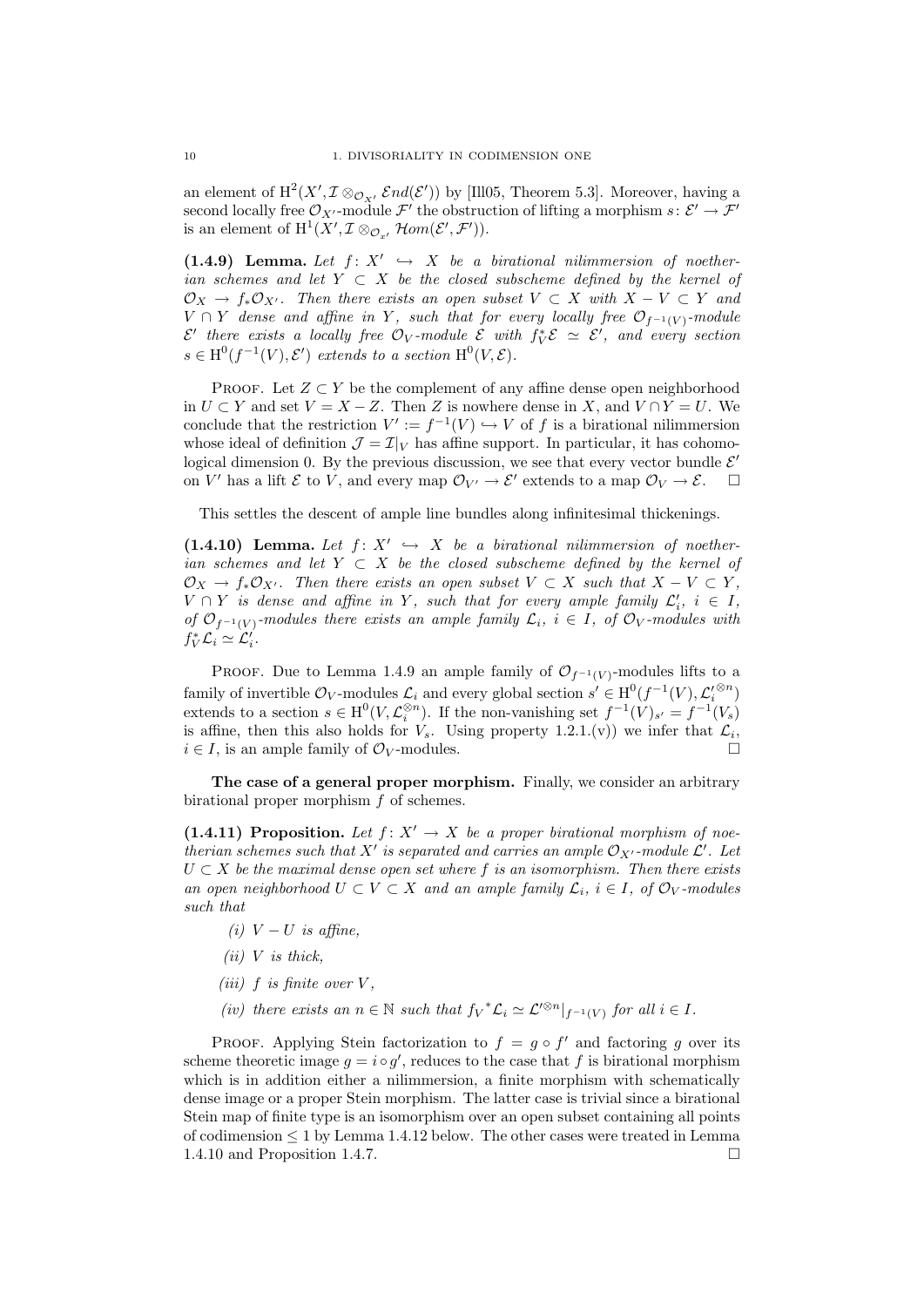(1.4.12) Lemma. Let  $f: Y \to X$  be morphism of locally noetherian schemes that is birational and of finite type. Then f is quasifinite over all points of codimension  $\leq 1$ .

PROOF. Let  $x \in X$  be a point of codimension 1. By applying base change with Spec  $\mathcal{O}_{X,x} \to X$  we may assume that X is local of Krull dimension 1 with closed point  $x$ . Moreover, we may assume that  $X$  and  $Y$  are irreducible by a second base change. Let  $y \in f^{-1}(x)$  an arbitrary point. Then  $\dim \mathcal{O}_{Y,y} \geq 1$  because y cannot be a generic point of Y, whereas  $0 \leq \dim \mathcal{O}_{Y,y} + \deg \cdot \text{tr}_{k(x)} k(y) \leq \dim \mathcal{O}_{X,x} = 1$ by [EGA IV.2, 5.6.5.2]. Consequently, holds deg.tr<sub>k(x)</sub>  $k(y) = 0$  which shows that  $f^{-1}(x)$  is finite.

As an application of Proposition 1.4.11 and Chow's Lemma we are now able to prove Proposition 1.4.4.

PROOF OF PROPOSITION 1.4.4. Let  $A$  be the noetherian base ring. By Chow's Lemma there is a quasiprojective A-scheme X' carrying an ample line bundle  $\mathcal{L}'$  and a proper morphism  $f: X' \to X$ , which is an isomorphism over a dense affine open neighborhood  $x \in U \subset X$ , such that  $f^{-1}(U)$  is schematically dense in X' (this version of Chow's Lemma is due to Nagata, and stated in this scheme theoretic version in [Voj07, 2.5], or in [Con07, 2.6]). Hence Proposition 1.4.11 applies.  $\square$ 

Existence of almost ample families and proof of Theorem 1.4.2. As a consequence of Proposition 1.4.4, we deduce that every coherent sheaf can be resolved by coherent sheaves of rank one which are invertible on thick open subsets and satisfy a weak positivity property like ample line bundles. The following is a detailed version of Theorem 1.4.2:

 $(1.4.13)$  Proposition. Let X be a scheme that is separated and of finite type over a noetherian ring. Then there exists a family of coherent  $\mathcal{O}_X$ -modules  $\mathcal{F}_i$ ,  $i \in I$ , having the following properties:

- (i) For every  $i \in I$  there exists an thick open subset  $V_i \subset X$  such that  $\mathcal{F}_i|_{V_i}$ is invertible and  $X = \bigcup_{i \in I} V_i$ .
- (ii) For every  $i \in I$  there exists a proper birational map  $f: X' \to X$  such that X' carries an ample line bundle  $\mathcal{L}'$  which is isomorphic to  $(f^*\mathcal{F}_i)^\vee$  over  $f^{-1}(V)$ .
- (iii) For every coherent  $\mathcal{O}_X$ -module M there exists a surjection

$$
\bigoplus_{j\in J}\mathcal{F}_{i_j}^{\otimes n_j}\twoheadrightarrow \mathcal{M}
$$

for some finite set of indices  $i_j \in I$  and powers  $n_j \in \mathbb{N}$ .

PROOF OF PROPOSITION 1.4.13 AND THEOREM 1.4.2. For every  $x \in X$  take an open neighborhood  $V \subset X$  as in Proposition 1.4.4 having an ample family of  $\mathcal{O}_V$ -modules  $\mathcal{L}_{V,j}, j \in J$ . Pick an ideal  $\mathcal{I} \subset \mathcal{O}_X$  defining some subscheme structure on  $X - V$  and choose for each  $j \in J$  a coherent  $\mathcal{O}_X$ -module  $\mathcal{L}_j$  extending  $\mathcal{L}_{V,j}$ to X. In that way we get a family  $\mathcal{F}_i := \mathcal{I}^m \cdot \mathcal{L}_j^{\vee}$ , where i runs over all elements  $(x, m, j)$  of  $I := X \times \mathbb{N} \times J$ . By construction holds (i) and (ii), and property (iii) is satisfied since the surjection of  $\mathcal{O}_V$ -modules of definition 1.2.1.(i) extend to maps of  $\mathcal{O}_X$ -modules [EGA I<sub>2nd</sub>, I.6.9.17].

 $(1.4.14)$  Remark. Each  $\mathcal{F}_i$  in the family of Proposition 1.4.13 can be chosen to be an ideal sheaf if X is  $S_1$ , or to be an anti-effective almost Cartier divisor (in the sense of [Har07, Def. 2]) if X satisfies  $S_2$ .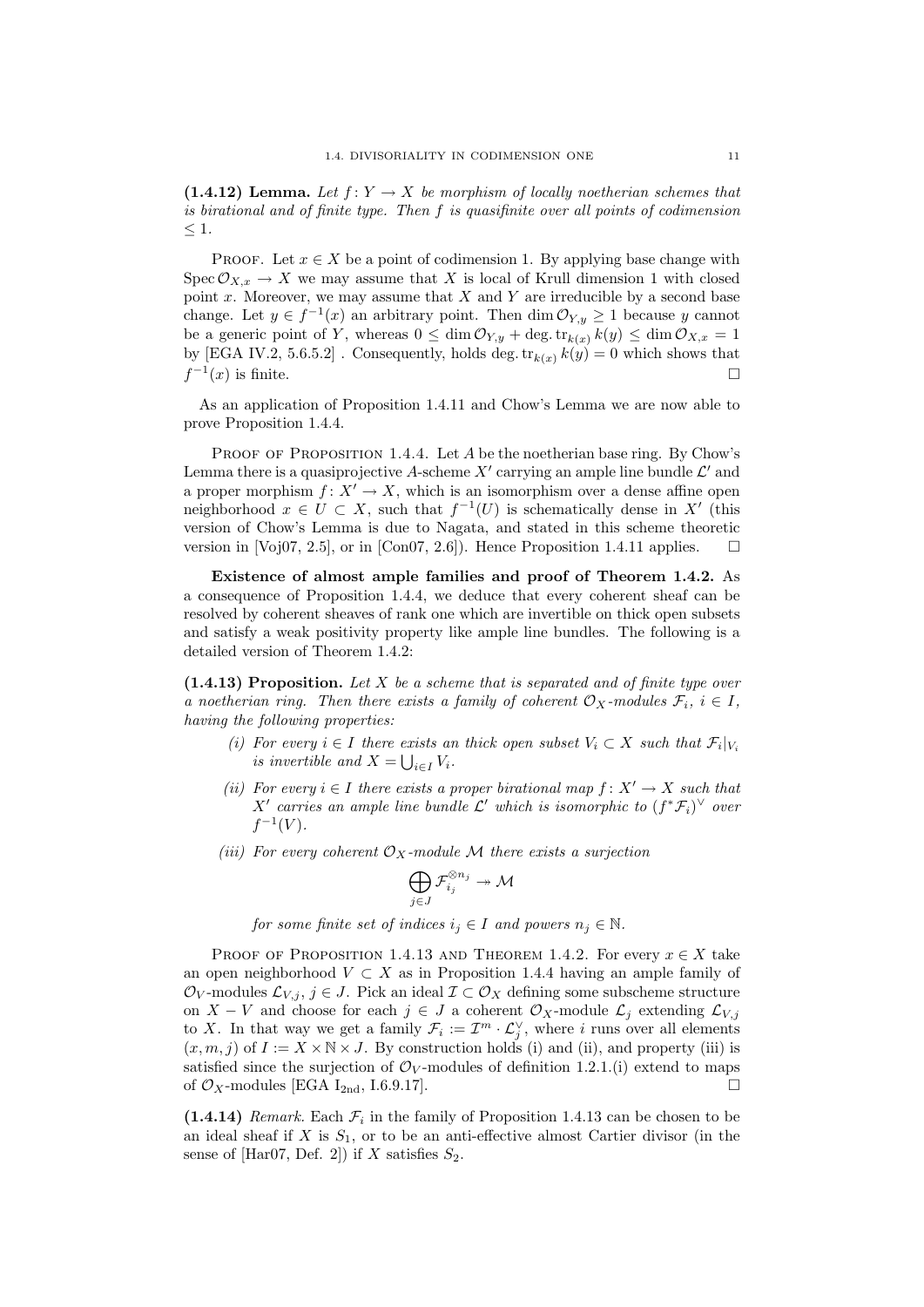After studying the cohomological behavior of ample line bundles, we will show later in Proposition 1.5.9 that almost ample families satisfy a cohomological vanishing property for the top cohomology on proper schemes. This will be crucial for constructing locally free resolutions on arbitrary proper surfaces as the cohomological obstructions for gluing local resolutions lie in  $H^2$  (for details see the proof of Theorem 2.0.1).

### 1.5. Cohomologically ample families of coherent sheaves

We introduce a specific cohomological vanishing condition for families of coherent sheaves, in order to study the cohomogical behavior of ample line bundles with respect to *alterations* (i.e. a proper, surjective and generically finite map of schemes). Our definition of cohomological ampleness is similar to the one given in [Ste98].

 $(1.5.1)$  Definition. Let X be a scheme that is proper over a noetherian ring and d a natural number. A family of coherent  $\mathcal{O}_X$ -modules  $\mathcal{E}_n$ ,  $n \in \mathbb{N}$ , is called a cohomologically d-ample family if for all coherent  $\mathcal{O}_X$ -modules F there exists a positive integer  $n_0$  such that for all  $n \geq n_0$  and  $i \geq d+1$  holds  $\mathrm{H}^i(X, \mathcal{F} \otimes \mathcal{E}_n) = 0$ .

A coherent  $\mathcal{O}_X$ -module F is called *cohomologically d-ample* if  $\mathcal{F}^{\otimes n}$ ,  $n \in \mathbb{N}$ , is a cohomologically d-ample family of coherent sheaves.

The main advantage of this concept is that the vanishing condition for the top cohomology is preserved and reflected by alterations:

(1.5.2) Theorem. Let  $f: Y \to X$  be an alteration of d-dimensional schemes that are proper over a noetherian ring and let  $\mathcal{E}_n$ ,  $n \in \mathbb{N}$ , be a family of coherent  $\mathcal{O}_X$ modules. Then  $(\mathcal{E}_n)$  is  $(d-1)$ -ample if and only if  $(f^*\mathcal{E}_n)$  is  $(d-1)$ -ample.

The proof is given at the end of this section and divided in several steps. First, we show that cohomologically ample families are preserved by finite morphisms.

(1.5.3) Lemma. Let  $f: Y \to X$  be a finite morphism of schemes that are proper over a noetherian ring,  $\mathcal{E}_n$ ,  $n \in \mathbb{N}$ , a family of coherent  $\mathcal{O}_X$ -modules and  $d \in \mathbb{N}$ some positive integer. If  $(\mathcal{E}_n)$  is cohomologically d-ample, so too is  $(f^*\mathcal{E}_n)$ .

PROOF. The projection formula  $f_*\mathcal{F} \otimes \mathcal{E}_n = f_*(\mathcal{F} \otimes f^*\mathcal{E}_n)$  holds since  $f_*$  is exact. Therefore it induces an isomorphism  $H^{i}(Y, \mathcal{F} \otimes f^* \mathcal{E}_n) \simeq H^{i}(X, f^* \mathcal{F} \otimes \mathcal{E}_n)$  for all  $i, n \geq 0$ , which proves the assertion.

Using Grothendieck duality we infer that the vanishing property, involving only the top dimensional cohomology, is also reflected by finite surjections.

(1.5.4) Lemma. Let  $f: Y \rightarrow X$  be a finite surjective map of d-dimensional schemes that are proper over a noetherian ring and let  $\mathcal{E}_n$ ,  $n \in \mathbb{N}$ , be a family of coherent  $\mathcal{O}_X$ -modules. If  $(f^*\mathcal{E}_n)$  is cohomologically  $(d-1)$ -ample, so too is  $(\mathcal{E}_n)$ .

PROOF. Due to the following commutative square of finite surjective maps and using Lemma 1.5.3 it suffices to check the case where either  $f$  is a surjective immersion or X is reduced.



Case 1: f is a surjective immersion. The closed immersion  $Y \hookrightarrow X$  is given by a nilpotent ideal  $\mathcal{I} \subset \mathcal{O}_X$  since X is noetherian. We may assume that  $\mathcal{I}^2 = 0$ . Then applying  $\cdot \otimes_{\mathcal{O}_X} \mathcal{F} \otimes_{\mathcal{O}_X} \mathcal{E}_n$  to the short exact sequence

$$
0 \to \mathcal{I} \to \mathcal{O}_X \to \mathcal{O}_X/\mathcal{I} \to 0
$$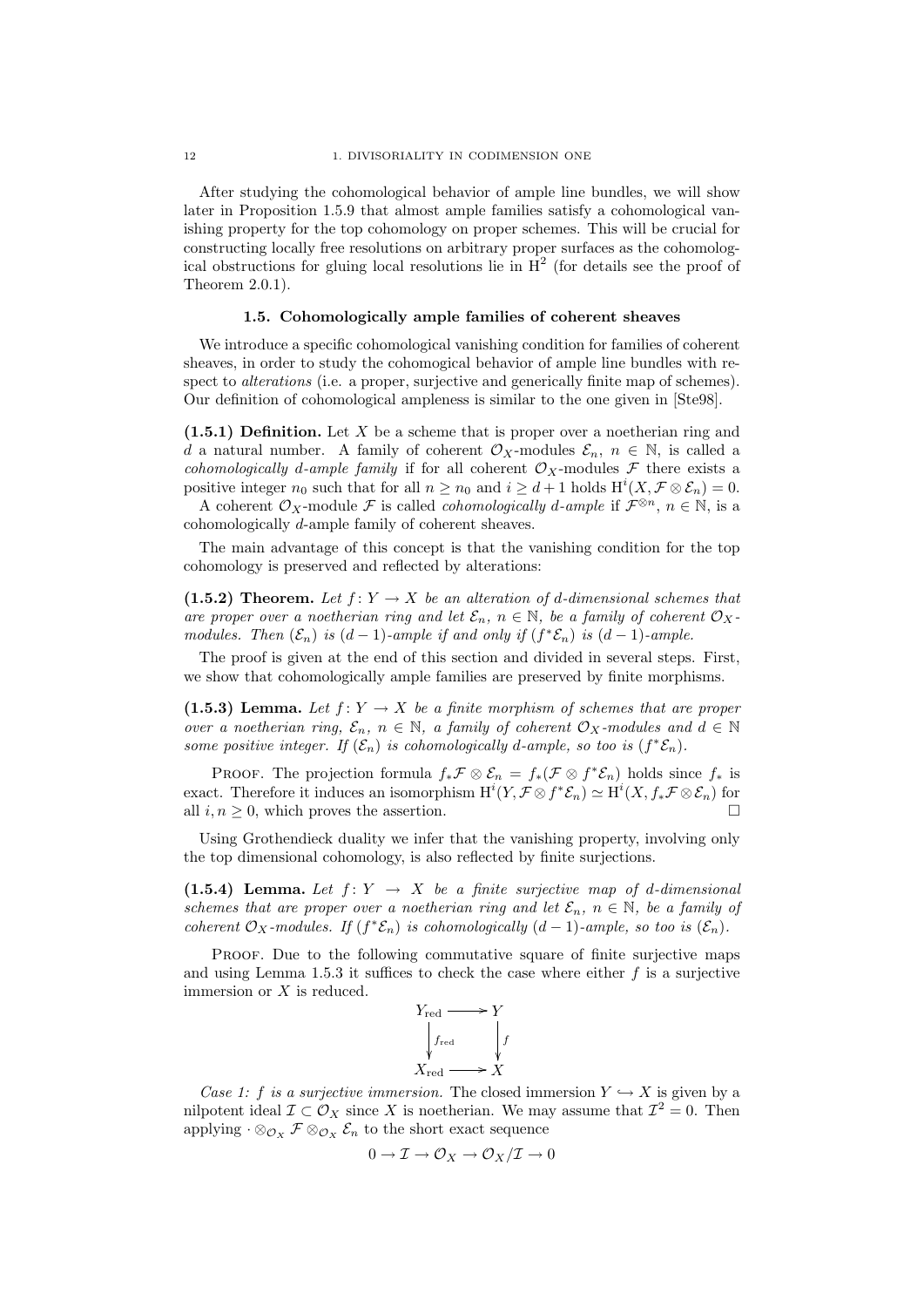induces an exact sequence of  $\mathcal{O}_X$ -modules

$$
\mathcal{I}\otimes_{\mathcal{O}_X}\mathcal{F}\otimes_{\mathcal{O}_X}\mathcal{E}_n\xrightarrow{u}\mathcal{F}\otimes_{\mathcal{O}_X}\mathcal{E}_n\xrightarrow{v}\mathcal{F}/\mathcal{IF}\otimes_{\mathcal{O}_X/\mathcal{I}}\mathcal{E}_n/\mathcal{IE}_n\to 0,
$$

which splits in two exact sequences of  $\mathcal{O}_X$ -modules

$$
0 \to \ker u \to \mathcal{I} \otimes_{\mathcal{O}_X} \mathcal{F} \otimes_{\mathcal{O}_X} \mathcal{E}_n \to \ker v \to 0,
$$
  
\n
$$
0 \to \ker v \to \mathcal{F} \otimes_{\mathcal{O}_X} \mathcal{E}_n \to \mathcal{F}|_Y \otimes_{\mathcal{O}_Y} \mathcal{E}_n|_Y \to 0.
$$
\n(1.5.4.1)

Since  $\mathcal{I}^2 = 0$  holds  $\mathcal{I} \simeq \mathcal{I}/\mathcal{I}^2 \simeq \mathcal{O}_X/\mathcal{I} \otimes_{\mathcal{O}_X} \mathcal{I}$  as sheaves of abelian groups, so that

$$
\mathcal{I}\otimes_{\mathcal{O}_X}\mathcal{F}\otimes_{\mathcal{O}_X}\mathcal{E}_n\simeq (\mathcal{I}\otimes_{\mathcal{O}_X}\mathcal{F})|_Y\otimes_{\mathcal{O}_Y}\mathcal{E}_n|_Y
$$

is an  $\mathcal{O}_Y$ -module. Finally the result follows by considering the long exact cohomology sequences associated to (1.5.4.1) and using that  $H^d(Y,(\mathcal{I}\otimes_{\mathcal{O}_X}\mathcal{F})|_Y\otimes_{\mathcal{O}_Y}\mathcal{E}_n|_Y)$ and  $\mathrm{H}^d(Y,\mathcal{F}|_Y\otimes_{\mathcal{O}_Y}\mathcal{E}_n|_Y)$  vanish for sufficiently large n.

Case  $2: X$  is reduced. There is a natural short exact sequence

$$
0 \to \mathcal{O}_X \to f_*\mathcal{O}_{X'} \to \mathcal{C} \to 0,
$$

where  $\mathcal C$  is generically locally free since  $f$  is generically flat and finitely presented. Applying  $\mathcal{H}om_{\mathcal{O}_X}(\cdot,\mathcal{F})$  gives the exact sequence

$$
0 \to \mathcal{H}om_{\mathcal{O}_X}(\mathcal{C}, \mathcal{F}) \to f_* f^! \mathcal{F} \xrightarrow{\alpha} \mathcal{F} \to \mathcal{E}xt^1_{\mathcal{O}_X}(\mathcal{C}, \mathcal{F}).
$$

Now the support of coker  $\alpha$  has dimension  $\leq d-1$ , so tensoring with  $\mathcal{E}$ , using the projection formula and taking cohomology gives a surjection

$$
\textnormal{H}^d(Y, f^!(\mathcal{F}) \otimes f^*\mathcal{E}) \twoheadrightarrow \textnormal{H}^d(X, \mathcal{F} \otimes \mathcal{E}),
$$

which implies the assertion.  $\hfill \square$ 

Even arbitrary alterations reflect the vanishing condition for the top dimensional cohomology. This follows again from Grothendieck duality.

(1.5.5) Proposition. Let  $f: Y \to X$  be a proper birational map of d-dimensional schemes that are proper over a noetherian ring, and let  $(\mathcal{E}_n)$  be a family of coherent  $\mathcal{O}_X$ -modules. If  $(f^*\mathcal{E}_n)$  is cohomologically  $(d-1)$ -ample, so too is  $(\mathcal{E}_n)$ .

**PROOF.** We may assume that X and Y are integral, and then suppose that the base ring A is complete, local and integral. By the Theorem on Formal Functions and Grothendieck's Vanishing Theorem it suffices to consider the case that the dimension of the closed fiber of  $g: X \to \text{Spec } A$  is of dimension d and not less. Since X is irreducible it follows that q maps X to the closed point of A. Therefore we may assume that  $A$  is a field. It follows that the normalizations of  $X$  and  $Y$  are finite maps. In particular, we may suppose that  $X$  and  $Y$  are normal and that  $f$  is birational. Thus, the assertion follows from the succeeding lemma.  $\Box$ 

(1.5.6) Lemma. Let  $f: Y \to X$  be a proper birational map of d-dimensional, normal schemes that are proper over a field. Then there exists a surjection for every coherent  $\mathcal{O}_X$ -module  $\mathcal F$ 

$$
H^d(Y, \mathcal{H}om(f^*\omega_X, \omega_Y) \otimes f^*\mathcal{F}) \to H^d(X, \mathcal{F}).
$$

PROOF. By Serre duality holds  $H^d(X, \mathcal{F})^{\vee} \simeq \text{Hom}(\mathcal{F}, \omega_X)$ . Since X is normal the dualizing module  $\omega_X$  is torsionfree and generically invertible and the birationality of f implies the injectivity of the natural map

$$
\text{Hom}(\mathcal{F},\omega_X) \to \text{Hom}(f^*\mathcal{F},f^*\omega_X) \to \text{Hom}(f^*\mathcal{F},\mathcal{H}om(\mathcal{H}om(f^*\omega_X,\omega_Y),\omega_Y)).
$$

By adjunction the group on the right is isomorphic to

 $\text{Hom}(f^*\mathcal{F}\otimes \mathcal{H}om(f^*\omega_X,\omega_Y),\omega_Y),$ 

which is isomorphic to  $H^d(Y, f^* \mathcal{F} \otimes \mathcal{H}om(f^* \omega_X, \omega_Y))^{\vee}$  using Serre duality.  $\square$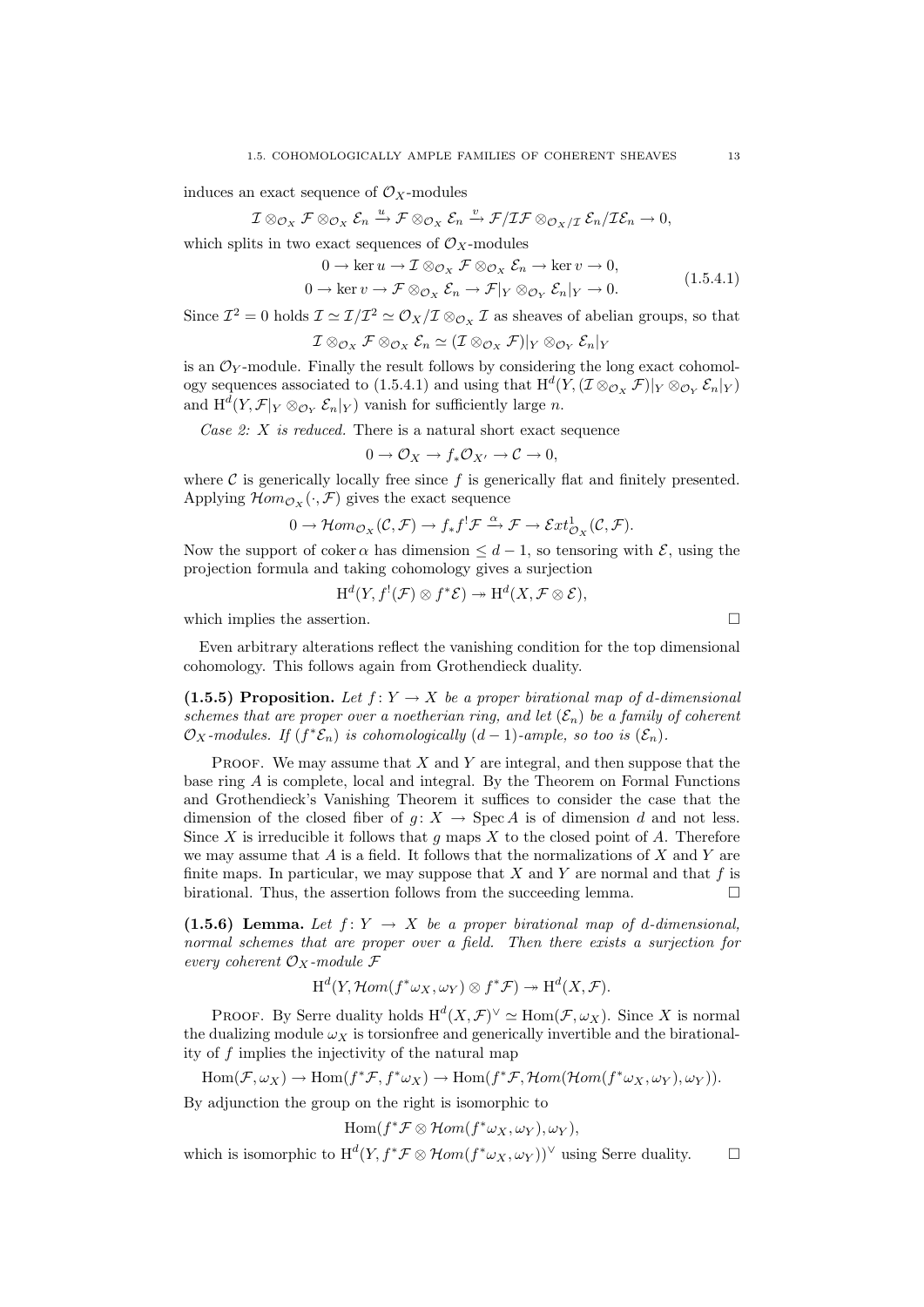We will see that it is convenient to pass to other families of coherent sheaves that differ on closed subsets of large codimension. The following Lemma 1.5.7 enables us to control the loss of positivity during that process. Recall that a scheme  $X$ has cohomological dimension  $\leq d$  if  $H^{i}(X,\mathcal{F})=0$  for all  $i \geq d+1$  and arbitrary quasicoherent  $\mathcal{O}_X$ -modules  $\mathcal{F}$ .

(1.5.7) Lemma. Let X be a d-dimensional noetherian scheme and  $\mathcal{F}, \mathcal{F}'$  be coherent  $\mathcal{O}_X$ -modules which are isomorphic outside a closed subscheme  $Z \subset X$  of cohomological dimension k. Then

$$
H^i(X, \mathcal{F}) \simeq H^i(X, \mathcal{F}')
$$
 for all  $i \geq 2 + k$ .

PROOF. Since X is noetherian any isomorphism  $\varphi_0: \mathcal{F}|_{X-Z} \xrightarrow{\simeq} \mathcal{F}'|_{X-Z}$  extends to a morphism  $\varphi: \mathcal{I}^n \mathcal{F} \to \mathcal{F}'$  [EGA I<sub>2nd</sub>, I.6.9.17], where the ideal  $\mathcal{I} \subset \mathcal{O}_X$ provides the reduced subscheme structure on Z. Then  $\varphi$  as well as  $\mathcal{I}^n \mathcal{F} \hookrightarrow \mathcal{F}$  are isomorphisms outside Z. So their kernels and cokernels have support of cohomological dimension  $\leq k$  and we conclude  $\text{H}^i(X,\mathcal{F}) \stackrel{\simeq}{\leftarrow} \text{H}^i(X,\mathcal{I}^n\mathcal{F}) \stackrel{\simeq}{\rightarrow} \text{H}^i(X,\mathcal{F}')$  for all  $i \geq 2 + k$  by taking the long cohomology sequences.

(1.5.8) Remark. If Z is affine then the cohomological dimension is 0 by Serre's criterion for affines. If  $Z$  is of Krull dimension  $d$  then its cohomological dimension is  $\leq d$  by Grothendieck's Vanishing Theorem.

PROOF OF THEOREM 1.5.2. By Lemma 1.5.3 we may assume that  $f$ is a Stein map, hence it is an isomorphism in codimension  $\leq 1$ . Given an arbitrary coherent  $\mathcal{O}_Y$ -module  $\mathcal{F}$ , it follows from Lemma 1.5.7 that the canonical map  $f_*\mathcal{F} \otimes \mathcal{E}_n \to f_*(\mathcal{F} \otimes f^*\mathcal{E}_n)$  induces an isomorphism  $\textnormal{H}^d(X, f_*\mathcal{F}\otimes\mathcal{E}_n)\simeq \textnormal{H}^d(X, f_*(\mathcal{F}\otimes f^*\mathcal{E}_n)).$ 

Therefore it suffices to show the existence of an isomorphism of abelian groups  $\text{H}^d(Y,\mathcal{M}) \simeq \text{H}^d(X,f_*\mathcal{M})$  for an arbitrary coherent  $\mathcal{O}_Y$ -module M. To see this, let  $x \in X$  with  $\dim \mathcal{O}_{X,x} \geq 1$ . Then  $\dim f^{-1}(x) \leq \dim \mathcal{O}_{X,x} - 1$  since f is birational. Hence  $(R^q f_* \mathcal{M})_x = 0$  for all  $q \geq \dim \mathcal{O}_{X,x}$ . It follows that codim(Supp  $R^q f_* \mathcal{M}, X$ )  $\geq q+1$  and this implies  $H^p(X, R^q f_* \mathcal{M}) = 0$  for all  $p \geq 0$ ,  $q \geq 1$  with  $p + q \geq d$ . Applying the Grothendieck spectral sequence settles the result.

Application to almost ample families. As announced after Remark 1.4.14, we add a vanishing property for the top cohomology to the properties of almost ample families (see Proposition 1.4.13). It is a direct consequence of the following Lemma.

 $(1.5.9)$  Proposition. Let X be a d-dimensional scheme that is proper over a noetherian ring and has an almost ample family of coherent sheaves  $\mathcal{F}_i$ ,  $i \in I$ . Then each  $\mathcal{F}_i^{\vee}$  is cohomologically  $(d-1)$ -ample.

(1.5.10) Lemma. Let  $f: Y \to X$  be a proper birational map of d-dimensional schemes that are proper over a noetherian ring such that  $Y$  has an ample invertible sheaf  $\mathcal{L}$ . Let  $V \subset X$  a thick open subset and  $\mathcal{F}$  a coherent  $\mathcal{O}_X$ -module such that  $f^* \mathcal{F}$  is isomorphic to  $\mathcal{L}$  over  $f^{-1}(V)$ . Then  $\mathcal{F}$  is cohomologically  $(d-1)$ -ample.

PROOF. By applying Stein factorization to  $f$  we may assume that  $f$  is a Stein map using Lemma 1.5.4. Then the maximal open subset  $U \subset X$  where f is an isomorphism is thick by Lemma 1.4.12 and Zariski's Main Theorem [EGA III.1, 4.4.1].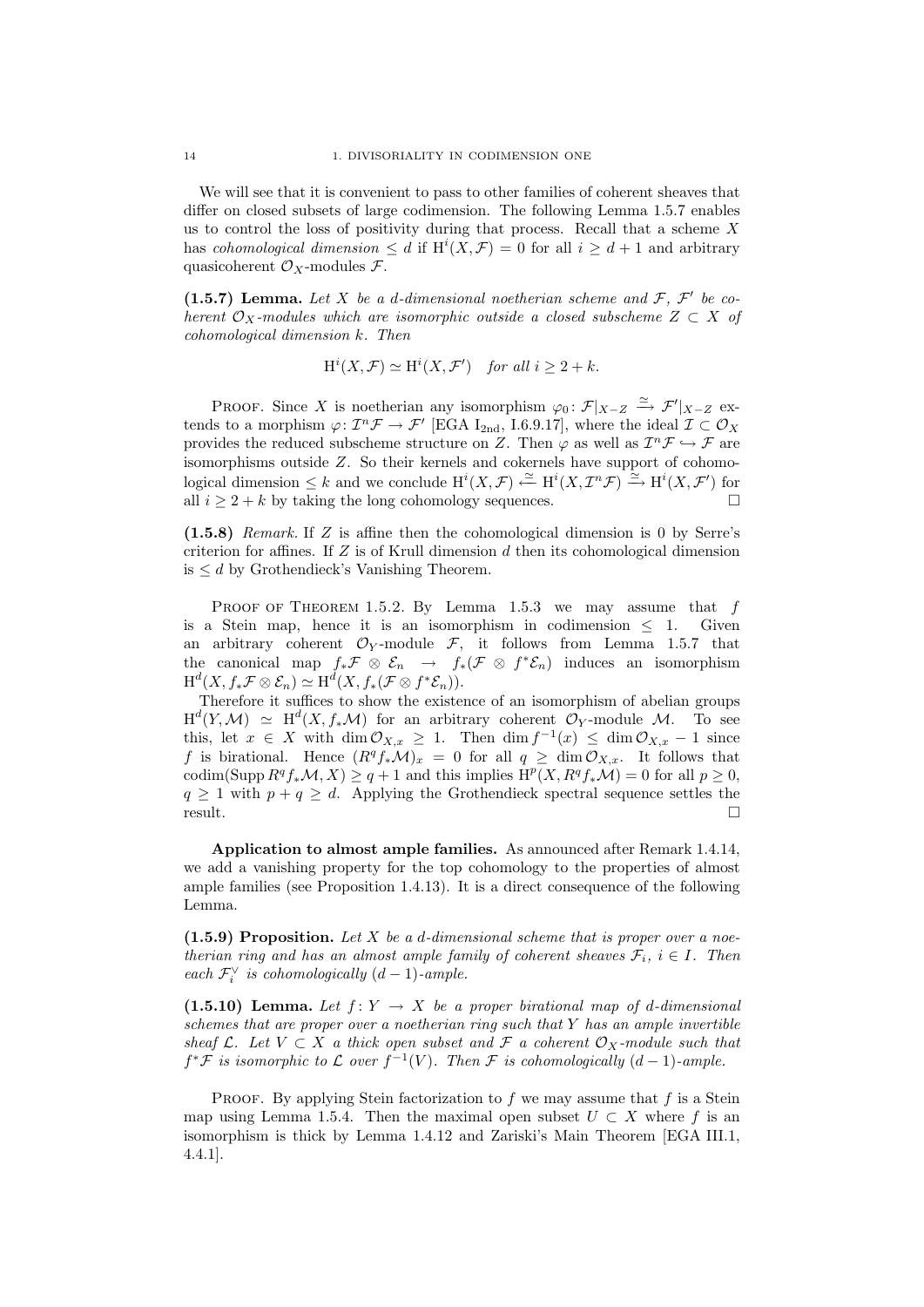It follows that  $(f_*\mathcal{L})^{\otimes n}$  and  $\mathcal{F}^{\otimes n}$  are isomorphic away from a closed subset of dimension  $\leq d-2$ . Hence by Lemma 1.5.7 it is equivalent to show that  $f_*\mathcal{L}$  is cohomologically  $(d-1)$ -ample. By Serre's Vanishing Theorem it is even 0-ample.  $□$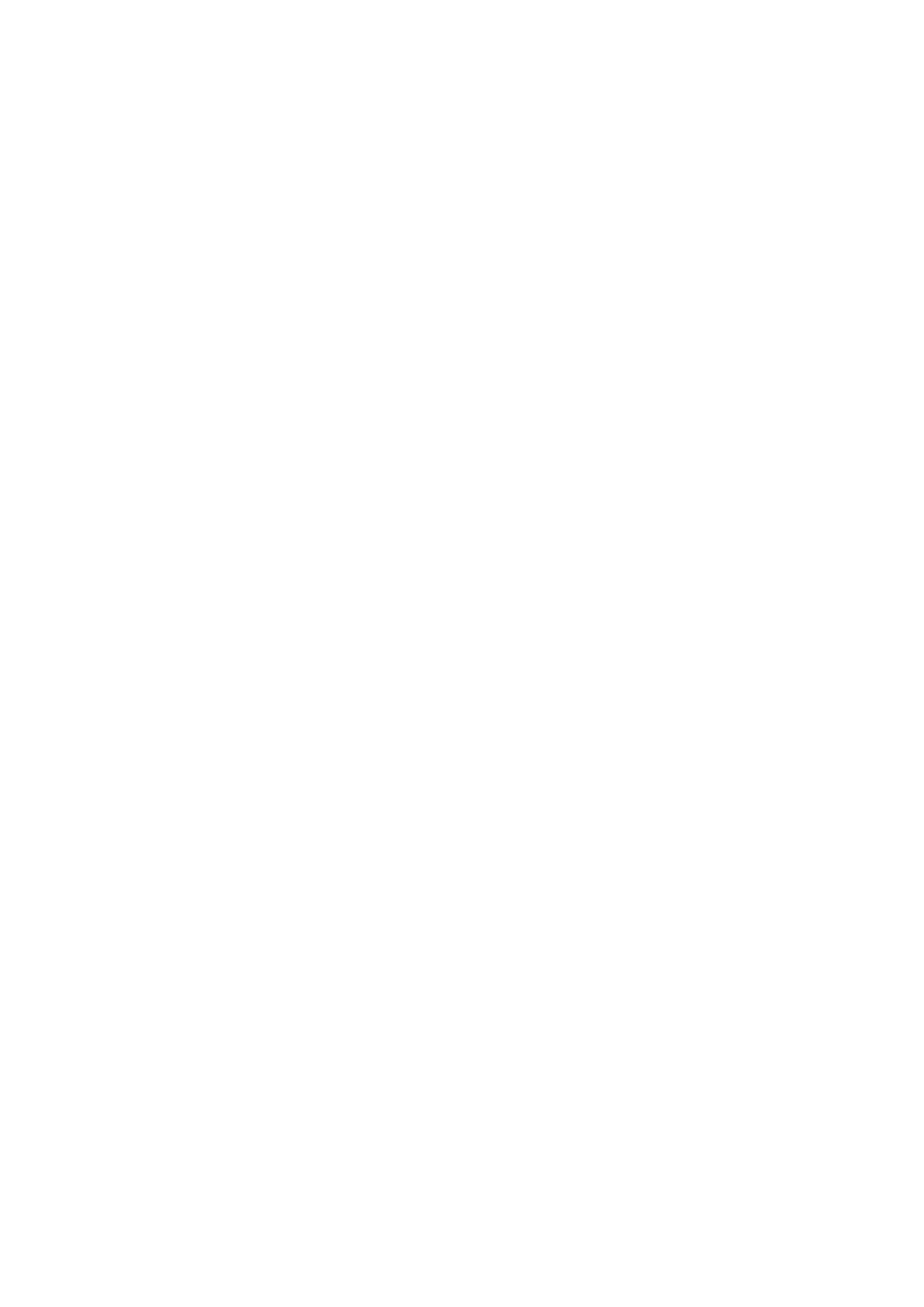### CHAPTER 2

# Algebraic surfaces have enough locally free sheaves

We shall prove the resolution property for every scheme  $X$  that has low dimension and is proper over a noetherian ring A. If dim  $X \leq 1$ , then X is projective over A. Therefore, we consider the case that the irreducible components of X have dimension  $\leq 2$ . Note that X is not necessarily reduced and has many irreducible components of dimension less or equal than 2. Furthermore we impose no regularity assumption on  $X$  or on the base ring.

 $(2.0.1)$  Theorem. Let X be a 2-dimensional scheme that is proper over a noetherian ring. Then X has the resolution property.

The proof of 2.0.1 is given at the very end of the chapter on page 26.

Since the resolution property descends along immersions, it holds for all 2 dimensional schemes  $X$  that are embeddable into 2-dimensional schemes which are proper over a base ring.

 $(2.0.2)$  Corollary. Let X be a 2-dimensional scheme that is separated and of finite type over a field. Then X has the resolution property.

PROOF. Since  $X$  is separated and of finite type over a noetherian ring, there exists a compactification  $X \subset \overline{X}$  by Nagata's embedding Theorem. In particular, if the base ring is a field, then  $\overline{X}$  is also of dimension 2 and Theorem 2.0.1 applies.  $\Box$ 

The strategy of the proof is as follows. By Theorem 1.4.2 it suffices to resolve the members of an almost ample family. Since X is of dimension  $\leq$  2, these are invertible up to finitely many points of codimension 2.

Generalizing the methods of [SV04] to non-normal and non-reduced noetherian schemes, we describe in section 2.1 a technique for constructing locally free resolutions by gluing local extension classes and formulate cohomological obstructions thereof. The existence of the right choice of the local classes is accomplished by providing a variant of the Bourbaki Lemma for non-reduced local rings, using the theory of basic elements of Evans and Griffith [EG85].

In order to constrol the cohomological obstructions, we construct vector bundles that have enough positivity to be suitable candidates for a first syzygy sheaf in the gluing process. Their existence is proven in section 2.2 by constructing a 1-ample family of vector bundles on a suitable Chow cover that are trivial on all exceptional and ramification components and hence descend on the original surface. As we do neither restrict to normal or reduced schemes our choice of the Chow cover involves pinching techniques and deformation theory of vector bundles.

Finally, we collect all preceding result to prove Theorem 2.0.1 in section 2.3.

All constructions we are going to perform do in fact not need that  $X$  has dimension 2. They may be adapted to state conditions for the existence of resolutions by sheaves whose singular locus has codimension  $\geq 3$  if X has any dimension. However, we were not able to control the obstructions in this general case. The presence of Serre's Vanishing Theorem for a projective Chow cover is the underlying reason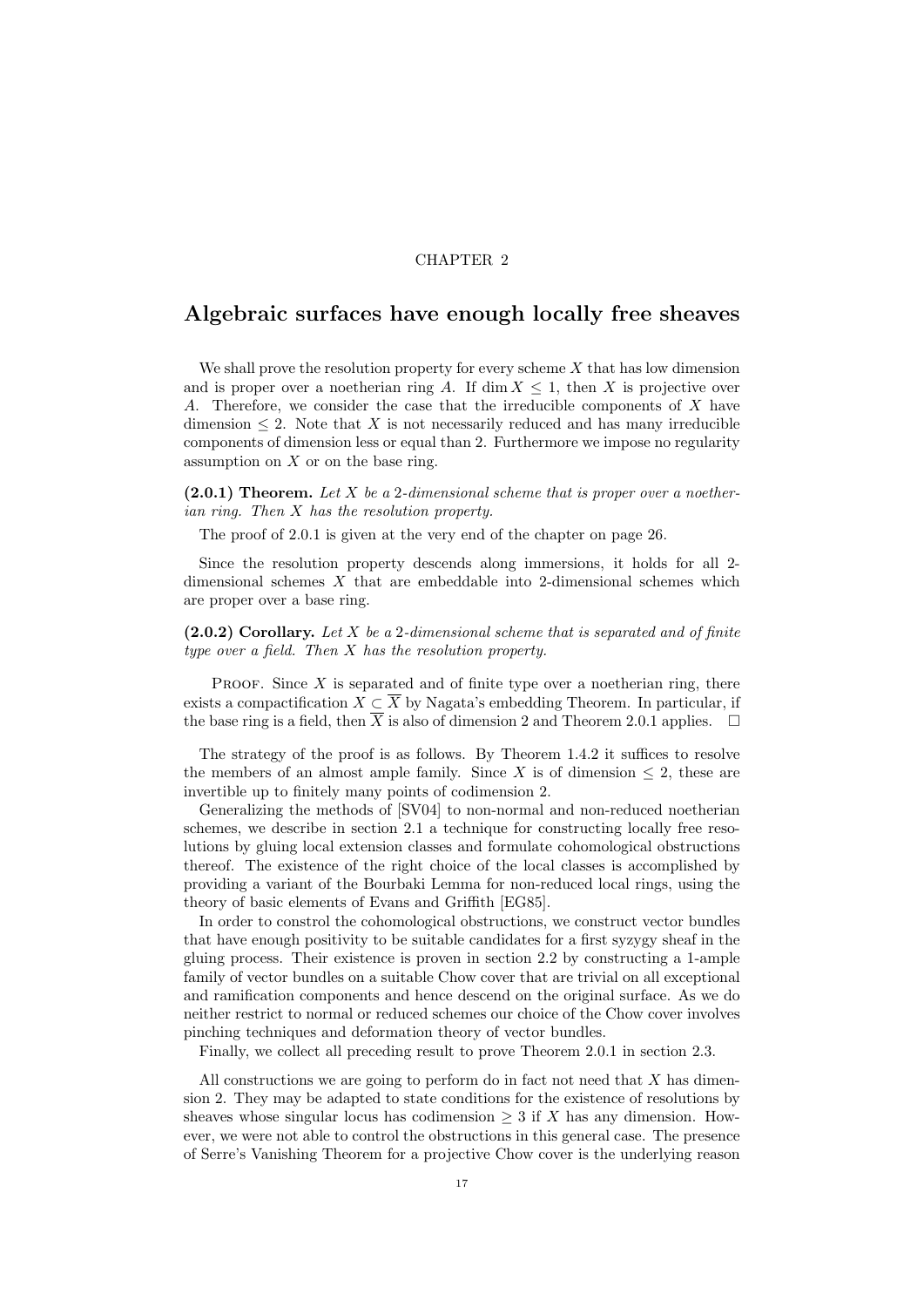why we stick to proper surfaces. However, we guess that a careful use of local cohomology and appropriate duality theorems might solve this problem.

 $(2.0.3)$  Conjecture. Let X be a separated scheme of finite type over a noetherian ring.

- (i) Every point has an open neighborhood  $U \subset X$  that has the resolution property and contains all points of codimension  $\leq 2$ .
- (ii) Every coherent sheaf M is a quotient of a coherent sheaf  $\mathcal E$  which is locally free in codimension  $\leq 2$ .

The verification of this conjecture would be quite useful to tackle the resolution property for separated threefolds as it would suffice to resolve coherent sheaves whose singular locus consists of finitely many points of codimension 3.

### 2.1. Gluing resolutions

In this section we formulate conditions that are sufficient for the existence of locally free resolutions of coherent sheaves which are locally free away from finitely many closed points of codimension 2. The crucial ingredient is the gluing of short exact sequences, which was already successfully applied in [Sch82] for the verification of the resolution property for complex compact surfaces and suitably modified in [SV04] to tackle the case of normal algebraic surfaces.

Gluing extension classes. To motivate the construction, observe that a surjection  $\varphi: \mathcal{E} \to \mathcal{M}$  is uniquely determined by its first syzygy  $\mathcal{S} := \ker \varphi$  and an extension class  $\gamma \in \text{Ext}^1(\mathcal{M}, \mathcal{S})$ . So, if a reasonable candidate S for some (not necessarily locally free) resolution of  $M$  exists, then one can try to glue local extensions of M by S to a global one (which may differ from  $\varphi$ ). The cohomological obstructions appearing here are well known, but described next for the convenience of the reader.

(2.1.1) Proposition. Let X be a scheme and M, S be quasicoherent  $\mathcal{O}_X$ -modules.

- (i) For each local extension  $\gamma \in H^0(X, \mathcal{E}xt(M, \mathcal{S}))$  there exists an obstruction  $o(\gamma) \in H^2(X, \mathcal{H}om(\mathcal{M}, \mathcal{S}))$  whose vanishing is necessary and sufficient for the existence of a lift  $\gamma' \in \text{Ext}^1(\mathcal{M}, \mathcal{S})$ .
- (ii) If the obstruction  $o(\gamma)$  vanishes, then the set of all liftings is a torsor under  $H^1(X, \mathcal{H}om(\mathcal{M}, \mathcal{S}))$ , which identifies the locally trivial extensions.

PROOF. This is a consequence of the 5-term sequence associated to the spectral sequence of  $E_2^{pq} = H^p(X, \mathcal{E}xt^q(\mathcal{M}, \mathcal{S})) \Rightarrow \text{Ext}^{p+q}(\mathcal{M}, \mathcal{S}).$ 

(2.1.2) Remark. If M is locally free outside a 0-dimensional subset  $Z \subset X$ , the local extensions of  $M$  by  $S$  appear in a simple form. In fact, there is a canonical isomorphism  $\bigoplus_{z\in Z} \text{Ext}^1_{\mathcal{O}_{X,z}}(\mathcal{M}_z, \mathcal{S}_z) \simeq \text{H}^0(X, \mathcal{E}xt^1_{\mathcal{O}_X}(\mathcal{M}, \mathcal{S}))$ , so that we may choose elements of  $\mathrm{Ext}^1_{\mathcal{O}_{X,z}}(\mathcal{M}_z, \mathcal{S}_z), z \in \mathbb{Z}$ , independently to a get a global section of  $\mathcal{E}xt^1_{\mathcal{O}_X}(\mathcal{M},\mathcal{S}).$ 

(2.1.3) Remark. We will use a more convenient formulation of the obstruction space  $H^2(X, \mathcal{H}om(\mathcal{M}, \mathcal{S}))$  for gluing local resolutions of M by S. Note that the natural pairing  $\mathcal{H}om(\mathcal{M}, \mathcal{O}_X) \otimes \mathcal{S} \stackrel{\varepsilon}{\rightarrow} \mathcal{H}om(\mathcal{M}, \mathcal{S})$  is an isomorphism, where M is locally free. But it is in general not an isomorphism, since the tensor product may have torsion sections. Nevertheless, if  $M$  is locally free up to finitely many points of codimension 2, we deduce from Lemma 1.5.7 the isomorphism

$$
H^2(X, \mathcal{H}om(\mathcal{M}, \mathcal{S})) \simeq H^2(X, \mathcal{M}^\vee \otimes \mathcal{S}).
$$
\n(2.1.3.1)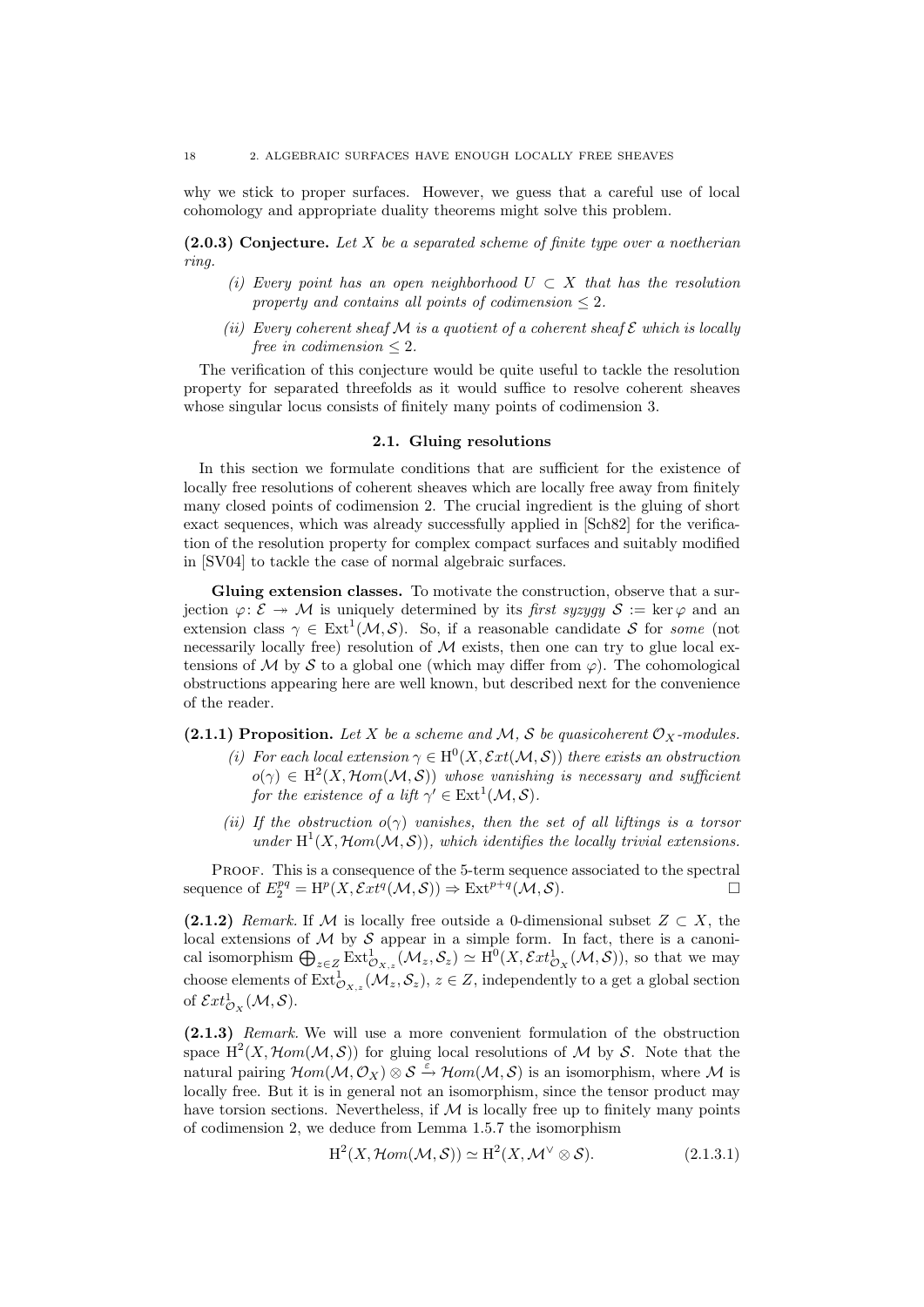One difficulty for gluing local resolutions is to guess the choice of the right syzygy sheaf S and to solve the problem that the obstruction  $o \in H^2(\mathcal{H}om(\mathcal{M}, \mathcal{S}))$  depends on both sheaves  $\mathcal M$  and  $\mathcal S$ . Therefore we divide the construction of a locally free resolution of  $\mathcal M$  in two steps, where we can specify the first syzygy sheaf and dissolve this dependency.

**Local resolutions.** Let  $(A, \mathfrak{m})$  be a noetherian local ring of Krull dimension 2. We denote by  $X = \text{Spec } A$  the associated prime spectrum and by  $U := X - \{\mathfrak{m}\}\)$  the punctured spectrum. By abuse of notation we identify quasicoherent  $\mathcal{O}_X$ -modules with their A-modules of global sections.

Let  $M$  be an  $A$ -module of finite type that is locally free of constant rank on  $U$ . Then for every free resolution  $\varphi: A^{\oplus n} \to M$  the first syzygy module  $S := \ker \varphi$  is locally free on U and satisfies det  $S|_U \simeq$  det  $M^{\vee}|_U$ . In particular, if S has generically rank 1, then  $S|_U \simeq \det S|_U$  is uniquely determined by M.

In general, S has higher rank, but we can choose a free submodule such that its quotient has rank 1 and is locally free on  $U$ . In [SV04, Theorem 2.1] this was accomplished by invoking the Bourbaki Lemma [Bou65, p. 76]. It says that for a normal noetherian ring, every torsionfree module of rank r has a free submodule of rank  $r - 1$  such that its quotient is isomorphic to an ideal, hence has rank 1.

Since we work over arbitrary noetherian rings, we need an appropriate generalization for non-reduced rings (see [BV75] for torsionfree modules).

(2.1.4) Lemma (Modified Bourbaki Lemma). Let  $k \in \mathbb{N}$ , A be a noetherian ring and M be a finitely generated A-module such that M is free of rank  $r \geq k$  at all primes of height  $\leq k$ . Then there is a free submodule F of M of rank  $r - k$ , such that  $M/F$  is free of rank k at all primes of height  $\leq k$ .

PROOF. This is an application of basic element theory (c.f. [EG85]). Denote by  $\mu(M)$  the minimal number of generators. A submodule  $N \subset M$  is called wfold basic at a prime ideal  $\mathfrak{p} \subset A$  if  $\mu(M/N)_{\mathfrak{p}} \leq \mu(M_{\mathfrak{p}}) - w$ . A set of generators  $x_1, \ldots, x_s$  of N is called *basic up to height* k if N is min $(s, k - \text{ht } \mathfrak{p} + 1)$ -fold basic in M at each prime ideal  $\mathfrak{p} \subset A$  of height less or equal to k.

Assume  $r \geq k+1$ . Let  $x_1, \ldots, x_s$  be a choice of generators of  $M, s \geq r$ . If  $\mathfrak{p} \subset A$ is a prime ideal of height less or equal to k, then  $w := \min(s, k - \ln p + 1) \leq k + 1$ . thus  $\mu(M_p) - w \ge r - (k+1) \ge 0$ , and we conclude that  $x_1, \ldots, x_s$  are basic up to height k. Hence, by [EG85, Theorem 2.3], there is a one element set  $\{y\}$  which is basic up to height  $k$  and induces a short exact sequence

$$
0 \longrightarrow Ay \longrightarrow M \longrightarrow M/Ay \longrightarrow 0. \tag{2.1.4.1}
$$

Then for prime ideals  $\mathfrak{p} \subset A$  with  $\mathfrak{h} \mathfrak{p} \leq k$  the localizations

$$
0 \longrightarrow A_{\mathfrak{p}}y \longrightarrow M_{\mathfrak{p}} \longrightarrow (M/Ay)_{\mathfrak{p}} \longrightarrow 0
$$

give rise to exact sequences

$$
A_{\mathfrak{p}}y\otimes_A k(\mathfrak{p})\to M_{\mathfrak{p}}\otimes_A k(\mathfrak{p})\to (M/Ay)_{\mathfrak{p}}\otimes_A k(\mathfrak{p}).
$$

By choice of y holds  $\mu(M/Ay)_{\mathfrak{p}} \leq \mu(M)_{\mathfrak{p}} - \min\{1, k - \ln \mathfrak{p} + 1\} = r - 1$  and we infer that  $A_{\mathfrak{p}} y \otimes_A k(\mathfrak{p})$  is nonzero. Thus, y may serve as part of a basis for the free module  $M_p$  and we conclude that  $(M/Ay)_p$  is free of rank  $r - 1 \ge k$ .

By induction there is a free submodule  $F' \subset M/Ay$  of rank  $r-1-k$  such that  $(M/Ay)/F'$  is free of rank k at all primes of height  $\leq k$ . Pulling back the short exact sequence (2.1.4.1) along the inclusion  $F' \hookrightarrow M/Ay$  gives a submodule  $F \subset M$  that is an extension of F' by Ay, thus free of rank  $r - k$ , and satisfies  $M/F' \simeq (M/Ay)/F'.$ .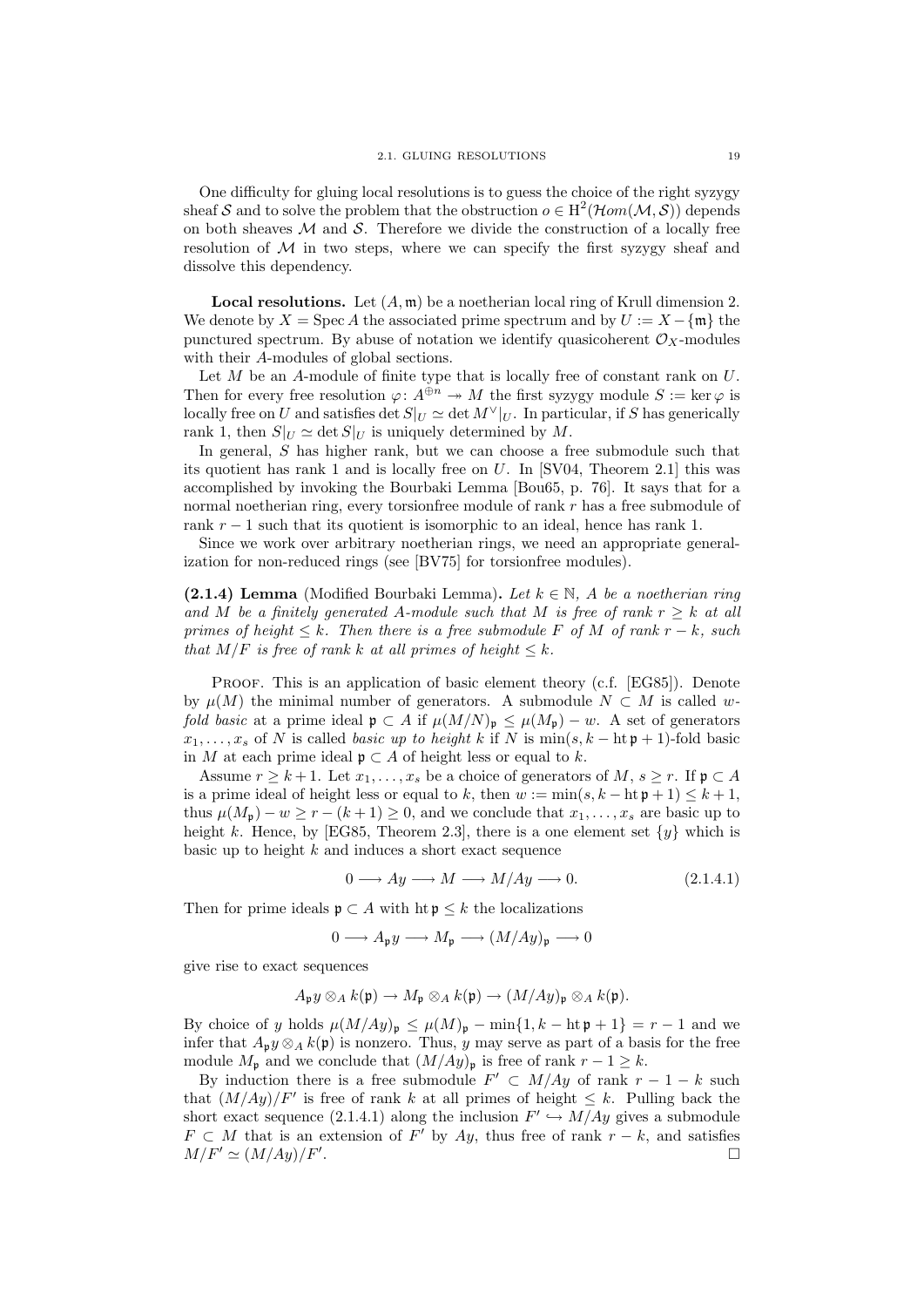Using the modified Bourbaki Lemma, we conclude that for a 2-dimensional noetherian local ring, every free resolution of an A-module of finite type breaks up as follows.

 $(2.1.5)$  Proposition. Let  $(A, \mathfrak{m})$  be a noetherian local ring of dimension 2 and  $U = \operatorname{Spec} A - \{\mathfrak{m}\}\.$  Then for every finitely generated A-module M that is locally free of rank  $r \geq 1$  on U there exists an exact diagram of finitely generated A-modules that are locally free of constant rank on U



such that  $L|_U \simeq \det M^{\vee}|_U$  and  $n \in \mathbb{N}_0$ .

PROOF. Every choice of a generating set for  $M$  gives rise to a short exact sequence  $0 \longrightarrow S \longrightarrow A^{\oplus n} \longrightarrow M \longrightarrow 0$ , such that S is locally free in codimension  $\leq 1$  of rank  $n-r$ . Therefore Lemma 2.1.4 implies that there exists a short exact sequence  $0 \longrightarrow A^{\oplus n-r-1} \longrightarrow S \stackrel{p}{\longrightarrow} L \longrightarrow 0$ , such that L is locally free in codimension  $\leq 1$  of rank 1. Finally, the pushout of the first exact sequence by p gives the desired commutative diagram.

The upshot of the previous proposition is that the surjection  $\psi$  decomposes as two surjections  $\psi = \psi_1 \circ \psi_2$ , such that ker  $\psi_2$  is free and ker  $\psi_1$  is a coherent extension of  $\det M^{\vee}|_U$ . Here, the module N is not free in general, but has projective dimension  $\leq 1$ .

(2.1.6) Definition. Let X be a noetherian scheme. We say that a coherent  $\mathcal{O}_X$ module N has property  $F_k$ , or is *free in codimension*  $\leq k$ , if  $\mathcal{N}_x$  is free for all  $x \in X$ with dim  $\mathcal{O}_{X,x} \leq k$  and if  $\text{pd}(\mathcal{N}_x) \leq 1$  otherwise.

 $(2.1.7)$  Remark. If X is a Cohen-Macaulay scheme of dimension 2, then the Auslander-Buchsbaum formula implies, that a coherent sheaf satisfies  $F_k$  if and only if it has locally finite projective dimension and property  $S_k$  is fulfilled.

Global resolutions. Building on the ideas of Proposition 2.1.5 we seek to construct a locally free resolution  $\mathcal{E} \to \mathcal{M}$  by constructing two surjections  $\psi_1 \colon \mathcal{N} \to \mathcal{M}$ ,  $\psi_2$ :  $\mathcal{E} \to \mathcal{N}$ , where  $\mathcal{N}$  satisfies  $F_1$ . These surjections arise as an extension of  $\mathcal{M}$  by a modification of det  $\mathcal{M}^{\vee}$  respectively by an extension of  $\mathcal{N}$  by a locally free sheaf.

(2.1.8) Proposition. Let X be a 2-dimensional, noetherian scheme, and M a coherent  $\mathcal{O}_X$ -module that is locally free (of constant rank) outside a closed set  $Z \subset X$  with codim(Z, X) = 2, and denote by F some chosen coherent extension of  $\det \mathcal{M}^{\vee}|_{X-Z}.$ 

Then there exists an obstruction  $o \in H^2(X, \mathcal{H}om(\mathcal{M}, \mathcal{F}))$ , whose vanishing is necessary and sufficient for the existence of a short exact sequence of  $\mathcal{O}_X$ -modules

$$
0 \longrightarrow \mathcal{L} \longrightarrow \mathcal{N} \longrightarrow \mathcal{M} \longrightarrow 0,
$$

where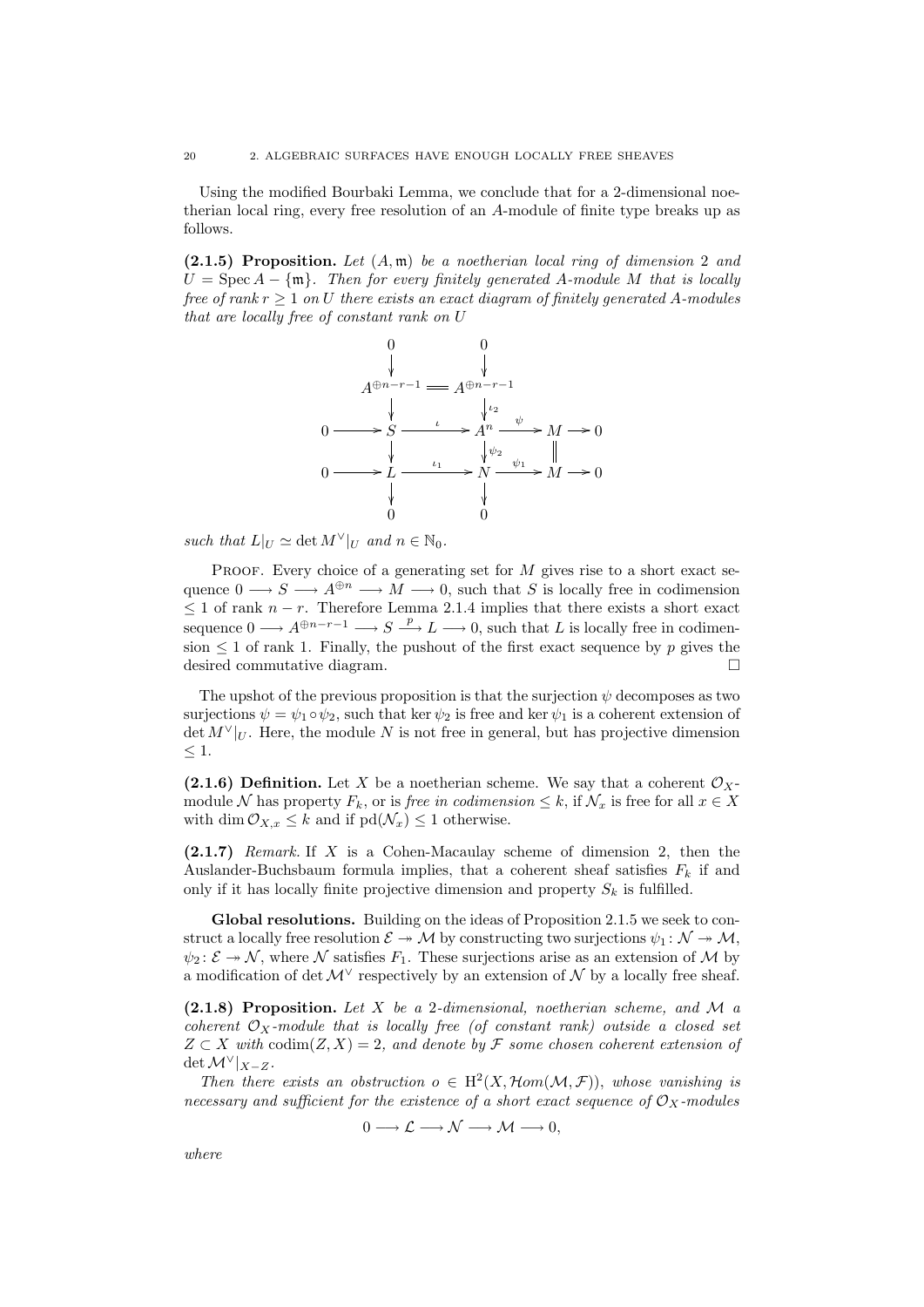- (i)  $\mathcal L$  is some coherent extension of det  $\mathcal{M}^{\vee}|_{X-Z}$ , possibly different from  $\mathcal F$ ,
- (ii) N satisfies  $F_1$ .

PROOF. Denote by r the rank of  $M$ . By Proposition 2.1.5 there exists for each  $z \in Z$  an extension

$$
\gamma_z: \quad 0 \longrightarrow L_z \longrightarrow N_z \longrightarrow M_z \longrightarrow 0,
$$

such that  $L_z|_{\text{Spec } \mathcal{O}_{X,z}-\{z\}} \simeq \det \mathcal{M}^{\vee}|_{\text{Spec } \mathcal{O}_{X,z}-\{z\}}$  and  $\text{pd}(N_z) \leq 1$ . Then the family  $L_z, z \in Z$ , and  $\det \mathcal{M}^{\vee}|_{X-Z}$  glue to a coherent  $\mathcal{O}_X$ -module  $\mathcal{L}$ , i.e.  $\mathcal{L}_z \simeq L_z$ and  $\mathcal{L}|_{X-Z} \simeq \det \mathcal{M}^{\vee}|_{X-Z}$ , and the extension classes glue to a global section  $\gamma$  of  $\mathcal{E}xt^1(\mathcal{M},\mathcal{L}).$ 

Since  $\mathcal{H}om(\mathcal{M},\mathcal{L})|_{X-Z} \simeq \mathcal{H}om(\mathcal{M},\det \mathcal{M}^{\vee})|_{X-Z}$  we deduce from the hypothesis and Lemma 1.5.7 that  $H^2(X, \mathcal{H}om(\mathcal{M}, \mathcal{L})) \simeq H^2(X, \mathcal{H}om(\mathcal{M}, \mathcal{F}))$ . Thus we can identify the obstruction  $o(\gamma) \in H^2(X, \mathcal{H}om(\mathcal{M}, \mathcal{L}))$  for gluing the extensions  $\gamma$ with an element  $o \in H^2(X, \mathcal{H}om(\mathcal{M}, \mathcal{F}))$ . If the obstruction vanishes, we obtain a coherent  $\mathcal{O}_X$ -module  $\mathcal{N}$ , which satisfies all asserted properties.

If  $M$  has rank 1 then equation (2.1.3.1) implies that the obstruction for gluing is an element of

$$
H2(X, \mathcal{H}om(\mathcal{M}, \mathcal{F})) \simeq H2(X, (\mathcal{M}^{\vee})^{\otimes 2}).
$$
\n(2.1.8.1)

Hence, it just depends on  $M$  and not on the choice of the coherent extension of det  $\mathcal{M}_{X-Z}^{\vee}$ . The following corollary describes the situation where  $\mathcal{M}^{\vee}$  has enough positivity to ensure the vanishing of the whole obstruction space.

 $(2.1.9)$  Corollary. Let X be a 2-dimensional scheme that is proper over a noetherian ring and let M be a coherent  $\mathcal{O}_X$ -module. If M is invertible in codimension  $\leq 1$ and  $\mathcal{M}^{\vee}$  is 1-ample, then  $\mathcal{M}^{\otimes n}$  is a quotient of a coherent  $\mathcal{O}_X$ -module satisfying  $F_1$  for sufficiently large  $n \in \mathbb{N}$ .

We focus next on locally free resolutions of coherent sheaves that satisfy  $F_1$ . If such a resolution exists, then its first syzygy sheaf  $S$  is locally free. Conversely we deduce by a similar argument as in the proof of 2.1.8 the following proposition.

(2.1.10) Proposition. Let X be a 2-dimensional scheme and M a coherent  $\mathcal{O}_X$ module satisfying  $F_1$ . Then for every locally free  $\mathcal{O}_X$ -module S of constant rank there exists an obstruction  $o \in H^2(X, \mathcal{H}om(\mathcal{M}, \mathcal{S}^{\oplus m}))$ , for some  $m \in \mathbb{N}$ , whose vanishing is necessary and sufficient for the existence of a locally free resolution

 $0 \longrightarrow \mathcal{S}^{\oplus m} \longrightarrow \mathcal{E} \longrightarrow \mathcal{M} \longrightarrow 0.$ 

The following corollary describes the situation, where  $S$  has enough positivity, so that the whole obstruction space vanishes. It is an immediate consequence of the previous proposition and equation (2.1.3.1).

 $(2.1.11)$  Corollary. Let X be a 2-dimensional scheme that is proper over a noetherian ring. If X has a 1-ample family of locally free  $\mathcal{O}_X$ -modules of constant rank then every coherent  $\mathcal{O}_X$ -module satisfying  $F_1$  is a quotient of a locally free  $\mathcal{O}_X$ -module.

(2.1.12) Problem. Proposition 2.1.10 also holds for noetherian Deligne-Mumford stacks. However, it is not clear to the author if this is true for Lemma 2.1.8 since its proof depends on the fact that local sections are defined on open subsets and not just on étale neighborhoods.

(2.1.13) Remark. We are already able to prove the resolution property for an arbitrary 2-dimensional scheme  $X$  that is proper over a field as long as there exists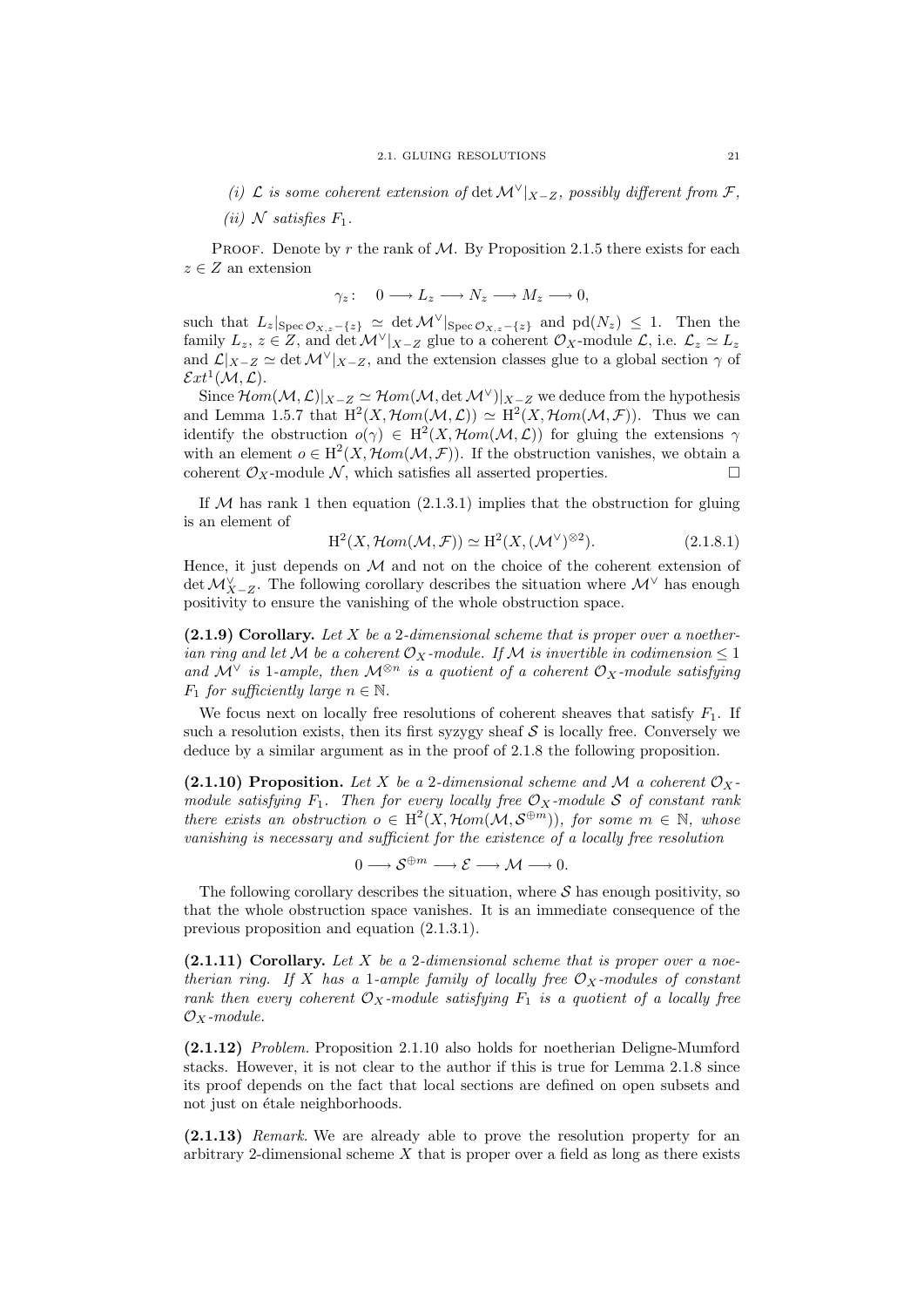a dense open subset of regular points (which is always true if  $X$  is generically reduced). To see this, observe that it suffices to resolve a coherent sheaf  $M$  which is invertible up to a closed subset  $Z \subset X$  of finitely many points. By removing a regular point  $x \notin Z$  from X we get a scheme  $U = X - \{x\}$  that is separated and of finite type but has cohomological dimension  $\leq 1$  by Lichtenbaum's vanishing theorem [Kle67]. In particular, all obstruction spaces for gluing local extension classes vanish, so that we get a locally free resolution  $\mathcal{E}_U \to \mathcal{M}|_U$  by Proposition 2.1.8 and 2.1.10. Since X is para-factorial near x, this map extends as  $\mathcal{E} \to \mathcal{M}$ with  $\mathcal E$  locally free near x. Even if this is not surjective near x we can repeat this procedure a second time for another point  $x' \in X$  and adding the analog map  $\mathcal{E}' \to \mathcal{M}$  gives the desired locally free resolution  $\mathcal{E}' \oplus \mathcal{E} \to \mathcal{M}$ .

#### 2.2. Positive vector bundles on non-projective surfaces

Given a 2-dimensional scheme that is proper over a noetherian ring, we seek to construct a family of locally free  $\mathcal{O}_X$ -modules, that inherits enough positivity from ample line bundles on a Chow cover to ensure a cohomological vanishing property. These sheaves are the candidates for the first syzygy that appeared in Proposition 2.1.10.

 $(2.2.1)$  Theorem. Let X be a 2-dimensional scheme that is proper over a noetherian ring. Then there exists a cohomologically 1-ample family of rank 2 vector bundles  $\mathcal{E}_n$ ,  $n \in \mathbb{N}$ .

The proof is given at the end of this section on page 25.

(2.2.2) Remark. The sheaves  $\mathcal{E}_n$  are non-trivial in general. Otherwise the structure sheaf is 1-ample or equivalently X is of cohomological dimension  $cd(X) \leq 1$  in contradiction to  $cd(X) = 2$  by Lichtenbaum's vanishing theorem if the base ring is a field [Kle67].

Observe, that 1-ampleness can be checked on proper birational covers by Proposition 1.5.5.

First, we describe birational proper morphisms  $f: X' \to X$ , where we have sufficiently enough control about the descend of locally free sheaves. Then we prove that we can choose among those a Chow cover  $f$ ; i.e. we can arrange that on  $X'$  exists an ample line bundle. Therefore it suffices to prove the theorem under the assumption that there exists an ample line bundle, but with the additional condition that the family of locally free sheaves satisfies a descent condition.

Descent of vector bundles along proper birational maps. We present first some conditions on a birational proper morphism  $f: X \to Y$  of 2-dimensional schemes which ensure that locally free  $\mathcal{O}_X$ -modules descend to locally free  $\mathcal{O}_Y$ modules.

We call the 1-dimensional subscheme consisting of the union of all contracted subschemes, the *exceptional curve*  $E \subset X$ , provided with the reduced subscheme structure. The ideal sheaf  $\text{Ann}_{\mathcal{O}_Y} \text{coker}(\mathcal{O}_Y \to f_* \mathcal{O}_X) \subset \mathcal{O}_Y$  is called the *conductor ideal of f* and defines the *branching subscheme*  $B \subset Y$ . Its preimage by f is called the *ramification subscheme*  $R \subset X$ .

(2.2.3) Lemma. Let  $f: X \to Y$  be a proper birational morphism of 2-dimensional noetherian schemes with exceptional curve  $E \subset X$  and ramification subscheme  $R \subset X$ . Suppose that there exists an effective Cartier divisor  $D \subset X$  with Supp  $D = E$  and  $\mathcal{O}_E(-D)$  ample.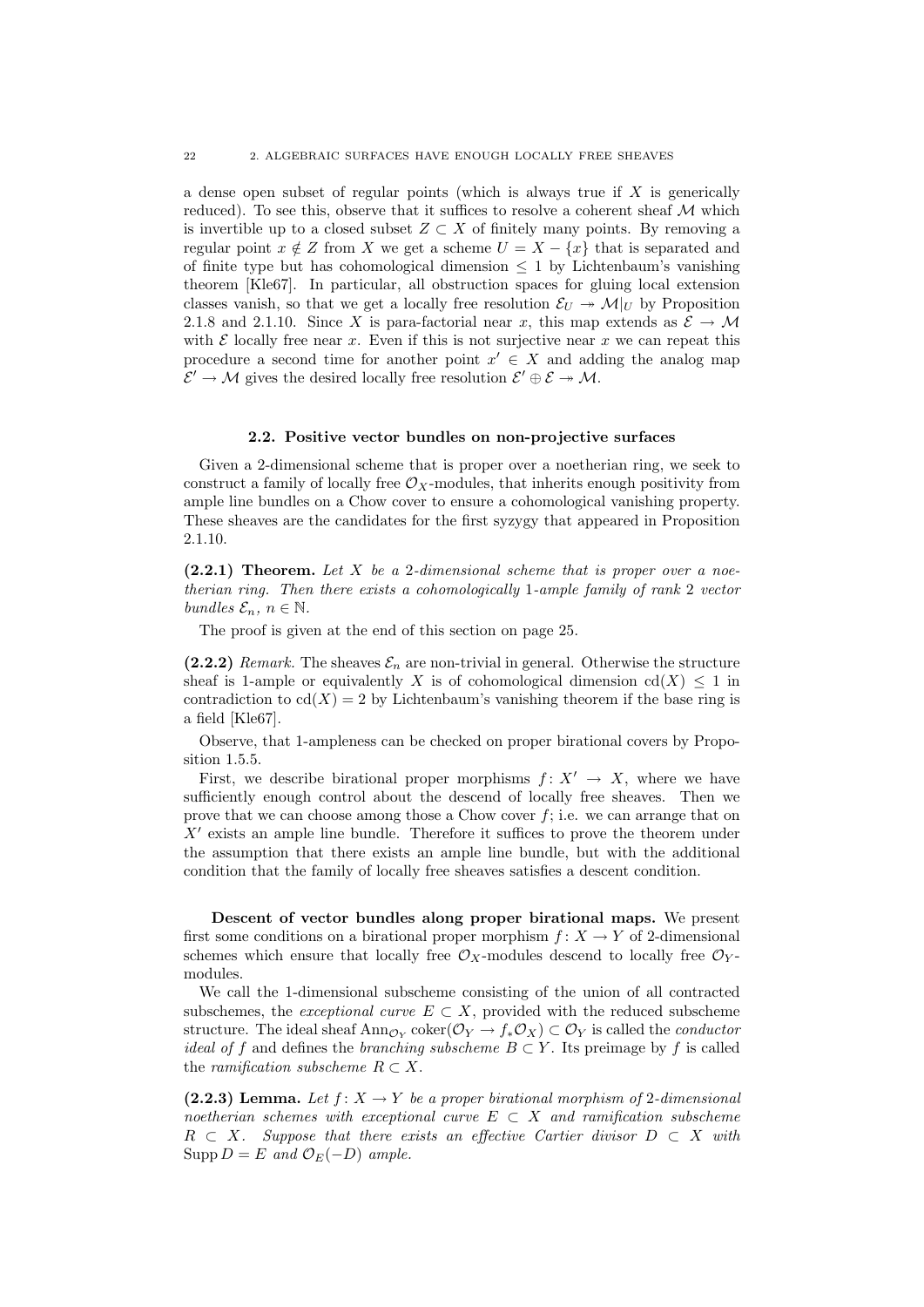Then for each  $r \geq 0$  there is an  $n \geq 1$  such that every locally free  $\mathcal{O}_X$ -module of rank r, whose restriction to  $nD$  and R is trivial, belongs to the essential image of  $f^*$ : LFF $(Y) \to \text{LFF}(X)$ .

PROOF. In case that  $f$  is Stein, there is no ramification, hence the statement reduces to Proposition 1.2 of  $|SVO4|$ . If f is finite with schematically dense image, the exceptional curve is empty and the assertion follows from Theorem A.1. If  $f$  is a nilimmersion (a closed surjective immersion), the support of its defining ideal sheaf has dimension at most 1 as f is birational. Hence every locally free  $\mathcal{O}_X$ -module is isomorphic to the pullback of a locally free  $\mathcal{O}_Y$ -module by [Ill05, 5.3].

For the general case we factor  $f$  over its schematic image and apply Stein factorization to get a composition  $f = uvw \colon X \stackrel{w}{\longrightarrow} X' \stackrel{v}{\longrightarrow} Y_0 \stackrel{u}{\longrightarrow} Y$ , where w is a proper Stein map, v is finite with schematically dense image and u is a nilimmersion.  $\Box$ 

A projective auxiliary surface. Next we construct for a given 2-dimensional scheme an auxiliary projective model that carries an effective Cartier divisor which is anti-ample on the exceptional curve.

We are going to use the concept of generalized divisors described in [Har94, §2]. Therefore we impose condition  $S_1$  on X so that the sheaf  $\mathcal{K}_X$  of total quotient rings of  $\mathcal{O}_X$  is well behaved (c.f. [Har94, Prop. 2.1]). Note that this property is stable under blowups as effective Cartier divisors carry no associated points of the surrounding subscheme and that the inverse image of Cartier divisors is well defined [EGA IV.4, 21.4.5(ii)].

(2.2.4) Lemma. Let X be an 2-dimensional scheme, that satisfies  $S_1$  and is separated and of finite type over a noetherian ring. Then there is a proper birational morphism  $f: X' \to X$  with schematically dense image, such that its domain X<sup>1</sup> carries an ample line bundle, satisfies  $S_1$  and the exceptional subscheme  $E \subset X'$ supports an effective Cartier divisor  $D \subset X'$  such that the restriction  $\mathcal{O}_E(-D)$  is ample.

PROOF. Denote the base ring by  $A$ . Choose a dense affine open subscheme  $U \subset X$ . Then U is schematically dense and  $\text{codim}(X - U, X) = 1$  because X has affine diagonal over  $\mathbb Z$ . By Chow's Lemma (in this form due to Nagata, c.f. [Con07, 2.6]) there exists an ideal sheaf  $\mathcal{I}_Z \subset \mathcal{O}_X$  defining a closed subscheme  $Z \subset X$ , whose support is contained in  $X-U$ , such that the blow-up  $f' : X' \to X$  of X with center  $Z$  gives a scheme  $X'$  that is projective over  $A$ .

By the blow-up construction the inverse image ideal  $\mathcal{I}' := \mathcal{I}_S \cdot \mathcal{O}_{X'} \subset \mathcal{O}_{X'}$  is invertible and hence defines an effective Cartier divisor  $C' \subset X'$  which contains the exceptional curve  $E' \subset X'$  and  $\mathcal{I}' = \mathcal{O}_{X'}(-C')$  is f'-ample. If C' is supported on E', then the proof is already complete since  $\mathcal{O}_{X'}(-C')$  is ample on the fibers and hence on  $E'$ .

In general,  $C'$  is supported on a larger subset. Let  $C'_v \subset C'$  (respectively  $C'_h \subset C'$ ) be the closed subsets of curves that are contracted (respectively mapped to curves). Then  $C' = C'_v \cup C'_h$ . A priori  $C'_v$  and  $C'_h$  are not Cartier divisors. To remedy this situation we insert a further blow-up. Denote by  $\mathcal{I}'_v \subset \mathcal{O}_{X'}$  respectively  $\mathcal{I}'_h \subset \mathcal{O}_{X'}$ their defining ideals, and let  $f'' : X'' \to X'$  be the blow-up of X' with center  $\mathcal{I}'_v + \mathcal{I}'_h$ .

It follows that the strict transforms  $C_v''$ ,  $C_h''$  of  $C_v'$  respectively  $C_h'$  are separated by the effective Cartier divisor T'' given by the ideal  $\mathcal{O}_{X''}(-T'') := (\mathcal{I}'_v + \mathcal{I}'_h) \cdot \mathcal{O}_{X''}$ (c.f. [Har77, Exercise II.7.12]). Note that  $T''$  is  $f''$ -exceptional since the center  $\mathcal{I}'_v + \mathcal{I}'_h$  defines a 0-dimensional subscheme of X'.

The pullback  $f''^* \mathcal{O}_{X'}(-C') = \mathcal{I'} \cdot \mathcal{O}_{X''} =: \mathcal{O}_{X''}(-C'')$  defines now an effective Cartier divisor  $C''$  such that the horizontal components of  $C'' - T''$  are disjoint to the vertical ones relative to  $f := f' \circ f''$ . It follows that  $C'' - T'' = F''_h + F''_v$  is the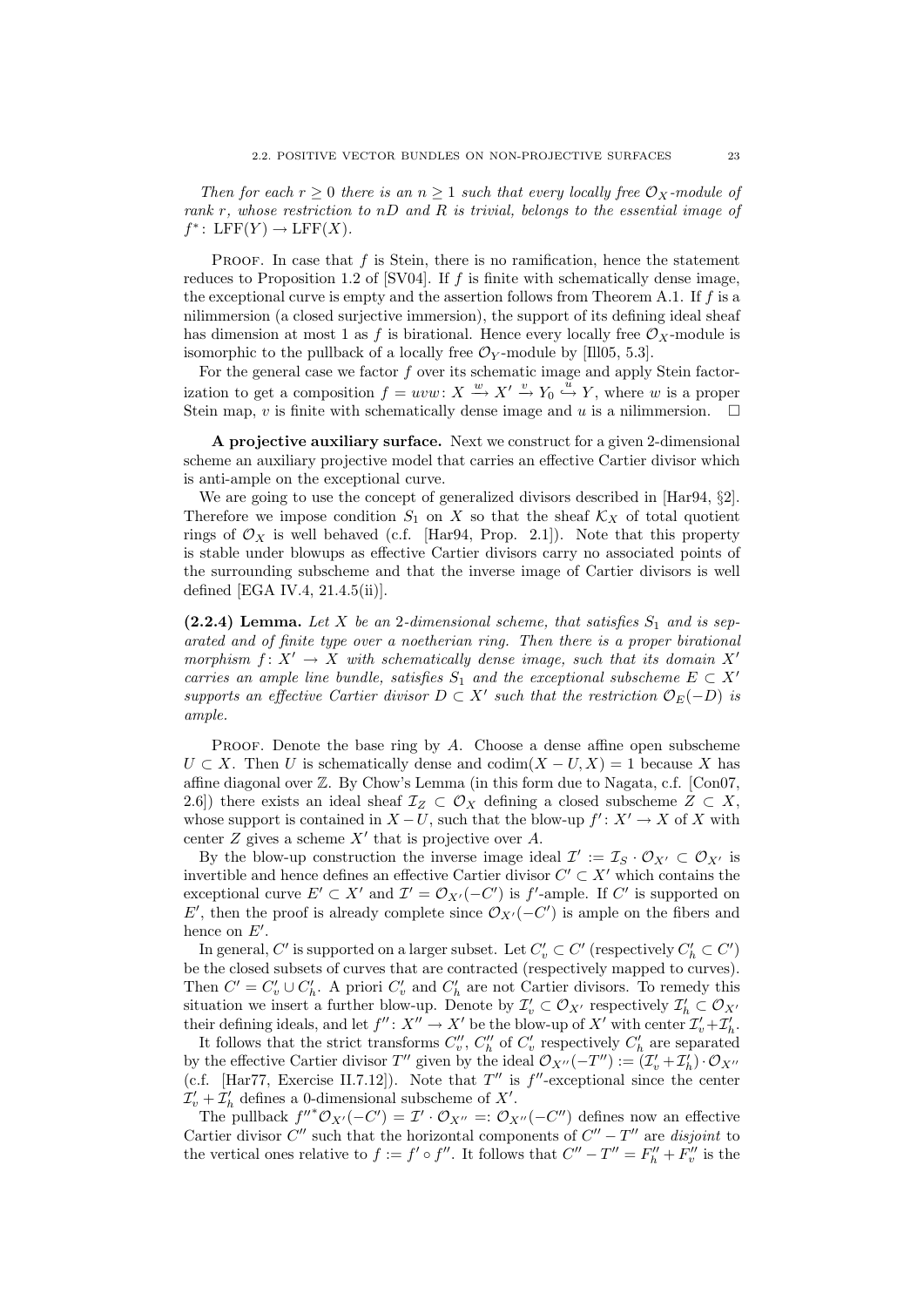disjoint sum of two Cartier divisors, a horizontal one  $F''_h$  and a vertical one  $F''_v$ . In particular, holds  $\mathcal{O}_{X''}(C'' - T'') = \mathcal{O}_{X''}(F''_v) \otimes \mathcal{O}_{X''}(F''_h)$ .

The upshot of this argumentation is that the  $f$ -exceptional components  $E''$  carry the structure of an effective Cartier divisor  $D'' := F''_v + 2T''$  and it remains to show that  $\mathcal{O}_{E''}(-D'')$  is ample.

First, note that  $\mathcal{O}_{X''}(-T'')$  is f''-ample and  $\mathcal{O}_{X'}(-C')$  is f'-ample by the construction of blow-ups, thus

$$
\mathcal{O}_{X''}(-T'')\otimes {f''}^*\mathcal{O}_{X'}(-C')\simeq \mathcal{O}_{X''}(-T''-C'')\simeq \mathcal{O}_{X''}(-D''-F''_h)
$$

is f-ample. Let be  $E'' = \bigcup_i E''_i$  the disjoint union of f-exceptional fibers. Then  $\mathcal{O}_{E_i''}(-D'' - F_h'')$  is ample for each i and hence  $\mathcal{O}_{E''}(-D'' - F_h'')$  is ample. Now  $F''_h$  has no common components with  $E''$ , so  $\mathcal{O}_{E''}(F''_h)$  has non-negative degree. Therefore  $\mathcal{O}_{E''}(-D'') = \mathcal{O}_{E''}(-D'' - F''_h) \otimes \mathcal{O}_{E''}(F''_h)$  is an ample  $\mathcal{O}_{E''}$ -module.  $\Box$ 

The projective case. We seek to prove Theorem 2.2.1 under the condition that X possesses an ample line bundle  $\mathcal L$  and satisfies  $S_1$ .

(2.2.5) Lemma. Let Y be a scheme of dimension 1 and  $\mathcal L$  an ample  $\mathcal O_Y$ -module. Then for every  $r \in \mathbb{N}$  and  $n \gg 0$  there exists a short exact sequence

$$
0 \longrightarrow \mathcal{O}_{Y}^{\oplus r} \longrightarrow (\mathcal{L}^{n})^{\oplus r} \longrightarrow \mathcal{O}_{D} \longrightarrow 0, \qquad (2.2.5.1)
$$

where  $D \subset Y$  is an effective Cartier divisor with  $\mathcal{O}_Y(D) \simeq \mathcal{L}^{nr}$ .

PROOF. This follows by using sufficiently many global sections of  $\mathcal L$  that are nonzero at the embedded points of  $Y$ .

 $(2.2.6)$  Proposition. Let X be an r-dimensional scheme that is proper over a noetherian ring, satisfies  $S_1$  and has an ample  $\mathcal{O}_X$ -module  $\mathcal{L}$ . Then for every 1-dimensional closed subscheme  $Y \subset X$  and  $n \gg 0$  there exists a locally free  $\mathcal{O}_X$ module E of rank r, whose restriction  $\mathcal{E}|_Y$  is trivial and that fits in a short exact sequence

$$
0 \to \mathcal{E} \to (\mathcal{L}^n)^{\oplus r} \to \mathcal{L}^m|_H \to 0,
$$
\n(2.2.6.1)

where  $m \geq n$  and  $H \subset X$  is an effective Cartier divisor satisfying  $\mathcal{O}_X(H) = \mathcal{L}^{rn}$ .

PROOF. By enlarging  $Y$  we may assume that  $Y$  meets every irreducible component of X. Since X is proper over some noetherian base ring, satisfies  $S_1$  and  $\mathcal L$ is ample, it follows that every regular section of  $\mathcal{L}^{nr}|_Y$  lifts to a regular section of  $\mathcal{L}^{nr}$  for sufficiently large  $n \in \mathbb{N}$ .

By replacing  $\mathcal L$  with an appropriate multiple we may assume that  $n = 1$ . Let

$$
0 \to \mathcal{O}_{Y}^{\oplus r} \to \mathcal{L}^{\oplus r}|_{Y} \xrightarrow{\varphi} \mathcal{O}_{D} \to 0
$$

be as in Lemma 2.2.5, where  $D \subset Y$  is an effective Cartier divisor defined by a regular section  $s \in H^0(Y, \mathcal{L}^r|_Y)$ . We seek to extend  $\varphi$  to a surjective map of  $\mathcal{O}_X$ -modules.

First, observe that s lifts to a regular section of  $\mathcal{L}^r$ , so that D extends to an effective Cartier divisor  $H \subset X$  with  $\mathcal{O}_X(H) \simeq \mathcal{L}^r$  and  $\mathcal{O}_D \simeq \mathcal{O}_H \otimes \mathcal{O}_Y$ . Moreover, D is supported on points so that for each  $a \in \mathbb{N}$  we can identify  $\mathcal{O}_D \simeq \mathcal{L}^a|_D \simeq \mathcal{L}^a \otimes \mathcal{O}_H \otimes \mathcal{O}_Y$  using that  $\mathcal L$  is invertible. This shows that for each  $a \in \mathbb{N}$  the sheaf  $\mathcal{L}^a|_H$  is a coherent extension of the codomain of  $\varphi$ .

Next, we seek to construct a surjection  $\Phi: \mathcal{L}^{\oplus r} \to \mathcal{L}^a|_H$  that extends  $\varphi$ . For that consider the decomposition  $\varphi = \sum_{i=1}^r \varphi_i$  with maps  $\varphi_i : \mathcal{L}|_Y \to \mathcal{L}^a|_{H \cap Y}$ . We are going to lift the  $\varphi_i$  to maps  $\Phi_i: \mathcal{L} \to \mathcal{L}^a$  successively, so that the cokernel of  $\sum_{i=1}^s \Phi_i$ cuts down to zero for  $s = r$ . The subtle point is that we have to find a common  $a$  that works for all  $i$ . Therefore we consider for each  $i$  a family of extensions  $\Phi_{i,m} : \mathcal{L} \to \mathcal{L}^{a_i \cdot m}|_H$  for an appropriate increasing sequence  $a_i \in \mathbb{N}, m \in \mathbb{N}$ .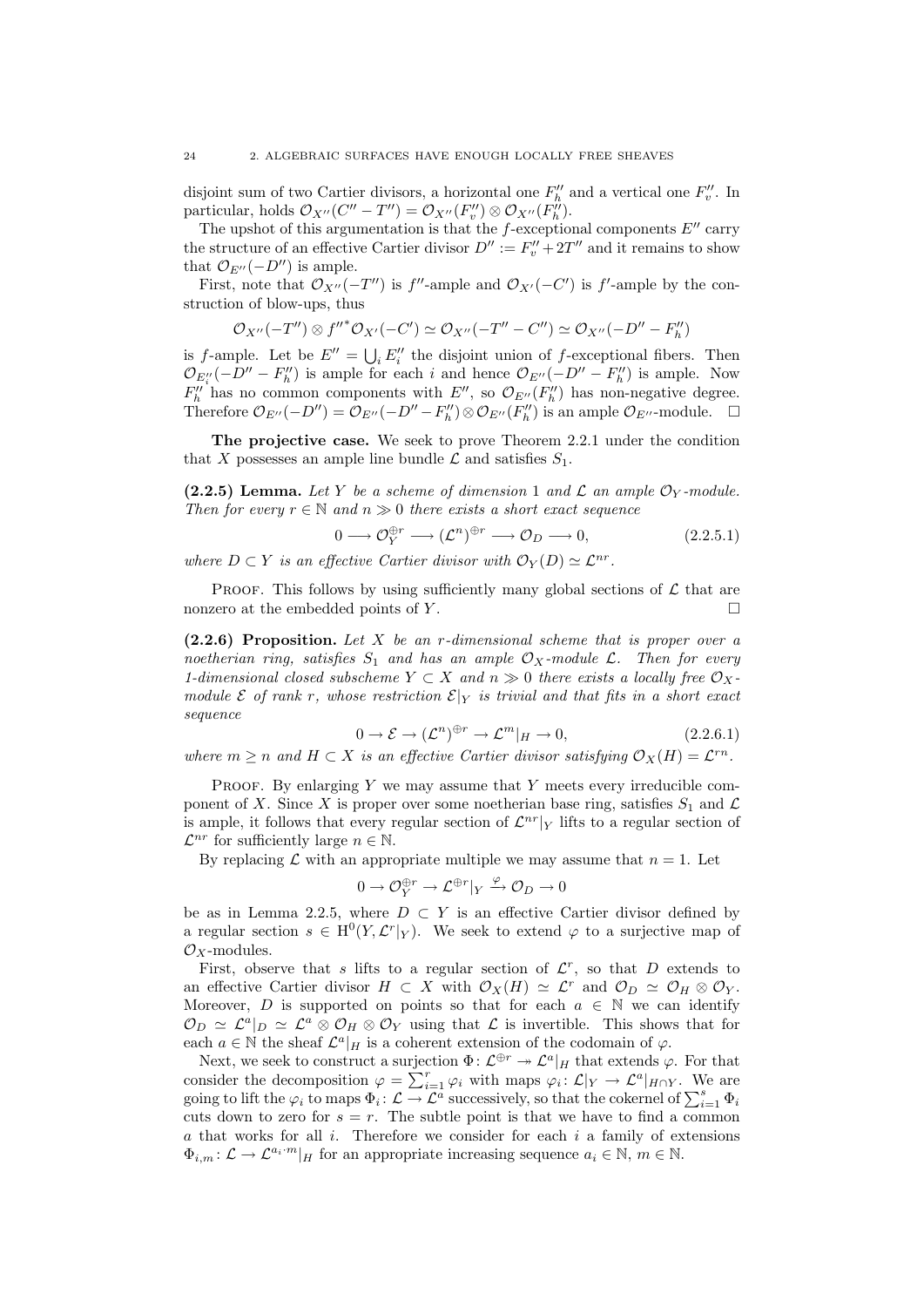Precisely, since  $\mathcal L$  is ample and X is proper over A, every map  $\psi: \mathcal L|_Y \to \mathcal L^a|_{H \cap Y}$ extends to a map  $\Psi: \mathcal{L} \to \mathcal{L}^a|_H$  for  $a \gg 0$ . Moreover, we can achieve that  $\Psi$  is non-zero over any given finite subset of points  $Z \subset H$  and that there is a section  $s: \mathcal{O}_H \to \mathcal{L}^a|_H$  that is equal to 1 over  $D \cup Z$ , by taking larger a. The upshot is that for all  $m \geq 2$  the composition  $s^{\otimes m-1} \circ \Psi$  defines a family of maps  $\Psi_m : \mathcal{L} \to \mathcal{L}^{am}$ that extend  $\psi$  and have stable cokernel support, i.e. we have equality of closed subsets

$$
Supp \, coker \, \Psi_m = Supp \, coker \, \Psi_{m+1} = \cdots
$$

and these are disjoint to  $D \cup Z$ .

Using this we lift each  $\varphi_i$ ,  $i = 1, \ldots, s$ , by induction to a family of maps  $\Phi_{i,m} : \mathcal{L} \to \mathcal{L}^{a_i m}$ , where  $a_i = a_{i-1}b_i$  for some  $b_i \geq 1$ ,  $a_0 := 1$ , so that  $S(\Phi_{i,m})$ is disjoint to the generic points of  $S(\Phi_{1,m}) \cap \cdots \cap S(\Phi_{i-1,m})$  for all  $m \geq 2$ . It follows that  $S(\Phi_{1,m}) \cap \cdots \cap S(\Phi_{r,m}) = \emptyset$  because  $\dim(H) = r - 1$ .

Now let  $m_r := 2$  and  $m_i := b_{i+1} m_{i+1}, i = r - 1, ..., 1$ . Then  $n := a_i m_i$  ist constant for all  $i = 1, ..., r$ . It follows that  $\Phi := \sum_{i=1}^{r} \Phi_{i,m_i} : \mathcal{L}^{\oplus r} \to \mathcal{L}^n|_H$  is the desired surjective extension of  $\varphi$ .

In particular  $\mathcal{E} := \ker \Phi$  fits in a short exact sequence

$$
0 \to \mathcal{E} \to \mathcal{L}^{\oplus r} \xrightarrow{\Phi} \mathcal{L}^n|_H \to 0
$$
\n(2.2.6.2)

and we conclude that  $\mathcal E$  is locally free of rank 2 because  $\text{pd}(\mathcal L^n|_H) = 1$ . If we apply  $\cdot \otimes \mathcal{O}_Y$ , we obtain the previous short exact sequence back since  $\mathcal{E}|_Y$  has no sections supported on  $H \cap Y = D$ .

 $(2.2.7)$  Corollary. Let X be an r-dimensional scheme that is projective over a noetherian ring and satisfies  $S_1$ . Then for every subscheme  $Y \subset X$  with  $\dim(Y) \leq 1$ there exists a family of locally free  $\mathcal{O}_X$ -modules  $\mathcal{E}_n$ ,  $n \in \mathbb{N}$ , of rank r with the following properties:

- (i) For each  $n \in \mathbb{N}$  holds  $\mathcal{E}_n|_Y \simeq \mathcal{O}_Y^{\oplus r}$ .
- (ii) For every coherent  $\mathcal{O}_X$ -module  $\mathcal F$  and  $n \gg 0$  holds  $H^i(X, \mathcal{F} \otimes \mathcal{E}_n) = 0$ for  $i \geq 2$ ; i.e.  $(\mathcal{E}_n)$  is 1-ample.

PROOF. Take for  $\mathcal{E}_n$ ,  $n \geq n_0 \gg 0$ , the locally free sheaf constructed in Proposition 2.2.6. By renumbering we may assume that  $n_0 = 1$ . Then property (i) is clear and (ii) follows from tensoring  $\mathcal F$  with the exact sequence (2.2.6.1), applying  $\Gamma(X, \cdot)$  and invoking Serre's vanishing theorem.

If X is 2-dimensional and projective, then the corollary above specializes to Theorem 2.2.1. By the previous reduction arguments we can remove the projectivity assumption to prove the general case.

PROOF OF THEOREM 2.2.1. If  $X' \to X$  denotes the S<sub>1</sub>-ization of X, then every locally free  $\mathcal{O}_{X'}$ -module descends to X by Lemma 2.2.3; thus we may assume that  $X$  has no embedded points using Theorem 1.5.2.

Then by Lemma 2.2.4 there exists a proper birational map  $f: X' \to X$  with X' projective and satisfying  $S_1$ . Let  $Y' \subset X'$  be the union of the ramification subscheme and the exceptional fiber. By Corollary 2.2.7 for each  $m \in \mathbb{N}$  there exists a cohomologically 1-ample family of vector bundles  $(\mathcal{E}'_n)$  on X' that is trivial on  $mY'$ . Taking m sufficiently large we can achieve that the family  $(\mathcal{E}'_n)$  descends to a family of vector bundles  $(\mathcal{E}_n)$  on X by Lemma 2.2.3. Then by Theorem 1.5.2 we conclude that  $(\mathcal{E}_n)$  is 1-ample.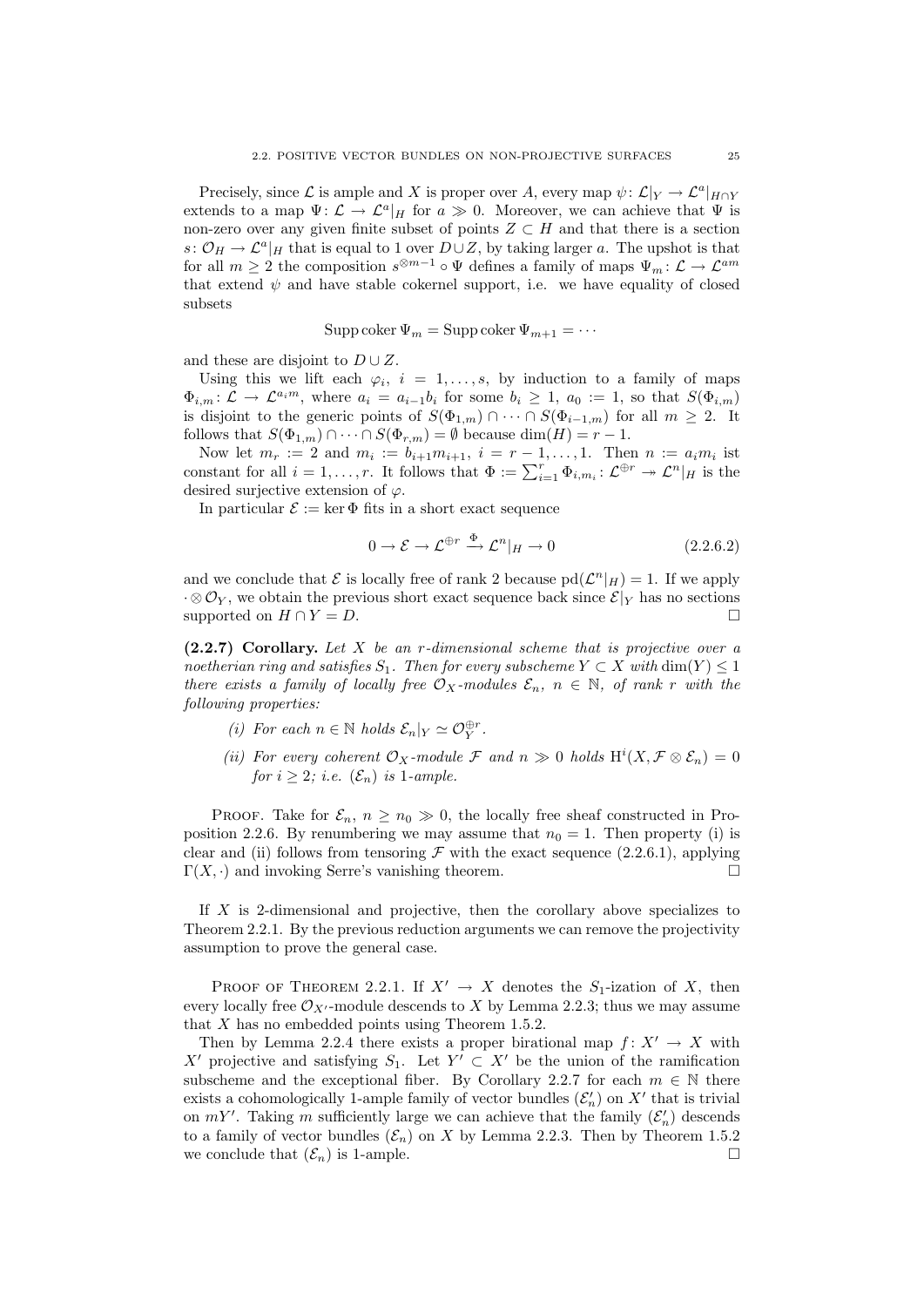#### 2.3. Proof of the resolution property

Finally, we collect the results of the preceding sections and deduce our main theorem.

PROOF OF THEOREM 2.0.1. By Proposition 1.4.13 there exists an almost ample family of coherent sheaves  $\mathcal{F}_i, i \in I$ . It suffices therefore to find for each  $i \in \mathbb{N}$ and  $n \gg 0$  a locally free resolution  $\mathcal{E} \to \mathcal{F}_i^{\otimes n}$ .

Since  $\mathcal{F}_i^{\vee}$  is 1-ample by Proposition 1.5.9, we deduce from Proposition 2.1.9 the existence of such a resolution with  $\mathcal E$  not locally free but satisfying  $F_1$ . However, we can resolve  $\mathcal E$  by an algebraic vector bundle  $\mathcal E'$  using Corollary 2.1.11 because there exists a 1-ample family of locally free  $\mathcal{O}_X$ -modules of constant rank due to Theorem 2.2.1.  $\Box$ 

We finish now the verification of the resolution property for surfaces and turn to a more general setting in order to study the geometric significance of the resolution property.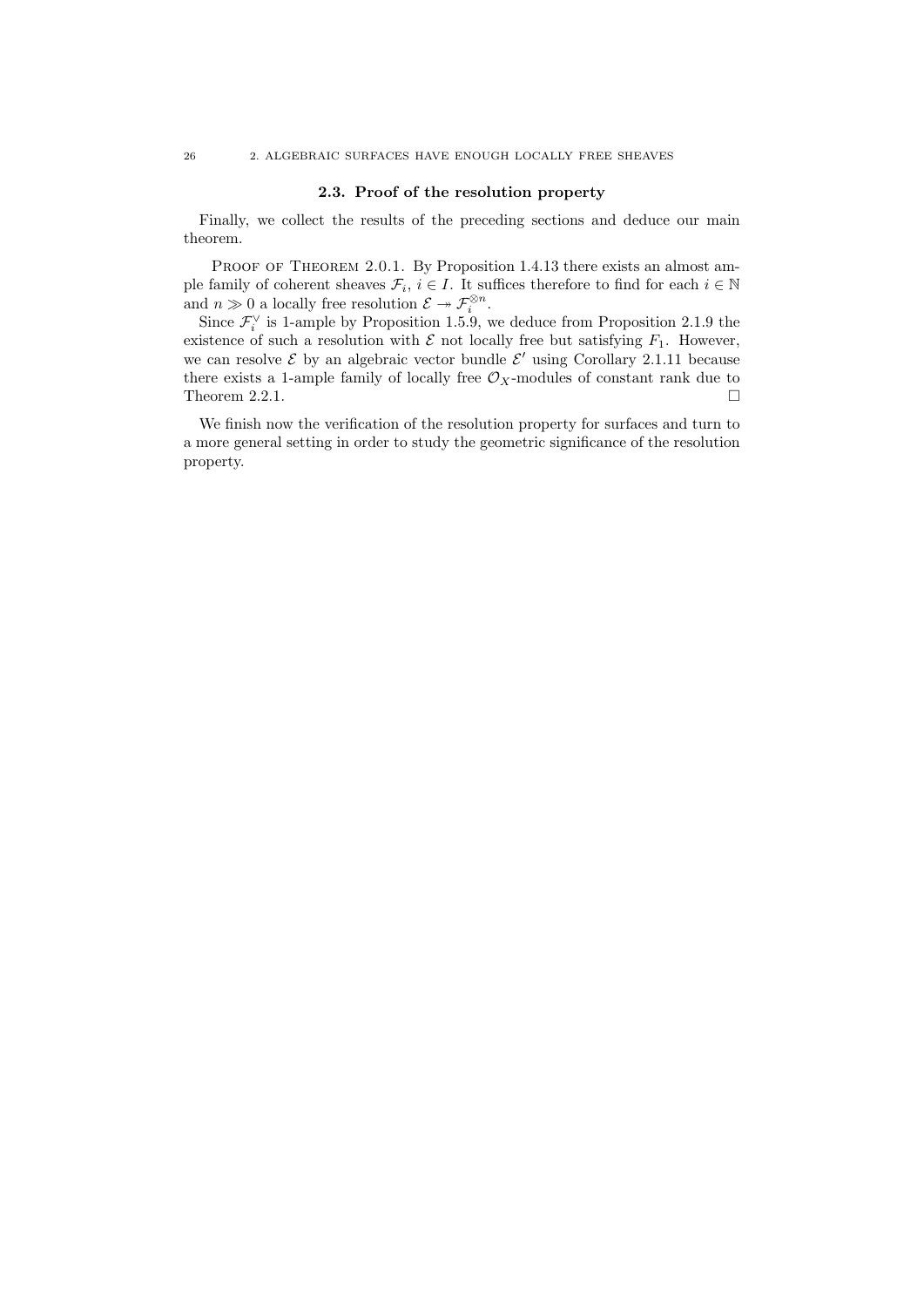## Part 2

# Generating vector bundles on algebraic stacks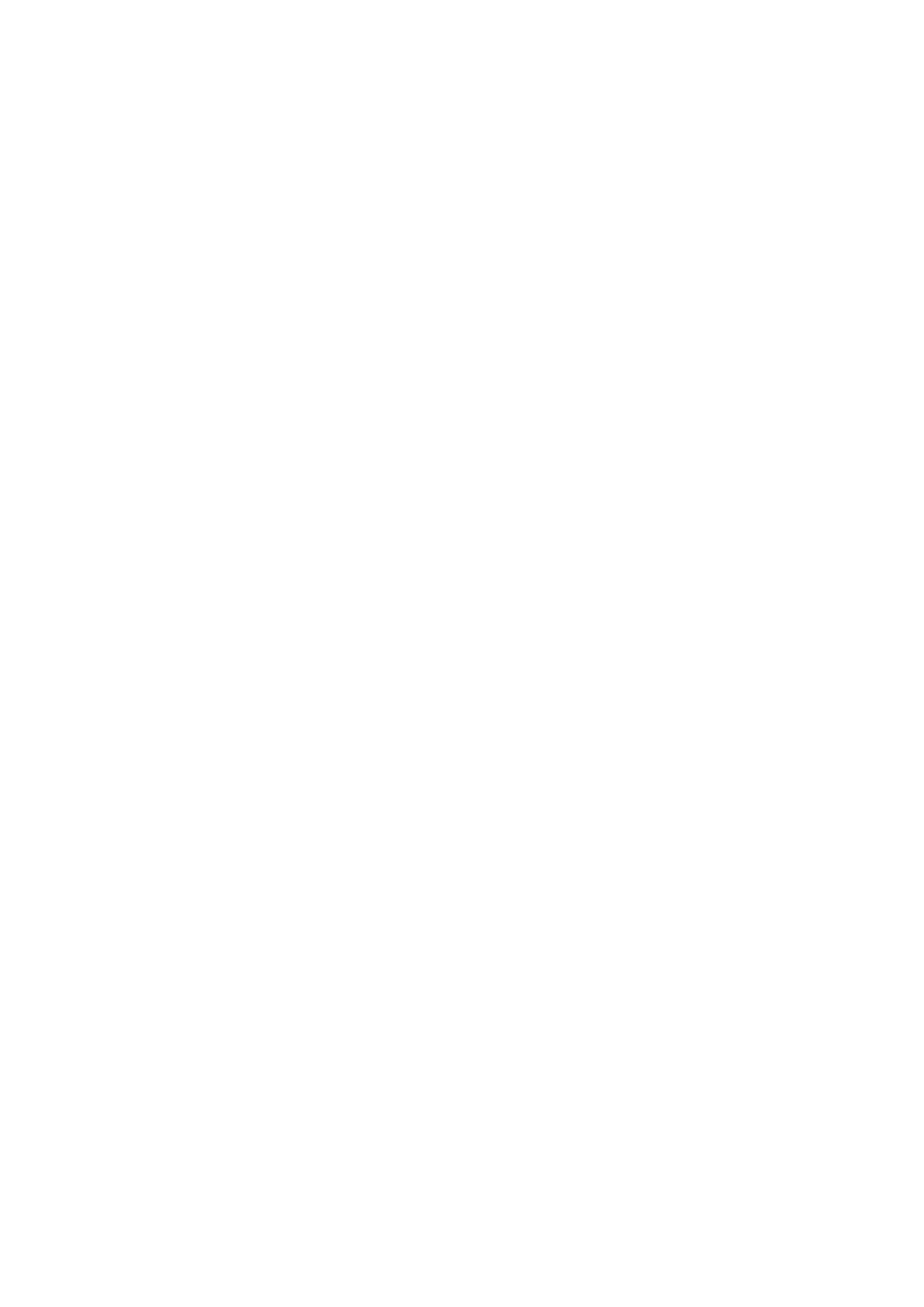#### CHAPTER 3

## Generating subcategories of quasicoherent sheaves

We shall investigate generators in the category of quasicoherent sheaves of modules on an algebraic stack and their variation with respect to morphisms of algebraic stacks. In the following chapter we specialize to locally free generators to study the resolution property of algebraic stacks. However, there is no further complexity if we take arbitrary finitely presented sheaves into account. In fact, the existence of a set of finitely presented generators is true in broad generality.

Also, we introduce the notion of a relatively generating family of finitely presented quasicoherent sheaves. This meets the requirements of all intended applications with geometric significance. Another natural restriction we make, is the exclusive consideration of quasicompact and quasiseparated morphisms, as their associated pushforward functor of sheaves of modules preserves quasicoherence.

This approach was already successively used by M. Olsson and J. Starr [OS03] and Kresch [Kre09] to study locally free generating sheaves of Deligne-Mumford stacks relative to their coarse moduli spaces, or in more down-to-earth terms by Thomason [Tho87] to study the equivariant resolution property. We understand our treatment of relatively generating families as a natural generalization to arbitrary algebraic stacks.

It is no surprise that generating families satisfy the analogous permanence properties of relatively ample line bundles. However, our proofs are formal in nature and based on adjoint functors. In fact, we will derive all properties from the flat base change theorem and from the left-cancellation property of injective set maps. Most of the results of this section are in this generality even new for schemes.

After a brief repetition of quasicoherent sheaves in section 3.1, and the definitions of generating families and subcategories in section 3.2, we investigate finitely presented generators of quasicoherent sheaves in section 3.3. The existence thereof is equivalent to the completeness property whose investigation was initiated by Rydh [Ryd10b] while studying noetherian approximation for algebraic stacks. We continue in section 3.4 the discussion by introducing a relative version of finitely presented generators and take the time to verify the expected permanence properties with respect to composition of morphisms, base change and flat descent.

In the final section 3.5 we show that generating families are preserved by finite, flat coverings (3.5.1) and also discuss the usage of arbitrary affine flat coverings. For example, we verify the *flat resolution property* for an algebraic stack with affine diagonal; that is, every quasicoherent sheaf is a quotient of a flat quasicoherent sheaf on an algebraic stack with affine diagonal (3.5.5). However, there is no reason to hope that these flat sheaves are finitely presented on algebraic stacks with nonquasifinite diagonal in general, so that we cannot derive a proof of the resolution property without any additional assumption (see 4.3.8 for a counterexample).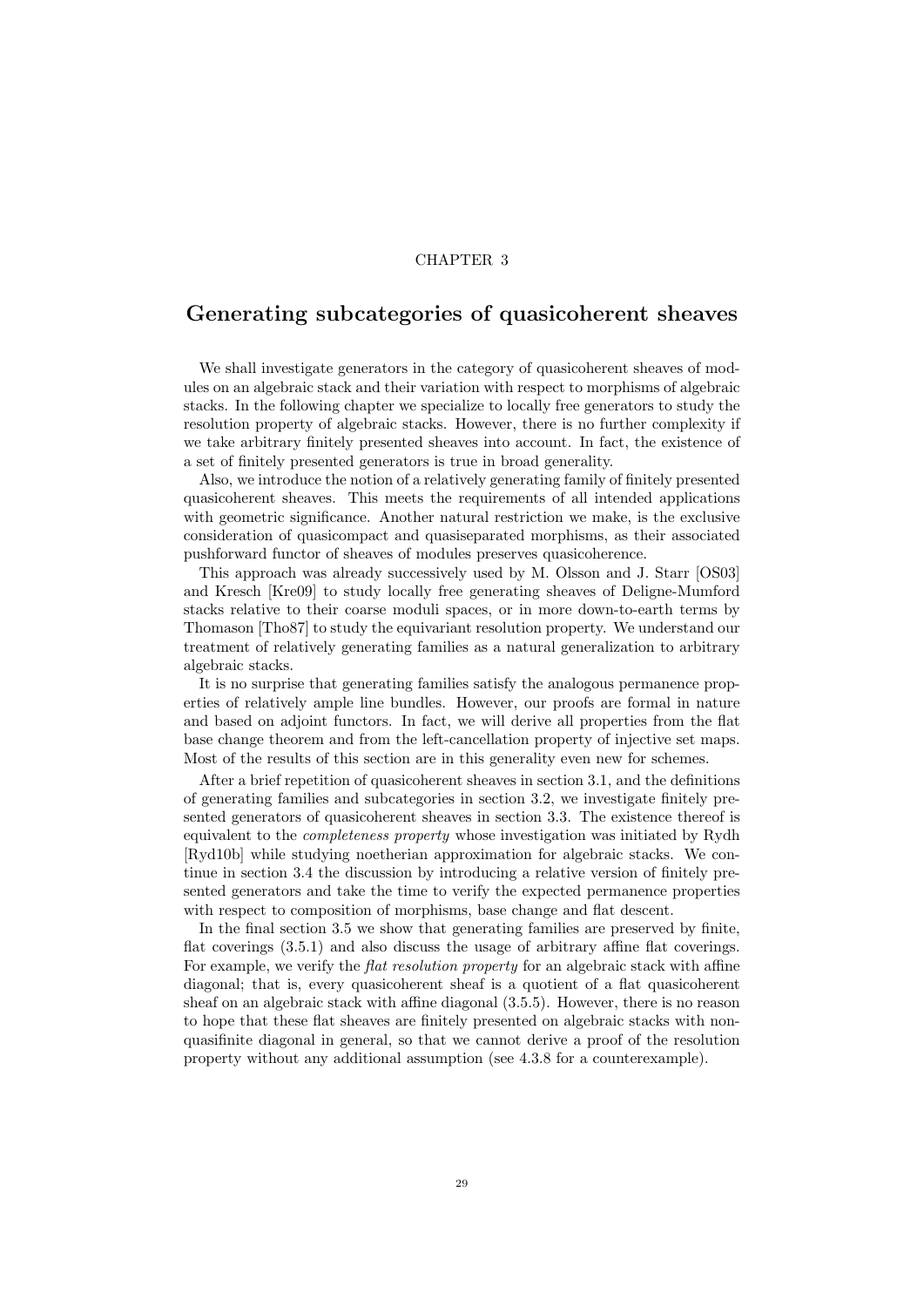#### 3.1. The category of quasicoherent sheaves

We briefly recall some definitions and properties of quasicoherent sheaves of modules on an algebraic stack X.

There are several ringed topoi associated to X: three big topoi  $X_{\text{Zar}}$ ,  $X_{\text{fppf}}$ ,  $X_{\text{ETP}}$ the small lisse-étale topos  $X_{\text{lis-\'et}}$  (developed in [LMB00] and corrected in [Ols07]) and the small étale topos  $X_{\text{\'et}}$ . However, unless X is a Deligne-Mumford stack (for example an algebraic space or a scheme), the latter might be empty. In spite of this diversity, there are natural equivalences of the category of quasicoherent  $\mathcal{O}_X$ -modules with respect to  $X_{\text{Zar}}$ ,  $X_{\text{fppf}}$ ,  $X_{\text{fcr}}$ ,  $X_{\text{lis-\'et}}$ , respectively to  $X_{\text{\'et}}$  if X is Deligne-Mumford [Lie08, A.1]. If  $X$  is a scheme, then this equivalence extends to the small Zariski-Topos  $X_{\text{zar}}$ . We will always consider an algebraic stack with its lisse- $\acute{e}$ tale topos, but by abuse of notation we frequently switch to the small  $\acute{e}$ tale topos (resp. Zariski-topos) if  $X$  is a Deligne-Mumford stack (resp. a scheme).

Recall that the category  $Mod(\mathcal{O}_X)$  is an abelian tensor category; i.e. it is endowed with a tensor product  $\otimes_{\mathcal{O}_X}$  that is symmetric, with an identity element  $\mathcal{O}_X$ , and with an internal bi-functor  $\mathcal{H}om_{\mathcal{O}_X}(\cdot, \cdot)$ , which is pointwise right adjoint to the tensor product. These data are supposed to satisfy some compatibility conditions.

The left tensor functor  $\mathcal{E} \otimes_{\mathcal{O}_X}$ : Mod $(X) \to \text{Mod}(X)$  preserves quasicoherence for every quasicoherent  $\mathcal{O}_X$ -module  $\mathcal E$  so that the abelian full subcategory  $\mathrm{QCoh}(X) \subset \mathrm{Mod}(\mathcal{O}_X)$  inherits the tensor structure from  $\mathrm{Mod}(\mathcal{O}_X)$ .

If  $\mathcal E$  is of finite presentation, then also  $\mathcal Hom_{\mathcal O_X}(\mathcal E, \cdot)$ :  $Mod(\mathcal O_X) \to Mod(\mathcal O_X)$ preserves quasicoherence and hence induces by restriction a right-adjoint of  $\mathcal{E} \otimes_{\mathcal{O}_{\mathcal{X}}} \colon \mathrm{QCoh}(X) \to \mathrm{QCoh}(X)$ . If  $\mathcal E$  is not finitely presented, then there is still a way to define such a right adjoint by composing  $\mathcal{H}om_{\mathcal{O}_{Y}}(\mathcal{E},\cdot)$  with the quasi-coherator  $Q_X$ . The latter is the right adjoint of the natural embedding  $QCoh(X) \to Mod(X)$ , which exists due to the special adjoint functor theorem as long as as  $QCoh(X)$  has a set of generators (see [TT90, B.12] or [SGA 6, II.3]). This condition is true for noetherian stacks or more generally for those satisfying the completeness property (the proof of [SGA 6, II.3.2] translates literally using the definitions of  $\S 3.3.2$ ), but the general case is unclear (for the author). A more serious drawback is that  $Q_X$  does not commute with localizations. Therefore we stick to finitely presented sheaves in this context.

Given a morphisms  $f: X \to Y$  of algebraic stacks, there are two induced functors  $f_*\colon \text{Mod}(\mathcal{O}_X) \to \text{Mod}(\mathcal{O}_Y)$  and  $f^*\colon \text{Mod}(\mathcal{O}_Y) \to \text{Mod}(\mathcal{O}_X)$  which define an adjoint pair  $(f^*, f_*)$ . Recall, that the pullback functor  $f^*: Mod(\mathcal{O}_Y) \to Mod(\mathcal{O}_X)$ preserves the tensor structures, i.e. there exists isomorphisms  $f^* \mathcal{O}_X \simeq \mathcal{O}_Y$  and  $f^*(\cdot \otimes_{\mathcal{O}_Y} \cdot) \simeq f^*(\cdot) \otimes_{\mathcal{O}_Y} f^*(\cdot)$  that satisfy suitable coherence conditions. If f is quasicompact and quasiseparated, then  $f^*$  and  $f_*$  restrict to an adjoint pair  $(f^*, f_*)$  of functors between quasicoherent sheaves  $f_*: \text{QCoh}(X) \to \text{QCoh}(Y)$  and  $f^* \colon \text{QCoh}(Y) \to \text{QCoh}(X)$  (we refer the reader to [Ols07, 6.5] for more details).

#### 3.2. Generating subcategories

For the readers convenience we briefly recall the classical notion of a generator in an arbitrary category before we specialize to our situation in section 3.3.

Let  $C$  be a category and  $G$  a full subcategory. Recall that  $G$  is called a *generating* subcategory for C if for every pair of morphisms  $f, g: Y \to X$  in C, such that for all objects Z of G and maps  $p: Z \to Y$  in G holds  $fp = gp$ , follows  $f = g$  already<sup>1</sup>. We call a set of objects  $G$  of  $\mathfrak C$  a *generating set of objects*, or slightly abusive a *generating* 

<sup>&</sup>lt;sup>1</sup>This definition of a generating subcategory slightly differs from the one given in [SGA 4.1, I.7.1], where it is called a by epimorphisms generating subcategory.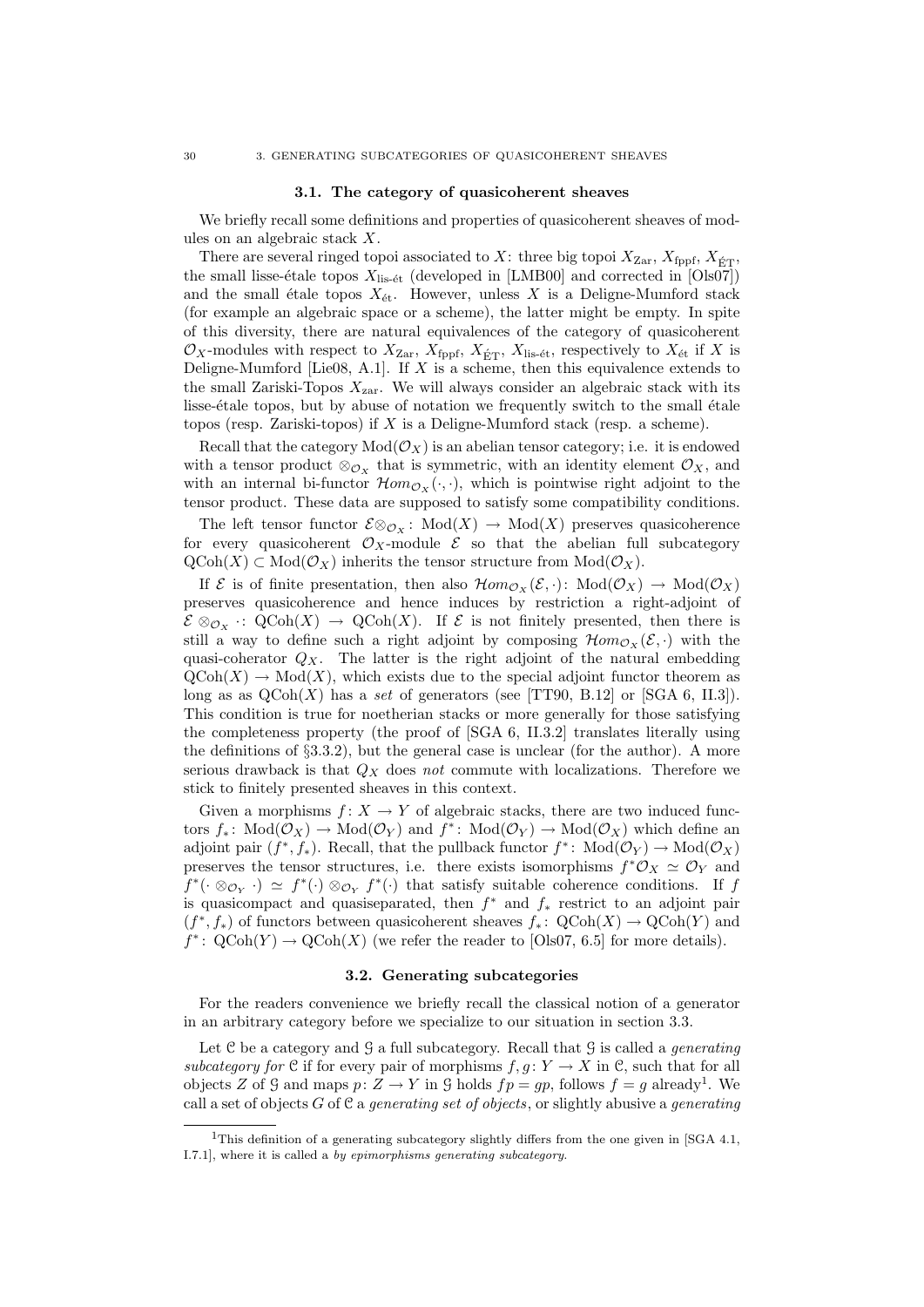family of objects, if the full subcategory it spans is a generating subcategory. Let us give a list of equivalent definitions:

 $(3.2.1)$  Lemma. Let C be a category and G a set of objects. Then the following statements are equivalent:

- (i) G is a generating set for  $\mathfrak{C}$ .
- (ii) The functor  $\gamma_* \colon \mathcal{C} \to \mathbf{Set}^G$ ,  $X \mapsto (\text{Hom}(Y, X))_{Y \in G}$  is faithful.
- (iii) Let  $\mathcal G$  be the full subcategory of  $\mathcal C$ , spanned by  $G$ . Then the restricted Yoneda functor  $C \to PrSh(\mathcal{G}), X \mapsto Hom(\cdot, X)|_{\mathcal{G}^{opp}}$  is faithful<sup>2</sup>.

If  $C$  is cocomplete, we can enlarge the list of equivalent conditions as follows:

(iv) For every object X of  $C$  the evaluation map

$$
\varepsilon_X \colon \coprod_{Y \in G} \coprod_{f \in \text{Hom}(Y,X)} Y \to X \tag{3.2.1.1}
$$

is an epimorphism.

(v) For every object X of C, there exists a family of objects  $Y_i$ ,  $i \in I$ , in G and an epimorphism  $\varphi: \coprod_{i \in I} Y_i \to X$ .

The proof is formal and left to the reader.

In general, the generating subcategories  $\mathcal{G}$ , we are interested in, are not closed under infinite coproducts, as one obviously looses finiteness properties. Therefore it makes sense to keep the coproduct in (v). However, all coproducts will exist in C in our applications, so that we are allowed to work with a canonical morphism as in (iv) instead of the one in  $(v)$ , whose choice depends on X.

It turns out that the functorial approach in (ii) is the right one to compare generating sets between different categories. In fact, the cocompleteness of C ensures, that  $\gamma_*$  has a left-adjoint given by

$$
\gamma^* \colon \mathbf{Set}^G \to \mathcal{C}, \quad (A_X)_{X \in G} \mapsto \coprod_{X \in G} \coprod_{a \in A_X} X.
$$

The evaluation map  $\varepsilon$  becomes then the counit of the adjunction  $(\gamma^*, \gamma_*)$ . The delta functions  $(\delta_X)_{X\in G}$  form a generating set for  $\mathbf{Set}^G$  and are mapped by  $\gamma$  to G up to isomorphism.

The upshot is that we can identify a family  $G$  of objects in  $C$  by an adjoint pair  $(\gamma^*, \gamma_*)$ , and G is generating if and only if  $\gamma_*$  is faithful. The collection of faithful functors is closed under composition and satisfies the left-cancellation property. Those that have a left adjoint are characterized as follows:

(3.2.2) Proposition. ([Par70, 2.12.3]) Let  $f_*: \mathcal{C} \to \mathcal{C}'$ ,  $f^*: \mathcal{C}' \to \mathcal{C}$  be functors such that  $f^*$  is a left adjoint of  $f_*$ , and denote by  $\varepsilon$ :  $f^*f_* \Rightarrow id_{\mathcal{C}}$  the counit. Then the following statements are equivalent:

- (i)  $f_*$  is faithful.
- (ii)  $f_*$  reflects epimorphisms.
- (iii) If  $\psi: Y \to f_*(X)$  is an epimorphism, then  $\psi^{\sharp}: f^*(Y) \to X$  is also an epimorphism, where  $\psi^{\sharp} = \varepsilon_X \circ f^*(\psi)$ .
- (iv) f <sup>∗</sup> preserves generating sets.
- (v) For each object X of C, the counit  $\varepsilon_X : f^*f_*(X) \to X$  is an epimorphism.

<sup>&</sup>lt;sup>2</sup>We denote by  $PrSh(\cdot)$  the category of presheaves on a given category.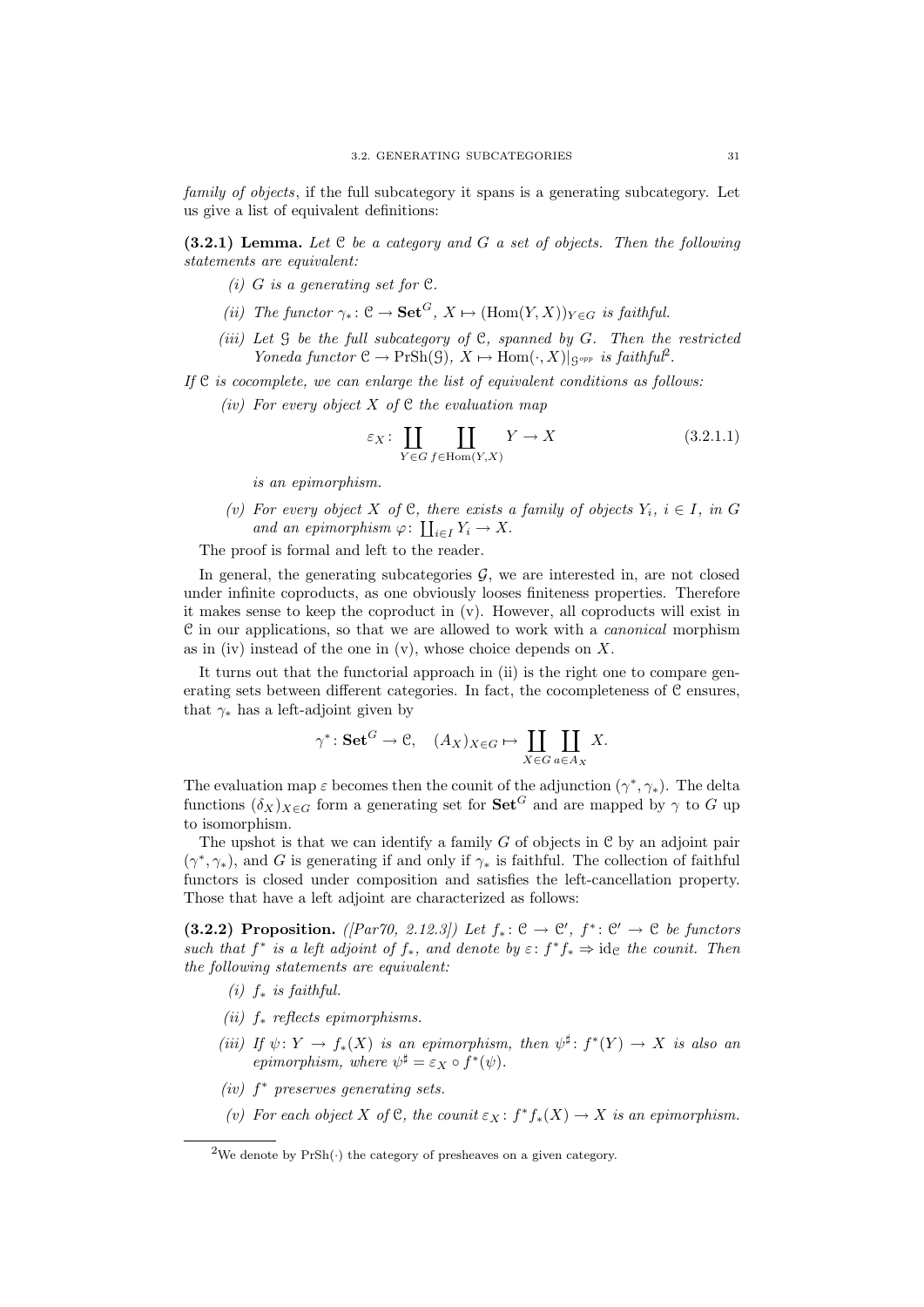The codomain of the functor in Lemma 3.2.1.(ii) still depends on the generating set. However, if we want to compare generating sets of two given categories (e.g.  $\mathrm{QCoh}(X)$  and  $\mathrm{QCoh}(Y)$ , we need a more general definition:

(3.2.3) Definition. A family of functors  $(f_i: \mathcal{C} \to \mathcal{D})_{i \in I}$  is called *faithful* if for any objects X, Y of C the map  $\text{Hom}_{\mathcal{C}}(X, Y) \to \prod_{i \in I} \text{Hom}_{\mathcal{D}}(f_i(X), f_i(Y))$  is injective, or equivalently, if the induced functor  $C \to \mathcal{D}^I$  is faithful. Explicitly, for every pair  $s_1 \neq s_2$  of different arrows :  $X \to Y$  in C there exists an element  $i \in I$  such that  $f_i(s_1) \neq f_i(s_2)$  are different arrows  $f_i(X) \to f_i(Y)$  in  $\mathcal{D}$ .

Faithful families will play a crucial role in the forthcoming argumentations. We adopted this point of view because is is a natural generalization of the geometrical fact that families of hyperplane sections in the projective space  $\mathbb{P}^n$  separate arbitrary pairs of points or equivalently that  $\mathcal{O}_{\mathbb{P}^n}(-d)$ ,  $d \in \mathbb{N}$ , is a generating family for  $\text{QCoh}(\mathbb{P}^n)$ .

(3.2.4) Remark. The collection of families of functors with fixed source and target is endowed with a natural composition. Namely, for two families of functors  $(f_i: \mathcal{C} \to \mathcal{D})_{i \in I}$  and  $(g_j: \mathcal{D} \to \mathcal{E})_{i \in I}$ , we define the composed family as  $(g_j \circ f_j : \mathcal{C} \to \mathcal{E})_{(i,j)\in I\times J}$ . A straightforward formal calculation shows that this composition inherits the left-cancellation property for faithful families of functors from the one of faithful functors.

Proposition 3.2.2 generalizes to faithful sets of functors as follows:

(3.2.5) Proposition. Let  $(f_i)_{i\in I}$  be a family of adjoint functors  $f_{i_*}: \mathfrak{C} \to \mathfrak{C}'$ ,  $f_i^* \colon \mathfrak{C}' \to \mathfrak{C}$  with  $\mathfrak{C}$  cocomplete. Then the following conditions are equivalent:

- (i)  $(f_i)_{i\in I}$  is a faithful family of functors.
- (ii)  $(f_i)_{i\in I}$  reflects epimorphisms. That is, if  $u: X \to Y$  is a morphisms in  $\mathfrak{C}$ , such that each  $f_{i*}(u)$  is an epimorphism, then u is an epimorphism.
- (iii) If  $(\psi_{f_i}: Y_i' \to f_{i*}(X))_{i \in I}$  is a family of epimorphisms for an abject X in  $\mathcal{C}'$ , then  $\coprod_{i\in I} f_i^*(Y'_i) \to X$  is an epimorphism in  $\mathcal{C}$ .
- (iv) If G' is a generating set for  $\mathcal{C}'$ , then the family  $(f_i^*(Y'))_{i\in I, Y'\in G'}$  defines a generating set for C.
- (v) For each object X in C, the coproduct of counits  $\coprod_{i\in I} f_i^* f_{i*}(X) \to X$  is an epimorphism.

#### 3.3. Globally generating families

3.3.1. Finitely presented generators. We apply the previous categorical definitions of generating families to introduce the definition of a generating family of finitely presented (and hence quasicoherent)  $\mathcal{O}_X$ -modules for an algebraic stack.

(3.3.1) Convention. A family of quasicoherent  $\mathcal{O}_X$ -modules  $(\mathcal{E}_i)_{i\in I}$  on an algebraic stack X is denoted by  $\mathcal{E}_I$  to keep the notation streamlined. Also, every algebraic operation that applies to an  $\mathcal{O}_X$ -module, translates to families of  $\mathcal{O}_X$ -modules by pointwise application. For example, if  $f: Y \to X$  is a morphism of algebraic stacks, then  $f^*\mathcal{E}_I$  denotes the family  $(f^*\mathcal{E}_i)_{i\in I}$ .

Before we give a list of equivalent definitions, let us introduce some notation.

(3.3.2) Definition. For a family of  $\mathcal{O}_X$ -modules  $\mathcal{E}_I$ , we call the induced family  $\mathcal{E}_I^+$  of all finite direct sums  $\bigoplus_{j\in J} \mathcal{E}_i^{\oplus n_j}$ ,  $J\subseteq I$ ,  $n_j\in\mathbb{N}$ , the *additive closure* of  $\mathcal{E}_I$ . Clearly holds  $\mathcal{E}_i \subseteq \mathcal{E}_I^+$  as sets and if  $\mathcal{E}_i \supseteq \mathcal{E}_I^+$ , then we say that  $\mathcal{E}_I$  is *additively* closed.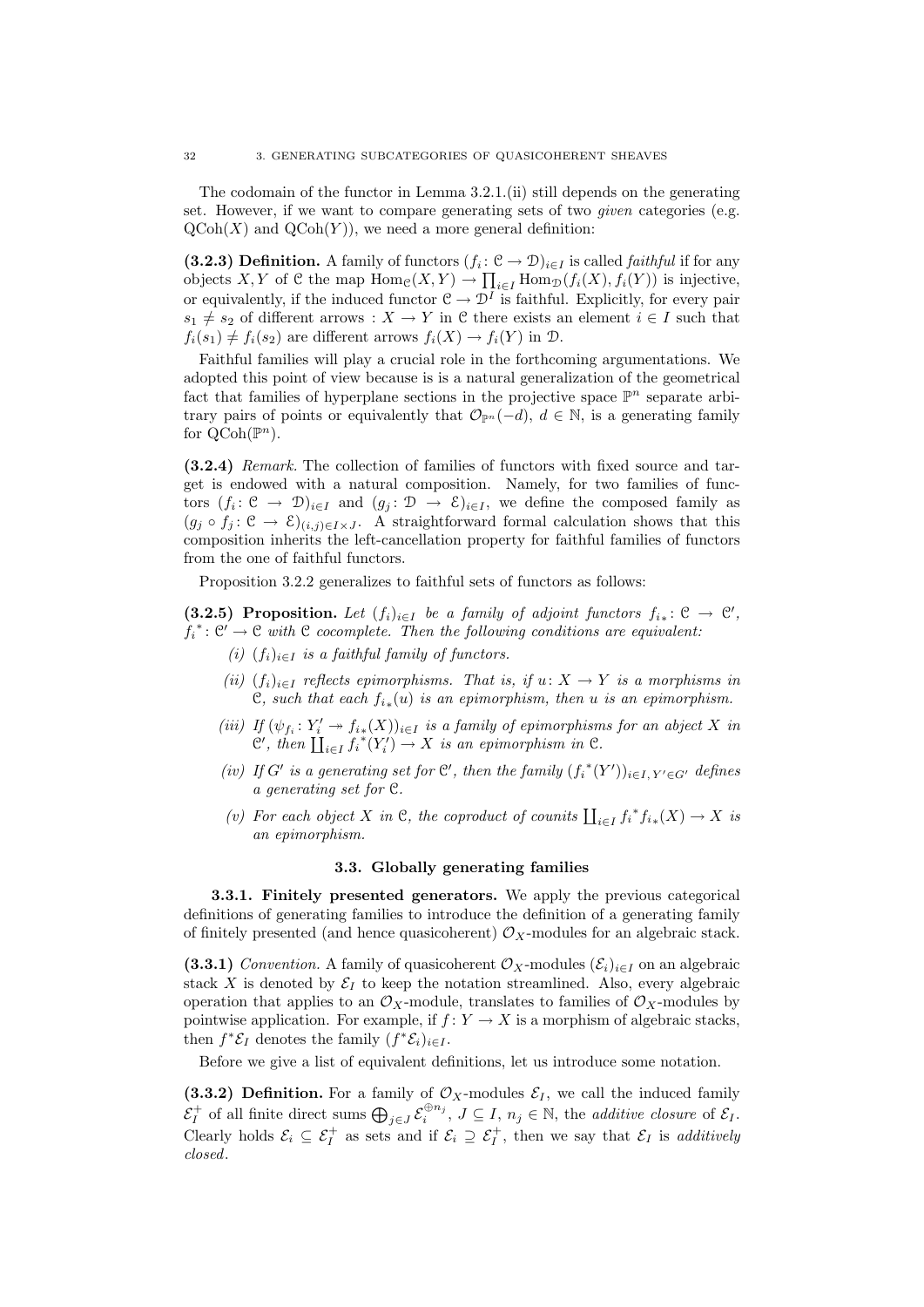$(3.3.3)$  Lemma. Let X be a quasicompact and quasiseparated algebraic stack and  $\mathcal{E}_I$  a family of finitely presented  $\mathcal{O}_X$ -modules. Then the following assertions are equivalent:

(i) The family of functors

$$
Hom(\mathcal{E}_i, \cdot): QCoh(X) \to Mod_{\mathbb{Z}}, \tag{3.3.3.1}
$$

where i runs over all elements in I, is a faithful family.

(ii) For every quasicoherent  $\mathcal{O}_X$ -module M, the canonical evaluation map is an epimorphism

$$
\bigoplus_{i \in I} \bigoplus_{\varphi \in \text{Hom}(\mathcal{E}_i, \mathcal{M})} \mathcal{E}_i \twoheadrightarrow \mathcal{M}.
$$
\n(3.3.3.2)

(iii) For every quasicoherent  $\mathcal{O}_X$ -module M, there exists a subset  $J \subseteq I$ , a family of positive integers  $n: J \to \mathbb{N}_0$  and an epimorphism

$$
\bigoplus_{i \in J} \mathcal{E}_i^{\oplus n_i} \twoheadrightarrow \mathcal{M}.
$$
\n(3.3.3.3)

(iv) For every quasicoherent  $\mathcal{O}_X$ -module M, there exists a filtered direct system of sheaves  $\mathcal{E}_{\alpha}$  in the additive closure  $\mathcal{E}_{I}^{+}$ , and an epimorphism

$$
\varinjlim_{\alpha \in A} \mathcal{E}_{\alpha} \to \mathcal{M}.
$$
\n(3.3.3.4)

(v) Every quasicoherent  $\mathcal{O}_X$ -module is the direct limit of quasicoherent  $\mathcal{O}_X$ submodules of finite type, and for every quasicoherent  $\mathcal{O}_X$ -module M of finite type there exists an epimorphism

$$
\mathcal{E} \to \mathcal{M},\tag{3.3.3.5}
$$

where  $\mathcal{E}$  is the additive closure  $\mathcal{E}_I^+$ .

PROOF. The equivalence of (i), (ii) and (iii) is formal. (iii)  $\Rightarrow$  (iv) is trivial and (iv)  $\Rightarrow$  (iii) holds because an inductive limit is a quotient of the direct sum of its members. Finally,  $(v) \Leftrightarrow$  (iii) is straightforward.

 $(3.3.4)$  Definition. Let X be a quasicompact and quasiseparated algebraic stack. A family  $\mathcal{E}_I$  of quasicoherent  $\mathcal{O}_X$ -modules of finite presentation is called a *generating* family (or subcategory) for X, if one of the equivalent assertions (i)-(v) of Lemma 3.3.3 is satisfied. Equivalently, if the full subcategory of  $\mathrm{QCoh}(X)$ , spanned by  $\mathcal{E}_I$ , is a generating subcategory for  $\mathrm{QCoh}(X)$  in the sense of section 3.2.

(3.3.5) Definition. By replacing  $\mathrm{QCoh}(X)$  in Definition 3.3.4 with a subcategory C (e.g. all flat, or finitely presented, or finite-type quasicoherent  $\mathcal{O}_X$ -modules), we say that  $\mathcal{E}_I$  is a generating family for  $\mathfrak C$ 

Every algebraic stack or scheme is patched together by affine schemes in a suitable topology. However, the existence of a generating family is a global property of the whole stack. In case that one faces an affine scheme, the structure of a generating family is simple, as expected.

(3.3.6) Example. Let X be an affine scheme. Then  $\mathcal{O}_X$  is a generator for X. Furthermore, it is an projective object in  $\mathrm{QCoh}(X)$ . So any family of quasicoherent  $\mathcal{O}_X$ -modules of finite presentation is generating if and only if  $\mathcal{O}_X$  is a direct summand of some member  $\mathcal{E}_i$  by 3.3.3.(v).

The local structure of an algebraic stack is also connected to the linear representations of the stabilizer groups. However, we postpone the discussion of the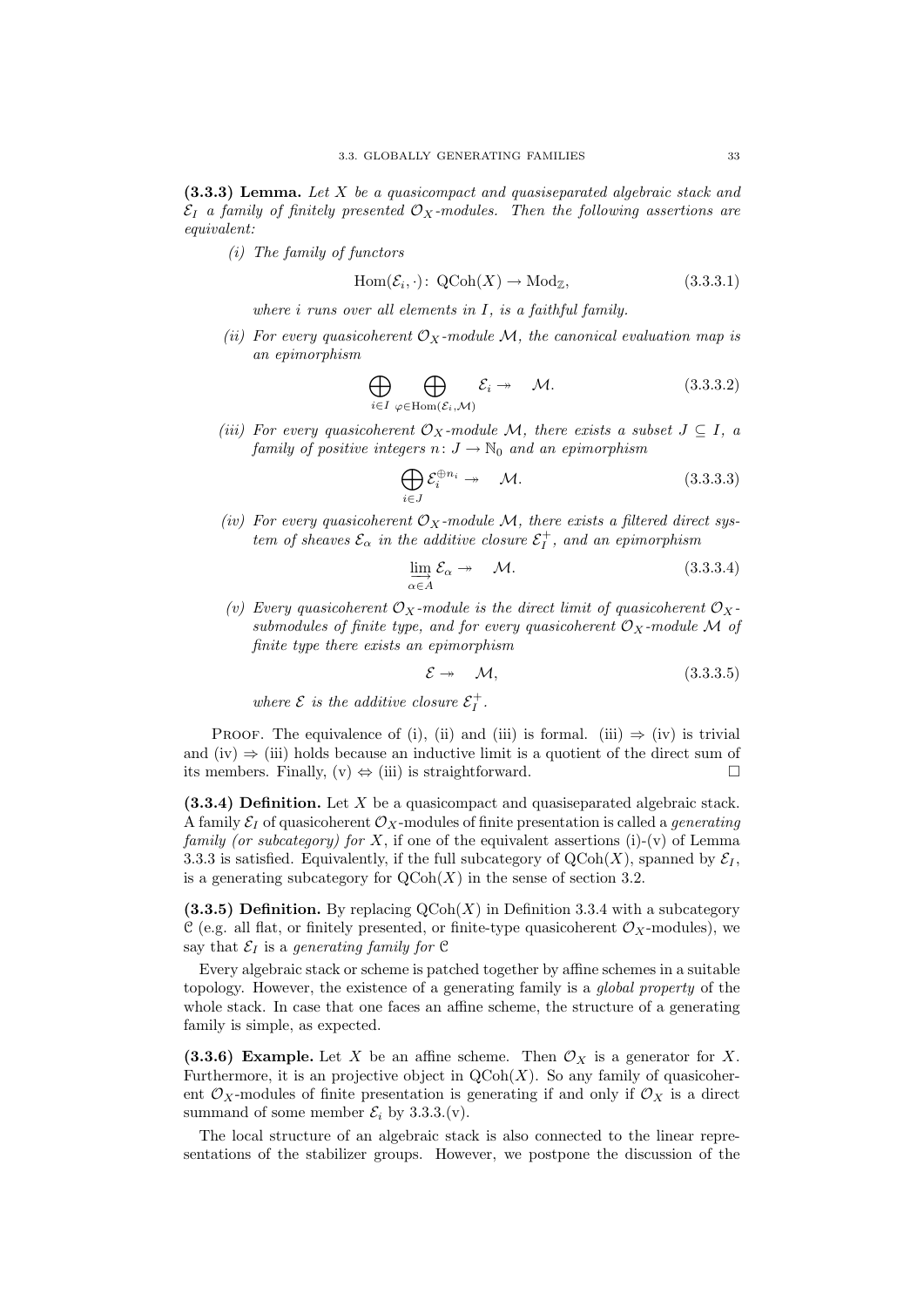generators of those until we have set up the framework of relatively generating families in 3.4.

As this work specializes later on to the study of finite-type locally free generators we provide the following definition.

 $(3.3.7)$  Definition. A quasicompact and quasiseparated algebraic stack X has the resolution property (or enough locally free sheaves), if the subcategory of locally free  $\mathcal{O}_X$ -modules of finite type is a generating subcategory for  $\mathrm{QCoh}(X)$ .

However, before we deal with this question, we remind the reader that even the existence of an arbitrary generating family (of finitely presented sheaves) lacks a complete treatment. It is not known for an arbitrary quasicompact and quasiseparated algebraic stack X, unless X is noetherian, or more generally, if X satisfies the completeness property, as seen below 3.3.9.

**3.3.2. Completeness property.**  $-$  D. Rydh introduced in [Ryd10b] the completeness property for quasicompact and quasiseparated algebraic stacks, in order to investigate the usual completeness-, presentation- and extension properties of quasicoherent  $\mathcal{O}_X$ -modules and quasicoherent (integral)  $\mathcal{O}_X$ -algebras, which are classically know to hold for all quasicompact and quasiseparated schemes [EGA  $I_{2nd}$ ] or for noetherian stacks [LMB00].

For that, consider the following properties of  $\mathrm{QCoh}(X)$  for an algebraic stack X: Completeness

- (C1) Every quasicoherent  $\mathcal{O}_X$ -module is the direct limit of quasicoherent  $\mathcal{O}_X$ submodules of finite type.
- (C2) Every quasicoherent  $\mathcal{O}_X$ -module is a filtered direct limit of quasicoherent  $\mathcal{O}_X$ -modules of finite presentation.
- (C3) Every quasicoherent  $\mathcal{O}_X$ -module is a quotient of a filtered direct limit of quasicoherent  $\mathcal{O}_X$ -modules of finite presentation.

Presentation — Let F be a quasicoherent  $\mathcal{O}_X$ -module of finite type.

- (P1) There exists a finitely presented quasicoherent  $\mathcal{O}_X$ -module  $\mathcal P$  and an epimorphism  $\mathcal{P} \rightarrow \mathcal{F}$ .
- (P2)  $\mathcal{F} = \lim_{n \to \infty} \mathcal{F}_{\lambda}$  for a filtered direct system of finitely presented quasicoherent  $\mathcal{O}_X$ -modules with surjective bonding maps.

Extension — Let  $U \subseteq X$  be a quasicompact open subset.

- (E1) If G is a quasicoherent  $\mathcal{O}_U$ -module of finite type (resp. finite presentation), then there exists a quasicoherent  $\mathcal{O}_X$ -module  $\mathcal H$  of finite type (resp. finite presentation), such that  $\mathcal{H}|_U = \mathcal{G}$ .
- (E2) If F is a quasicoherent  $\mathcal{O}_X$ -module and  $u: \mathcal{G} \to \mathcal{F}|_U$  a homomorphism of quasicoherent  $\mathcal{O}_U$ -modules with  $\mathcal G$  of finite type (resp. of finite presentation), then there exists a quasicoherent  $\mathcal{O}_X$ -module H of finite type (resp. of finite presentation) and a map  $v: \mathcal{H} \to \mathcal{F}$  extending  $\mathcal{G}$  and  $u$ .

(3.3.8) Definition (Completeness property). A quasicompact and quasiseparated algebraic stack  $X$  has the *completeness property* if all properties above are satisfied. By [Ryd10b, 4.3] condition (C3) already determines the other ones and the analogous properties for the categories of quasicoherent  $\mathcal{O}_X$ -algebras respectively quasicoherent integral  $\mathcal{O}_X$ -algebras are also fulfilled.

Using the equivalence of  $3.3.3$ .(iii) and  $(C3)$  we may regard the completeness property as a natural hypothesis which prevents us to study the empty set.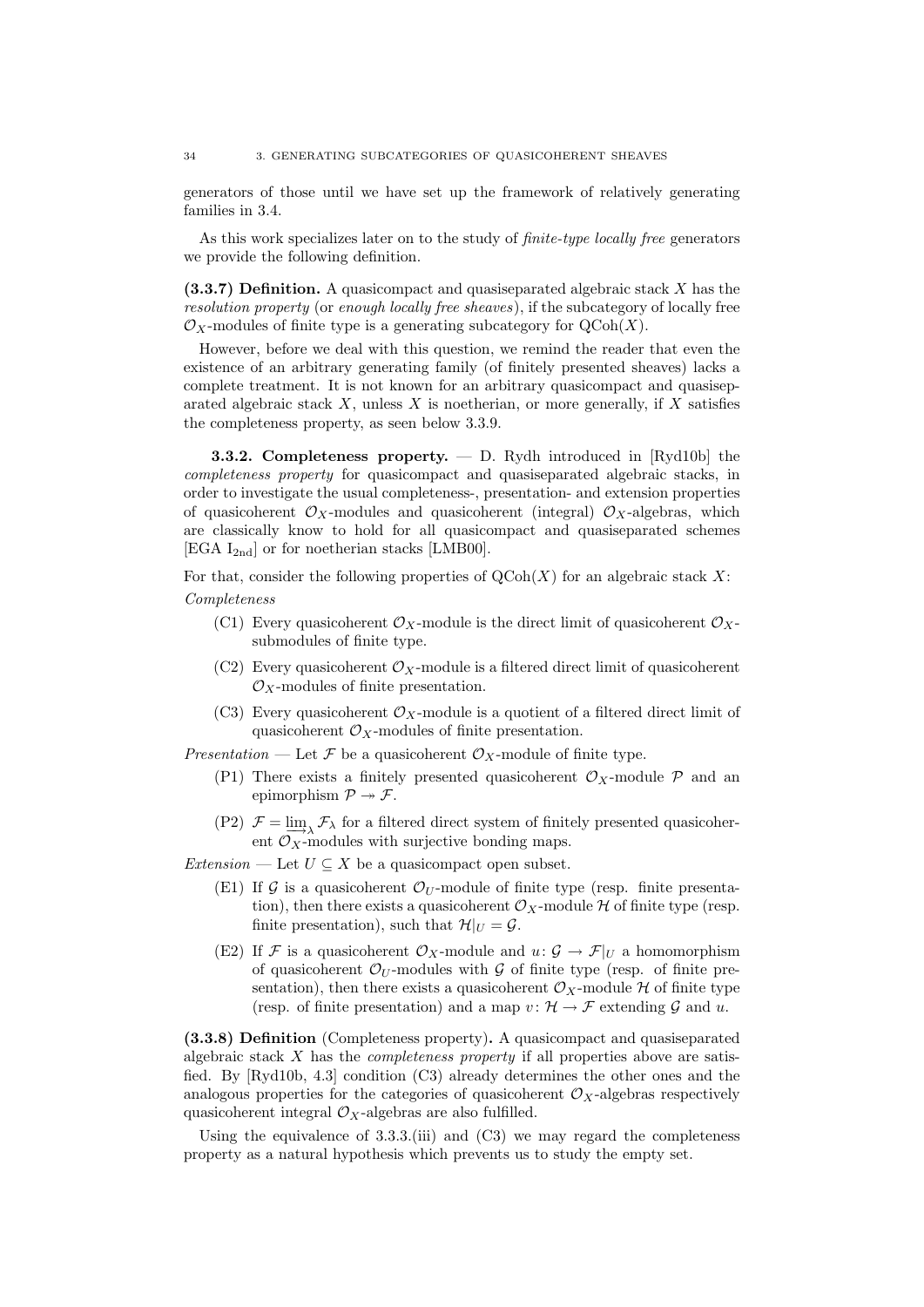$(3.3.9)$  Proposition. A quasicompact and quasiseparated algebraic stack X has the completeness property if and only if there exists a generating family of finitely presented  $\mathcal{O}_X$ -modules.

PROOF. The subcategory of all finitely presented  $\mathcal{O}_X$ -modules is additively closed. So (C3) and 3.3.3.(iv) are equivalent.

(3.3.10) Remark. The completeness property holds for a vast class of algebraic stacks: Quasicompact and quasiseparated schemes [EGA I, §6.9], noetherian algebraic stacks [LMB00, 15.4], quasicompact and quasiseparated Deligne-Mumford stacks [Ryd10b, 4.11] or more generally all stacks of approximation type ([Ryd10b, 4.12]).

**3.3.3.** Embeddings of affine maps. We finish the discussion of global generators with an application to the embeddability of affine maps.

Recall that every affine scheme  $Y = \text{Spec } A$  that is of finite type, say over a field k, can be embedded in an affine space  $\mathbb{A}_k^n$  for sufficiently large  $n \in \mathbb{N}$ , by choosing a finite set of generators for the k-algebra  $A$ . Clearly, if one choses for  $k$  an arbitrary ring, the same proof applies.

We show that this situation even translates to the general setting that the base is an *arbitrary* algebraic stack  $X$  that has a generating family. Even more, this factorization principle characterizes generating families.

 $(3.3.11)$  Theorem. Let X be a quasicompact and quasiseparated algebraic stack, and let  $\mathcal{E}_I$  be a family of finitely presented  $\mathcal{O}_X$ -modules that is closed under finite tensor products and finite direct sums. Then the following are equivalent:

- (i)  $\mathcal{E}_I$  is a generating family for X.
- (ii) For every affine morphism  $f: Y \to X$  there exists a sheaf  $\mathcal{E} = \bigoplus_{i \in J} \mathcal{E}_i$ , for some subset  $J \subset I$ , and a factorization



such that i is a closed immersion. If f is of finite type, then  $I$  can be chosen to be finite.

PROOF. Recall that, Sym is a left adjoint to the forgetful functor  $F$  from the category of quasicoherent  $\mathcal{O}_X$ -algebras in the category of quasicoherent  $\mathcal{O}_X$ modules. In particular, Sym preserves epimorphisms and inductive limits.

First, assume that  $\mathcal{E}_I$  is generating. Since f is affine,  $f_*O_Y$  is a quasicoherent  $\mathcal{O}_X$ -module, so there exists a direct sum  $\mathcal{E} = \bigoplus_{j \in J} \mathcal{E}_j$  and surjection  $\varphi\colon \mathcal{E} \to f_*\mathcal{O}_Y$  of quasicoherent  $\mathcal{O}_X$ -modules. Then  $\text{Sym}(\varphi)$ :  $\text{Sym}\,\mathcal{E} \to f_*\mathcal{O}_Y$  is a surjection of quasicoherent  $\mathcal{O}_X$ -algebras that corresponds to a closed immersion  $Y \hookrightarrow \text{Spec}_X \text{Sym }\mathcal{E}$ . If f is of finite type, then  $f_*\mathcal{O}_Y$  is a locally finitely generated  $\mathcal{O}_X$ -algebra. Since X is quasicompact, we can chose a finite subset  $K \subset J$  such that the restriction of  $\varphi$  to the direct summands indexed by K still induces a surjection Sym $(\bigoplus_{i\in K} \mathcal{E}_i) \to f_*\mathcal{O}_Y$  of quasicoherent  $\mathcal{O}_X$ -algebras.

Conversely, let  $\mathcal{F}$  be a quasicoherent  $\mathcal{O}_X$ -module. Applying the factorization on  $\mathrm{Spec}_X(\mathrm{Sym}\,\mathcal{F})\to X$  we obtain a surjective epimorphism  $\mathrm{Sym}(\bigoplus_{i\in I}\mathcal{E}_i)\twoheadrightarrow \mathrm{Sym}(\mathcal{F})$ of quasicoherent  $\mathcal{O}_X$ -algebras which is also an epimorphism of quasicoherent  $\mathcal{O}_X$ -modules. The canonical homomorphism of quasicoherent  $\mathcal{O}_X$ -modules  $\mathcal{F} \to \text{Sym}(\mathcal{F})$  is split injective, thus has a section. Then the composition gives a surjection  $\text{Sym}(\bigoplus_{i\in I} \mathcal{E}_i) \to \mathcal{F}.$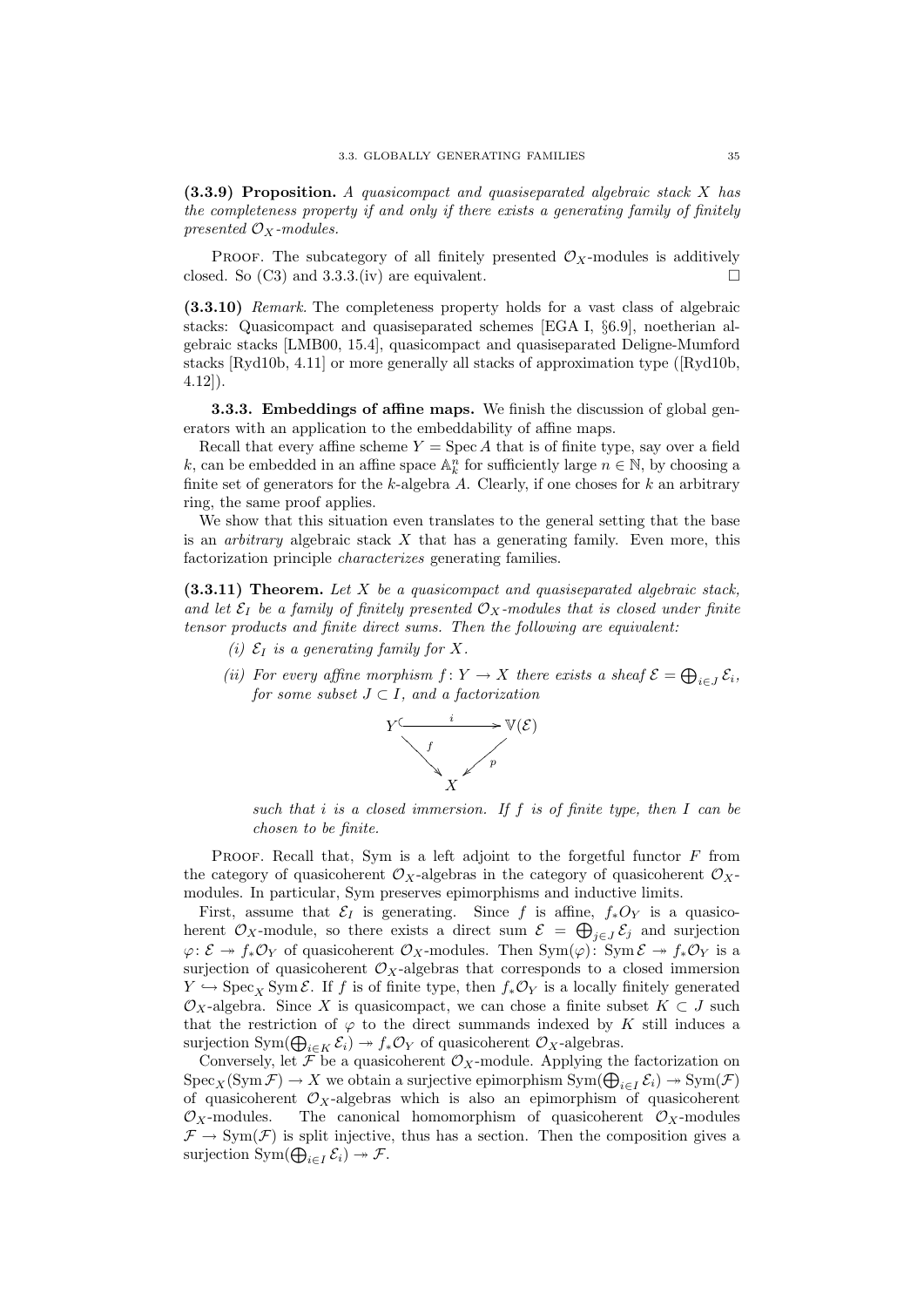To see that the domain is a direct sum of tensor products, let A be the set of finite subsets of I. Then  $\bigoplus_{i\in I} \mathcal{E}_i$  is the direct limit  $\lim_{\Delta \to \alpha \in A} \mathcal{E}_\alpha$  for  $\mathcal{E}_\alpha = \bigoplus_{i\in \alpha} \mathcal{E}_i$ and we get a chain of surjections.

$$
\bigoplus_{\alpha} \bigoplus_{n\geq 0} \mathcal{E}_{\alpha}^{\otimes n} \twoheadrightarrow \varinjlim_{\alpha} \bigoplus_{n\geq 0} \mathcal{E}_{\alpha}^{\otimes n} \twoheadrightarrow \varinjlim_{\alpha} \mathrm{Sym} \, \mathcal{E}_{\alpha} \xrightarrow{\sim} \mathrm{Sym}(\varinjlim_{\alpha} \mathcal{E}_{\alpha})
$$

This shows that  $\mathcal{E}_I$  is a generating family, as required.  $\Box$ 

In particular, this yields an embedding criterion characterizing the resolution property of the base:

 $(3.3.12)$  Corollary. A noetherian algebraic stack S has the resolution property if and only if every affine morphism  $X \to S$  of finite type factors over S by a closed embedding into some vector bundle  $\mathbb{V}(\mathcal{E}) \to S$ .

#### 3.4. Relatively generating families

We introduce the notion of *relative* generating families of finitely presented quasicoherent sheaves of modules for a quasicompact and quasiseparated morphism of algebraic stacks. Their permanence properties are discussed subsequently in §3.4.1.

(3.4.1) Lemma. Let  $f: X \to Y$  be a quasicompact and quasiseparated morphism of algebraic stacks and  $\mathcal{E}_I = (\mathcal{E}_i)_{i \in I}$  a family of quasicoherent  $\mathcal{O}_X$ -modules of finite presentation. Then the following are equivalent:

(i) For each quasicoherent  $\mathcal{O}_X$ -module  $\mathcal{M}$ , the sum of evaluation maps below is an epimorphism in  $\mathrm{QCoh}(X)$ :

$$
\text{eval}_{\mathcal{E}_I,f}(\mathcal{M})\colon \bigoplus_i \mathcal{E}_i \otimes_{\mathcal{O}_X} f^*f_*\mathcal{H}om_{\mathcal{O}_X}(\mathcal{E}_i,\mathcal{M}) \quad \twoheadrightarrow \quad \mathcal{M}.\tag{3.4.1.1}
$$

(ii) Let i run over all elements in  $I$ . Then the following family of functors is faithful:

$$
f_*\mathcal{H}om_{\mathcal{O}_X}(\mathcal{E}_i, \cdot): \ \mathrm{QCoh}(X) \to \mathrm{QCoh}(Y). \tag{3.4.1.2}
$$

(3.4.2) Definition. Let  $f: X \to Y$  be a quasicompact and quasiseparated morphism of algebraic stacks. A family  $\mathcal{E}_I = (\mathcal{E}_i)_{i \in I}$  of finitely presented  $\mathcal{O}_X$ -modules is called an *weakly f-generating family for*  $X$  if one of the equivalent conditions in 3.4.1 is satisfied.

We call  $\mathcal{E}_I$  f-generating if for every morphism of algebraic stacks  $Y' \to Y$  the restricted family  $\mathcal{E}_I|_{Y' \times_Y X}$  is weakly generating relative to  $f_{Y'} : Y' \times_Y X \to Y'$  (we will see in 3.4.17, that we can equivalently restrict to affine schemes  $Y'$ ). Moreover, these notions coincide if the target Y has quasiaffine diagonal by Proposition 3.4.16.

 $(3.4.3)$  Remark.  $-$ 

- (i) Definition 3.4.2 depends only on the 2-isomorphism class of  $f$  because 2-isomorphisms of functors preserve and reflect faithfulness.
- (ii) To verify condition 3.4.2.(ii), we are allowed to compose the family of functors in question with an arbitrary faithful functor  $\mathrm{QCoh}(X) \to \mathcal{C}$  or even an arbitrary family of faithful functors by 3.2.4.
- (iii) For instance, if  $Y = \text{Spec } A$  is representable by an affine scheme (e.g. f is the canonical morphism with target  $Spec Z$ ), then Definition 3.4.2 mutates in the definition of a (global) generating family for  $X$  (3.3.4) using that the forgetful functor  $QCoh(Spec A) \simeq Mod_A \rightarrow Mod_{\mathbb{Z}}$  is faithful.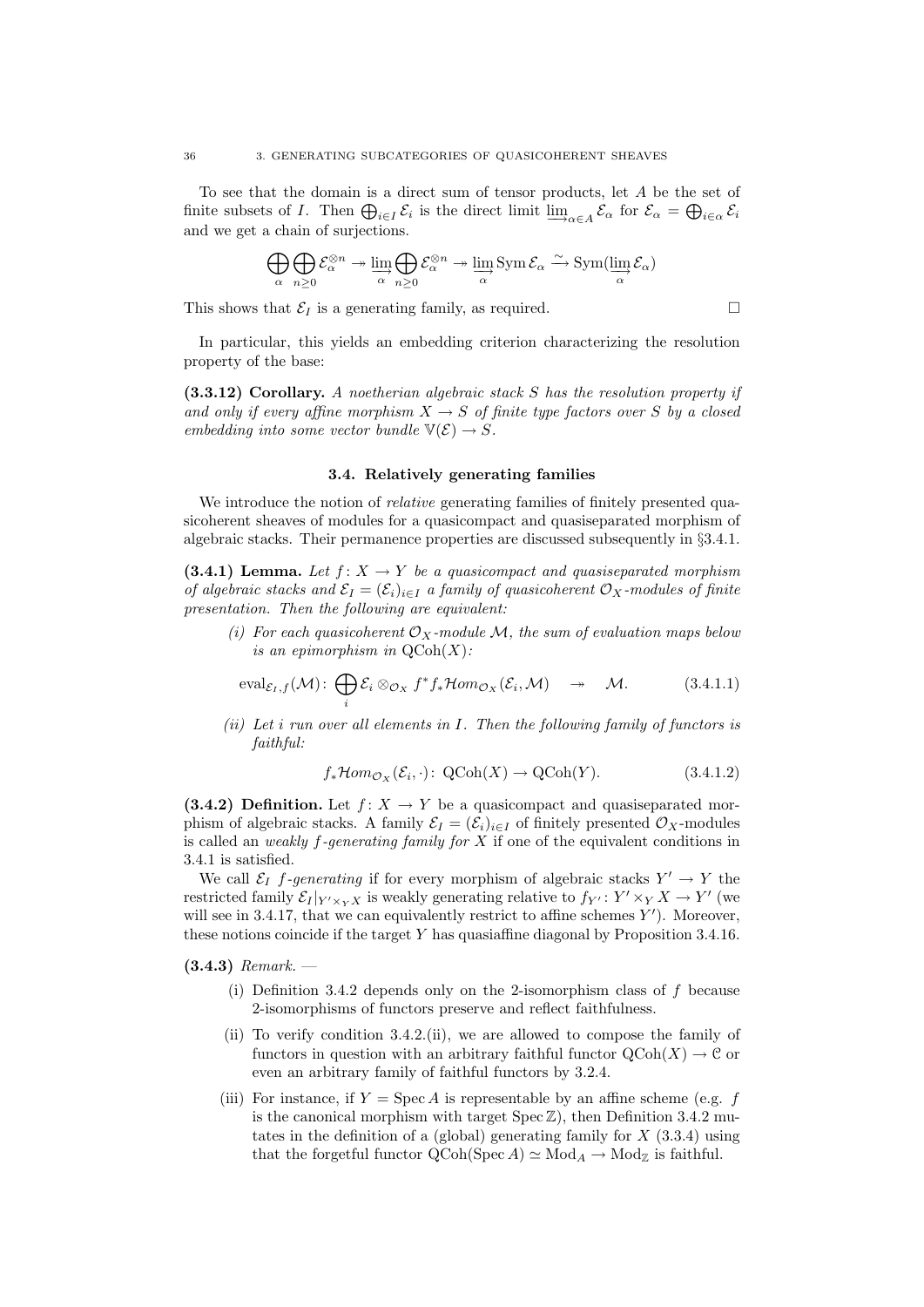(iv) If  $\mathcal{E}_I$  consists entirely of locally free sheaves then  $\mathcal{E}_I$  then the evaluation map  $(3.4.1.2)$  can be written as  $\bigoplus_{i\in I} \mathcal{E}_i \otimes_{\mathcal{O}_X} f^* f_* (\mathcal{E}_i^{\vee} \otimes_{\mathcal{O}_X} \mathcal{M}) \to \mathcal{M}$ .

Ample line bundles form the prominent example, we seek to generalize:

(3.4.4) Example (Ample line bundles). Let  $f: X \to Y$  be a quasicompact and quasiseparated morphism of schemes.

If an invertible sheaf  $\mathcal L$  is f-ample then  $(\mathcal L^{-n})_{n\in\mathbb N}$  is an f-generating family and f is separated, and the converse also holds. More generally, a family of invertible sheaves  $(\mathcal{L}_i)_{i\in I}$  is f-ample if and only if  $\{\mathcal{L}_i^{-n}\,|\,n\in\mathbb{N},\,i\in I\}$  is an f-generating family. It follows that  $f$  has affine diagonal but is not necessarily separated.

An important special case, is that  $\mathcal{O}_X$  is f-ample if and only if it is f-generating, i.e.  $f_*: \text{QCoh}(X) \to \text{QCoh}(Y)$  is faithful. We will study this case more intensively in section 5.

3.4.1. Permanence properties. This section is devoted to the verification of the expected permanence properties of (weakly) relatively generating sheaves, that were defined in 3.4.2.

3.4.1.1. Local on the base. Our first task is to show that for a family of quasicoherent sheaves, the property of being (weakly) generating is local on the base for fpqc coverings.

 $(3.4.5)$  Proposition (fpqc-local on the base). Let S be an algebraic stack, let  $f: X \to Y$  be an S-morphism of algebraic S-stacks and  $\mathcal{E}_I$  a family of quasicoherent  $\mathcal{O}_X$ -modules. Given a faithfully flat family  $(s_\alpha: S_\alpha \to S)$ , we obtain for each  $\alpha$  a 2-cartesian base change square of algebraic stacks

$$
X_{\alpha} \xrightarrow{v_{\alpha}} X
$$
\n
$$
f_{\alpha} \downarrow \qquad \qquad \Box \downarrow
$$
\n
$$
Y_{\alpha} \xrightarrow{u_{\alpha}} Y
$$
\n
$$
(3.4.5.1)
$$

Suppose that each  $v_{\alpha} * \mathcal{E}_I$  is (weakly)  $f_{\alpha}$ -generating, that f is quasicompact and quasiseparated and that each  $\mathcal{E}_i$  is finitely presented; the latter two conditions are automatic if  $(u_{\alpha})$  is a fpqc-covering. Then  $\mathcal{E}_I$  is (weakly) f-generating.

PROOF. It suffices to prove the case of weakly generating sheaves. Consider for each  $\alpha$  and i the following diagram:

$$
\begin{array}{c}\n\text{QCoh}(X) \xrightarrow{v_{\alpha}^*} \text{QCoh}(X_{\alpha}) \\
\text{Hom}_{\mathcal{O}_X}(\varepsilon_i, \cdot) \downarrow \qquad \qquad \downarrow \text{Hom}_{\mathcal{O}_{X_{\alpha}}}(v_{\alpha}^* \varepsilon_i, \cdot) \\
\text{QCoh}(X) \xrightarrow{v_{\alpha}^*} \text{QCoh}(X_{\alpha}) \\
\downarrow f_* \qquad \qquad \downarrow f_{\alpha*} \\
\text{QCoh}(Y) \xrightarrow{u_{\alpha}^*} \text{QCoh}(Y_{\alpha})\n\end{array}
$$

The upper square is 2-commutative since  $\mathcal{E}_i$  and  $v_\alpha^* \mathcal{E}_i$  are of finite presentation and  $v_\alpha^*$  commutes with the internal hom's by flatness. The lower square is 2commutative by flat base change [LMB00, 13.1.9]. Thus, the whole diagram is 2-commutative.

Since  $(v_\alpha)$  is a faithfully flat family, we infer that  $(v_\alpha^* \colon \text{QCoh}(X) \to \text{QCoh}(X_\alpha))$ is a faithful family of functors. Therefore the statement is a consequence of the stability under composition and the left cancellation property for faithful families of functors (see Remark 3.2.4).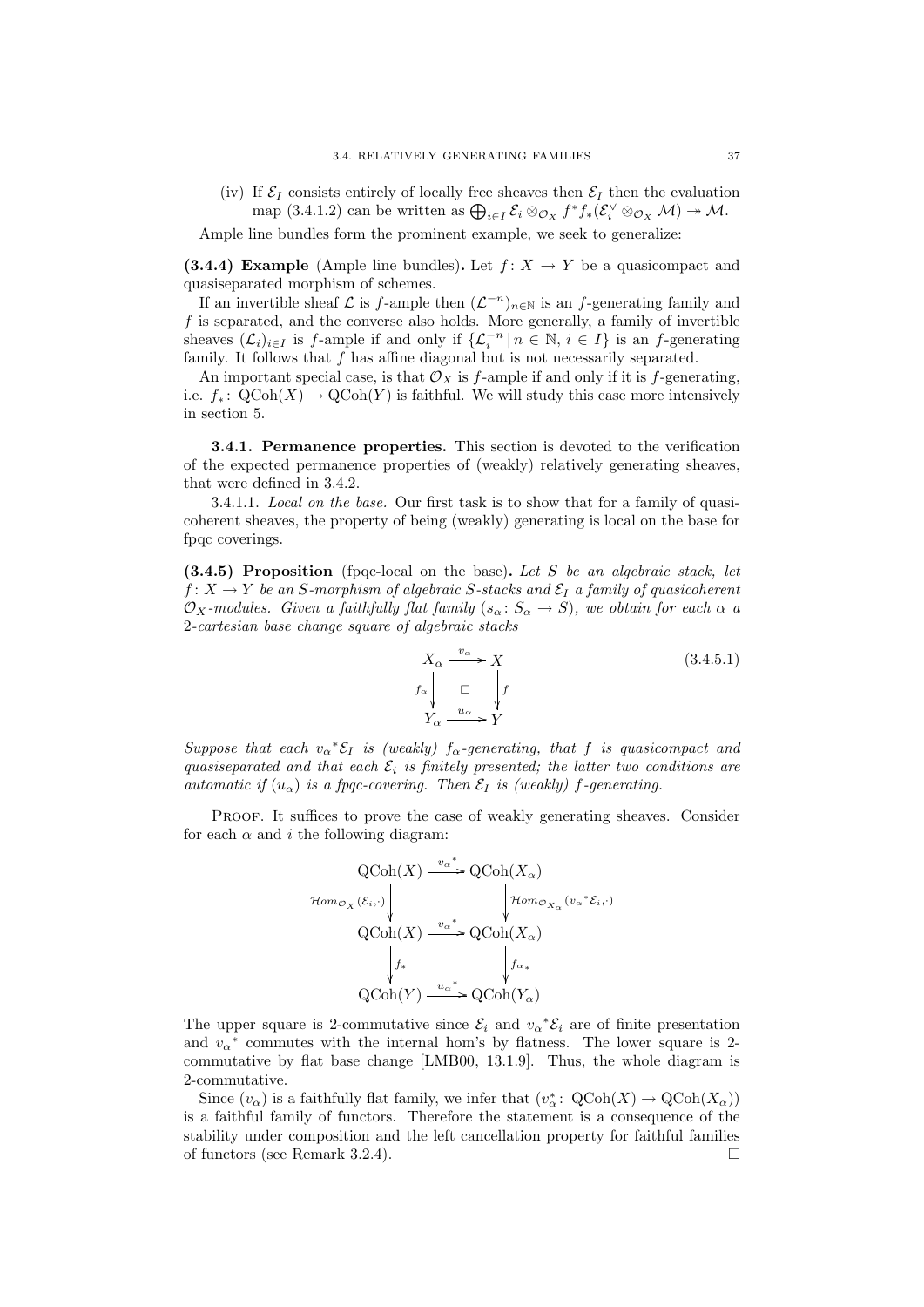As an intermediate consequence we conclude that all quasiaffine morphism have relatively generating structure sheaf. This includes the collection of all morphisms that are affine, finite, quasi-finite separated morphisms, finite-type monomorphisms, quasicompact open immersions and closed immersions.

(3.4.6) Corollary. Let  $f: X \to Y$  be a quasiaffine morphism of algebraic stacks. Then  $\mathcal{O}_X$  is f-generating.

**PROOF.** The statement is local on Y, so we may assume that Y is affine. Then X is a quasiaffine scheme and the result follows from [EGA II, 5.1.2].

(3.4.7) Remark. If the relative stabilizer groups are affine, then the reverse implication is also true as we will see in Theorem 5.3.8 .

(3.4.8) Corollary. Let  $f: X \to Y$  be a morphism of algebraic stacks with quasiaffine diagonal; for example, if f has quasifinite and separated diagonal. Then  $\mathcal{O}_X$ is  $\Delta_f$ -generating.

3.4.1.2. Composition. Next, we define a suitable "composition" of families that are generating relative to two composable morphisms.

(3.4.9) Proposition (Composition and left-cancellation property). Suppose we have a 2-commutative triangle of algebraic stacks



and let  $\mathcal{E}_I$  and  $\mathcal{F}_J$  be families of quasicoherent  $\mathcal{O}_X$ -modules respectively  $\mathcal{O}_Y$ modules.

(i) If  $\mathcal{E}_I$  is (weakly) f-generating and  $\mathcal{F}_J$  is (weakly) g-generating, then

$$
\mathcal{E}_I \otimes f^* \mathcal{F}_J := (\mathcal{E}_i \otimes_{\mathcal{O}_X} f^* \mathcal{F}_j)_{(i,j) \in I \times J}
$$

- is a (weakly) h-generating family of  $\mathcal{O}_X$ -modules.
- (ii) If  $\mathcal{E}_I \otimes f^* \mathcal{F}_J$  is (weakly) h-generating,  $\mathcal{F}_J$  is  $\Delta_g$ -generating (resp. g is quasiseparated) and  $\mathcal{F}_J$  is locally free of finite type, then  $\mathcal{E}_I$  is (weakly) f-generating.

PROOF. Part (i): Note that the statement follows from the weak case by restricting (3.4.9.1) along an arbitrary morphism of algebraic stacks  $Z' \to Z$  and using the isomorphism  $(\mathcal{E}_I \otimes_{\mathcal{O}_X} f^* \mathcal{F}_J)|_{X'} \simeq \mathcal{E}_I|_{X'} \otimes_{X'} f'^* \mathcal{F}_J|_{Y'}.$ 

By assumption  $f$  and  $g$  are quasicompact and quasiseparated, so the same holds for h. In particular, the lower right triangle in the diagram below is well-defined and 2-commutative.

Let  $i \in I$  and  $j \in J$  be arbitrary. If  $\mathcal{E}_i$  and  $\mathcal{F}_j$  are of finite presentation, then also  $\mathcal{E}_i \otimes f^* \mathcal{F}_j$  is of finite presentation. Consider then the following diagram

$$
\operatorname{QCoh}(X) \xrightarrow{\operatorname{\mathcal{H}om}_{\mathcal{O}_X}(\mathcal{E}_i, \cdot)} \operatorname{QCoh}(X) \xrightarrow{f_*} \operatorname{QCoh}(Y)
$$
  
\n
$$
\operatorname{\mathcal{H}om}_{\mathcal{O}_X}(\mathcal{E}_i \otimes f^* \mathcal{F}_j, \cdot) \xrightarrow{\varphi \operatorname{\mathcal{H}om}_{\mathcal{O}_X}(\mathcal{F}_j, \cdot)} \operatorname{QCoh}(X) \xrightarrow{f_*} \operatorname{QCoh}(Y)
$$
  
\n
$$
\operatorname{QCoh}(X) \xrightarrow{f_*} \operatorname{QCoh}(Y)
$$
  
\n
$$
\downarrow g_*
$$
  
\n
$$
\operatorname{QCoh}(Z)
$$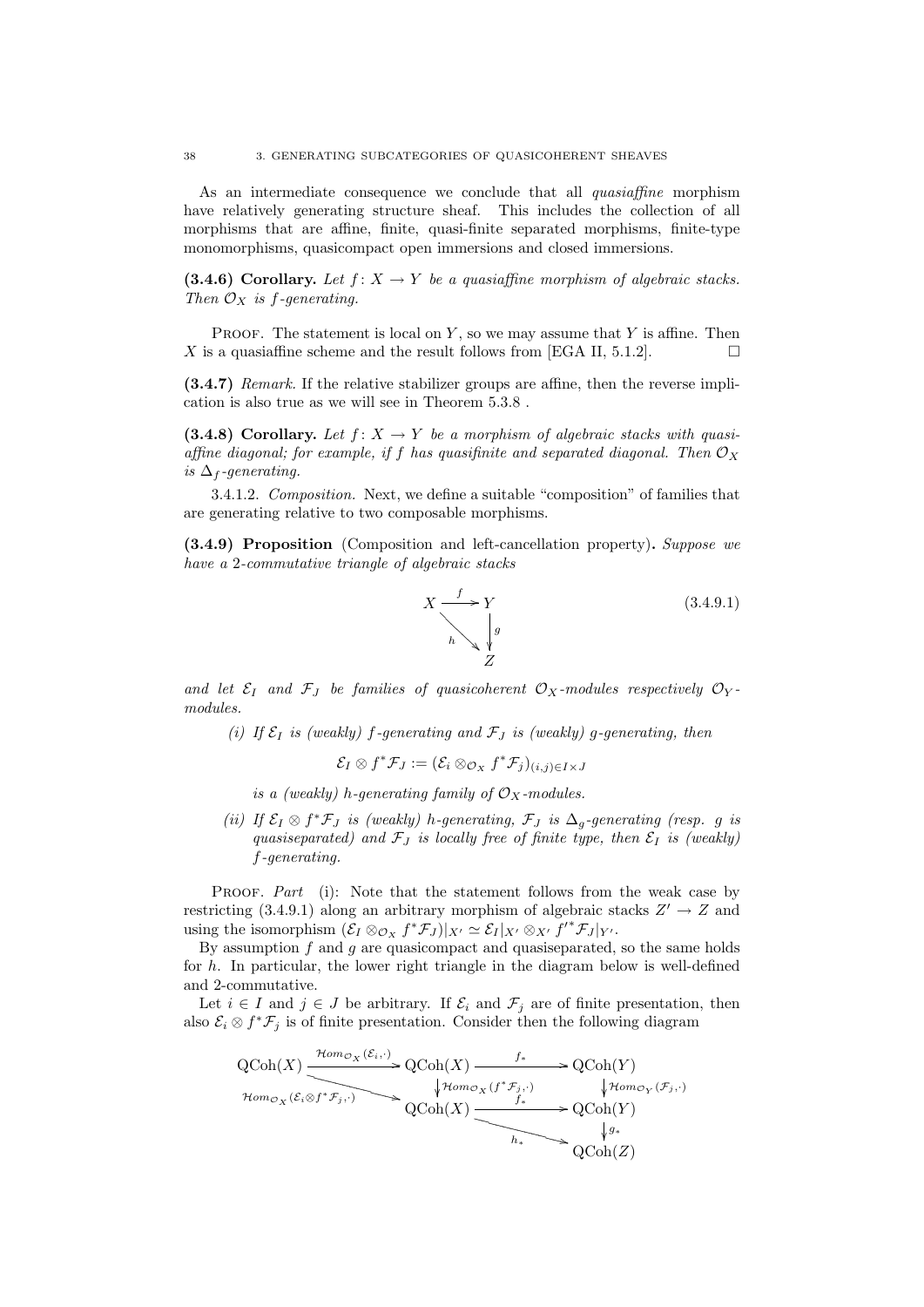The upper left triangle is 2-commutative by adjunction of  $\mathcal{E}_i \otimes$  and  $\mathcal{H}om_{\mathcal{O}_X}(\mathcal{E}_i, \cdot)$ in  $\mathrm{QCoh}(X)$ . The square is 2-commutative since it corresponds by adjunction to a 2-commutative square, which encodes the compatibility of  $f^*$  with tensor products. Thus, the whole diagram is 2-commutative, and the assertion follows from Lemma 3.4.1.(ii) using that faithful families of functors are stable under composition by Remark 3.2.4.

Part (ii) : First note that  $\mathcal{E}_I$  consists of finitely presented  $\mathcal{O}_X$ -modules. Since  $\Delta_q$  is quasiseparated, the hypotheses on h imply that f is quasicompact and quasiseparated. So the lower triangle in the diagram above is well-defined if we extend the lower right corner by the inclusion  $\mathrm{QCoh}(Z) \subset \mathrm{Mod}_{\mathcal{O}_X}$ , which is a faithful (and full) functor. So by Remark 3.4.3.(ii) we conclude the weak case of the assertion.

The proof of the general statement is a consequence of (i) by a standard argument, yet stated here for the readers convenience. Use that  $f$  factors up to 2-isomorphism as the composition of the upper horizontal morphisms of the following two 2-cartesian squares.

$$
X \xrightarrow{\Gamma_f} X \times_Z Y
$$
\n
$$
\downarrow f \qquad \qquad X \times_Z Y \xrightarrow{\qquad q} Y
$$
\n
$$
\downarrow f \qquad \qquad \downarrow f \times 1
$$
\n
$$
Y \xrightarrow{\Delta_g} Y \times_Z Y
$$
\n
$$
\downarrow g \qquad \qquad \downarrow g
$$
\n
$$
X \xrightarrow{\qquad q} Y \qquad \qquad \downarrow g
$$
\n
$$
\downarrow g
$$
\n
$$
X \xrightarrow{\qquad h} Z
$$
\n
$$
(3.4.9.2)
$$

Since  $\mathcal{F}_J$  is  $\Delta_g$ -generating,  $f^*\mathcal{F}_J$  is  $\Gamma_f$ -generating. So if  $\mathcal{E}_I$  is *h*-generating, then  $p^*\mathcal{E}_I$  is q-generating and hence  $\Gamma_f^* p^*\mathcal{E}_I \otimes f^*\mathcal{F}_J \simeq \mathcal{E}_I \otimes f^*\mathcal{F}_J$  is f-generating by  $part (i).$ 

With a view towards quasiaffine maps we consider the special case that one of the families in Proposition 3.4.9 just consists of the structure sheaf.

(3.4.10) Corollary. Suppose we have a 2-commutative square of algebraic stacks

$$
U \xrightarrow{u} X
$$
  
\n
$$
\downarrow g
$$
  
\n
$$
V \xrightarrow{v} Y
$$
  
\n(3.4.10.1)

and a family  $\mathcal{E}_I$  of quasicoherent  $\mathcal{O}_X$ -modules.

- (i) If  $\mathcal{E}_I$  is weakly f-generating and  $\mathcal{O}_U$  is weakly u-generating, then  $u^*\mathcal{E}_I$  is weakly g-generating.
- (ii) If  $\mathcal{E}_I$  is f-generating,  $\mathcal{O}_U$  is u-generating and  $\mathcal{O}_V$  is  $\Delta_v$ -generating, then  $u^*\mathcal{E}_I$  is g-generating.

Note that the assumptions on  $u$  and  $v$  always hold if  $u$  and  $v$  are quasiaffine.

Proof. Split the square in two 2-commutative triangles and use Proposition  $3.4.9$  twice.

(3.4.11) Corollary (Reduction). Let  $f: X \to Y$  be a morphism of algebraic stacks. If  $\mathcal{E}_I$  is an (weakly) f-generating family of quasicoherent  $\mathcal{O}_X$ -modules, then  $\mathcal{E}_I |_{X_{rel}}$ is a (weakly) generating family of  $\mathcal{O}_{X_{red}}$ -modules relative to  $f_{red}: X_{red} \to Y_{red}$ .

(3.4.12) Remark. Conversely, if  $\mathcal{E}_I |_{X_{\text{red}}}$  is  $f_{\text{red}}$ -generating, then it is not in general true, that  $\mathcal{E}_I$  is f-generating. For example, let X be the spectrum of the ring of dual numbers  $A = k[X]/(X^2)$  for some ring k. Then the A-module  $A/(X)$  is not a generator for the category of A-modules, but the restriction to the reduction  $A/(X) \otimes_A A/(X) \simeq A/(X) \simeq k$  is clearly a generator for the category of k-modules.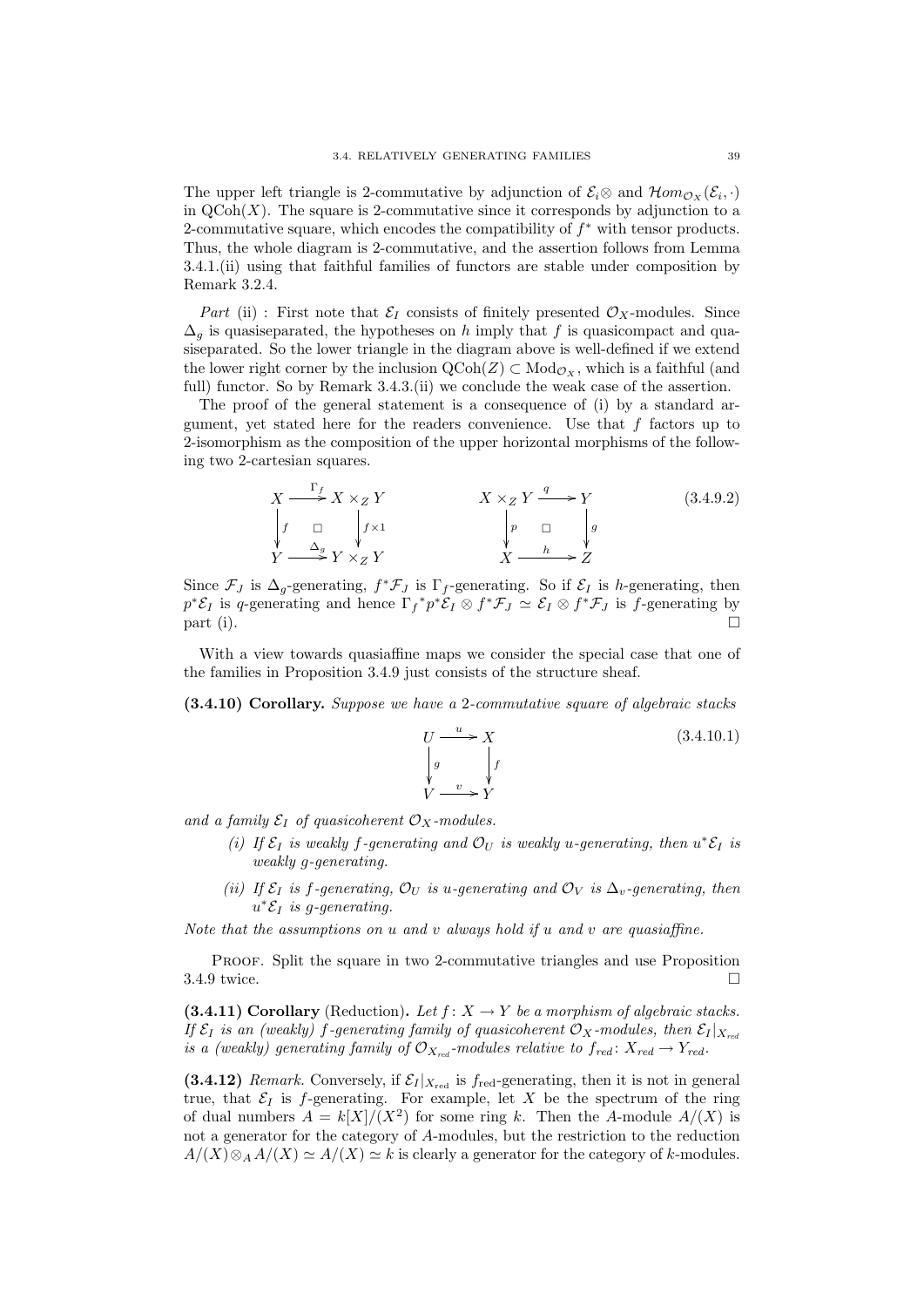However, if  $\mathcal{E}_I$  is the family, associated with a locally free tensor generator  $\mathcal{E}$ , then the converse holds by (v).

3.4.1.3. Base change. We show next that even weakly relatively generating families are stable under base change if the base has quasiaffine diagonal using characterization B.6 in terms of locally quasiaffine maps. By this, we mean a morphism  $U \to V$  whose domain has a fpqc-covering  $(U_i \to U)$  such that each composition  $U_i \rightarrow V$  is quasiaffine (cf. B.5).

(3.4.13) Proposition (Base change). Let S be an algebraic stack,  $f: X \to Y$  and S-morphism of algebraic S-stacks and  $S' \rightarrow S$  be a morphism of algebraic stacks. Suppose that  $Y_{(S')} \to Y$  is locally quasiaffine (if S or Y have quasiaffine diagonal, this always holds by B.6).

If  $\mathcal{E}_I$  is a weakly f-generating family of quasicoherent  $\mathcal{O}_X$ -modules, then  $\mathcal{E}_{I(S')}$ is a weakly generating family of quasicoherent  $\mathcal{O}_{X_{(S')}}$ -modules relative to the base change  $f_{(S')} : X_{(S')} \to Y_{(S')}$ .

PROOF. We may assume  $S = Y$ . By Corollary 3.4.10 the class of weakly relatively generating sheaves is stable under quasiaffine base change. On the other hand it is fpqc-local on the target by Proposition 3.4.5. Therefore it is stable under arbitrary locally quasiaffine morphisms.

(3.4.14) Remark. The assumption that  $Y_{(S')} \to Y$  is locally quasiaffine is necessary. For example, the left-cancellation property 3.4.9.(ii) implies, that every diagonal  $\Delta_{X/Y}: X \to X \times_Y X$  of a morphism of algebraic stacks  $X \to Y$  has always weakly relatively generating structure sheaf. However, as the following example illustrates, the attribute "weakly" cannot be omitted.

(3.4.15) Example. Let  $A \stackrel{\pi}{\rightarrow} S$  be an abelian scheme. Then the natural map  $p: S \to BA_S$  induces a 2-cartesian square

$$
A \longrightarrow B A_S
$$
\n
$$
\downarrow^{\pi} \qquad \downarrow^{\Delta}
$$
\n
$$
S \xrightarrow{(p,p)} BA_S \times_S BA_S
$$
\n
$$
(3.4.15.1)
$$

Although  $\mathcal{O}_{BA_S}$  is weakly  $\Delta$ -generating,  $\mathcal{O}_X$  is not weakly  $\pi$ -generating (unless A is finite).

However, if the target stack has quasiaffine diagonal, then the definitions of generating and weakly generating families are equivalent.

(3.4.16) Corollary. Let  $f: X \to Y$  be morphism of algebraic stacks. If  $\mathcal{E}_I$  is a weakly generating family of  $\mathcal{O}_X$ -modules for f and if Y has quasiaffine diagonal (over  $\mathbb Z$  or equivalently over some algebraic space S), then  $\mathcal E_I$  is also f-generating.

In particular, this holds if the target stack is an affine scheme. This allows us to set up a local criterion for generating sheaves.

(3.4.17) Proposition. Let  $f: X \to Y$  be a morphism of algebraic stacks and  $\mathcal{E}_I$  a family of quasicoherent  $\mathcal{O}_X$ -modules. Then the following are equivalent:

- (i)  $\mathcal{E}_I$  is f-generating.
- (ii) For every morphism Spec  $A \to Y$ , the restriction  $\mathcal{E}_I |_{X_A}$  is a generating family on  $X_A$  = Spec  $A \times_Y X$ .
- (iii) There exists a fpqc-covering family Spec  $A_{\alpha} \to Y$  such that each  $\mathcal{E}_I|_{X_A}$  is a generating family on  $X_{A_\alpha}$ .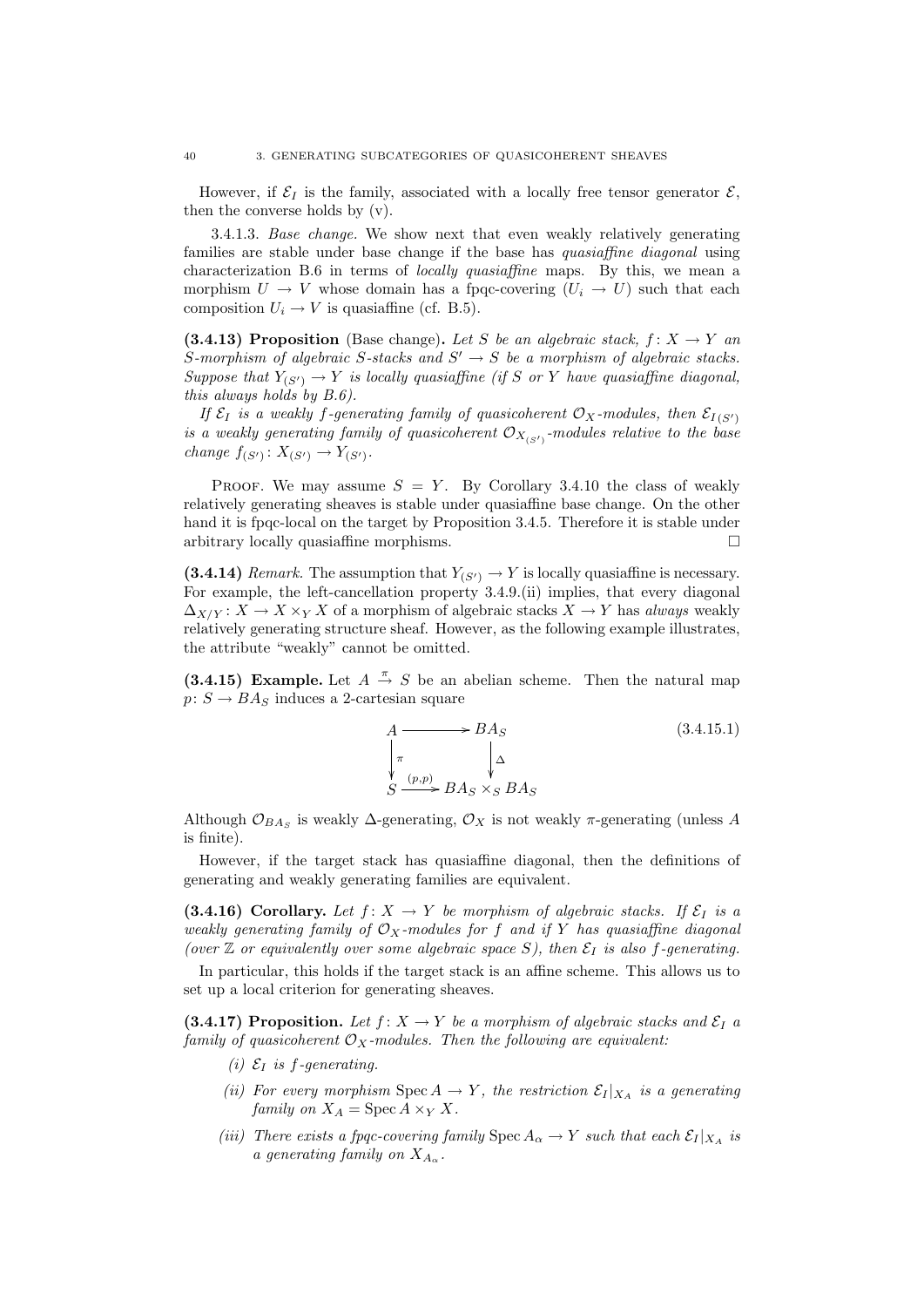Suppose that f is quasicompact and quasiseparated, and that  $\mathcal{E}_I$  is of finite presentation. Then the list of equivalent conditions enlarges by the following ones:

 $(iv)$  As in (ii) but with A being a complete local ring.

(v) As in (iii) but  $\text{Spec } A_{\alpha} \to Y$  being an arbitrary faithfully flat family.

PROOF. This is straightforward using 3.4.5 and 3.4.16.

3.4.1.4. Products. We finish this section with the discussion of products of morphisms and products of generating sheaves thereof.

 $(3.4.18)$  Proposition (Products). Let S be an algebraic stack (resp. with quasiaffine diagonal),  $f_{\alpha} : X_{\alpha} \to Y_{\alpha}$ ,  $\alpha = 1, 2$ , be two S-morphisms of algebraic S-stacks. If  $\mathcal{E}_{I_{\alpha}}$  are (weakly)  $f_{\alpha}$ -generating families on  $X_{\alpha}$ , then the product family

 $\mathcal{E}_{I_1} \boxtimes_S \mathcal{E}_{I_2} := (p_1^* \mathcal{E}_{i_1} \otimes_{\mathcal{O}_{X \times_S X'}} p_2^* \mathcal{E}_{i_2})_{(i_1, i_2) \in I_1 \times I_2},$ 

is a (weakly)  $f_1 \times_S f_2$ -generating family on  $X_1 \times_S X_2$ , where  $p_{\alpha} \colon X_1 \times_S X_2 \to X_{\alpha}$ are the projections.

PROOF. Decompose  $f_1 \times_S f_2$  as the composition



By Proposition 3.4.13 we conclude that  $p_1^* \mathcal{E}_{I_1}$  is a (weakly)  $(f_1, 1)$ -generating family on  $X_1 \times_S X_2$  and  $q_2^* \mathcal{E}_{I_2}$  is a (weakly)  $(1, f_2)$ -generating family on  $Y_1 \times X_2$ . Hence  $p_1^*{\mathcal{E}}_{I_1} \otimes (f_1, 1)^* q_2^* {\mathcal{E}}_{I_2}$  is a (weakly)  $f_1 \times_S f_2$ -generating family on  $X_1 \times_S X_2$ . Since  $q_2 \circ (f_1, 1) \simeq p_2$  this shows the result.

This establishes the full permanence properties of relative (weakly) generating families of finitely presented quasicoherent sheaves.

#### 3.5. Flat affine descent

3.5.1. Finite locally free descent. From Proposition 3.4.9 and Corollary 3.4.6 follows that relative (weakly) generating families are preserved under pullbacks by quasiaffine morphisms. Our next concern is to show, that this also holds for pushforwards  $f_*$  in case that the morphism f in question is finite, faithfully flat and of finite presentation (or equivalently, finite, surjective and locally free). We infer this result by a careful study of the right adjoint  $f^!$ .

(3.5.1) Proposition. Let  $f: X \to Y$  a finite, faithfully flat and finitely presented morphism, and  $g: Y \to Z$  be an arbitrary morphism of algebraic stacks. If  $\mathcal{E}_I$  is a (weakly) g∘f-generating family of  $\mathcal{O}_X$ -modules, then  $f_*\mathcal{E}_I$  is a (weakly) g-generating family of  $\mathcal{O}_Y$ -modules.

PROOF. The assumptions on  $f$  are stable under arbitrary base change, so it suffices to prove the weak case. For that, let us assume that  $\mathcal{E}_I$  is a weakly  $g \circ f$ generating family of  $\mathcal{O}_X$ -modules. Since  $q \circ f$  is quasicompact and f is surjective, q is quasicompact, and since  $q \circ f$  is quasiseparated and f is quasicompact, q is quasiseparated. Moreover,  $f_*$  preserves finitely presented sheaves because f is finite and locally free.

We invoke Grothendieck duality for finite morphisms. Recall that  $f_*$  has a right adjoint f<sup>!</sup> defined by  $f_* f'(\cdot) = \mathcal{H}om_{\mathcal{O}_Y}(f_* \mathcal{O}_X, \cdot)$ . Then the adjunction formula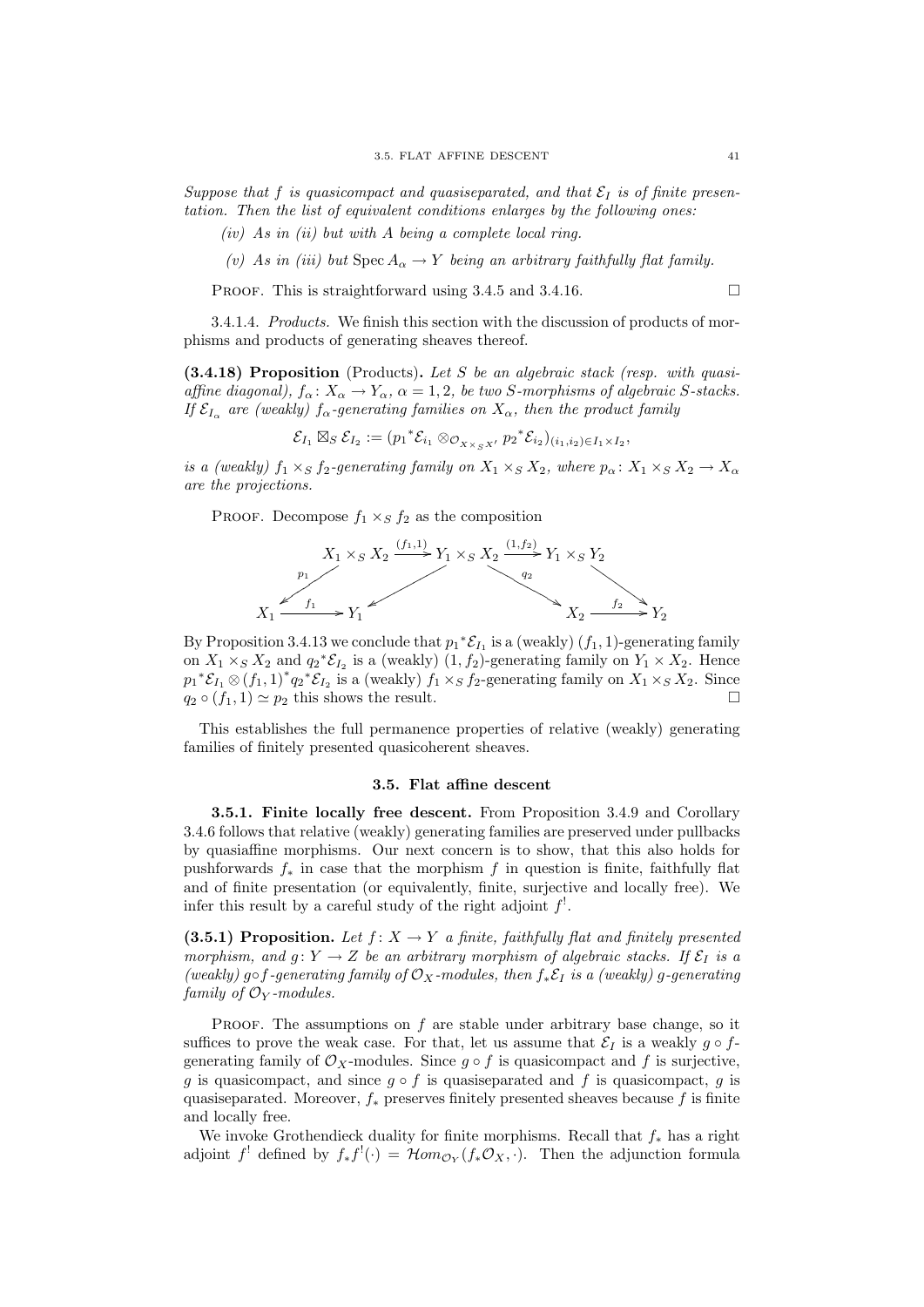$f_*\mathcal{H}om_{\mathcal{O}_X}(\cdot, f^{!}(\cdot)) \simeq \mathcal{H}om_{\mathcal{O}_Y}(f_*(\cdot), \cdot)$  implies that for each  $i \in I$  we have an isomorphism of functors  $\mathrm{QCoh}(X) \to \mathrm{QCoh}(Z)$ 

$$
g_* \circ \mathcal{H}om_{\mathcal{O}_Y}(f_*\mathcal{E}_i,\cdot) \simeq g_* \circ (f_* \circ \mathcal{H}om_{\mathcal{O}_X}(\mathcal{E}_i,\cdot) \circ f^!).
$$

It follows that  $f_*$  preserves relative weakly generating families if (and only if)  $f^!$  is faithful. The latter holds if and only if the counit of the adjunction  $f_* f^!(\mathcal{M}) \to \mathcal{M}$  is surjective for any quasicoherent  $\mathcal{O}_Y$ -module M. By applying  $\mathcal{H}om_{\mathcal{O}_Y}(\cdot,\mathcal{M})$  to the canonical map  $\varphi_f: \mathcal{O}_Y \to f_*\mathcal{O}_X$ , we see that this happens precisely, if  $\varphi_f$  is a locally split monomorphism of quasicoherent  $\mathcal{O}_X$ -modules (not necessarily algebras!). The latter is true by faithfully flatness of  $f$ .

(3.5.2) Remark. Since f is not assumed to be étale, the counit  $f_* f' \Rightarrow 1$  is not a split surjection. However, the proof shows, that we just need that it is locally split with respect to the fppf covering  $f$ .

3.5.2. Affine faithfully flat descent and flat resolutions. Our next task is to prove a more general descent statement for faithfully flat and affine morphisms. As these morphisms do not preserve finitely presented sheaves, unless they are finite and finitely presented, we cannot expect a result as in Proposition 3.5.1. However, it allows us to perform fruitful reductions later on, as seen below in Theorem 3.5.5.

(3.5.3) Definition. Let  $f: X \to Y$  be a flat morphism of algebraic stacks. Then we say that an injective map of quasicoherent  $\mathcal{O}_Y$ -modules  $\varphi: \mathcal{E} \to \mathcal{F}$  is f-locally *split* if  $f^*\varphi$  is a split monomorphism of quasicoherent  $\mathcal{O}_X$ -modules.

(3.5.4) Proposition. Let  $f: X \to Y$  be an affine and faithfully flat morphism of algebraic stacks and let M be a quasicoherent  $\mathcal{O}_Y$ -module that is endowed with an epimorphism  $\psi \colon \mathcal{E} \to f^* \mathcal{M}$  of quasicoherent  $\mathcal{O}_X$ -modules.

- (i) The unit  $\delta: \mathcal{M} \hookrightarrow f_* f^* \mathcal{M}$  of the adjunction  $(f^*, f_*)$  is an f-split monomorphism.
- (ii) The inverse image of M under  $f_*(\psi)$ :  $f_*\mathcal{E} \to f_*f^*\mathcal{M}$  surjects on M and embeds in  $f_*\mathcal{E}$  locally split with respect to f.

PROOF. The unit is  $f$ -locally split injective by fpqc-descent, for  $f^*$  is a left adjoint of  $f_*$ , the restriction  $f^*\delta: f^*\mathcal{M} \to f^*f_*f^*\mathcal{M}$  has a left-inverse, given by the evaluation map  $\varepsilon: f^* f_* f^* M \to f^* M$ .

Since  $u_*$  is exact,  $\varphi := f_*(\psi) : f_* \check{\mathcal{E}} \to f_* f^* \mathcal{M}$  is an epimorphism. Consider now the fiber square in  $\mathrm{QCoh}(X)$ 

$$
\mathcal{F} \xrightarrow{\quad q \quad} \mathcal{M}
$$
\n
$$
\downarrow p \qquad \qquad \downarrow \delta
$$
\n
$$
f_* \mathcal{E} \xrightarrow{\quad \varphi \quad} f_* f^* \mathcal{M}
$$
\n(3.5.4.1)

Since  $\varphi$  is surjective, it follows that q is surjective. The pullback of (3.5.4.1) along f gives a commutative square:

$$
u^*\mathcal{F} \xrightarrow{f^*q} u^*\mathcal{M}
$$
  
\n
$$
\downarrow f^*p \qquad \qquad \downarrow f^*\delta
$$
  
\n
$$
u^*f_*\mathcal{E} \xrightarrow{f^*\varphi} u^*f_*f^*\mathcal{M}
$$
  
\n(3.5.4.2)

It is also cartesian, using the flatness of f and  $\mathcal{F} = \ker(f_*\mathcal{E} \oplus \mathcal{M} \xrightarrow{\varphi-\delta} f_*f^*\mathcal{M})$ . Hence,  $\varepsilon \circ f^* \varphi$  induces a left-inverse for  $f^*p$ . So p is locally split injective by fpqc-descent, as asserted.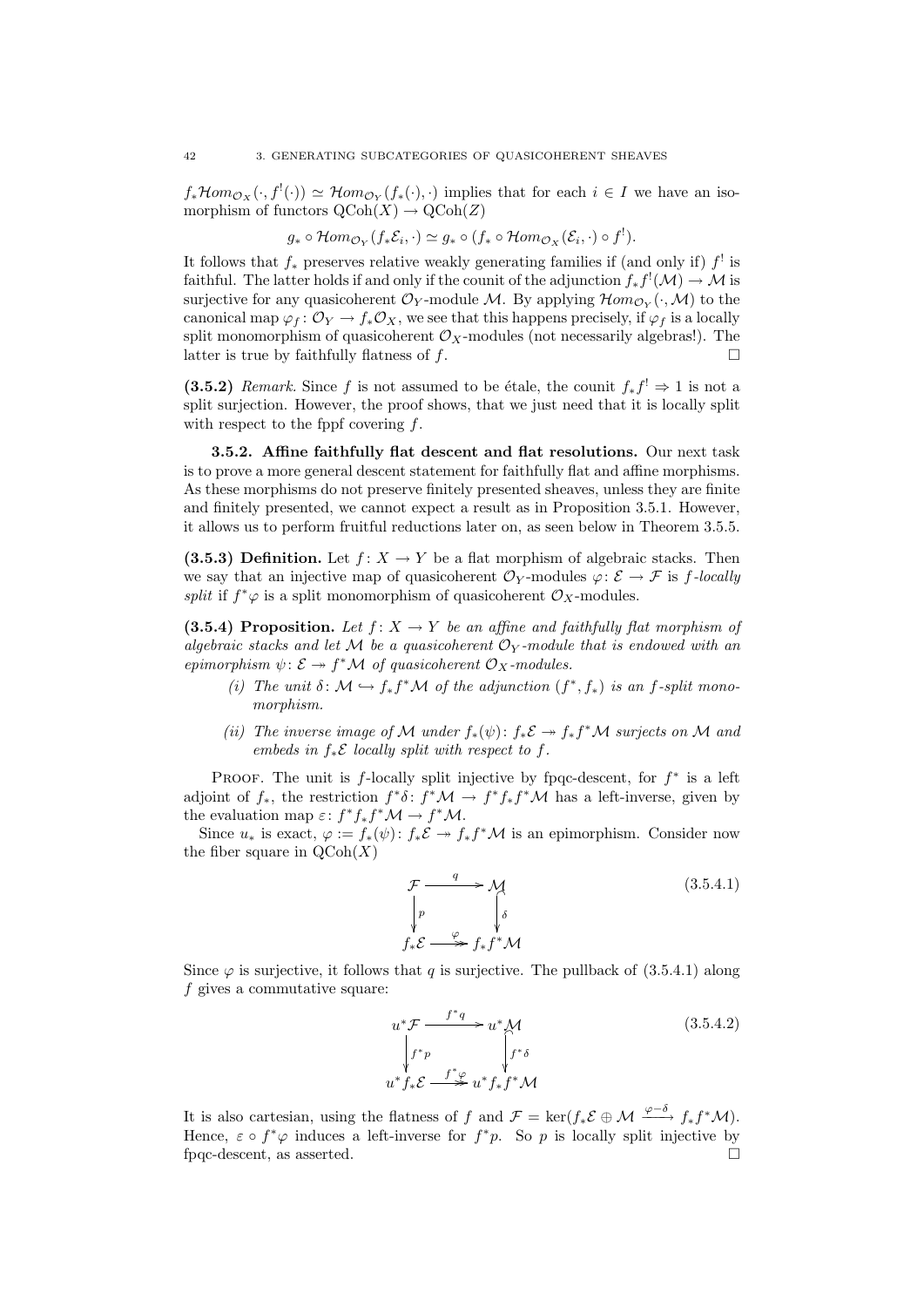As an application of Proposition 3.5.4 we prove the following resolution statement in Theorem 3.5.5 which enables us to restrict to flat sheaves rather than finding resolutions of arbitrary quasicoherent sheaves. It is possible to deduce it from [ATJLL97, Lemma 1.2.1] for schemes using the derived category of quasicoherent sheaves. For the readers (and authors) convenience we give a quick proof for arbitrary algebraic stacks.

(3.5.5) Theorem (Flat resolutions). Let X be a quasicompact algebraic stack with affine diagonal. Then every quasicoherent  $\mathcal{O}_X$ -module M is a quotient of a flat quasicoherent  $\mathcal{O}_X$ -module  $\mathcal{F}$ .

PROOF. Let M be a quasicoherent  $\mathcal{O}_X$ -module. Since X is quasicompact, there is a smooth presentation  $u: U \to X$  with U affine. Therefore we can choose a free resolution  $\mathcal{O}_U^{\oplus I} \twoheadrightarrow u^* \mathcal{M}$  for some index set I. Since X has affine diagonal, u is an affine morphism, and it follows that  $u_*\mathcal{O}_U^{\oplus I}$  is a flat quasicoherent  $\mathcal{O}_X$ -module. So by Proposition 3.5.4 it contains an u-locally split quasicoherent  $\mathcal{O}_X$ -submodule F that surjects on M. Since  $u^*\mathcal{F}$  is a direct summand of the flat sheaf  $u^*u_*\mathcal{O}_U^{\oplus I}$ , it is a pure subsheaf and hence flat. So by descent we conclude that  $\mathcal F$  is flat.  $\Box$ 

(3.5.6) Remark. The proof can be seen as a generalization of the fact that for an affine algebraic group scheme  $G \rightarrow S$ , every representation is a quotient of a subrepresentation that is contained in a direct sum of the regular representation by applying the previous argument to the covering  $S \to B_S G$ .

(3.5.7) Remark. From here we would immediately deduce the resolution property for an algebraic stack with affine diagonal if every flat quasicoherent sheaf  $\mathcal F$  is the direct limit of locally free sheaves of finite rank. This is true for affine schemes by Lazard's Theorem [Laz69, 1.2], but also for locally Dedekind schemes since  $\mathcal F$  is the union of torsion-free submodules of finite-type. Deligne showed in [SGA 4.1, Exp. V, Appendix 8, 8.2.12] that Lazard's Theorem remains valid for general ringed sites if one enlarges the notion of inductive limits by "local inductive limits". However, the latter are to general to serve our purpose.

As a trivial application we infer that on reduced stacks with affine diagonal it suffices to resolve torsion-free sheaves.

 $(3.5.8)$  Corollary (Torsionfree resolutions). Let X be a reduced quasicompact algebraic stack with affine diagonal.

- (i) Every quasicoherent sheaf is a quotient of a torsion-free quasicoherent sheaf.
- (ii) Suppose that  $X$  has the completeness property. Then every quasicoherent sheaf of finite type is a quotient of a quasicoherent and torsion-free sheaf of finite type.

PROOF. A flat quasicoherent  $\mathcal{O}_X$ -module is torsion-free, so the first result follows from 3.5.5. If X has the completeness property, and  $\mathcal{F} \to \mathcal{M}$  is an epimorphism of quasicoherent  $\mathcal{O}_X$ -modules, where  $\mathcal M$  is of finite type and  $\mathcal F$  is torsion-free, then F is the direct limit of quasicoherent  $\mathcal{O}_X$ -submodules  $\mathcal{F}_\alpha \subset \mathcal{F}$  of finite type, which are also torsion-free. It follows that there exists an  $\alpha$  such that the composition  $\mathcal{F}_{\alpha} \to \mathcal{F} \to \mathcal{M}$  is an epimorphism.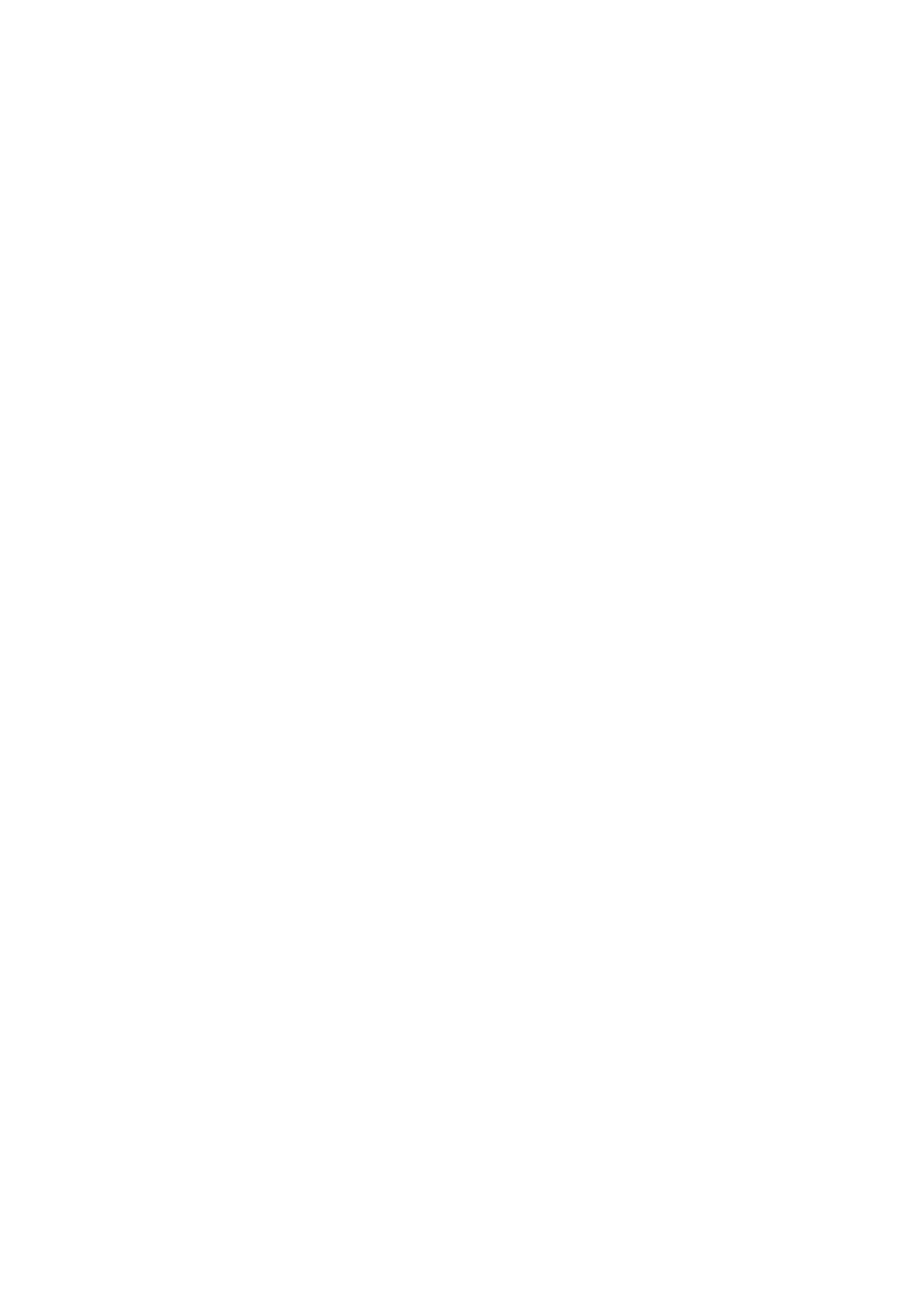#### CHAPTER 4

## The resolution property of stacks

We define in section 4.1 the resolution property of morphisms and give a brief overview of the properties thereof. In section 4.2 we verify the resolution property for regular stacks that have a low dimensional regular cover. In the last section 4.3 we discuss the presence of group actions and show that the notion of the relative resolution property appears here in a natural way.

#### 4.1. The relative resolution property

By restricting the previous results about relatively generating families of finitely presented sheaves to families of locally free sheaves, one obtains the concept of generating vector bundles for an arbitrary quasicompact and quasiseparated morphism  $f: X \to Y$ . These families share the same permanence properties as relatively ample line bundles or ample families of line bundles.

(4.1.1) Definition. We say that a morphism  $f: X \to Y$  of algebraic stacks has the resolution property, or that  $X$  has the resolution property over Y (relative to f), if there exists an f-generating family of locally free  $\mathcal{O}_X$ -modules of finite type (see Def. 3.4.2).

(4.1.2) Remark. Since the rank of locally free sheaves is locally constant, it follows that the rank of the generating sheaves is constant if X is connected. Even if X is disconnected, but has finitely many disconnected components, every generating family of locally free finite-type  $\mathcal{O}_X$ -modules is equivalent to a generating family of locally free  $\mathcal{O}_X$ -modules of finite and constant rank by adding componentwise appropriate direct summands of finite free  $\mathcal{O}_X$ -modules. In particular, this holds if  $Y$  or just  $X$  is quasicompact.

A technical problem is the size of a generating family, which makes it difficult to associate geometric properties to the resolution property. We will solve this problem in section 6.2 by introducing a stronger variant of the resolution property, where the generating families in question arise in a natural way by a single vector bundle.

An illuminative example, where one does not encounters such problems, is the class of morphisms, where the structure sheaf alone defines a relatively generating singleton. This also serves as a preparation for the solution of the problem mentioned above, and will be described in chapter 5.

For the sake of completeness, we give a list of permanence properties for morphisms satisfying the relative resolution property. Properties  $(i)-(v)$  below follow immediately from the discussion in section 3.4.1 and (vi) is a consequence of Proposition 3.5.1.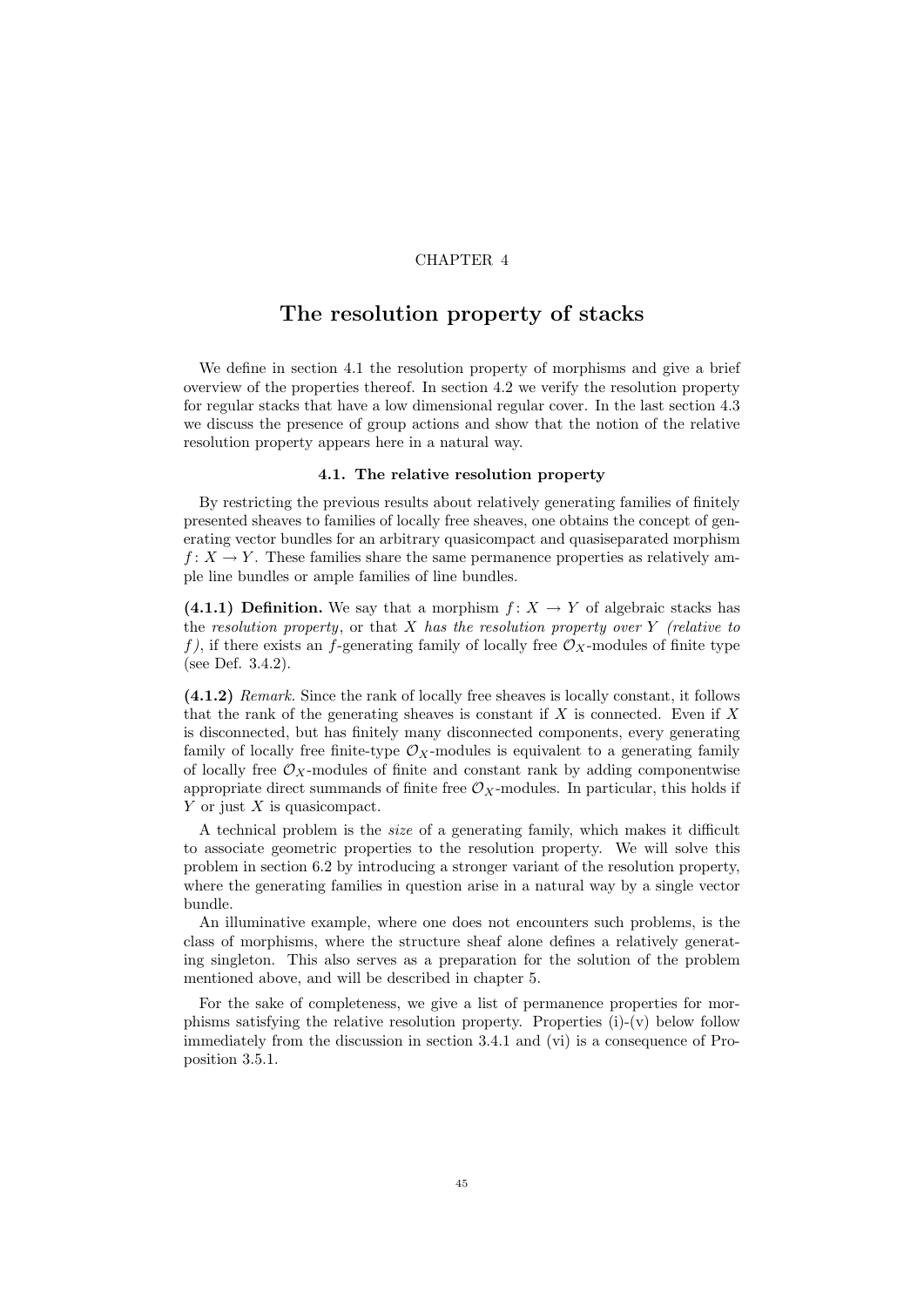### (4.1.3) Proposition.  $-\text{ Let } S$  be an algebraic stack.

- (i) Every morphism  $f: X \rightarrow Y$ , having a relatively ample family of line bundles, satisfies the resolution property. This includes (quasi-) projective, (quasi-) affine, finite, quasi-finite finite-type separated morphisms, finite-type monomorphisms, closed and quasicompact open immersions.
- (ii) If  $f: X \to Y$  and  $g: Y \to Z$  are two morphisms having the resolution property, then  $q \circ f$  has the resolution property.
- (iii) If an S-morphism  $f: X \to Y$  has the resolution property, then for every base change morphism of algebraic stacks  $S' \to S$ ,  $f_{(S')}$  has the resolution property.
- (iv) Let  $f: X \to Y$  and  $f': X' \to Y'$  be two S-morphisms having the resolution property. Then  $f \times_S g: X \times_S X' \to Y \times_S Y'$  has the resolution property.
- (v) If the composition  $g \circ f$  of two morphisms  $f: X \to Y$  and  $g: Y \to Z$ has the resolution property, and if  $\Delta_g$  has the resolution property (for example, if  $\Delta_g$  is quasiaffine), then f has the resolution property.
- (vi) If the composition  $g \circ f$  of two morphisms  $f: X \to Y$  and  $g: Y \to Z$ has the resolution property, and if f is finite, faithfully flat and finitely presented, then g has the resolution property.

 $(4.1.4)$  Remark. The verification of  $4.1.3$ . (vi) answers a question raised by D. Rydh [Ryd09] affirmatively whether or not a finite, faithfully flat and finitely presented morphism preserves the resolution property. It appears to be previously known only for finite  $\acute{e}$ tale coverings and for finite, and faithfully flat morphisms of classifying stacks  $BH \rightarrow BG$ , given by a closed embedding  $H \rightarrow G$  of group schemes that are flat, separated and of finite type over a noetherian and separated base scheme [Tho87, 2.13 and 2.14]. We postpone a discussion of its consequences to section 7.1.

Note that the resolution property of a morphism  $f: X \to Y$  is not local on the target  $Y$  in general (cf. example 4.3.8). However, if one has a fixed family of quasicoherent sheaves, the property of being a relatively generating family of finite-type locally free sheaves is local on Y .

(4.1.5) Proposition (f pqc-descent). Let S be an algebraic stack. Let  $f: X \to Y$  be an S-morphism, let  $\mathcal{E}_I$  be a family of quasicoherent  $\mathcal{O}_X$ -modules and let  $s_\alpha: S_\alpha \to S$ be a faithfully flat family. If each  $\mathcal{E}_I |_{X_{(S_\alpha)}}$  is a generating locally free family for  $f_{S_\alpha}: X_{(S_\alpha)} \to Y_{(S_\alpha)}$ , and either the family  $(s_\alpha)$  is fpqc, or f is quasicompact and quasiseparated and  $\mathcal{E}_I$  locally free of finite type, then  $\mathcal{E}_I$  is a f-generating locally free family.

Proof. Locally free sheaves satisfy fpqc-descent, so the result is a special case of Proposition 3.4.5.

#### 4.2. Algebraic stacks with regular covers of low dimension

We discuss existence result for algebraic stacks  $X$  of low dimension; by this we mean the Krull dimension of a given covering  $U \to X$  whose domain U is a scheme. If X itself is a scheme, then we know already that X has an ample family if X is  $\mathbb{O}$ -factorial, noetherian and has affine diagonal (1.1.1), or if X has dimension  $\leq 2$ and is separated, of finite type over a field, or proper over a noetherian ring (see Corollary 2.0.2 resp. Theorem 2.0.1).

If an algebraic stack X has an affine fpqc-covering  $U \rightarrow X$  with U an affine scheme, then we can try to transfer the resolution property of  $U$  to  $X$  by the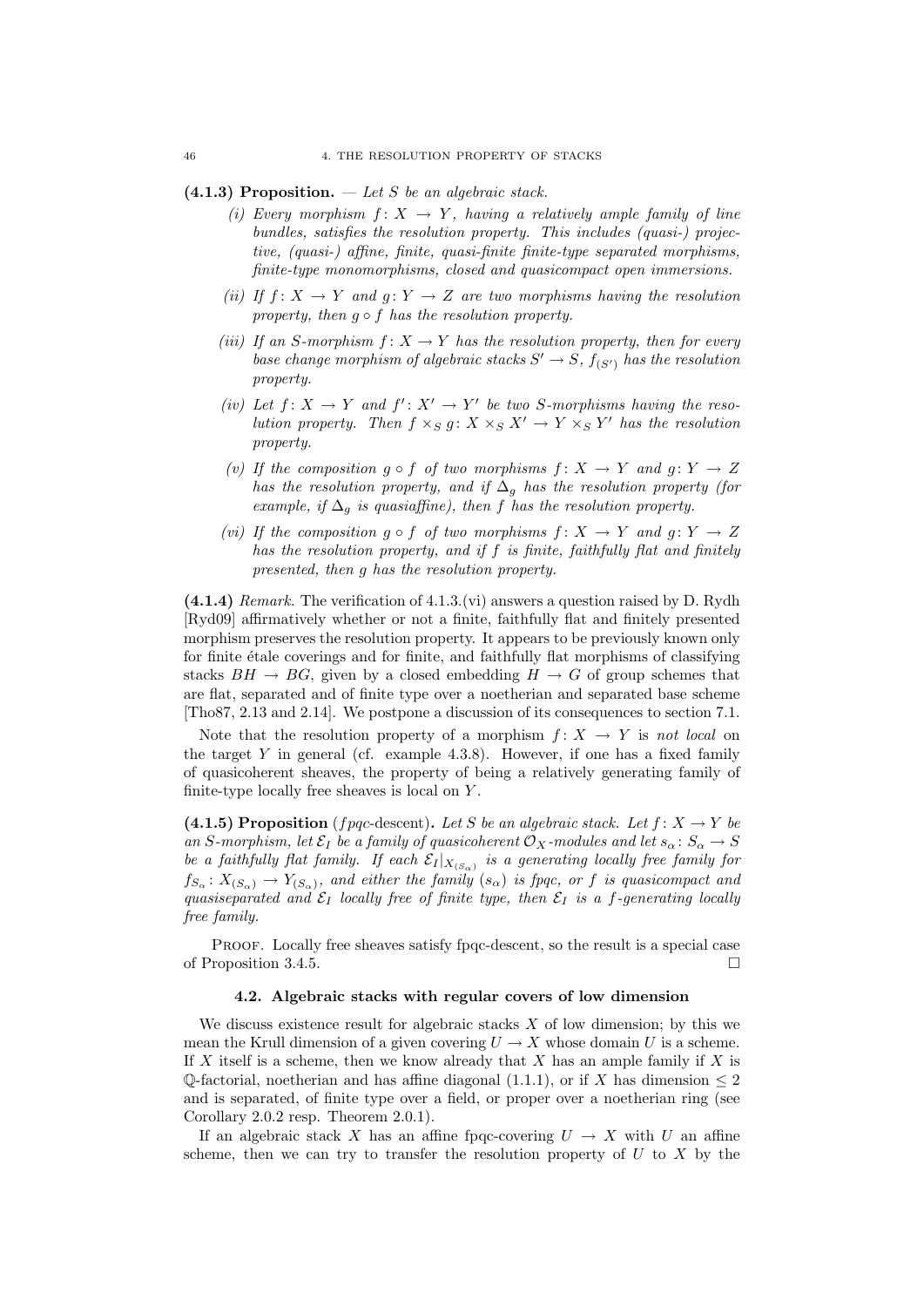method described in section 3.5.2. A priori, this provides us resolutions by big flat quasicoherent sheaves. However, if U is regular of dimension  $\leq 2$ , then the latter are unions of finite-type subsheaves which happen to be locally free if they can be arranged to be torsion-free, respectively satisfy condition  $S_2$ .

 $(4.2.1)$  Lemma. Let X be an algebraic stack, such that there exists an affine and faithfully flat morphism  $U \to X$  whose domain U is a regular, noetherian scheme of dimension  $\leq 1$ . Then every torsion-free quasicoherent  $\mathcal{O}_X$ -module is the filtered direct limit of locally free  $\mathcal{O}_X$ -submodules of finite type. In particular, X has the resolution property and affine diagonal.

PROOF. By fpqc-descent follows that  $X$  is noetherian. So every quasicoherent  $\mathcal{O}_X$ -module F is the direct limit of coherent quasicoherent  $\mathcal{O}_X$ -submodules  $\mathcal{F}_{\alpha}$ . If F is locally torsion-free, each  $\mathcal{F}_{\alpha}$  is torsion-free and hence locally free by the hypothesis on U and fpqc-descent.

For the last statements we argue as follows. First, note that  $U$  has affine diagonal since U is of dimension  $\leq 1$ . Then  $U \times_X U$  is not only affine over U, but also affine over  $U \times_{\mathbb{Z}} U$ . Thus X has affine diagonal, so every quasicoherent  $\mathcal{O}_X$ -module of finite-type is quotient of a locally free  $\mathcal{O}_X$ -module of finite type 3.5.8.

This gives a first list of algebraic stacks that satisfy the resolution property. The first example is due to Thomason.

(4.2.2) Example. Suppose that  $S$  is a regular, noetherian scheme  $S$  of dimension  $\leq 1$  (e.g. Z or a field). Let  $G \to S$  be an affine, flat and finitely presented group scheme. Then  $B_sG$  has the resolution property.

(4.2.3) Example. Let  $f: X \rightarrow S$  be a gerbe with affine diagonal and suppose again that S is regular, noetherian of dimension  $\leq 1$ . So, locally over S, f is of the previous form. In particular, X is a reduced noetherian algebraic stack, and the family of coherent torsion-free sheaves is a generating family by 3.5.8. However, the latter are all locally free, as this is true locally over  $S$ . So  $X$  is has the resolution property. We warn the reader, that the resolution property is in general not local over  $S$  (see 4.3.8).

Applying this strategy to the case that the covering  $U$  has dimension 2, one obtains a similar result. The following is proved in [Tho87, Lemma 2.5] in case that  $X = B_S G$  for some affine, flat and finitely presented group scheme  $G \rightarrow S$ . But the proof translates literally to this more general setting.

(4.2.4) Lemma. Let X be an algebraic stack, and let  $u: U \to X$  be an affine fppf presentation by a noetherian algebraic space U satisfying  $S_2$ , such that  $u_*\mathcal{O}_U$  is a projective  $\mathcal{O}_X$ -module (for example if u is smooth with geometrically integral fibers). If U has the resolution property, then every coherent  $\mathcal{O}_X$ -module is a quotient of a coherent  $\mathcal{O}_X$ -module satisfying  $S_2$ . In particular, if U is regular of dimension  $\leq 2$ , then X has the resolution property.

 $(4.2.5)$  Example. Let S be an algebraic space.

(i) Let  $X = [U/G/S]$  be a quotient stack, where  $G \rightarrow S$  is a smooth affine group scheme with connected fibers acting on a noetherian algebraic Sspace U that has the resolution property and satisfies  $S_2$ . Then every coherent  $\mathcal{O}_X$ -module is quotient of a coherent  $\mathcal{O}_X$ -module satisfying  $S_2$ . If U is regular of dimension  $\leq$  2, then X has the resolution property.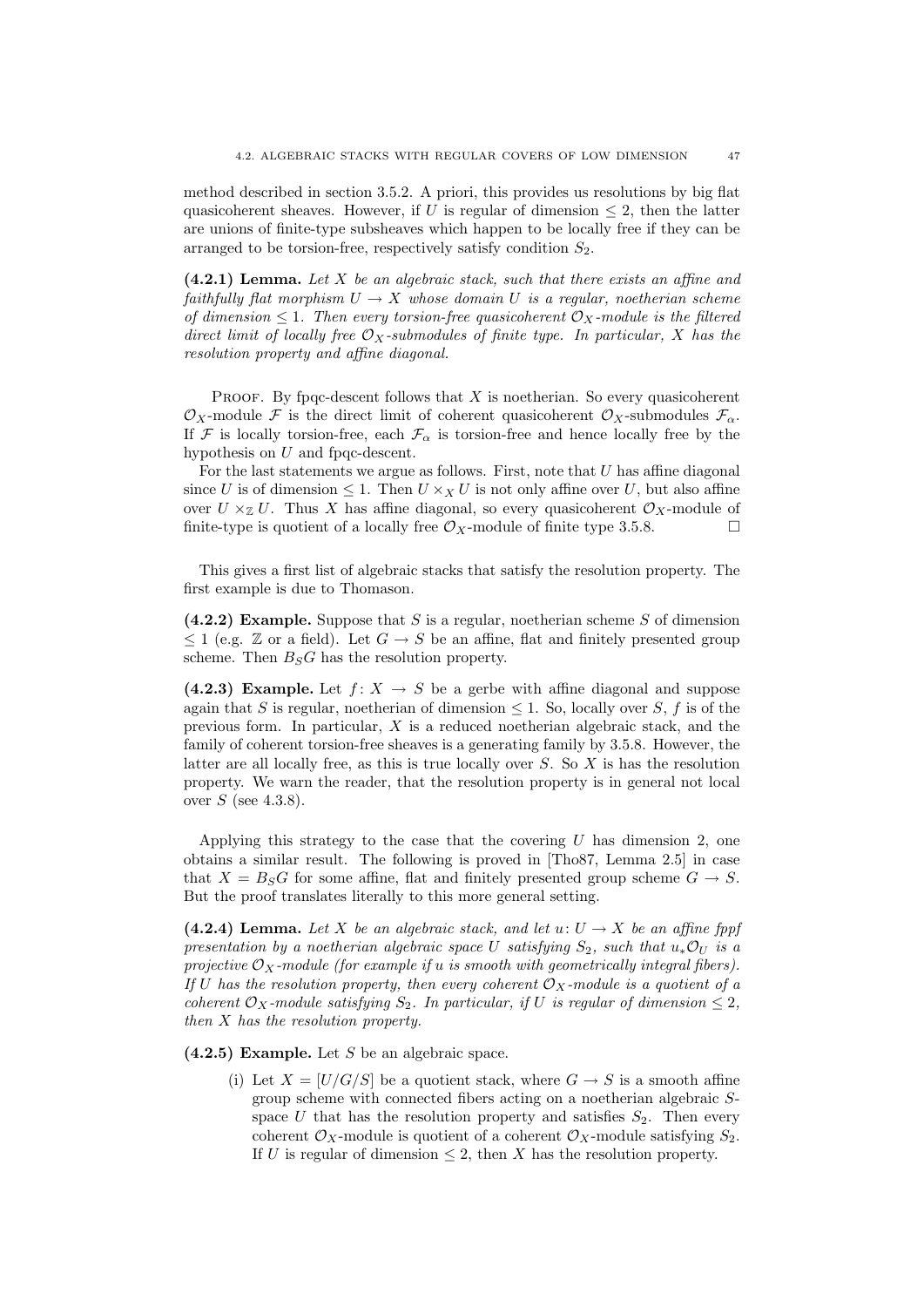(ii) In particular, if  $S = U$  is a noetherian algebraic space that has the resolution property and satisfies  $S_2$ , then one recovers Thomason's case  $X = B_S G$  [Tho87, Lemma 2.5].

(4.2.6) Remark. So far we considered algebraic stacks that admit a regular covering of low dimension. The non-regular case is substantially more difficult, even if the covering is the spectrum of a Gorenstein artinian ring, e.g.  $k[\varepsilon]$  with k being a field and  $X = BG$  for a smooth affine group scheme G over  $k[\varepsilon]$ . We will postpone the discussion to section 7.2.

#### 4.3. The equivariant resolution property

The framework of algebraic stacks allows us to integrate arbitrary actions of group schemes in the discussion of the resolution property. We will see that the classifying stack of  $GL_n$  plays here a prominent role because the frame bundles of vector bundles are  $GL_n$ -torsors in a natural way (see section 6.1.1).

Let  $X \to S$  be a quasicompact and quasiseparated morphism of algebraic stacks. and let  $\pi: G \to S$  be a separated finitely presented and faithfully flat group space with a right-action on  $X$  over  $S$  (if  $S$  is not an algebraic space, we refer the reader to Romagny's exposition of group actions on stacks [Rom05]). Then the stack quotient  $[X/G/S]$  exists as an algebraic S-stack (see [Rom05, 4.1] for the case that S is a scheme and [LMB00, 10.13.1] for the case that  $X$  and  $S$  are algebraic spaces).

Most of the succeeding results are due to Thomason [Tho87] expressed without the language of algebraic stacks. However, by considering the resolution property always as a property of morphisms, we hope to give a streamlined exposition of that matter. Furthermore, we explain why one should consider the resolution property as a property of morphisms rather than as an absolute one.

4.3.1. The resolution property for quotients. Let us discuss the relationship between the resolution property of  $X \to S$  and the quotient  $[X/G/S] \to S$ . The canonical fppf S-morphism  $p: X \to [X/G/S]$  and the classifying S-morphism  $[X/G/S] \to B_S G$  fit in a 2-cartesian diagram of S-morphisms

$$
X \xrightarrow{p} [X/G/S]
$$
\n
$$
\downarrow f
$$
\n
$$
S \xrightarrow{q} B_S G
$$
\n(4.3.0.1)

where  $q: S \to B_S G$  is the fppf presentation that corresponds to the trivial torsor. In particular, every property of  $f'$  that is fppf local and stable on the target can be detected on f. Even if one is interested in the resolution property of schemes, this square is only defined in the 2-category of stacks since  $B_S G$  is never representable (unless  $G$  is trivial).

Having the permanence properties of the relative resolution property in mind (cf. 4.1.3), we proceed as follows. If  $f'$  has the resolution property, so too has  $f$ . Conversely, if f has the resolution property given by a family of locally free  $\mathcal{O}_X$ . modules  $\mathcal{E}_I$  of finite type, then  $f'$  has the resolution property if each  $\mathcal{E}_i$  descends to the quotient  $[X/G/S]$ . The descend datum of quasicoherent  $\mathcal{O}_X$ -module  $\mathcal E$  consists of an isomorphism  $\sigma: m^*{\mathcal{E}} \xrightarrow{\sim} \text{pr}_2{}^*{\mathcal{E}}$ , where  $m: G \times_S X \to X$  denotes the action and  $pr_2: G \times_S X \to X$  the projection, that satisfies the usual cocycle condition on  $G \times_S G \times_S X$ . It is also called a *G*-linearization of  $\mathcal{E}$  (cf. [MF82, Def. 1.6] or [HL97, 4.2.3]).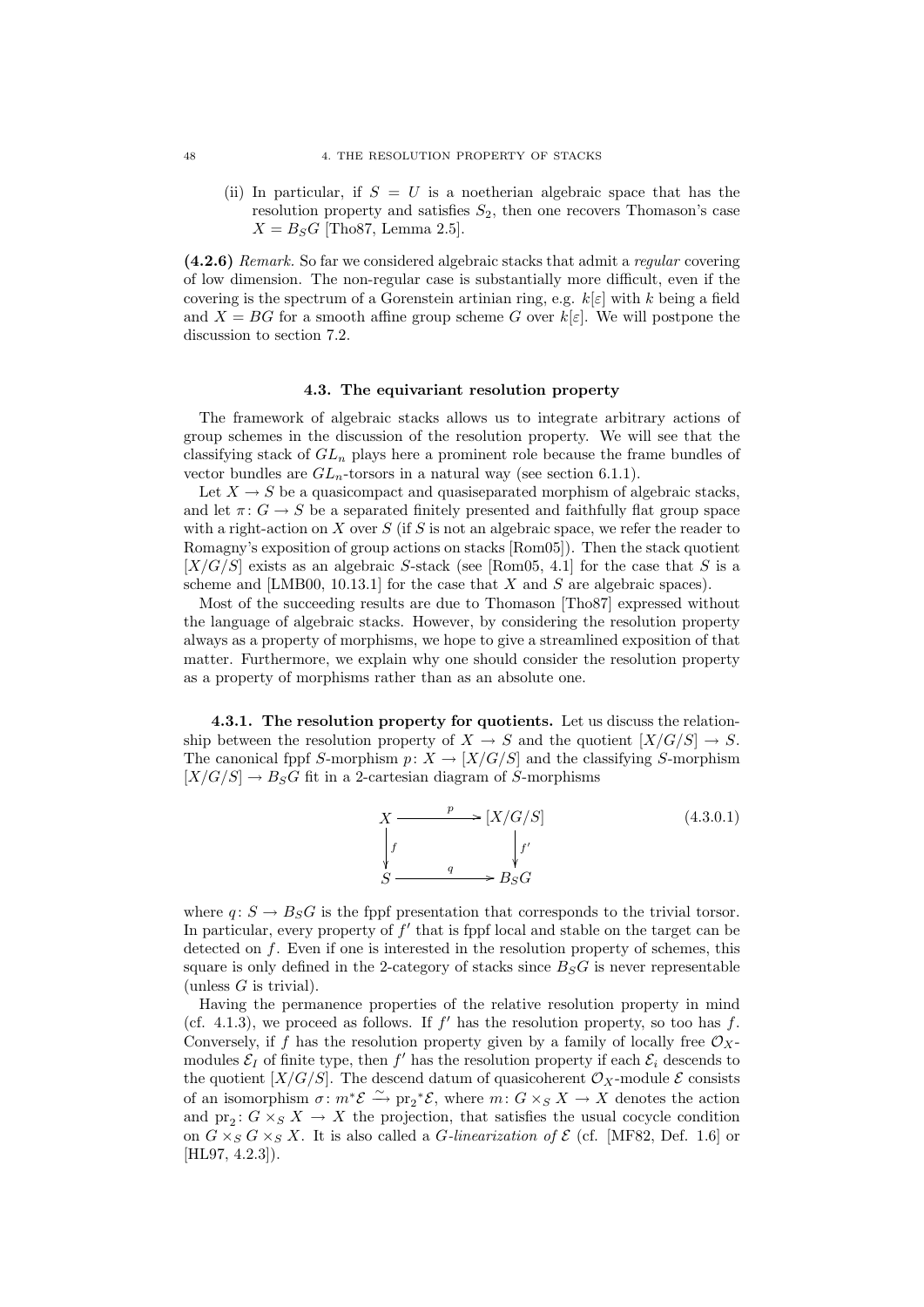As a second observation, we remark that the structure morphism  $[X/G/S] \to S$ factors over the classifying map  $f'$ :



Therefore  $[X/G/S] \to S$  has the resolution property if both  $B_S G \to S$  and  $f'$ have the resolution property since the resolution property of morphisms is stable under composition. Conversely, according to the left cancellation property,  $f'$  has the resolution property if both  $[X/G/S] \to S$  and the diagonal  $\Delta_{B_S G/S}$  have the resolution property. The latter is true in all cases, we are interested in, since  $\Delta_{B_S G/S}$  or equivalently  $G \to S$  is (quasi-) affine.

Summarizing, we verified the following assertions.

 $(4.3.1)$  Proposition. With the preceding notations, the following are equivalent:

- (i) The classifying map  $f' : [X/G/S] \to B_S G$  has the resolution property.
- (ii)  $f: X \to S$  has the resolution property, given by a family of f-generating and G-linearized locally free  $\mathcal{O}_X$ -modules  $(\mathcal{E}_i)_{i\in I}$  of finite type.

Moreover, if  $B_S G \to S$  has the resolution property, then these conditions imply:

(iii) The structure map  $[X/G/S] \to S$  has the resolution property.

The reverse implication also holds if the diagonal  $\Delta_{B_sG/S}$  of  $B_SG \rightarrow S$  has the resolution property (e.g. if  $G \rightarrow S$  is quasiaffine).

If  $f: X \to S$  has the (ordinary) resolution property, we see that the problem of the resolution property of  $[X/G/S] \to S$  divides in two parts:

- (A) Firstly, the construction of a f-generating family of vector bundles on  $X$  that admit a  $G$ -linearization; that is, the resolution property of the classifying morphism  $[X/G/S] \to B_S G$ .
- (B) Secondly, the verification of the resolution property of the classifying stack  $B_S G \to S$ .

We will address ourselves to this problems in section 4.3.3, respectively 4.3.4. Let us state our main example of quotient stacks that satisfy the resolution property:

(4.3.2) Example. Let  $f: X \to S$  be a quasiaffine morphism of algebraic stacks such that X has a right action of  $GL_{n,S} = GL_{n,\mathbb{Z}} \times_{\mathbb{Z}} S$  over S. Then  $[X/GL_{n,S}] \to S$ has the resolution property because  $\mathcal{O}_X$  has a canonical  $GL_{n,S}$ -linearization and  $BGL_{n,S}$  has the resolution property by Example 4.2.2. Slighlty unconventional, we say that  $X$  is a global quotient stack (over  $S$ ) or  $f$  is a relative global quotient stack. adopting the recent notation of D. Rydh [Ryd10b].

(4.3.3) Remark. There exist various definitions of weaker types of quotient stacks X over an algebraic space S. They have in common that a separated, flat and finitely presented group space  $G \rightarrow S$  acts on an algebraic space  $U \rightarrow S$  such that  $X \simeq [U/G/S]$ . If  $G \to S$  admits a group homomorphism  $G \to GL_{n,S}$  that is a closed immersion, then  $[U/G/S] \simeq [U'/GL_{n,S}]$  by Morita equivalence, where  $U' = U \times^G GL_{n,S}$  is the balanced product  $(U \times_S GL_{n,S})/G$  which is again an algebraic space over S. Such an immersion exists if  $B_S G$  has the resolution property over  $\mathbb Z$  by Thomason (see Theorem 4.3.14).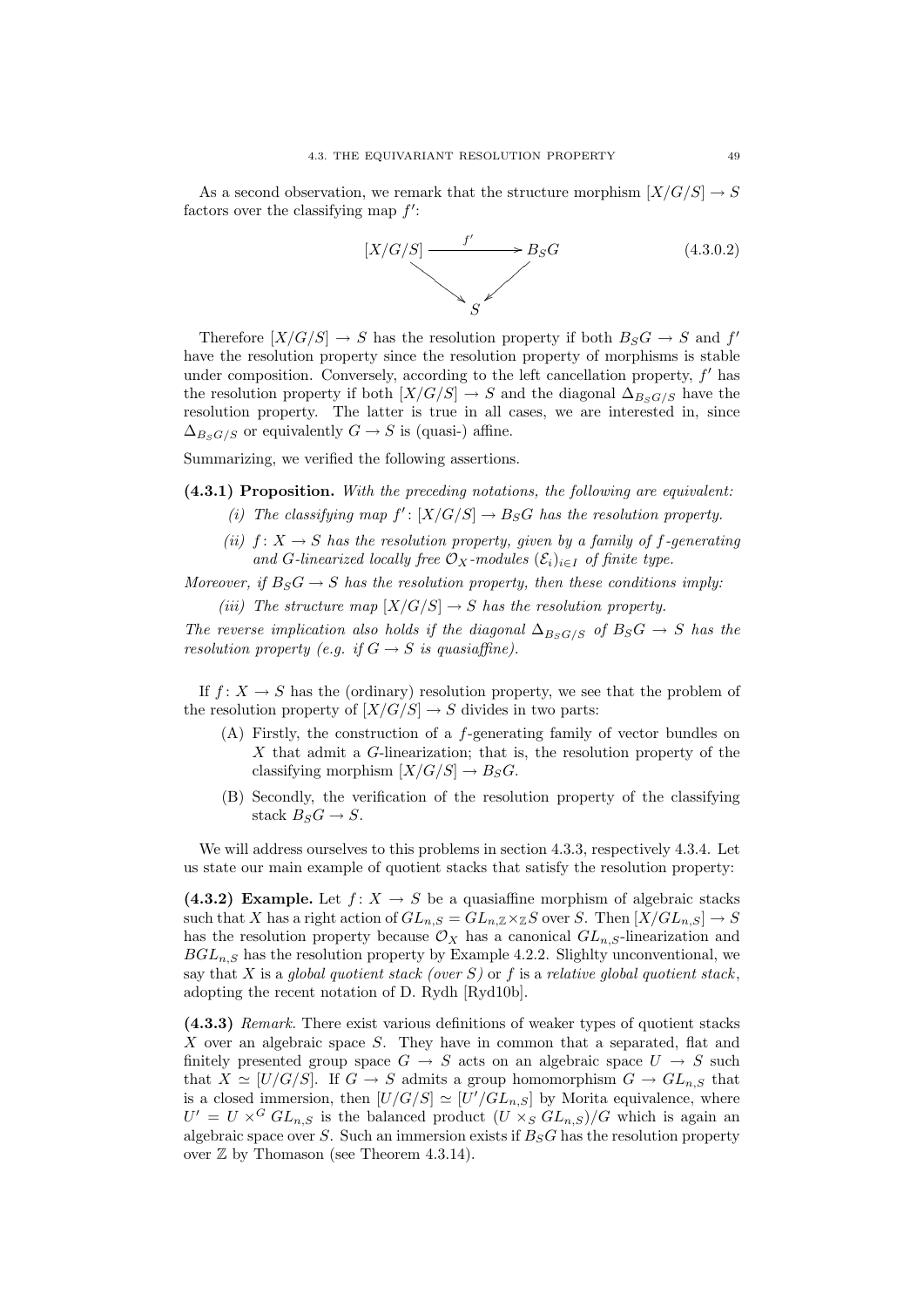The discussion of the equivariant resolution property has also useful consequences for the non-equivariant resolution property.

(4.3.4) Corollary. If  $[X/G/S] \to S$  has the resolution property and  $G \to S$  is quasiaffine, then  $X \to S$  has the resolution property. In particular, if  $B_S G$  has the resolution property over  $Z$ , then this holds for S too.

For example, this might be helpful to reduce the resolution property of toric varieties to the equivariant one.

(4.3.5) Example. Let X be a toric scheme (over  $\mathbb{Z}$ ) and denote by T the torus acting on X. If  $[X/T]$  has the resolution property, then X has the resolution property.

However, it is not even clear if  $[X/T]$  has sufficiently many vector bundles at all. We refer the reader to the extensive discussion of the case of non-quasiprojective toric threefolds by S. Payne [Pay09].

4.3.2. Separateness properties of quotients. Having the previous notations at hand, we describe shortly the relation between separateness properties of  $X \to S$  and  $[X/G/S] \to S$ , or more general conditions on the diagonal.

For that, let  $\mathcal P$  be a property of morphisms of algebraic stacks which is closed under 2-isomorphism, stable under base change and fppf local on the base. By standard arguments follows that  $P$  contains all 1-isomorphisms and is closed under composition. For example, the collection of closed immersions, immersions and quasicompact, separated, affine, quasiaffine, finite and quasifinite morphisms, etc.

Then by imposing  $P$  on the diagonal of a morphism of algebraic stacks, we get a derived collection that inherits the permanence properties of  $\mathcal{P}$ ; for instance, with the preceding list, one obtains the collection of separated, locally separated, quasiseparated morphisms and those with separated, affine, quasiaffine, finite or quasifinite diagonal.

(4.3.6) Proposition. With the preceding notations, the following are equivalent:

- (i) The diagonal of the classifying map  $[X/G/S] \to B_S G$  has  $\mathcal{P}$ .
- (ii) The diagonal of  $X \to S$  has  $\mathcal{P}$ .

Moreover, if  $G \to S$  has property  $P$ , these conditions imply the following one:

(iii) The diagonal of  $[X/G/S] \rightarrow S$  has  $\mathcal{P}$ .

The reverse implication also holds, if  $\Delta_{\Delta_{B_S G/S}}$  has  $\mathcal{P}$ .

PROOF. The equivalence (ii)  $\Leftrightarrow$  (i) follows from (4.3.0.1) by fppf descent. If  $G \to S$  has P, then the diagonal of  $B_S G \to S$  has P by fppf descent. So (i)  $\Rightarrow$  (iii) follows from (4.3.0.2), for P is closed under composition. The remaining implication (iii)  $\Rightarrow$  (i) is again a consequence of (4.3.0.2) according to the left cancellation property of P.

#### (4.3.7) Example. —

- (i) Every (relative) quotient stack  $[U/G/S] \rightarrow S$  has quasiaffine diagonal, where  $U \rightarrow S$  is representable and  $G \rightarrow S$  a quasiaffine group scheme. It follows from B.3 that the relative stabilizer groups of  $[U/G/S] \to S$  are affine.
- (ii) If  $U \to S$  has affine diagonal (e.g. if  $U \to S$  is separated), then the quotient  $[U/G/S] \to S$  has affine diagonal if  $G \to S$  is an affine group scheme. In particular, a *global quotient stack*  $[U/GL_{n,S}] \to S$  has affine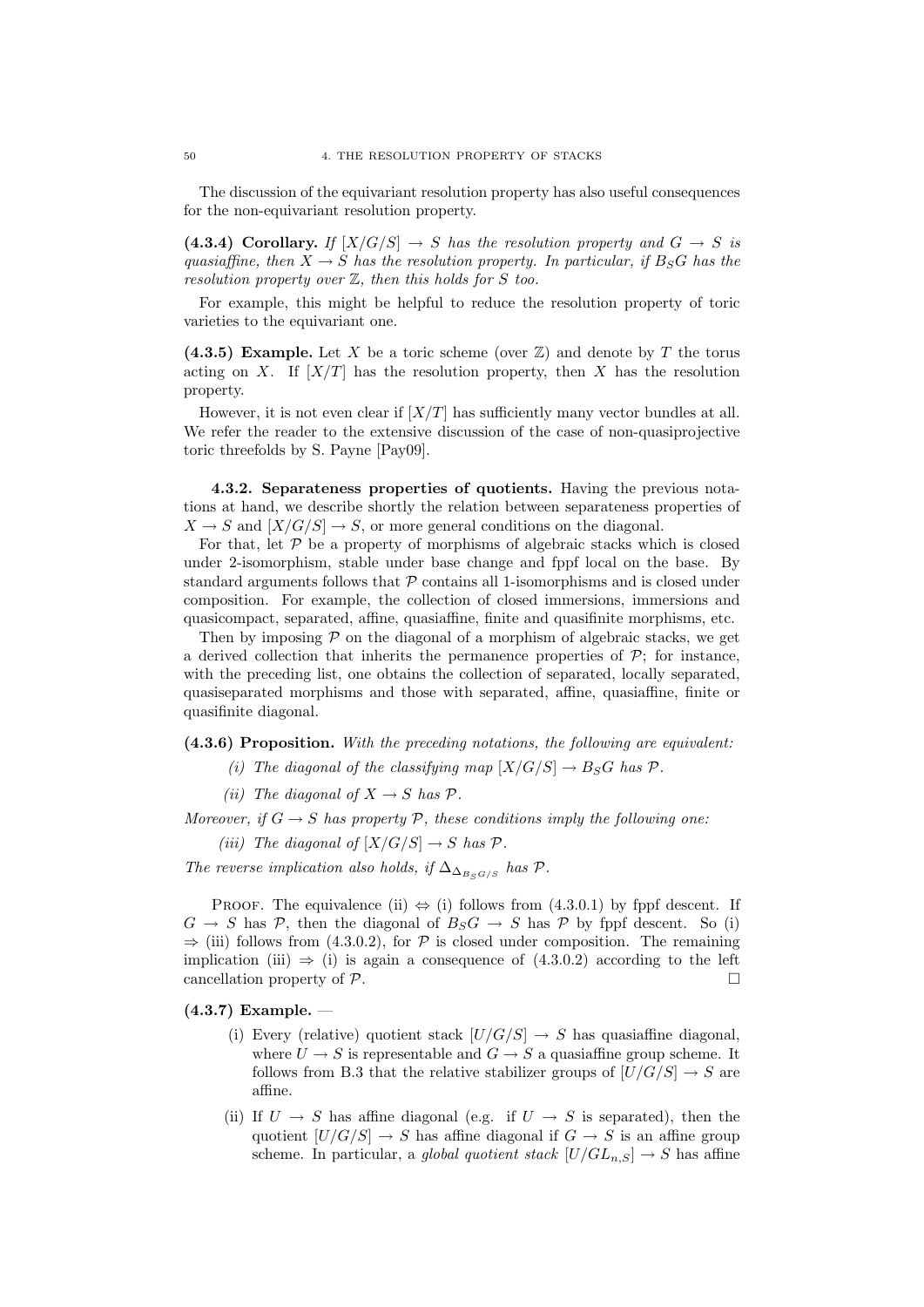diagonal (this was proven by Totaro [Tot04, Prop. 1.3] for the absolute case with  $X$  noetherian).

By Totaro's Theorem the resolution property of a morphism  $X \to S$  is equivalent to  $X \to S$  being a global quotient stack under very natural hypothesis (Theorem 6.3.1). Hence, the affiness of the diagonal  $\Delta_{X/S}$  is a necessary condition for the resolution property to hold. In fact all schematic counter examples to the resolution property known so far do not have affine diagonal (see [SV04] or the proof of [Tot04, 8.1]).

However, this condition is not sufficient if one takes non-quasifinite stabilizers into account.

(4.3.8) Example. Given an algebraic space S, Edidin, Hassett, Kresch and Vistoli [EHKV01, Example 3.12] observed that every non-torsion element in  $H^2_{\text{\'et}}(S, \mathbb{G}_m)$ gives rise to a  $\mathbb{G}_m$ -gerbe  $X \to S$  which is not a quotient stack, in particular not a global quotient stack and hence does not satisfy the resolution property by Totaro's Theorem. However, by Grothendieck there exists a normal, affine algebraic surface S that admits such an element. Therefore  $X \to S$  and thus X do not satisfy the resolution property. Moreover, we see that the resolution property for morphisms is in general not local on the target because  $X \to S$  is, locally over S, the classifying stack of  $\mathbb{G}_m$  which satisfies the resolution property.

4.3.3. Existence of linearizations. Let us give a brief overview of the existence of G-linearizations on vector bundles. Given a family of vector bundles that is generating for a morphism  $f: X \to S$ , we seek to construct a modified family of locally free  $\mathcal{O}_X$ -modules of finite type, that is still generating, carries in addition a G-linearization and hence descends along the quotient map  $X \to [X/G/S]$ .

If  $G \to S$  is finite, surjective and locally free (equivalently finite and faithfully flat of finite presentation, or just finite and faithfully flat if  $S$  is locally noetherian) this is well-known. For instance, this is accomplished by averaging the generating family:

(4.3.9) Lemma. Suppose that  $G \rightarrow S$  is finite and locally free and let  $q: X \to [X/G/S]$  be the quotient map. Then for every locally free  $\mathcal{O}_X$ -module  $\mathcal E$ the quasicoherent  $\mathcal{O}_X$ -module  $q^*q_*\mathcal{E}$  is locally free of finite type, has a canonical G-linearization and the evaluation map  $q^*q_*\mathcal{E} \rightarrow \mathcal{E}$  is surjective.

Even though this construction is canonical and works for more general group schemes  $G \to S$ , it is only useful to us as long as  $G \to S$  is proper, because we restrict to finitely presented generating sheaves. However, the resolution property loses geometric significance if we do not restrict to algebraic stacks with affine stabilizer groups (see Theorem 5.3.2), so that it seems reasonable to consider only (quasi-) affine group schemes as far as we make no further assumption of the regularity of the group action.

The construction of G-linearizations for affine but non-finite group schemes is significantly more difficult. To the author's knowledge there is no known general method, to derive G-linearized locally free  $\mathcal{O}_X$ -module of finite rank from a given one. However, in case that  $G \to S$  is smooth and affine with connected fibers and X a normal noetherian scheme, there is a strong result of Raynaud and Sumihiro [Sum75, 1.6] for the existence of a G-linearization on tensor powers of line bundles:

 $(4.3.10)$  Theorem. ([Sum75, 1.6]) Let S be a quasicompact and quasiseparated scheme and let  $G \to S$  be a smooth affine group scheme with connected fibers that acts on a normal noetherian S-scheme X. Then for every invertible  $\mathcal{O}_X$ -module  $\mathcal L$ and  $n \in \mathbb{N}$  sufficiently large,  $\mathcal{L}^{\otimes n}$  admits a G-linearization.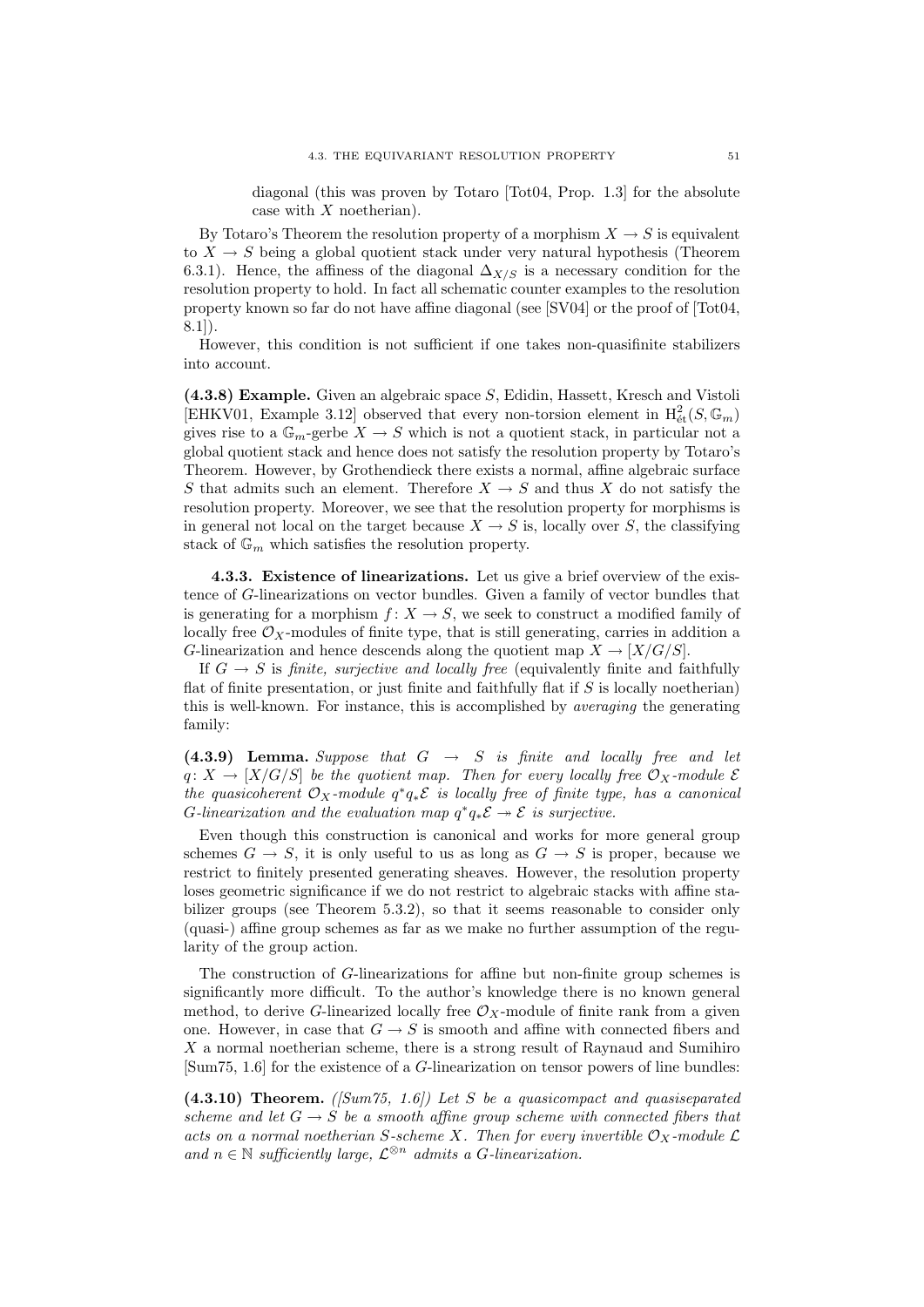In the proof the isomorphism  $m^* \mathcal{L}^{\otimes n} \xrightarrow{\sim} \text{pr}_2^* \mathcal{L}^{\otimes n}$  is constructed by first taking an arbitrary choice, which is possible since  $Pic(G \times_S X)/Pic(X)$  is torsion, and adding a suitable correction factor later on to meet the cocycle condition. The normality assumption is essential (see  $[Tot04, 9.1]$  for a counterexample). However, it remains unclear if there exists a suitable generalization to locally free sheaves of higher rank.

(4.3.11) Problem. With the hypothesis in Theorem 4.3.10, does there exist for every locally free  $\mathcal{O}_X$ -module  $\mathcal E$  of rank  $\geq 2$  a tensorial construction t such that  $t(\mathcal{E})$  admits a G-linearization?

Returning to our original motivation this leads to the following result:

 $(4.3.12)$  Corollary ([Tho87, 2.10]). Let S be a quasicompact and quasiseparated scheme and X a normal noetherian scheme over S with an action of a smooth affine group scheme  $G \to S$  with connected fibers. Suppose that  $X \to S$  has an ample family of invertible sheaves  $\mathcal{L}_1, \ldots, \mathcal{L}_r$  (for instance, if X is locally Q-factorial and has affine diagonal over  $\mathbb{Z}$ ). Then for a sufficiently large integer m the tensor powers  $\mathcal{L}_i^m$  descend on  $[X/G/S]$  to an ample family for  $[X/G/S] \to B_S G$ .

(4.3.13) Example. Hironaka constructed a smooth three-dimensional algebraic space  $X$  which is not a scheme, by taking a suitable glued smooth scheme  $U$  that carries a free action of  $\mathbb{Z}/2\mathbb{Z}$  and defining  $X = U/(\mathbb{Z}/2\mathbb{Z})$  [Knu71, p. 15-17]. It follows from the corollary that  $X \to B(\mathbb{Z}/2\mathbb{Z})$  and hence X has the resolution property.

4.3.4. The resolution property of classifying stacks. For later application, let us give an overview about the techniques for proving the resolution property of  $B_S G \to S$  for an affine, flat and finitely presented group scheme  $G \to S$ , where S is an arbitrary algebraic space (or algebraic stack with quasiaffine diagonal, if you like) following Thomason [Tho87, §2]. We also call this the equivariant resolution property of S.

As the base  $S$  has quasiaffine diagonal (over  $\mathbb{Z}$ ), we can equivalently study the resolution property of the  $B_S G \to \text{Spec} \mathbb{Z}$  assuming that  $S \to \text{Spec} \mathbb{Z}$  has the resolution property  $(4.1.3.(\text{ii}),(\text{v}))$ .

The case that  $G \to S$  is flat, finite and finitely presented is well-known [Tho87, 2.14]. Note that this follows also from 4.1.3.(vi) because the trivial torsor  $S \to B_S G$ is a finite fppf covering.

If S is regular noetherian of dimension  $\leq$  1, then  $B_S G$  and hence  $B_S G \rightarrow S$ has the resolution property by Example 4.2.2. As the resolution property is stable under base change, we conclude that  $B_S G \rightarrow S$  has the resolution property for every *split* group scheme  $G \rightarrow S$ .

In particular, if  $G = GL_n$  is the general linear algebraic group, then  $BGL_{n,S} \to S$ has the resolution property. So we can ask, when this holds for  $B_S G \to S$  assuming that  $G \subset GL_{n,S}$  is a closed subgroup space. In fact, this is a *necessary* condition by work of Thomason (if  $S$  is affine).

(4.3.14) Theorem ([Tho87, 3.1]). Let S be an algebraic space and  $G \rightarrow S$  an affine, flat and finitely presented group space. If  $B_S G$  has the resolution property (over  $\mathbb{Z}$ ), then there exists a vector bundle V on S and a group homomorphism which is a closed immersion  $G \hookrightarrow GL_S(\mathcal{V})$ . If S is affine, then one may take V to be a free module.

In order to study the relation between the equivariant resolution property of two group schemes  $H \to S$  and  $G \to S$  we shall look at all morphisms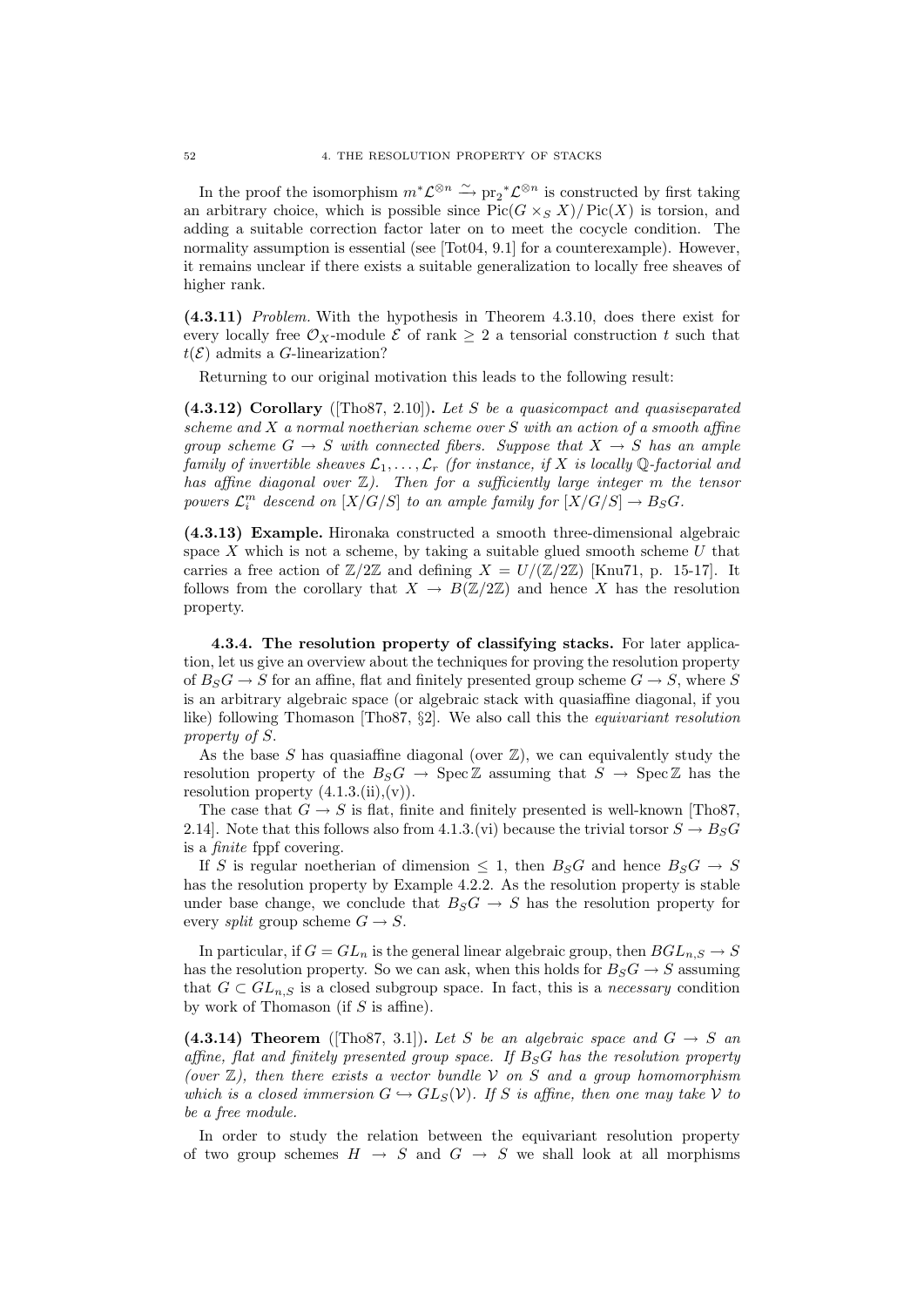$B(\varphi): B<sub>S</sub>H \to B<sub>S</sub>G$  that are induced by group homomorphisms  $\varphi: H \to G$  and ask when these have the resolution property. If  $\varphi$  is a closed immersion, then this is related to the quotient  $G/H \to S$  using fppf descent and the following Lemma.

(4.3.15) Lemma. Let  $\varphi: H \to G$  be a homomorphism of S-group spaces that is a closed immersion. Then there exists a 2-cartesian diagram over S

$$
G/H \longrightarrow B_S H
$$
\n
$$
\downarrow B(\varphi)
$$
\n
$$
S \longrightarrow B_S G
$$
\n(4.3.15.1)

where the lower fppf covering map corresponds to the trivial G-torsor.

PROOF. This is a special case of the square  $(4.3.0.1)$ .

So, in order to study the resolution property of  $B<sub>S</sub>H$  we can apply the same strategy as described in Proposition 4.3.1. Again, we meet the problem to determine which generating families of vector bundles for  $G/H \to S$  descend on  $B_S H$ , i.e. admit a G-linearization. Since the structure sheaf admits a canonical one, we obtain as a special case the following result.

(4.3.16) Corollary. With the notations of 4.3.15 follows that  $G/H \to S$  is (quasi-) affine if and only if  $B(\varphi)$  is (quasi-) affine.

(4.3.17) Example. Let  $GL_n \times GL_m \hookrightarrow GL_{n+m}$  be the diagonal embedding. Then  $B(GL_n \times GL_m) \to BGL_{n+m}$  is affine since  $GL_{n+m}/GL_n \times GL_m$  is an affine Stiefel scheme.

In contrast to the general situation of Proposition 4.3.1, the study of Glinearizations of non-quasiaffine quotients  $G/H \to S$  is simplified by the existence of the fppf quotient map  $G \to G/H$ . We know that  $G/H \to S$  is representable, has affine diagonal (4.3.6), and is of finite presentation by fppf descent since  $G \to S$  is. As we originally have the case  $G = GL_n$  in mind, it is worth to study the smooth connected case.

(4.3.18) Lemma ([Tho87, 2.11]). Let  $G \rightarrow S$  be a smooth, affine group space with connected fibers over a regular, noetherian scheme S with affine diagonal and  $H \subset G$  a closed subgroup space that is flat and finitely presented over S. Suppose that  $G/H \to S$  is schematic. Then  $B_S H \to B_S G$  is schematic and has an ample family.

PROOF. By fppf descent  $G/H$  is regular, noetherian, has affine diagonal and hence an ample family which is also ample for  $G/H \to S$ .

(4.3.19) Problem. When is  $G/H$  a scheme? Or, does the regular algebraic space  $G/H$  have an ample family?

(4.3.20) Remark. Among others, Thomason used these techniques in [Tho87, 2.18, 2.1] to prove that the equivariant resolution property even holds for a larger class of group schemes  $G \rightarrow S$ .

He also relates the equivariant resolution property to equivariant embeddings of schemes and to Hilbert's 14th problem. For that we refer the reader to [Tho87, §3].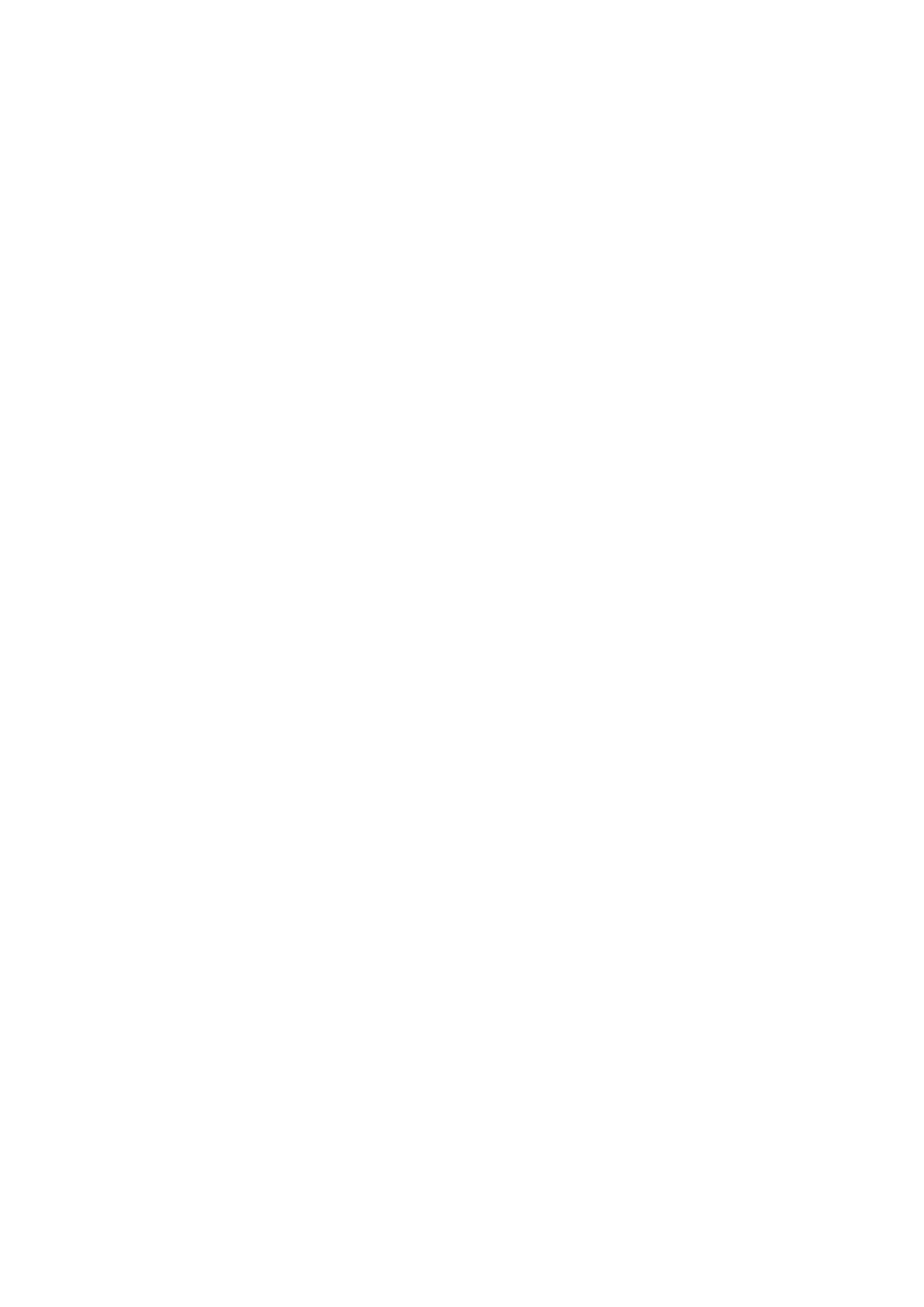## CHAPTER 5

# Morphisms with generating structure sheaf

This section is devoted to the study of those algebraic stacks that have generating structure sheaf, or equivalently, where every quasicoherent sheaf is globally generated. In fact, we show, under reasonable conditions on the stabilizer groups, that this characterizes an algebraic stack as being strongly representable by a quasiaffine scheme (see Theorem 5.3.2 below and Theorem 5.3.8 for the relative case).

This is well-known for schemes [EGA II], but even for algebraic spaces not obvious because the Grothendieck topology thereof is not determined by open subspaces, so that the non-vanishing sets of sections are in general to large. For normal noetherian algebraic spaces, and even algebraic stacks, our result can be read off the proof of Totaro's Theorem [Tot04, 1.1]. It uses the fact that every normal noetherian algebraic space can be written as a quotient of a normal noetherian scheme by a finite group action.

However, for removing the hypothesis "normal", one encounters pinching problems. Using a pinching result for AF-schemes (where every finite set of points is contained in an affine open neighborhood, c.f. 5.1.1) of D. Ferrand [Fer03] and the methods of noetherian approximation [Ryd10b], we managed to remove the normal and noetherian hypothesis. In fact, we provide by Theorem 5.1.5 a suitable generalization of Chevalley's Theorem to AF-schemes and AF-morphisms (c.f. Def. 5.1.1).

In Theorem 5.3.2 we show then that a quasicompact and quasiseparated algebraic stack  $X$  with affine stabilizer groups at closed points is representable by a quasiaffine scheme if and only if  $\mathcal{O}_X$  is a generator, using the method of [EHKV01, 2.12] to show the triviality of the stabilizer groups. This generalizes the well-known fact that the structure sheaf of quasicompact and separated scheme is ample if and only if the scheme is quasiaffine [EGA II, 5.1.2].

Even if we are just interested in noetherian algebraic stacks, we will see in section 6.2.5 that there exists natural construction involving infinite inverse limits of stacks which are not noetherian in general, yet give a clarifying picture when studying large generating families of vector bundles.

We also provide a relative version of this result for morphisms with relatively affine stabilizers at geometric points (cf. Theorem 5.3.8). This includes all morphisms with quasiaffine diagonal; for instance, those that are representable, a relative Deligne-Mumford stack, or more generally have quasifinite diagonal (see Example 5.3.7).

### 5.1. A variant of Chevalley's theorem for AF-schemes

Chevalley's Theorem for algebraic spaces asserts that the target  $X$  of an integral and surjective morphism  $f: Z \to X$  of algebraic spaces is affine if (and only if) the source Z is affine (see [Knu71, III.4.1] for f finite and X noetherian and separated, and see  $[\text{Ryd10b}, 8.1]$  for the non-noetherian case). In particular, it follows that X is representable by a scheme.

This theorem is false in general if one replaces the property affine by quasiaffine. For example, there exists non-normal algebraic surfaces (over  $\mathbb C$  if desired) with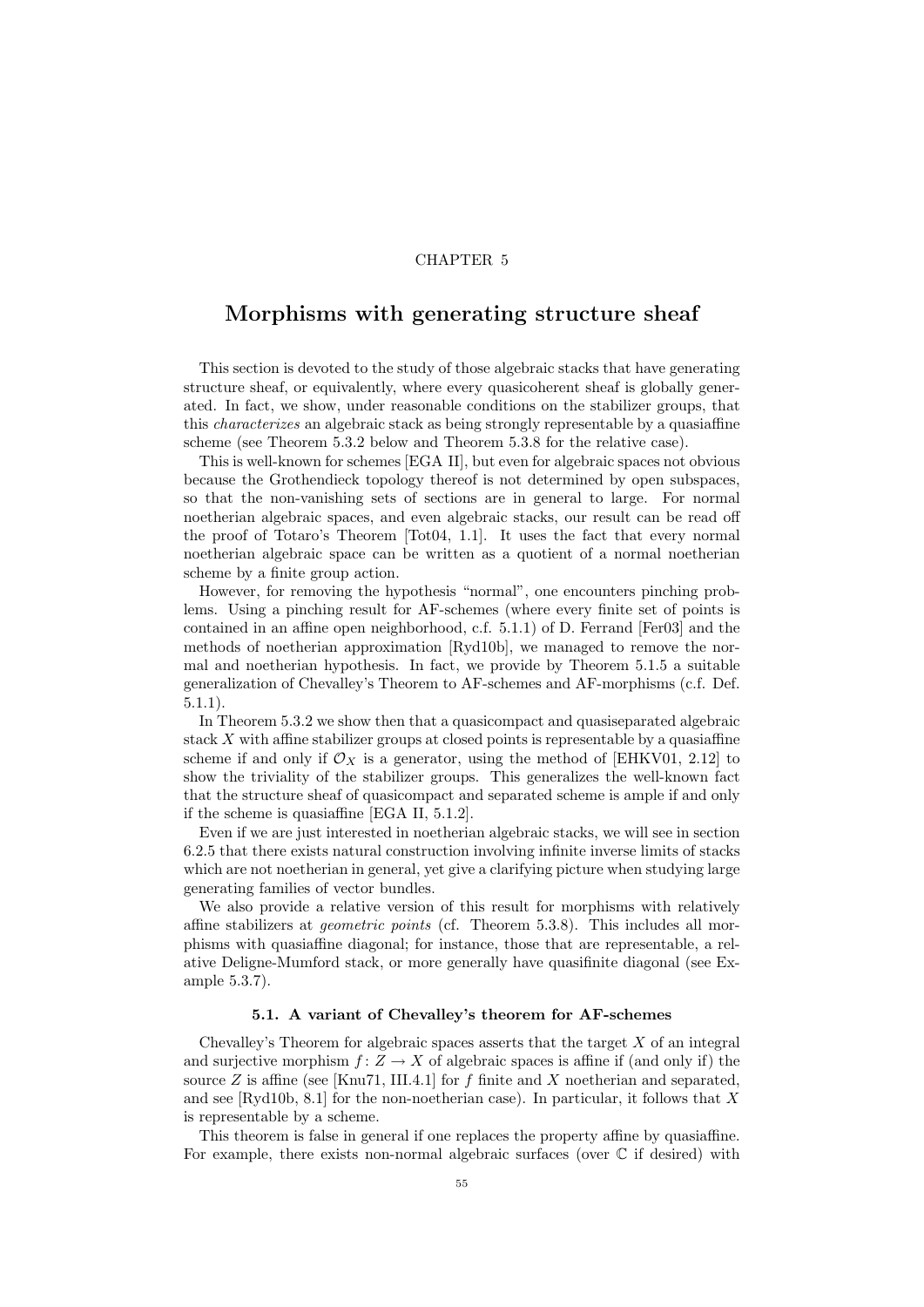quasi-affine normalization (as announced in [EGA II, 6.6.13], but postponed to the unpublished EGA V; take  $\mathbb{A}^2 - \{0\}$  and glue the coordinate axes along the inverse map  $x \mapsto x^{-1}$ , see [Aut, Lemma 0272] for details).

To the authors knowledge there exist no result which establishes the representability of the target X if the source Z is quasiaffine. If f is flat and finite, this was recently settled in [Ryd10a, Lemma B.1], and it follows that the target is also quasiaffine. Later we will be confronted with finite normalizations which are not flat, so we need a more general criterion.

(5.1.1) Definition. A scheme X is an  $AF\text{-}scheme$  (affine finie) if every finite set of points is contained in an affine open neighborhood. A morphism of algebraic spaces  $X \to Y$  is an AF-morphism if for every Spec  $A \to Y$  the restriction  $X_A$  is an AF-scheme. In particular, an AF-morphism is schematic.

Examples of AF-morphisms are quasiaffine or quasi-projective morphisms (see [EGA II]). AF-morphisms are closed under composition and stable under base change.

(5.1.2) Problem. Does the resolution property hold for every quasicompact and quasiseparated AF-scheme? Does there exists a descent result for AF-morphisms?

The following Proposition serves as a preparation for Theorem 5.1.5.

(5.1.3) Proposition. Let S be an algebraic space and  $f: Z \to X$  be an integral and surjective morphism of algebraic spaces. If  $Z \to S$  is quasiaffine, then  $X \to S$ is an  $AF$ -morphism and hence schematic and separated. If  $X$  is locally noetherian and normal, or if f is flat, then  $X \to S$  is quasiaffine.

PROOF. Applying a base change for a given Spec  $A \rightarrow S$ , we may assume that S is affine. It follows that Z is quasiaffine and we can replace S by  $\text{Spec } \mathbb{Z}$ . Then X is quasicompact since  $f: Z \to X$  is surjective and Z is quasicompact. Also, X is separated because  $f$  is surjective and universally closed and  $Z$  is separated. By [Ryd10b, Thm. D] f factors over a finite and finitely presented morphism  $Z_0 \rightarrow X$ , where  $Z_0$  is a quasiaffine scheme.

Hence we may assume that f is finitely presented, replacing Z by  $Z_0$ . We say that X has a finite and finitely presented quasiaffine covering (given by  $f$ ). This property is stable under quasiaffine base change, so it ascends along finite coverings and closed immersions. If there exists a an  $AF$ -scheme  $X_0$  and an affine morphism  $X \to X_0$ , then X is representable by an AF-scheme.

So we may suppose that X is of finite type over  $\mathbb Z$  and that f is finite by usual noetherian approximation arguments (the proof of [Ryd10b, 8.1] applies literally).

If the reduction  $X_{\text{red}}$  is an AF-scheme (resp. a quasiaffine scheme), then X is an AF-scheme (resp. a quasiaffine scheme) by Chevalley's Theorem and using that  $|X_{\text{red}}| \rightarrow |X|$  is a homeomorphism.

Hence, we assume that  $X$  is reduced and Nagata. By noetherian induction we may assume that every proper closed subspace is representable by an  $AF$ scheme. The normalization  $g: X' \to X$  is finite since X is Nagata. The source  $X'$  is normal and has a finite cover by a quasiaffine scheme. Suppose for a moment that  $X'$  is representable by a quasiaffine scheme. In particular, it is an AF-scheme [EGA II, 4.5.4]. Since  $X' \to X$  is finite and has schematically dense image, we may consider  $X$  as the pinching of  $X'$  along the conductor subspace  $Y = \text{Supp Ann coker}(\mathcal{O}_X \to g_*\mathcal{O}_{X'}) \subset X$  (see Lemma 5.1.7 below). However, by a theorem of D. Ferrand [Fer03, 5.4], the pushout  $X_0 := X' \coprod_{g^{-1}(Y)} Y$  exists already in the category of ringed spaces and is an  $AF$ -scheme since  $X'$  and Y are AF-schemes. Since X is the pushout  $X' \coprod_{g^{-1}(Y)} Y$  in the category of algebraic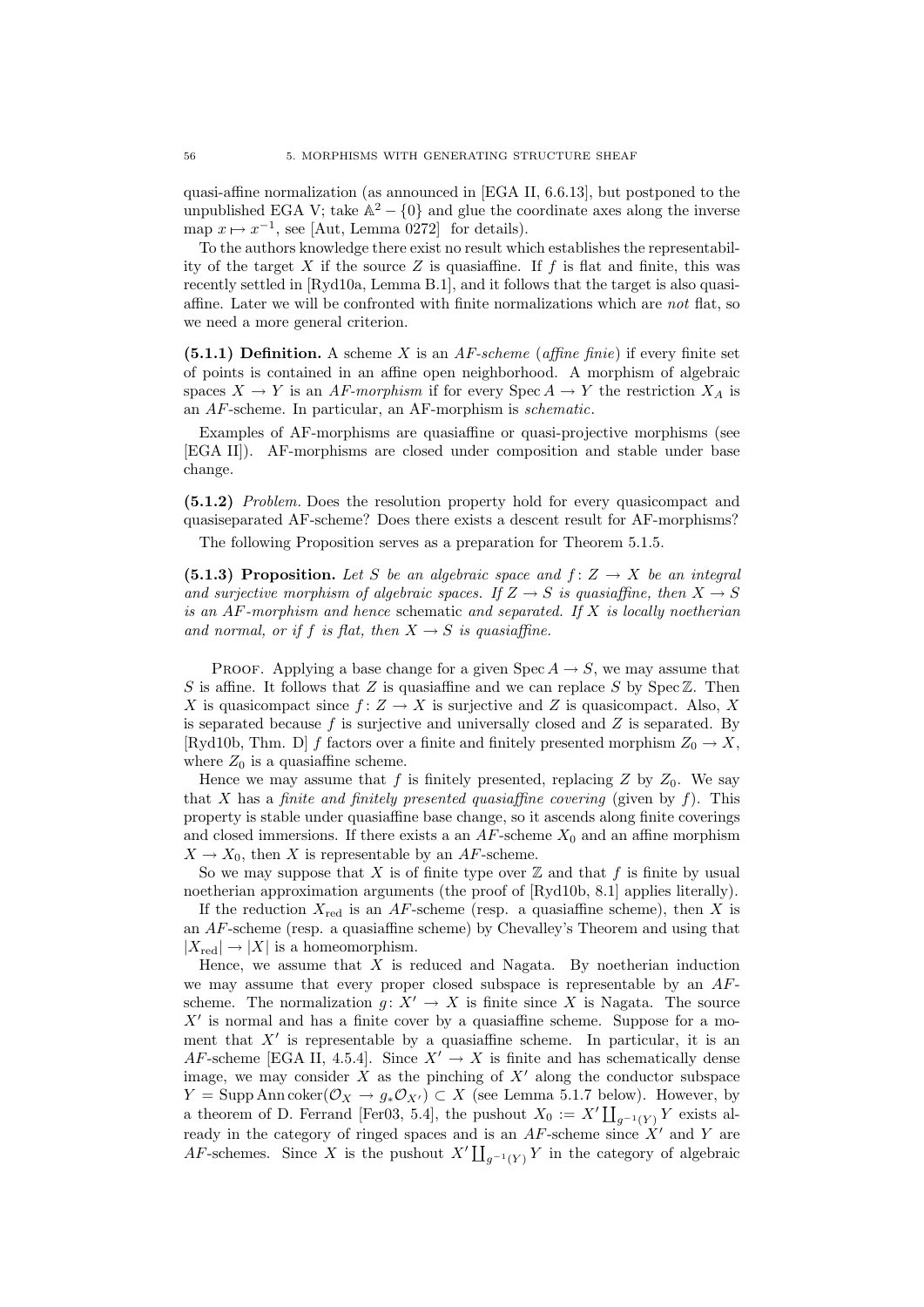spaces, the universal property implies the existence of a morphism of algebraic spaces  $p: X \to X_0$  that satisfies  $p \circ q = q$ , where  $q: X' \to X_0$  is the quotient map of schemes. Invoking Chevalley's Theorem, we infer that this is in fact an affine morphism. Thus, X is representable by an AF-scheme and a posteriori holds  $X_0 \simeq X$ .

This reduces to the case that  $X$  is a normal noetherian algebraic space. By [LMB00, 16.6.2] we know that X is a quotient of a normal noetherian scheme  $X'$ by finite group G. Since  $X' \to X$  is finite, we infer that X' has finite quasiaffine covering. If  $X'$  is a quasiaffine scheme, then it is well-known that the quotient  $X = X'/G$  is also quasiaffine (see [Ryd07, 4.8] for the non-noetherian case).

Therefore we reduced the proof of the first statement in the proposition to the proof of the second one. So let us finally assume that  $X$  is a noetherian normal and separated scheme. Then the result follows from the norm trick:  $\mathcal{O}_X$  is ample by [EGA II, 6.6.2]. So X is quasiaffine [EGA II, 5.1.2], as required.  $\square$ 

As an application of Proposition 5.1.3, we show a new characterization of schematic points on algebraic spaces with respect to integral surjective coverings:

(5.1.4) Corollary. Let  $f: Y \to X$  be an integral surjective morphism of algebraic spaces. A point  $x \in X$  is schematic if and only if the fiber  $f^{-1}(x)$  is contained in an open subspace  $U \subseteq Y$ , which is representable by a quasiaffine (equivalently affine) scheme.

PROOF. Integral morphisms are affine, so the condition is clearly necessary. Conversely, assume that a quasiaffine neighborhood  $f^{-1}(x) \subseteq U \subseteq X$  exists. Replacing f by the restriction to the open subspace  $X - f(Y - U) \subseteq X$ , and hence Y by  $U - f^{-1}(f(Y-U))$ , we may assume that Y is quasiaffine. Thus, Proposition 5.1.3 implies that X is a scheme.

(5.1.5) Theorem. Let  $f: Z \to X$  be an integral and surjective morphism of algebraic spaces with finite topological fibres over a base algebraic space S. Then  $Z \rightarrow S$ is an AF-morphism if and only if  $X \to S$  is an AF-morphism.

PROOF. We may assume that the base  $S$  is affine. Since finite morphisms are representable and affine, the condition is clearly sufficient. So let us assume that Z is an  $AF$ -scheme. From Corollary 5.1.4 follows that X is representable by a scheme. Let  $x_i \in X$  be a finite set of points. By applying the argument in the proof of 5.1.4 for the finite set  ${x_i}$  we may assume that Z is quasiaffine. Then the result is a consequence of Proposition 5.1.3.

(5.1.6) Remark. In particular, if  $Z \rightarrow S$  is quasiaffine, then  $X \rightarrow S$  is schematic and separated.

The following lemma is folklore but stated for lack of reference.

(5.1.7) Lemma. Every cartesian square of algebraic spaces below with g birational, finite and schematically dominant and u the closed immersion defined by the conductor ideal, is also cocartesian.

$$
Y' \xrightarrow{v} X'
$$
  
\n
$$
\downarrow g
$$
  
\n
$$
Y \xrightarrow{u} X
$$
  
\n
$$
(5.1.7.1)
$$
  
\n
$$
Y \xrightarrow{u} X
$$

PROOF. Note first that if X is an affine scheme, then also  $X'$ , Y and Y' are affine schemes, as all maps above are affine. In this case, the assumptions on  $u$ and f guarantee that the square is cocartesian, as one checks by a ring-theoretic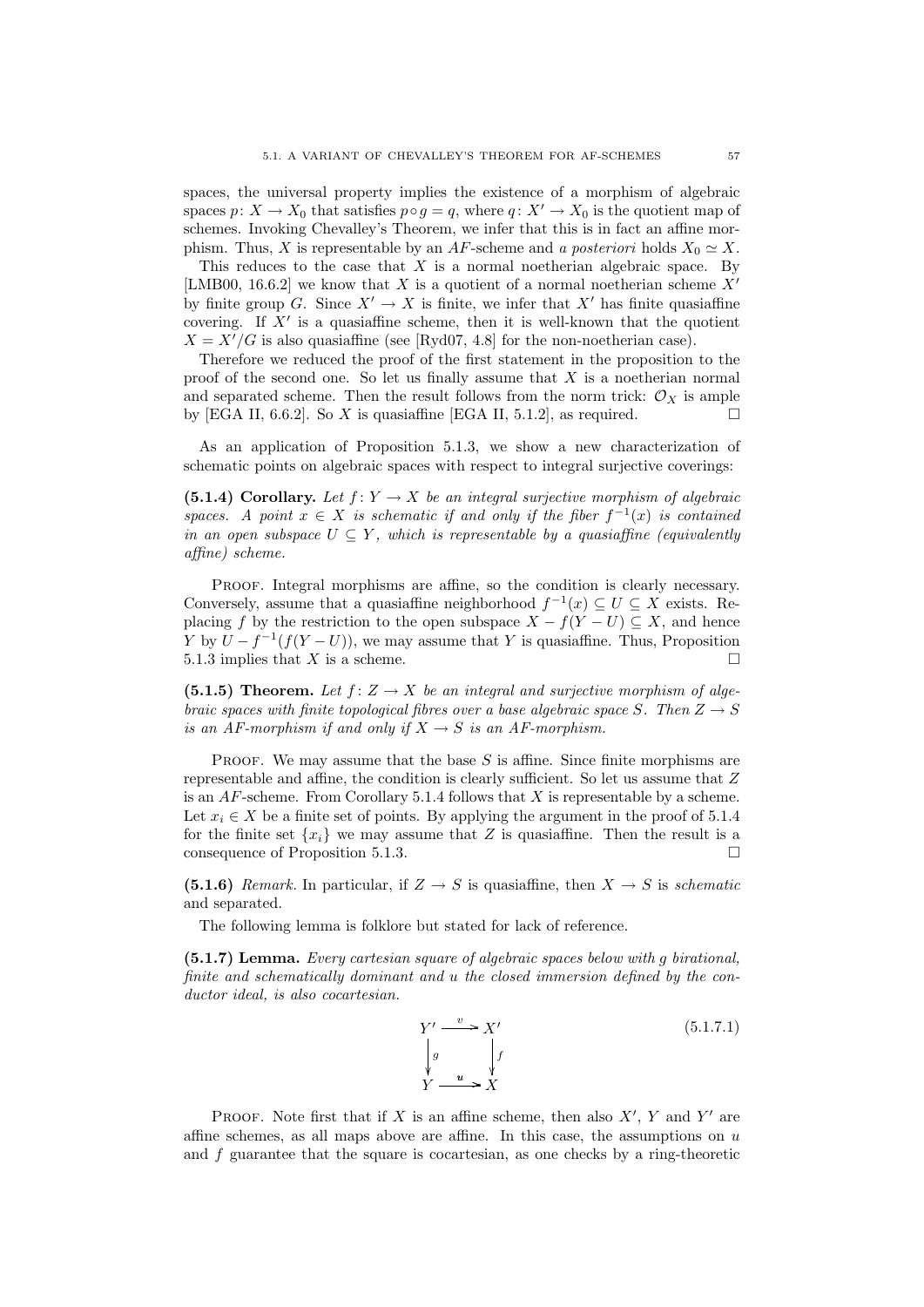calculation. As we see next, the general case follows from this, since all hypothesis above are stable under flat base change.

So, let us suppose we have two morphism of algebraic spaces  $\alpha: X' \to Z$  and  $\beta: Y \to Z$  satisfying  $\alpha v = \beta g$ . We have to show that both factor over a unique map  $\gamma: X \to Z$ .

The uniqueness of  $\gamma$  is local over Z and over X. Therefore, by taking suitable  $\acute{e}$ tale coverings of Z, respectively of X, this reduces to the affine case, which was settled above.

To show the existence, we use the uniqueness, and may therefore assume that Z is an affine scheme by using again an étale covering of  $Z$ . Then, by taking an affine  $\phi$  etale covering  $U \to X$ , we deduces the existence of a map  $U \to Z$ . By taking the affine étale covering  $U \times_X U \to X$ , we infer that  $U \to Z$  is compatible over  $U \times_X U$ <br>and therefore get our desired morphism  $X \to Z$ . and therefore get our desired morphism  $X \to Z$ .

### 5.2. Properties of morphisms with generating structure sheaf

Let us first collect the permanence properties of morphisms  $f: X \to Y$ , where  $\mathcal{O}_X$ is weakly f-generating, respectively f-generating (see Def. 3.4.2), before we show in the next section that they coincide with quasiaffine morphisms if the relative stabilizer groups are affine. As a special case of Lemma 3.4.1 we have a list of equivalent definitions.

(5.2.1) Proposition. Let  $f: X \to Y$  be a quasicompact and quasiseparated morphism of algebraic stacks. Then the following are equivalent:

- (i)  $\mathcal{O}_X$  is weakly f-generating.
- (ii) The pushforward  $f_*\colon \text{QCoh}(X) \to \text{QCoh}(Y)$  is faithful.
- (iii) For every quasicoherent  $\mathcal{O}_X$ -module M the evaluation map  $f^*f_*\mathcal{M} \to \mathcal{M}$ is surjective.

One may drop the attribute "weakly" in  $(i)$  if the analogous conditions in  $(ii)$  and (iii) are satisfied for arbitrary base changes f.

The collection of morphisms of algebraic stacks whose domain has relatively weakly generating structure sheaf satisfies the following permanence properties:

It is local on the base for fpqc-coverings  $(3.4.5)$  and hence contains all quasiaffine morphisms (3.4.6). It is closed under 2-isomorphism and composition, and satisfies the left-cancellation property with respect to quasiseparated morphisms (3.4.9). Moreover, it is stable under arbitrary base change and finite products if the base has quasiaffine diagonal (3.4.13 and 3.4.18); recall, that the latter holds for all quasiseparated schemes, algebraic spaces, Deligne-Mumford stacks, or more generally all algebraic stacks with quasifinite diagonal (we refer to appendix B).

In particular, for every morphism whose target has quasiaffine diagonal the structure sheaf of the domain is weakly relatively generating if and only if it is relatively generating (3.4.16).

The permanence properties of the collection of morphisms with relatively generating structure sheaf is much better behaved: It is also fpqc-local on the base (3.4.5), contains all quasiaffine morphisms (3.4.6) and is closed under composition (3.4.9), but by definition stable under arbitrary base change. It follows that it is also closed under arbitrary finite products (3.4.18) and satisfies the left-cancellation property with respect to morphisms whose diagonal has generating structure sheaf (3.4.9). Moreover, this property can be checked over affines (3.4.17).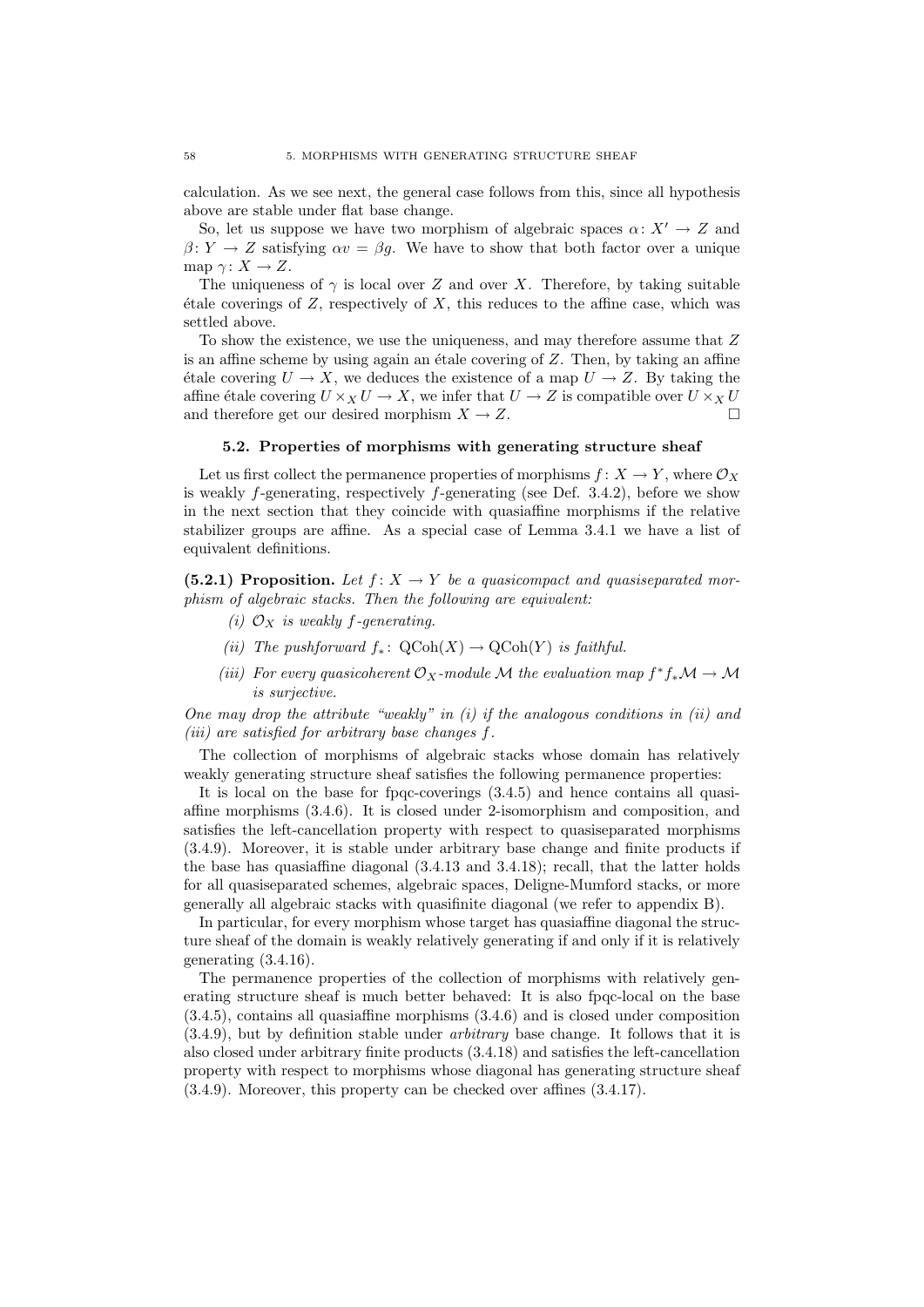#### 5.3. Relation to quasiaffine schemes

We shall prove the characterization of quasiaffine algebraic stacks (Theorem 5.3.2) and provide a proof for the relative case of quasiaffine morphisms later on with a suitable definition of relative pointwise affine stabilizer groups (Theorem 5.3.8).

Let us first tackle the case of a classifying stack. This will be important to prove the triviality of the stabilizer groups in the general case.

(5.3.1) Proposition. Let S be an algebraic space with affine diagonal over  $\mathbb{Z}$ , and let  $G \rightarrow S$  be a separated, flat and finitely presented group S-space with classifying stack q:  $B_S G \rightarrow S$ . Then  $\mathcal{O}_{B_S G}$  is weakly q-generating if and only if  $q^*$  and  $q_*$ induce an equivalence of categories:

$$
\text{QCoh}(B_S G) \stackrel{q_*}{\underset{q^*}{\rightleftharpoons}} \text{QCoh}(S). \tag{5.3.1.1}
$$

In particular, if  $G \to S$  is affine, then this can only happen if q is an isomorphism, or representable, or equivalently if  $G$  is the trivial  $S$ -group space.

PROOF. We freely use the identification of quasicoherent  $\mathcal{O}_{B_SG}$ -modules with quasicoherent G-equivariant  $\mathcal{O}_S$ -modules (as explained in [AOV08, 2.1]). Denote by  $p: S \to B_S G$  the fppf presentation associated with the trivial G-torsor. All  $\mathcal{O}\text{-modules}$  and sheaves are assumed to be quasicoherent  $\mathcal{O}\text{-modules}$  by abuse of notation. First of all, we recall some properties of p and q. We have  $q \circ p \simeq 1_S$ . hence  $q_* \circ p_* \simeq 1_{\text{QCoh}(S)}$ . Now  $p^*$  is the functor that forgets the G-structure and  $p_*$  endows an  $\mathcal{O}_S$ -module with the trivial G-action.  $q_*$  is the functor that takes G-invariants and one checks that  $q^* \simeq p_*$ . It follows that  $q_*q^* \simeq q_*p_* \simeq 1_{\text{QCoh}(S)}$ , hence  $q^*$  is a quasi-right-inverse of  $q_*$ . For a G-sheaf  $\mathcal F$  follows that subsheaf of G-invariants  $q^*q_*\mathcal{F}$  embeds in  $\mathcal F$  via the canonical evaluation map  $q^*q_*\mathcal{F} \to \mathcal{F}$ .

Now  $\mathcal{O}_{B_S G}$  is q-generating if and only if for every  $\mathcal{F}$ , the evaluation map  $q^*q_*\mathcal{F} \rightarrow \tilde{\mathcal{F}}$  is an epimorphism. So by the previous discussion this holds if and only if this is an isomorphism of quasicoherent sheaves. Equivalently, if  $q^*$  is a quasi-left-inverse of  $q_*$ . This verifies the first assertion.

The last assertion can be deduced from Tannaka theory for algebraic stacks as presented in [Lur05]. Since  $G \to S$  is affine,  $B_S G \to S$  has affine diagonal, so  $B_S G$ has affine diagonal over  $\mathbb Z$ . Moreover, the algebraic space S is local for the étale topology in the sense of [Lur05, Def. 4.2] by Remark 4.4 loc. cit. So, if the tensor functor  $q^* \colon \text{QCoh}(S) \to \text{QCoh}(B_S G)$  is a 2-isomorphism, then  $q: B_S G \to S$  must be already a 2-isomorphism by Theorem 5.11 loc. cit.. Then  $\Delta_q$  is an isomorphism, but the restriction of  $\Delta_q$  along  $p \times_S p: S \to B_S G \times_S B_S G$  is 2-isomorphic to  $G \to S$ and we conclude the assertion.

In order to transfer the previous model case to an arbitrary quasicompact algebraic stack  $X$  over an algebraic space  $S$ , we recall how the the stabilizer groups determine the local structure of algebraic stacks.

For an S-morphism  $f: T \to X$ , the *stabilizer* of f, denoted by  $G_f$  or  $\text{Aut}_{X(T)}(x)$ , is the algebraic group  $S$ -space defined by the fiber products



Here  $IX = I(X/S)$  is called the *inertia stack*; it is a group stack over X. The structure morphisms  $G_f \to T$  and  $IX \to X$  are representable, separated and of finite type since  $\Delta_{X/S}$  is [LMB00, 4.2].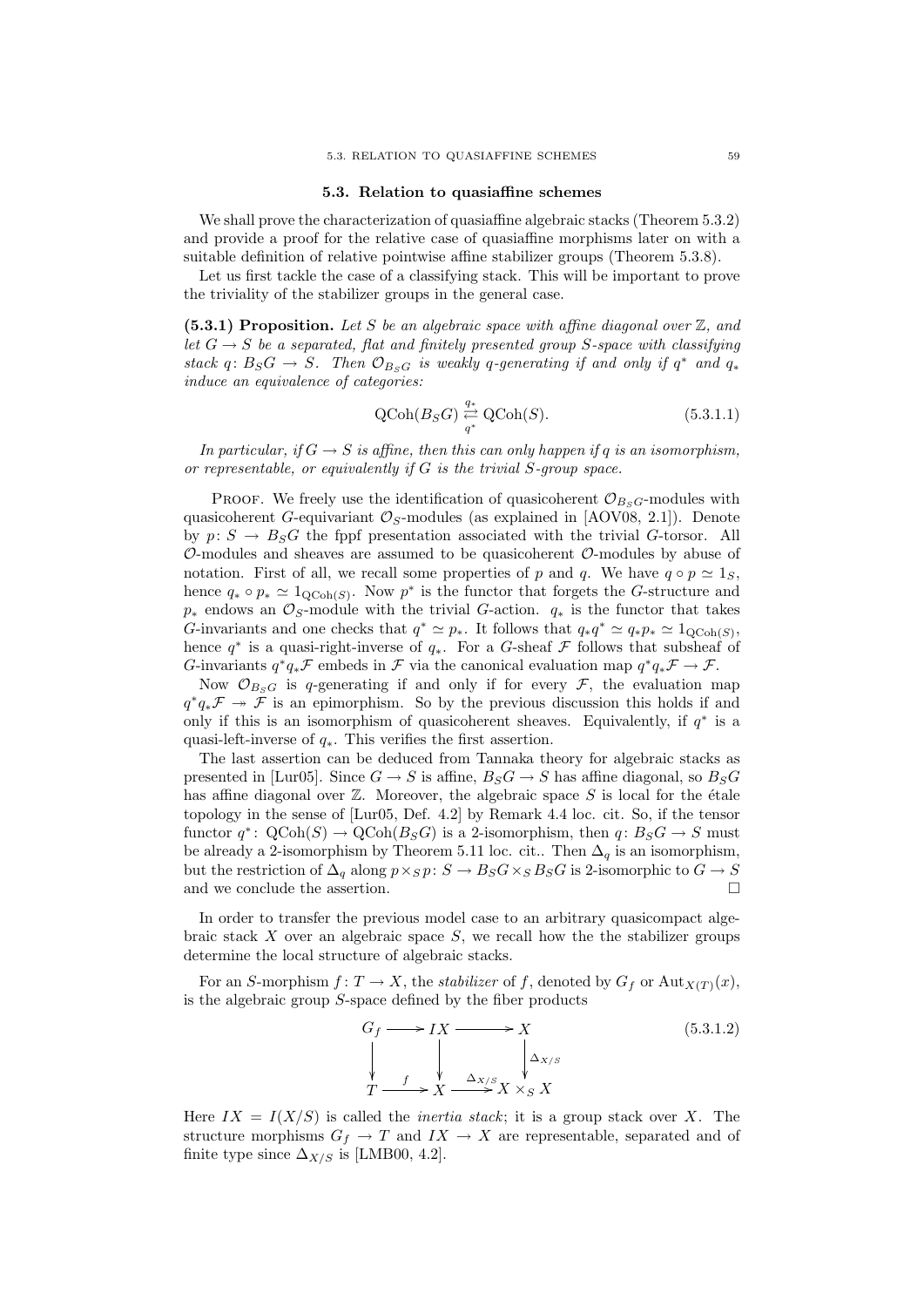$(5.3.2)$  Theorem. Let X be an algebraic stack over an algebraic space S with affine stabilizer groups at closed points. Then  $X \to S$  is representable by a quasiaffine morphism if and only if  $\mathcal{O}_X$  is generating over S.

PROOF. Clearly, the condition is necessary, for a quasiaffine map of schemes has relatively ample structure sheaf [EGA II, 5.1.2(e')], so it requires to verify the sufficiency.

We first show that  $X$  is representable by an algebraic space using Lemma 5.3.3 below. The arguments generalize parts of [EHKV01, 2.12] in the non-noetherian case. By assumption  $X$  is quasicompact and has separated diagonal of finite type.

We use that every point of  $X$  is algebraic in order to attach the classifying stack of the stabilizer groups (this holds by [Ryd10a, B.1], correcting the definition of [LMB00, 11.2]). For that, let  $\xi \in |X|$  be a closed S-point. Then there exists a representative x: Spec  $k \to X$  which factors over a quasiaffine monomorphism  $\mathcal{G}_{\xi} \hookrightarrow X$ , where  $\mathcal{G}_{\xi}$  is the residual gerbe of  $\xi$  which is of finite presentation over the residue field  $k(\xi)$ . It follows that there exists a finite field extension  $k(\xi) \subset L$  such that  $\mathcal{G}_{\xi} \otimes L \simeq BG_{x'}$ , where  $x' \colon \text{Spec } L \to \text{Spec } k(\xi) \to X$  is the induced representative of  $\xi$ . Since  $\mathcal{O}_X$  is generating over X and the composition  $BG_{x'} \to \mathcal{G}_{\xi} \to X$ is quasiaffine, we conclude that  $\mathcal{O}_{BG_{x'}}$  is generating. So by our model case 5.3.1, we know that  $G_{x'}$  must be trivial.

Thus, the inertia group morphism  $\theta: IX \to X$  has 0-dimensional closed fibers. But it is also of finite type since  $\Delta_{X/S}$  is, so that the fiber dimension  $x \mapsto \dim_{k(x)} \theta^{-1}(x)$  is upper semi-continuous (the proof is local over X, but the proof for group schemes [SGA 3.1,  $IV_B$  4.1] literally translates to algebraic group spaces). Then  $IX \to X$  must be quasifinite, and hence is quasiaffine [OS03, 3.1]. It follows that for the non-closed S-points  $x: \text{Spec } k \to X$ , the stabilizer group spaces  $G_x$  are quasiaffine algebraic group schemes, and hence also affine because the base is a field [FSR05, 7.5.3]. By repeating the previous argument they are a posteriori trivial. From Lemma 5.3.3 follows that  $X$  is representable.

This shows that  $f: X \to S$  is a morphism of algebraic spaces. In order to verify that f is quasiaffine, we may suppose that  $S$  is affine by étale descent, and even set  $S = \text{Spec } \mathbb{Z}$ . By [Ryd10b, Thm. B] there exists a *scheme Z* and a finite, finitely presented and surjective morphism  $f: Z \to X$ . It follows that  $f^* \mathcal{O}_X$  is generating for  $Z$ . So if  $Z$  is a quasiaffine scheme, then Theorem 5.1.5 implies that X is representable by a scheme.

This reduces to the final case that X is a scheme. Since  $\mathcal{O}_X$  is generating, every quasicoherent ideal sheaf is quotient of a free  $\mathcal{O}_X$ -module. It follows that the open subsets  $X_f$ , where f runs over the global sections of  $\mathcal{O}_X$ , define a base of the Zariski-topology. Since  $X$  is covered by affine open subschemes, there exists a subbase consisting of affines  $X_f$ . For these f holds that  $\Gamma(X, \mathcal{O}_X)_f \to \Gamma(X_f, \mathcal{O}_{X_f})$ is bijective [EGA I<sub>2nd</sub>, 6.8.3]. Thus, the affine hull  $p: X \to \operatorname{Spec} \Gamma(X, \mathcal{O}_X)$  induces an isomorphism  $p^{-1}(D(f)) \to X_f$ , and is hence a quasicompact open immersion. This settles that X is quasiaffine, as required.  $\square$ 

The following representability criterion is probably well-known [EHKV01, 2.12], yet stated here for lack of reference for the non-noetherian case.

 $(5.3.3)$  Lemma. An algebraic S-stack X is representable by an algebraic S-space if and only if the stabilizer groups vanish at every geometric S-point.

PROOF. Trivially, the condition is necessary. Now  $X$  is representable by an algebraic S-space if and only if  $\Delta_{X/S}$  is a monomorphism, equivalently if and only if for each S-point  $T \to X$  the stabilizer group space  $G_f \to T$  is the trivial group space [LMB00, 8.1.1]. Clearly, this is also equivalent to the fact that the inertia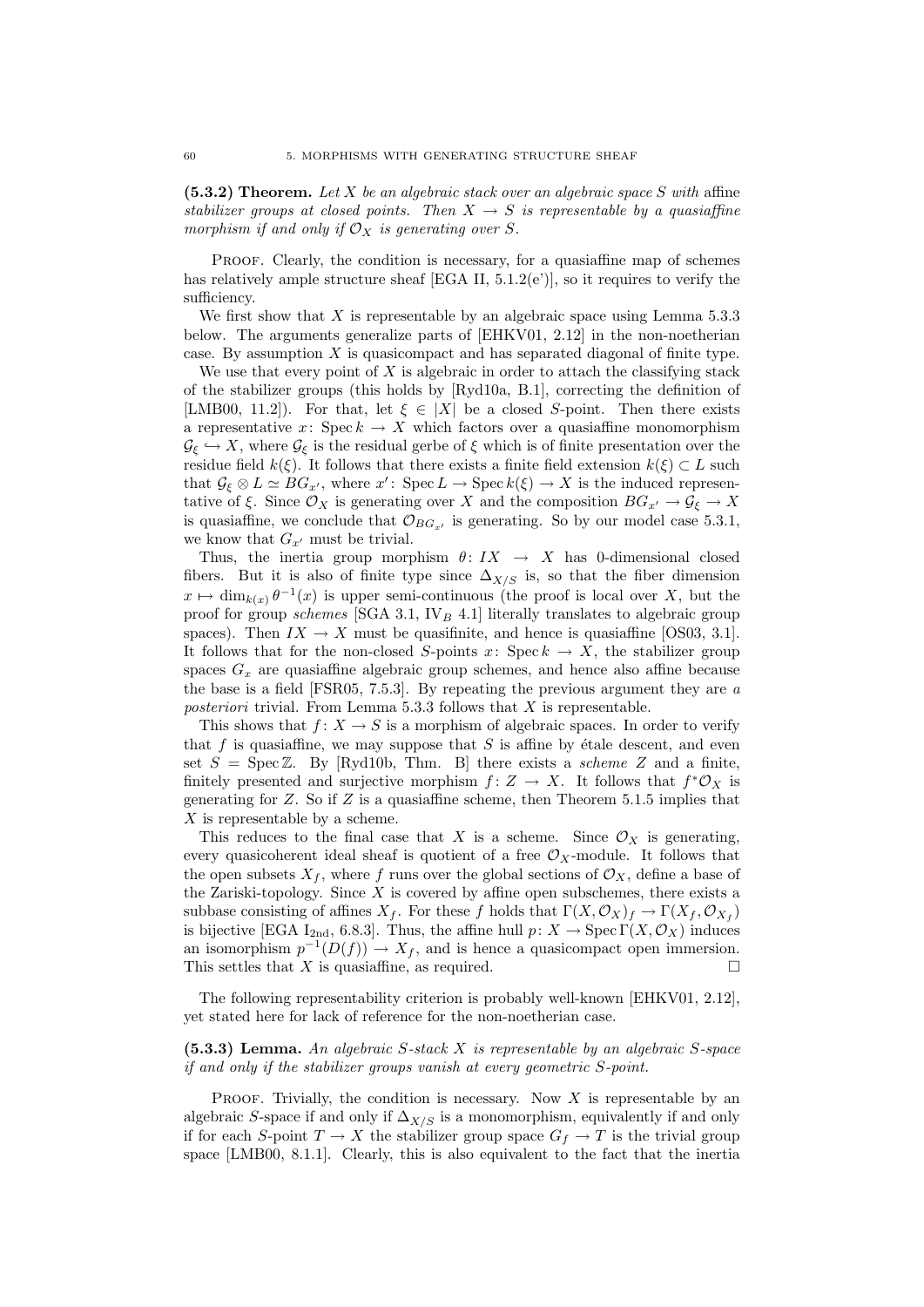stack  $\theta: IX \to X$  is trivial, i.e. that f is an isomorphism, or that the unit section  $\varepsilon: X \to IX$  is an isomorphism.

The hypothesis on the stabilizers implies that  $\theta$  is an isomorphism over every geometric point and hence is quasifinite. Since  $\theta$  is representable, separated and of finite type, we conclude that  $\theta$  is quasiaffine, and hence schematic. So by base change, we may assume that  $\theta$  is a quasiaffine morphism of schemes and an isomorphism over all geometric points. Even now the latter holds over every point, using descent and a standard approximation argument since every fiber is of finite type and thus of finite presentation. Since  $\theta$  is (locally) of finite type, we conclude that θ is a monomorphism [EGA IV.4, 17.2.6]. It follows that ε is an isomorphism, as required.

(5.3.4) Remark. We infer that the second assertion in Proposition 5.3.1 is also valid if  $G \to S$  is a separated, flat and finitely presented group space with affine fibers at closed points. Note that affine or quasiaffine morphisms cannot be detected fiber-wise; thus, this hypothesis is far more general.

5.3.1. The relative case. In order to provide Theorem 5.3.2 in the relative setting, we have to define a suitable hypothesis on the relative stabilizer groups of a morphism  $X \to Y$  which is local on the target. In contrast to the absolute case, we formulate these restrictions on the relative stabilizer groups over all *geometric* points, rather than just the closed ones, in order to obtain a well behaved property of morphisms.

(5.3.5) Definition. A morphism  $f: X \rightarrow Y$  of algebraic stacks has (relatively) affine stabilizers at all geometric points if the relative inertia stack  $I(X/Y) = X \times_{X \times_Y X} X \to X$  has affine geometric fibers.

(5.3.6) Remark. One checks, that this property is fppf local on the target and stable under arbitrary base change. Moreover, it is closed under composition, using that for two morphisms of algebraic stacks  $f: X \to Y, g: Y \to Z$  holds the formula  $I(X/Y) = \ker(I(X/Z) \to f^*I(Y/Z))$  and that the extension of two affine group schemes is affine.

 $(5.3.7)$  Example. Every morphism f with quasiaffine diagonal, or just with quasiaffine relative inertia, has relatively affine stabilizers at all points (5.3.1.2). This includes all morphisms that have quasifinite diagonal, like a relative Deligne-Mumford stack, or a relative algebraic space (i.e. a representable morphism).

As a formal consequence we obtain a relative version of Theorem 5.3.2.

(5.3.8) Theorem. Let  $f: X \to Y$  be a morphism of algebraic stacks with relatively affine stabilizers at geometric points. Then f is quasiaffine if and only if  $\mathcal{O}_X$  is f-generating.

Proof. All properties under consideration are fppf local on the target and stable. So, we may assume that  $Y$  is an algebraic space and Theorem 5.3.2 applies.  $\Box$ 

Using that the diagonal of a morphism of algebraic stacks is always representable, we infer the following corollaries.

(5.3.9) Corollary. A morphism of algebraic stacks  $f: X \rightarrow Y$  has quasiaffine diagonal  $\Delta_f$  if and only if  $\mathcal{O}_X$  is  $\Delta_f$ -generating.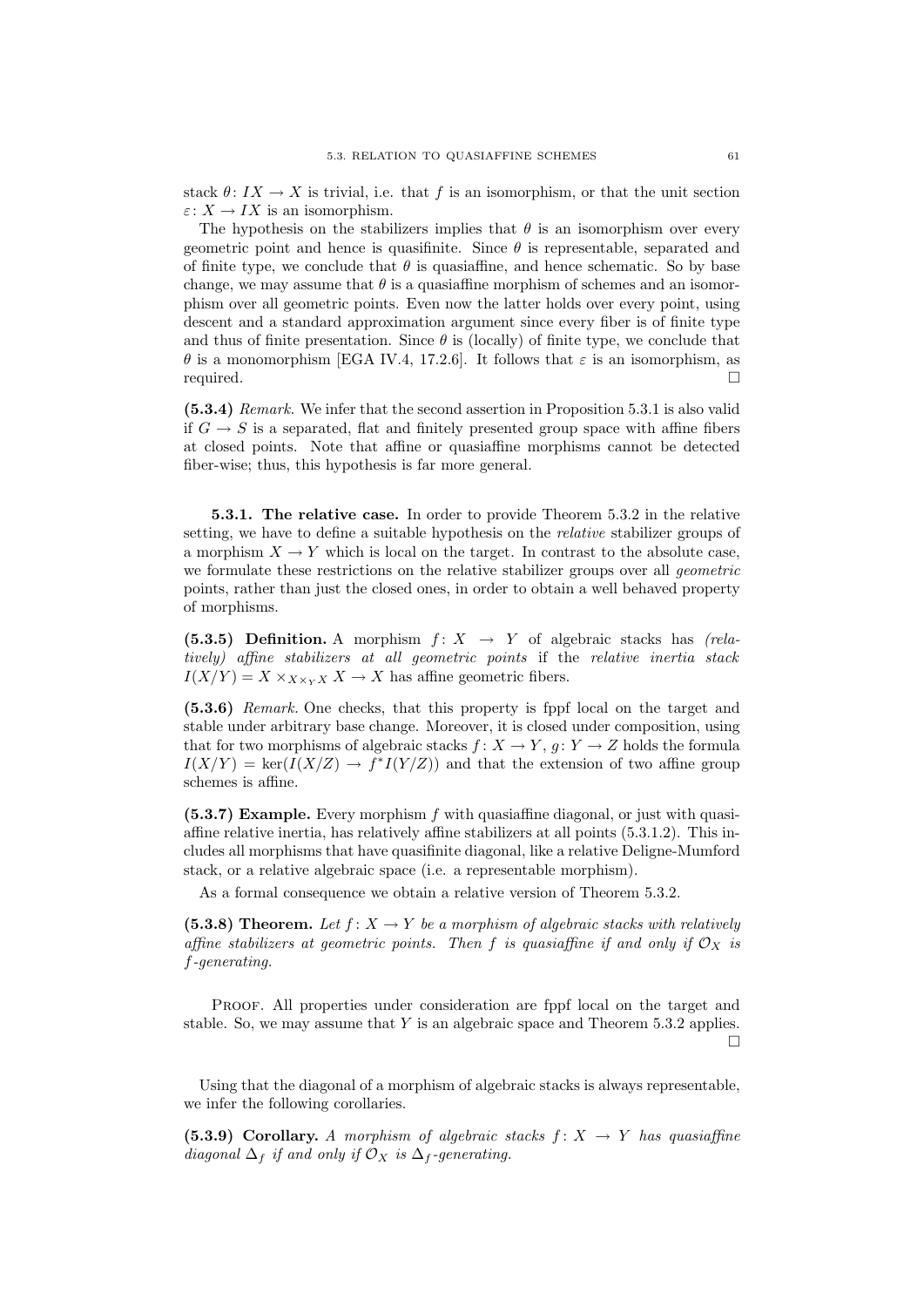A morphism with quasiaffine diagonal has quasiaffine relative inertia and hence affine relative stabilizer groups at geometric points. This allows us to give a characterization of quasiaffine morphisms in purely sheaf theoretic terms.

(5.3.10) Corollary. A morphism of algebraic stacks  $f: X \rightarrow Y$  is quasiaffine if and only if  $\mathcal{O}_X$  is generating for f and  $\Delta_f$ .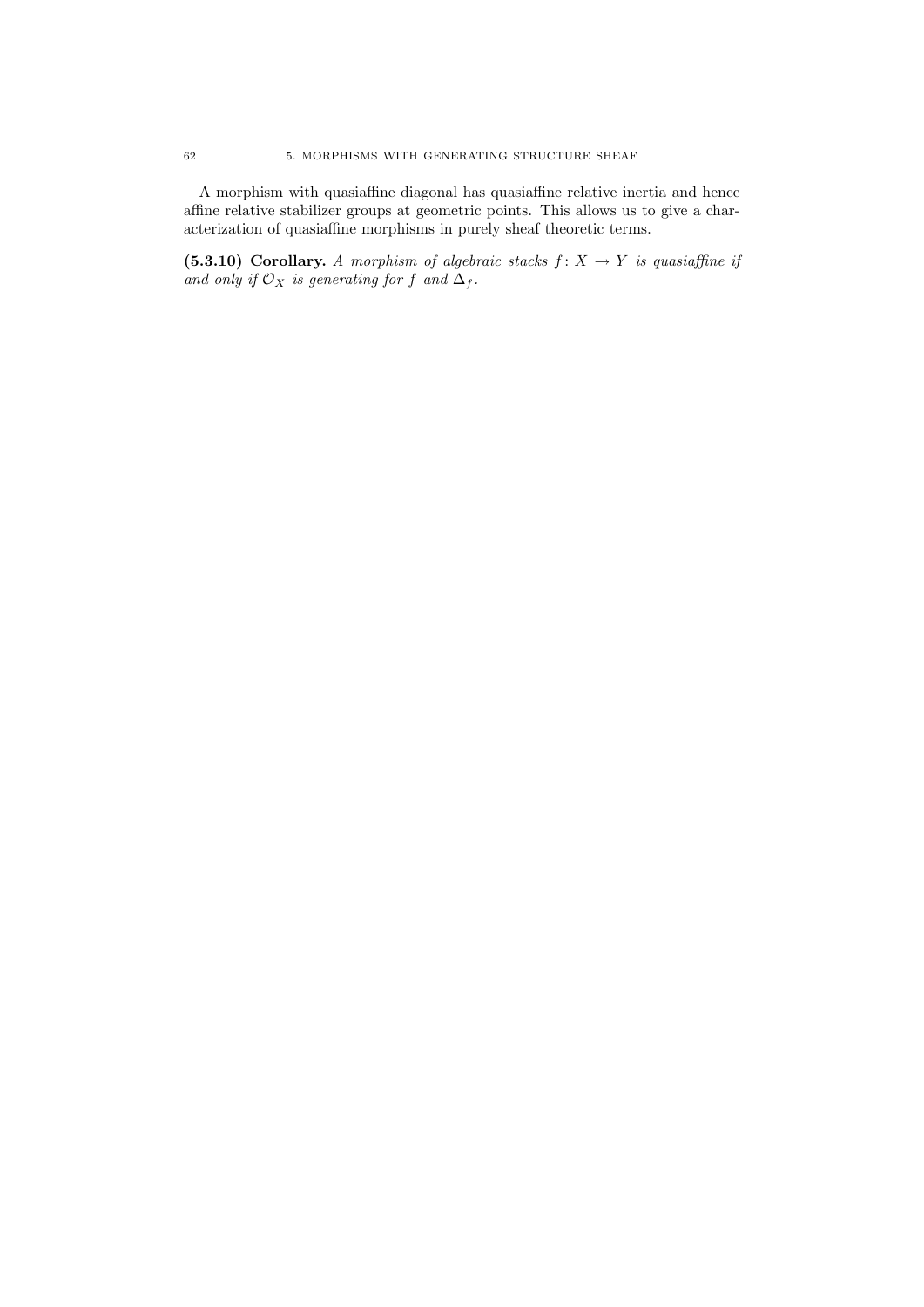## CHAPTER 6

## Tensor generators and Totaro's Theorem

For an arbitrary quasicompact and quasiseparated algebraic stack with affine stabilizer groups at geometric points, we show that a vector bundle has quasiaffine frame bundle if and only if an associated family of vector bundles, the local tensor hull  $\langle \mathcal{E} \rangle$ , is a generating family for  $\mathrm{QCoh}(X)$  (cf. Theorem 6.2.12). This unifies the following well-known facts from projective geometry and representation theory of algebraic groups.

- (i) An invertible sheaf  $\mathcal L$  on a quasicompact and separated scheme X is ample if and only if for every finite-type sheaf  $\mathcal F$  and  $n \in \mathbb N$  sufficiently large, the twist  $\mathcal{F} \otimes \mathcal{L}^{\otimes n}$  is globally generated.
- (ii) Let G a closed algebraic subgroup scheme of  $GL_{n,k}$  over a field k. Then every finite-dimensional, rational representation of G can be constructed from its original representation on  $k^n$  by the process of forming tensor products, direct sums, subrepresentations, quotients and duals [Wat79, 3.5].

First, we recall in section 6.1 the correspondence between  $GL_n$ -torsors and vector bundles of rank  $n$ . In section 6.2 we begin with the definition of tensorial constructions and introduce the concept of the (local) tensor hull. Then we study vector bundles, whose local tensor hull is a generating family, and call them tensor generators. After proving Theorem 6.2.12, we generalize this to finite and infinite tensor generaring families.

#### 6.1. Correspondence between frame bundles and vector bundles

As a preparation for the following section we recall the correspondence between vector bundles and  $GL_n$ -torsors.

**6.1.1. Frame bundles.** Let  $X \to S$  be a morphism of algebraic stacks. Recall that there is a one-to-one correspondence between locally free  $\mathcal{O}_X$ -modules of rank n and  $GL_{n,S}$ -torsors over X (in the fppf or equivalently étale topology, since  $GL_{n,S} = GL_{n,\mathbb{Z}} \times_{\mathbb{Z}} S \to S$  is smooth and connected, or even in the Zariski topology [Ser95] if  $X$  is a scheme).

For a vector bundle  $\mathcal E$  of rank n, the frame bundle  $p: E = \text{Isom}(\mathcal E, \mathcal O_X^{\oplus n}) \to X$ is the open substack of  $\text{Hom}_S(\mathcal{E}, \mathcal{O}_X^{\oplus n}) = \text{Spec}_X \text{Sym}(\text{Hom}(\mathcal{E}, \mathcal{O}_X^{\oplus n})^{\vee}) \to X$ , that parametrizes isomorphisms  $\mathcal{E} \xrightarrow{\simeq} \mathcal{O}_{X}^{\oplus n}$ . It has a natural structure over S and the projection  $p$  is an affine and finitely presented morphism. Furthermore, it carries a right-action of  $GL_{n,S}$  which turns it into a torsor (see [HL97, 4.2.3] for more details). In particular,  $E \to X$  is smooth, affine and has connected fibers by fppf descent.

Conversely, given a  $GL_{n,S}$ -torsor  $E \to X$ , then  $GL_{n,S}$  acts naturally on  $\mathbb{A}_S^n$  from the left, and  $V = E \times G^{L_{n,S}}$   $\mathbb{A}_{S}^{n} = E \times_{S} \mathbb{A}_{S}^{n}/GL_{n,S} \rightarrow X$  becomes a vector bundle, whose associated sheaf of sections  $\mathcal E$  is locally free.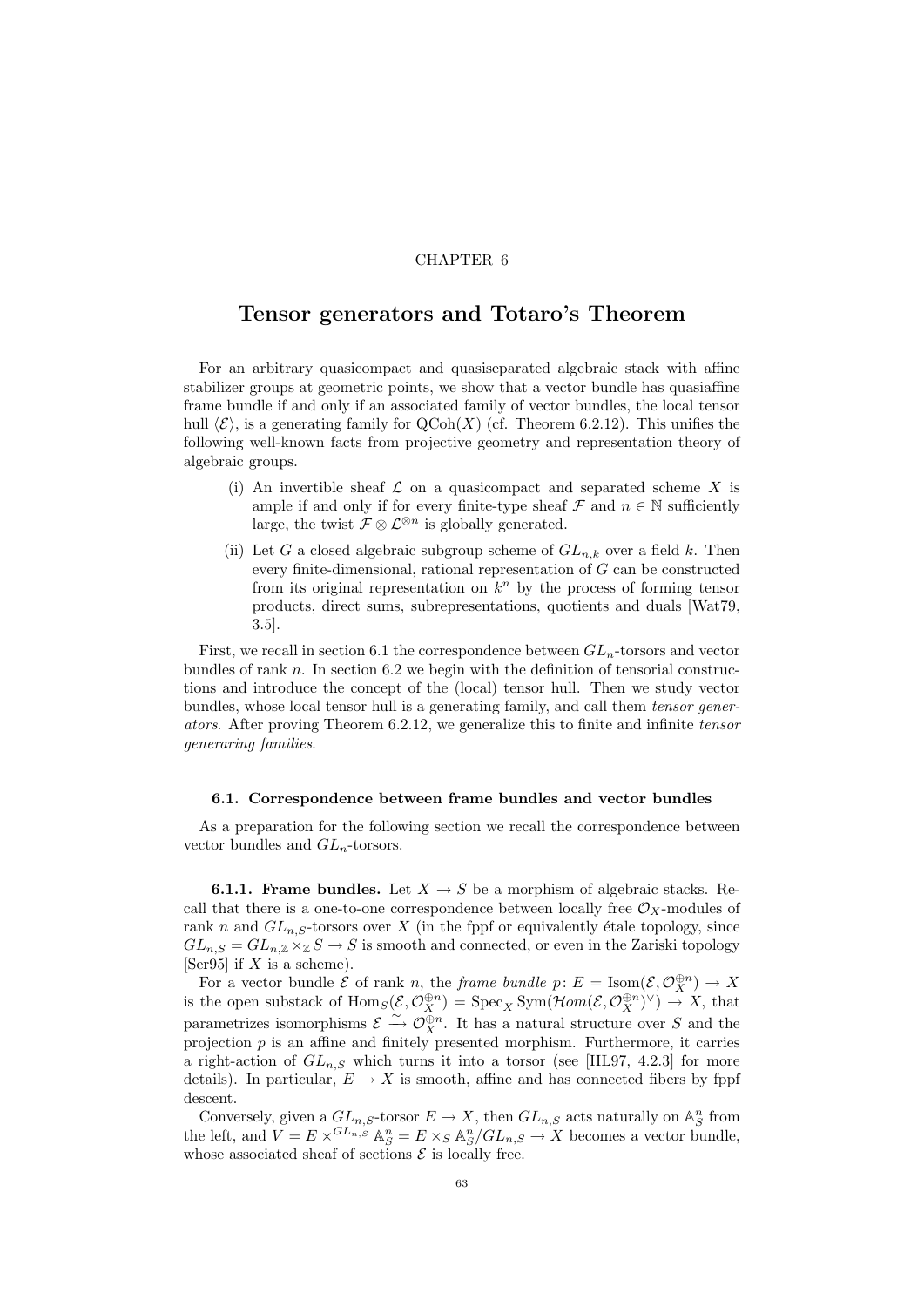**6.1.2.** Universal vector bundle.  $BGL_{n,S} = BGL_{n,\mathbb{Z}} \times_{\mathbb{Z}} S$  carries a canonical locally free sheaf  $V$  of rank n whose associated frame bundle is the trivial  $GL_{n,S}$ -torsor. Using the correspondence between quasicoherent  $\mathcal{O}_{BGL_{n,S}}$ -modules and quasicoherent  $\mathcal{O}_S$ -modules endowed with a  $\mathcal{O}_{GL_n, S}$ -coaction, one checks that  $\mathcal V$ is the standard representation of  $GL_{n,S}$ . In turn, one recovers the originally locally free sheaf via the classifying morphism  $c \colon X \to BGL_{n,S}$  by  $\mathcal{E} \simeq c^* \mathcal{V}$ .

This gives a natural connection between properties of  $V$  and those of  $\mathcal E$  as long as they are preserved under c. For example, one may define the cohomological Chern classes of  $\mathcal E$  as the pullback of those of  $\mathcal V$  (see [Hei05] for a recent discussion).

6.1.3. Algebraic G-bundles. Let us consider vector bundles whose associated frame bundle is induced by torsor for some affine group scheme  $G \rightarrow S$ .

(6.1.1) Definition. Let S be an affine scheme and  $\varphi: G \to GL$  a closed subgroup S-scheme that is faithfully flat and finitely presented over S.

A vector bundle  $\mathcal E$  on an algebraic S-stack X is called an *algebraic G-bundle* (with respect to  $\varphi$ ) if the classifying morphism  $X \to BGL_{n,S}$  factors over  $B(\varphi): B_S G \to BGL_n$ . We say that G is a structure group of E (w.r.t.  $\varphi$ ). If  $B(\varphi)$ (or equivalently  $GL_n/G \to S$ ) is quasiaffine, then we shall say that G is *admissible*.

If not stated otherwise, we will consider every vector bundle of rank  $n$  as an algebraic  $GL_n$ -bundle.

We will see that locally free sheaves of linearly reductive representation type appear naturally in the context of tensor generating sheaves (see Proposition 6.2.11).

 $(6.1.2)$  Example. If S is of characteristic 0, then every vector bundle has linearly reductive structure group  $GL_{n,S} \simeq GL_{n,\mathbb{Q}} \times_{\mathbb{Q}} S$ .

(6.1.3) Example. A vector bundle  $\mathcal E$  decomposes as the direct sum of n invertible sheaves if and only if  $\mathcal E$  is an algebraic  $\mathbb G_m^n$ -bundle with respect to the diagonal embedding  $\varphi: \mathbb{G}_m^n \hookrightarrow GL_n$ . In particular,  $\mathcal{E}$  has linearly reductive structure group in this case.

6.1.4. Properties of the classifying morphism. Properties of the classifying map are related to those of the total space  $q: E \to S$  of the frame bundle. due to the canonical fiber square



where the lower horizontal arrow is the smooth presentation corresponding to the trivial  $GL_{n,S}$ -torsor. Let now P be a property of morphisms of algebraic S-stacks (e.g. representable or quasiaffine). If  $P$  is stable, then it would descend from  $c$  to q, and the converse holds if  $P$  is fppf local. This proves the following Lemma:

(6.1.4) Lemma. Let  $P$  be a property of morphisms of algebraic stacks that is stable and fppf local on the target.

Let  $X \to S$  be a morphism of algebraic stacks and  $\mathcal E$  a vector bundle on X of constant rank. Then the following are equivalent:

- (i) For the frame bundle  $E \to X$  of  $\mathcal{E}$ , the total space  $E \to S$  has  $\mathcal{P}$ .
- (ii) The classifying morphism  $X \to BGL_{n,S}$  has  $\mathcal{P}$ .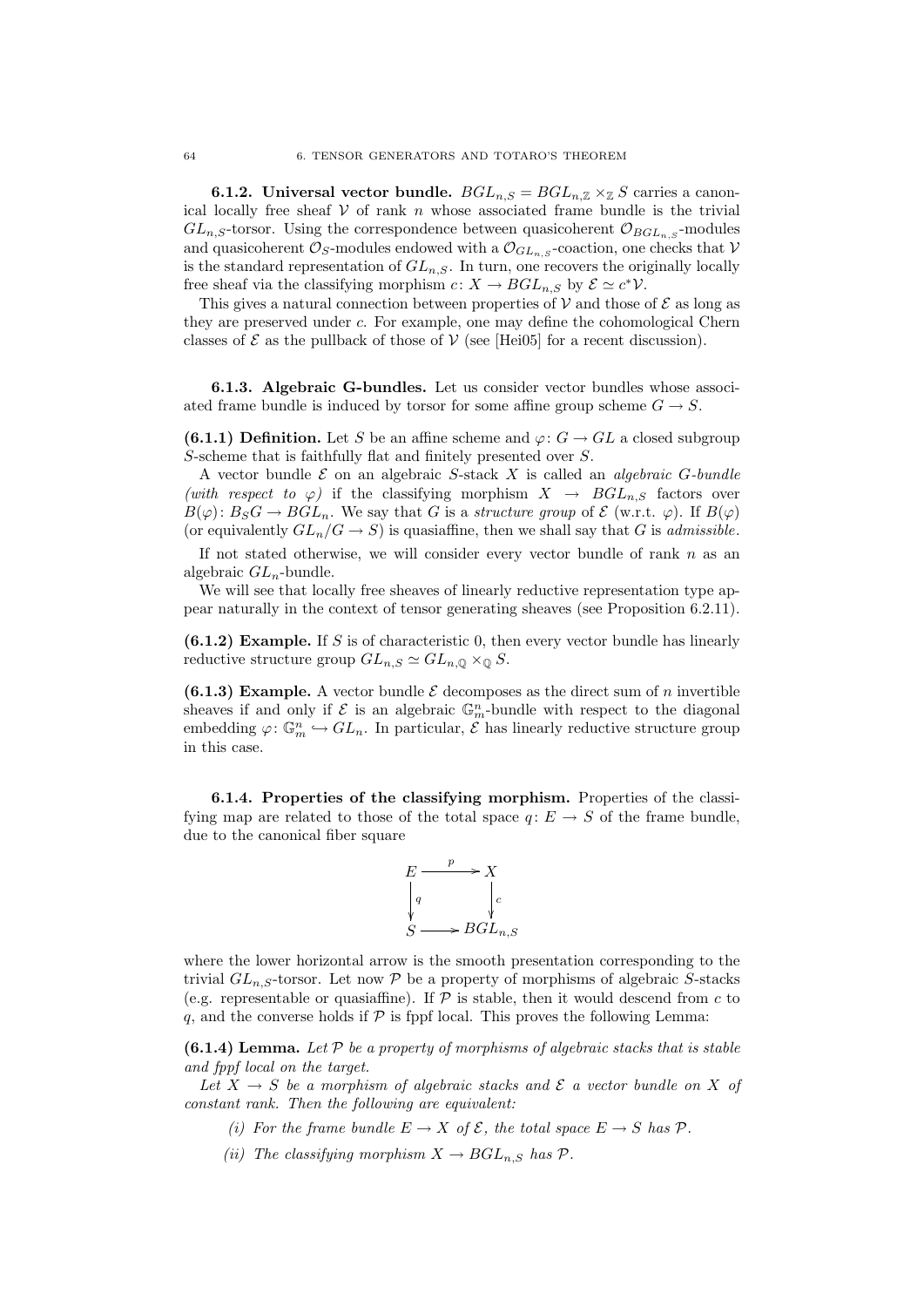For example, these conditions are satisfied for representable, quasiaffine morphisms or morphisms with relatively generating structure sheaf. However, strongly representable (i.e. schematic) morphisms, or morphisms with the resolution property, do not satisfy fppf descent in general (see 4.3.8 for a counterexample of the latter).

6.1.5. Relation between frame bundles and the resolution property. Using the frame bundle correspondence, the study of the resolution property of a morphism of algebraic stacks  $f: X \to S$  is equivalent to the study of the resolution property of a collection of morphisms  $f_i: X \to S_i$  whose targets  $S_i$  are more stacky, but whose fibers are simpler in important cases. Consider the following first demonstration to illustrate this issue:

(6.1.5) Proposition. Let  $f: X \rightarrow S$  be morphism of algebraic stacks and  $\mathcal E$  a locally free  $\mathcal{O}_X$ -module of rank n with associated frame bundle  $p: E \to X$ . Then the following are equivalent:

- (i)  $f: X \rightarrow S$  has the resolution property.
- (ii) The classifying S-morphism c:  $X \to BGL_{n,S}$  has the resolution property.
- (iii)  $f \circ p: E \to S$  has the resolution property given by a generating family of  $GL_{n,S}$ -linearized locally free  $\mathcal{O}_X$ -modules.

PROOF. We know that  $BGL_{n,S} \to S$  satisfies the resolution property by Example 4.3.2 and that it has affine diagonal. So everything follows from Proposition  $4.3.1.$ 

We will investigate in section 6.2.2 those locally free sheaves more closely whose classifying morphisms  $X \to BGL_{n,S}$  have the resolution property in its most simplest form; namely, where  $\mathcal{O}_X$  is relatively generating.

### 6.2. Tensor generators and quasiaffine frame bundles

So far, we have ignored the tensor structure and the size of the generating families of locally free sheaves. They belong to an additive tensor subcategory and satisfy fpqc-descent. Instead of carrying an explicit family, we may restrict to study those members, which generate the remaining ones by tensorial constructions. Unless stated otherwise explicitly, we restrict to locally free generating sheaves.

6.2.1. Tensorial constructions and local tensor hulls. For a vector bundle  $\mathcal E$  on an algebraic stack X we associate a family of vector bundles  $\langle \mathcal E \rangle$  by tensorial constructions, which has the property that every member becomes globally generated after restricting to the frame bundle  $E \to X$ . We will see in section 6.2.2 that such a family is generating if and only if  $E$  is quasiaffine.

 $(6.2.1)$  Definition. By a tensorial construction we mean a finite composition t of the canonical (bi-) functors  $\oplus$ ,  $\otimes$ ,  $(\cdot)^{\vee}$  that has one input and one output datum.

(6.2.2) Example. Examples are the constant functor  $\mathcal{F} \mapsto \mathcal{O}$ , the *n*-th direct sum  $\mathcal{F} \mapsto \mathcal{F}^{\oplus n}$ , the *n*-th tensor power  $\mathcal{F} \mapsto \mathcal{F}^{\otimes n}$  or  $\mathcal{F} \mapsto \bigoplus_{i=0}^{n} \bigoplus_{j=0}^{n} \mathcal{F}^{\otimes i} \otimes (\mathcal{F}^{\vee})^{\otimes j}$ .

 $(6.2.3)$  Remark. Tensorial constructions preserve isomorphisms and respect globally free sheaves. Moreover, they commute with pullbacks  $f^*$  for arbitrary morphisms  $f: X \to Y$  of algebraic stacks.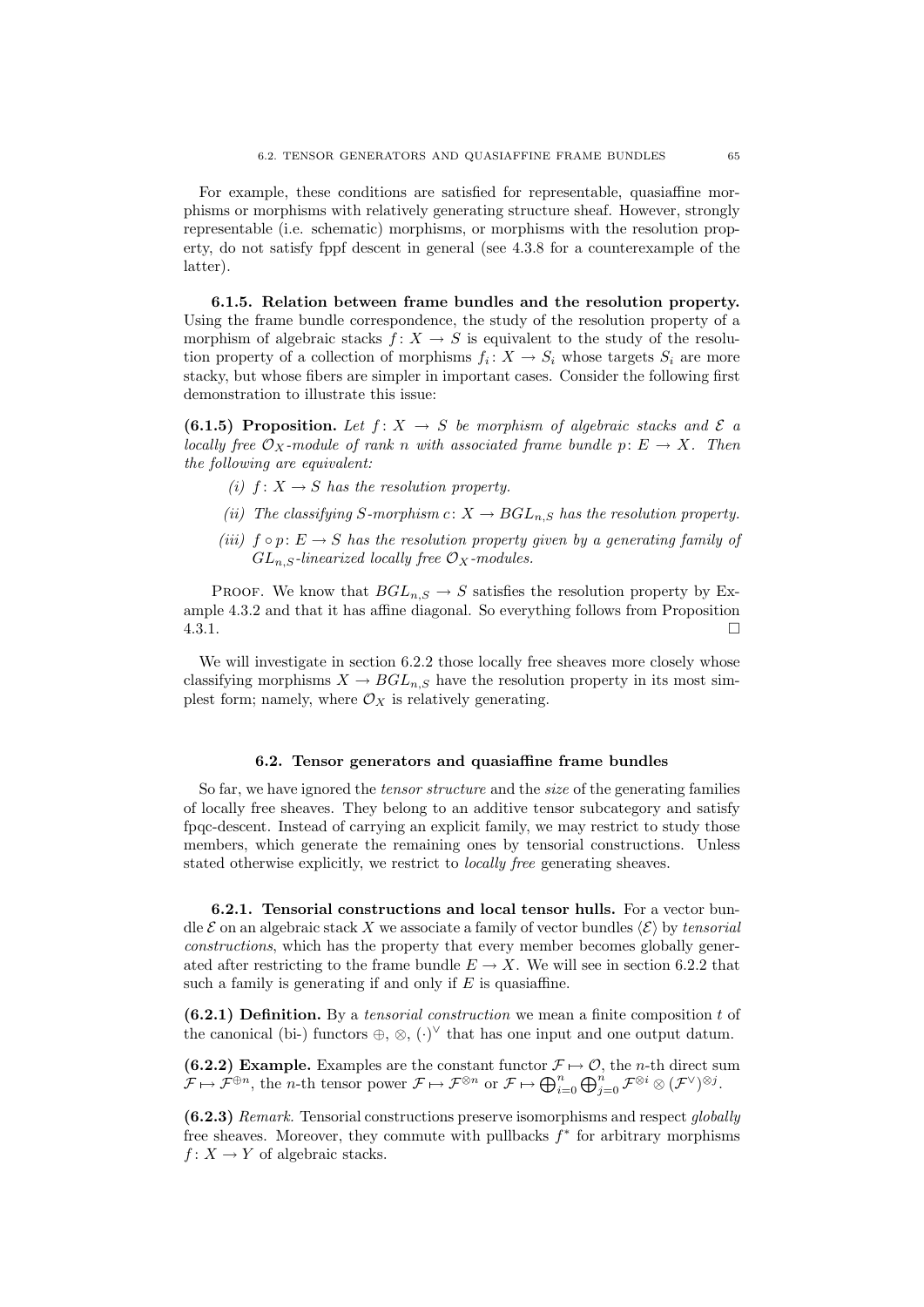(6.2.4) Definition. The tensor hull  $|\mathcal{E}|$  of a vector bundle  $\mathcal E$  on an algebraic stack X is the full subcategory of  $QCoh(X)$  whose objects are direct summands of tensorial constructed  $t(\mathcal{E})$ , for some tensorial construction t.

The local tensor hull  $\langle \mathcal{E} \rangle$  of  $\mathcal{E}$  is the full subcategory of QCoh(X) of all quasicoherent  $\mathcal{O}_Y$ -modules F endowed with an injection  $\mathcal{F} \hookrightarrow t(\mathcal{E})$  that is locally split (cf. Def. 3.5.3) relative to the frame bundle  $E \to X$  for some tensorial construction t.

Clearly, holds  $|\mathcal{E}| \subset \langle \mathcal{E} \rangle$  and the inclusion is proper because injections of vector bundles do not split in general. Before we discuss examples we give a list of properties whose verification is straightforward and hence omitted.

(6.2.5) Remark. Let  $\langle \cdot \rangle$  be either  $\langle \cdot \rangle$  or  $|\cdot|$ .

- (i)  $\langle \mathcal{E} \rangle$  consists entirely of locally free  $\mathcal{O}_X$ -modules of finite type by fppf descent along the frame bundle.
- (ii) For every morphism of algebraic stacks  $f: Y \to X$  exists a natural inclusion  $f^* \langle \mathcal{E} \rangle \subseteq \langle f^* \mathcal{E} \rangle$  according to the universality of frame bundles. If f is an isomorphism, then this is an equivalence.
- (iii) Every isomorphism  $\mathcal{E} \xrightarrow{\sim} \mathcal{E}'$  induces an equivalence  $\langle \mathcal{E} \rangle \xrightarrow{\sim} \langle \mathcal{E}' \rangle$ .
- (iv) For every  $n \in \mathbb{N}$  holds that every sheaf in  $\langle \mathcal{O}^{\oplus n} \rangle$  is quotient of a free sheaf of finite type.
- (v) For every  $\mathcal{F} \in \langle \mathcal{E} \rangle$  the pullback along the frame bundle  $E \to X$  is globally generated by (ii)-(iv)

As the following example illustrates, the tensor hull of a line bundle is a familiar object when studying resolutions that are made up by line bundles.

 $(6.2.6)$  Example. Let X be a connected algebraic stack.

- (i) Let  $\mathcal L$  be an invertible sheaf on X. Then the elements in  $|\mathcal L|$  are finite direct sums of  $\mathcal{L}^n$  for some  $n \in \mathbb{Z}$ . For that let  $\mathcal{F} \subset t(\mathcal{L})$  be a direct summand for some tensorial construction t. Clearly holds  $t(\mathcal{L}) = \bigoplus_{i \in I} \mathcal{L}^{n_i}$ for a finite family of integers  $n_i \in \mathbb{Z}$ . By intersecting this decomposition with F, we get a decomposition  $\mathcal{F} = \bigoplus_{i \in I} \mathcal{F}_i$ , where  $\mathcal{F}_i$  is a direct summand of  $\mathcal{L}^{n_i}$ , and hence zero or isomorphic to the latter.
- (ii) The previous example generalizes to families  $\mathcal{L}_1, \ldots, \mathcal{L}_r$  of invertible sheaves. One checks that every element in  $|\bigoplus_{i=1}^r \mathcal{L}_i|$  can be written as a direct sum of tensor products  $\mathcal{L}^{\bar{n}}$  with  $\bar{n} \in \mathbb{Z}^r$ .

The use of the local tensor hull will be important in the following section.

 $(6.2.7)$  Lemma. Let G be an affine, flat, finitely presented and linearly reductive group scheme over an affine base S. Then for every vector bundle  $\mathcal E$  on BG holds  $|\mathcal{E}| = \langle \mathcal{E} \rangle$ .

PROOF. It suffices to show that  $|\mathcal{E}| \supset \langle \mathcal{E} \rangle$ . For that, let F be locally free sheaf of finite type appearing in  $\langle \mathcal{E} \rangle$ . Then there exists a tensorial construction t and an injective map  $\varphi: \mathcal{F} \subset t(\mathcal{E})$  which is locally split with respect to the frame bundle  $E \to X$  of  $\mathcal E$ . We have to show that  $\varphi$  is split. First, note that  $\mathcal G := \mathrm{coker}\,\varphi$  is also locally free of finite type by smooth descent. The obstruction for the splitting of  $\varphi$ is an element of  $\text{Ext}^1(\mathcal{G}, \mathcal{F}) \simeq \text{H}^1(B_S G, \mathcal{G}^{\vee} \otimes \mathcal{F})$ . However, the latter group is zero since  $B_S G \to S$  is cohomologically affine, by definition of the linear reductivity of  $G \rightarrow S$  [Alp09, 11.1].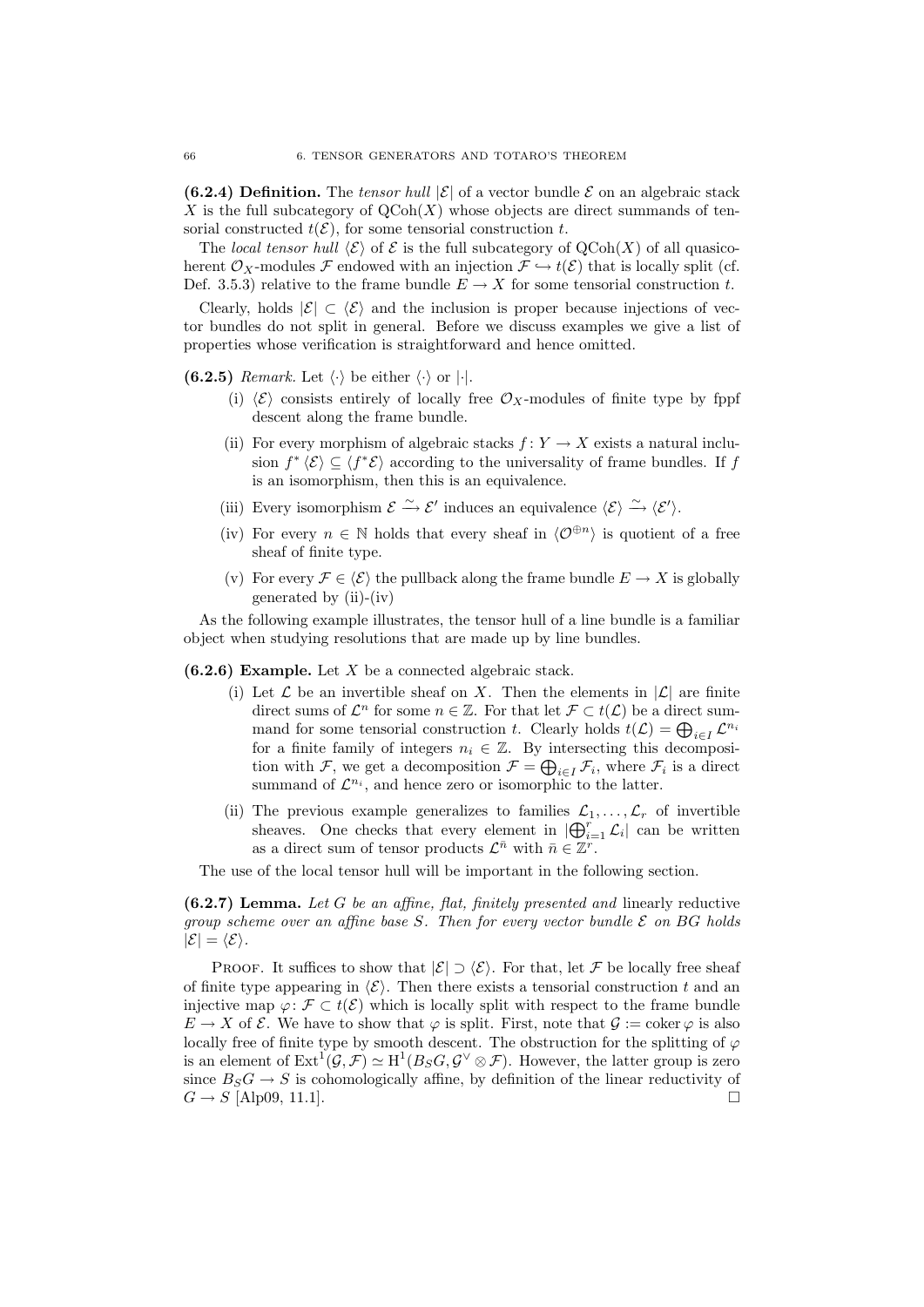6.2.2. Tensor generators and quasiaffine frame bundles. We show next that the local tensor hull of a vector bundle is a generating family if and only if the frame bundle of the latter has a quasiaffine total space.

(6.2.8) Definition. Let  $f: X \to Y$  be a quasicompact and quasiseparated morphism of algebraic stacks with relatively affine stabilizers at geometric points. We shall call a vector bundle  $\mathcal E$  a tensor generator for X over S (with respect to f), if  $\langle \mathcal{E} \rangle$  is an f-generating family. If the subfamily  $|\mathcal{E}|$  is f-generating, then we call  $\mathcal{E}$  a strict tensor generator for X over S.

The need for local tensor hulls, rather than tensor hulls is due to the existence of non-semisimple representations if one takes non-linearly reductive group schemes into account.

 $(6.2.9)$  Lemma. Let S be a quasicompact and quasiseparated algebraic stack. The universal vector bundle  $\mathcal E$  on  $BGL_{n,S}$  is a tensor generator over S.

PROOF. We may assume that  $S = \text{Spec } \mathbb{Z}$ . Set  $G = GL_{n,S}$  for simplicity. In order to show that  $\langle \mathcal{E} \rangle$  is a tensor generating family, we have to resolve an arbitrary quasicoherent sheaf M on BG. Denoting by  $f: S \to BGL_{n,S}$  the trivial  $GL_{n,S}$ torsor, we may assume that M is a flat f-locally split subsheaf of  $(f_*\mathcal{O}_S)^{\oplus I}$  for some set  $I$  by Proposition 3.5.4. By intersecting the decomposition of the latter down to  $M$  we may even assume that  $I$  is a singleton. We exploit now the explicit description of the regular representation  $f_*\mathcal{O}_S$ .

For that, let us identify the category of quasicoherent sheaves on BG as the category of  $\mathcal{O}_G$ -comodules. Here  $\mathcal{O}_G = \mathbb{Z}[x_{ij}][\det^{-1}]$  is the corresponding Hopf algebra, where det  $\in \mathbb{Z}[x_{ij}]$  is the monic determinant polynomial of degree n. Its comultiplication  $\mu: \mathcal{O}_G \to \mathcal{O}_G \otimes \mathcal{O}_G$  is given by  $x_{ij} \mapsto \bigoplus_{k=1}^n x_{ik} \otimes x_{kj}$  so that  $\mu: \mathcal{O}_G \to (\mathcal{O}_G)_0 \otimes \mathcal{O}_G$  becomes a homomorphism of comodules, where the subscript 0 denotes the trivial coaction. The coinverse  $\iota: \mathcal{O}_G \to \mathcal{O}_G$  is given by  $x_{ij} \mapsto \det^{-1} c_{ji}$ , where  $c_{ij} \in \mathbb{Z}[x_{ij}]$  are the cofactors.

Let us give a coordinate free presentation of  $\mathcal{O}_G$ . We identify the standard representation  $\mathcal E$  as the free module  $\mathcal E_0 := \mathbb Z^{\oplus n} = \langle e_i \rangle$  that is endowed with the natural comodule structure  $\varrho: e_j \mapsto \bigoplus_{k=1}^n e_k \otimes x_{kj}$ . This coaction extends naturally to a coaction on  $\overline{\text{Sym}}\mathcal{E}$  and on  $\overline{\bigwedge}^n \mathcal{E}$ . The determinant realizes the homomorphism of comodules  $(\mathcal{O}_S)_0 \to \Lambda^n \mathcal{E}$ . Then the quotient map  $\mathbb{Z}[x_{ij}][T] = (\mathbb{Z}[x_{1,j}] \otimes \cdots \otimes \mathbb{Z}[x_{n,j}])[T] \rightarrow \mathbb{Z}[x_{ij}][\det^{-1}],$  sending T to det<sup>-1</sup>, can be written as a surjective homomorphism of comodules  $\bigoplus_{i\geq 0} \text{Sym}(\mathcal{E})^{\otimes n} \otimes (\bigwedge^n \mathcal{E})^{\otimes -i} \twoheadrightarrow \mathcal{O}_G.$ 

It follows that the preimage of the non-equivariant split subcomodule  $\mathcal{M} \subset \mathcal{O}_G$ is a non-equivariant split subsheaf  $\mathcal{M}' \subset := \bigoplus_{i,j \geq 0} \text{Sym}^j (\mathcal{E}^{\oplus n}) \otimes (\bigwedge^n \mathcal{E})^{\otimes -i}$ . Using that Sym<sup>j</sup> and  $\bigwedge^n$  are quotients of tensor products, we infer that M' is a quotient of a non-equivariant split subsheaf  $\mathcal{M}'' \subset \bigoplus_{i,j \geq 0} (\mathcal{E}^{\oplus n})^{\otimes j} \otimes (\mathcal{E}^{\vee})^{\otimes ni}$ . In particular, M'' is an element of  $\langle \mathcal{E} \rangle$ . If S is of characteristic 0 or if  $n = 1$ , then  $GL_{n,S} = GL_{n,0} \times_{\mathbb{Q}} S$  is linearly reductive over S [Alp09, Ex. 11.4], so that the inclusion  $\mathcal{M}'' \hookrightarrow \bigoplus_{i,j\geq 0} (\mathcal{E}^{\oplus n})^{\otimes j} \otimes (\mathcal{E}^{\vee})^{\otimes ni}$  is split. Therefore,  $\mathcal{M}''$  is already an element of  $|\mathcal{E}|$ .

**(6.2.10)** Lemma. Let  $\varphi: G \subset GL_{n,S}$  be a closed subgroup scheme that is flat, finitely presented over an affine base S such that  $GL_{n,S}/G$  is quasiaffine. If  $G \to S$ is linearly reductive, then for the induced map  $\Phi: B_S G \to BGL_{n,S}$  and the universal bundle  $\mathcal{E}^{univ}$  on  $BGL_{n,S}$  follows that  $\Phi^*\mathcal{E}^{univ}$  is a strict tensor generator on  $B_SG$ .

PROOF. Since  $|\mathcal{E}|$  is a generating family on  $BGL_{n,S}$  by 6.2.9, it follows that  $\Phi^*$  | $\mathcal{E}$ | is a generating family on  $B_S G$  because  $\Phi$  is quasiaffine by Lemma 4.3.16.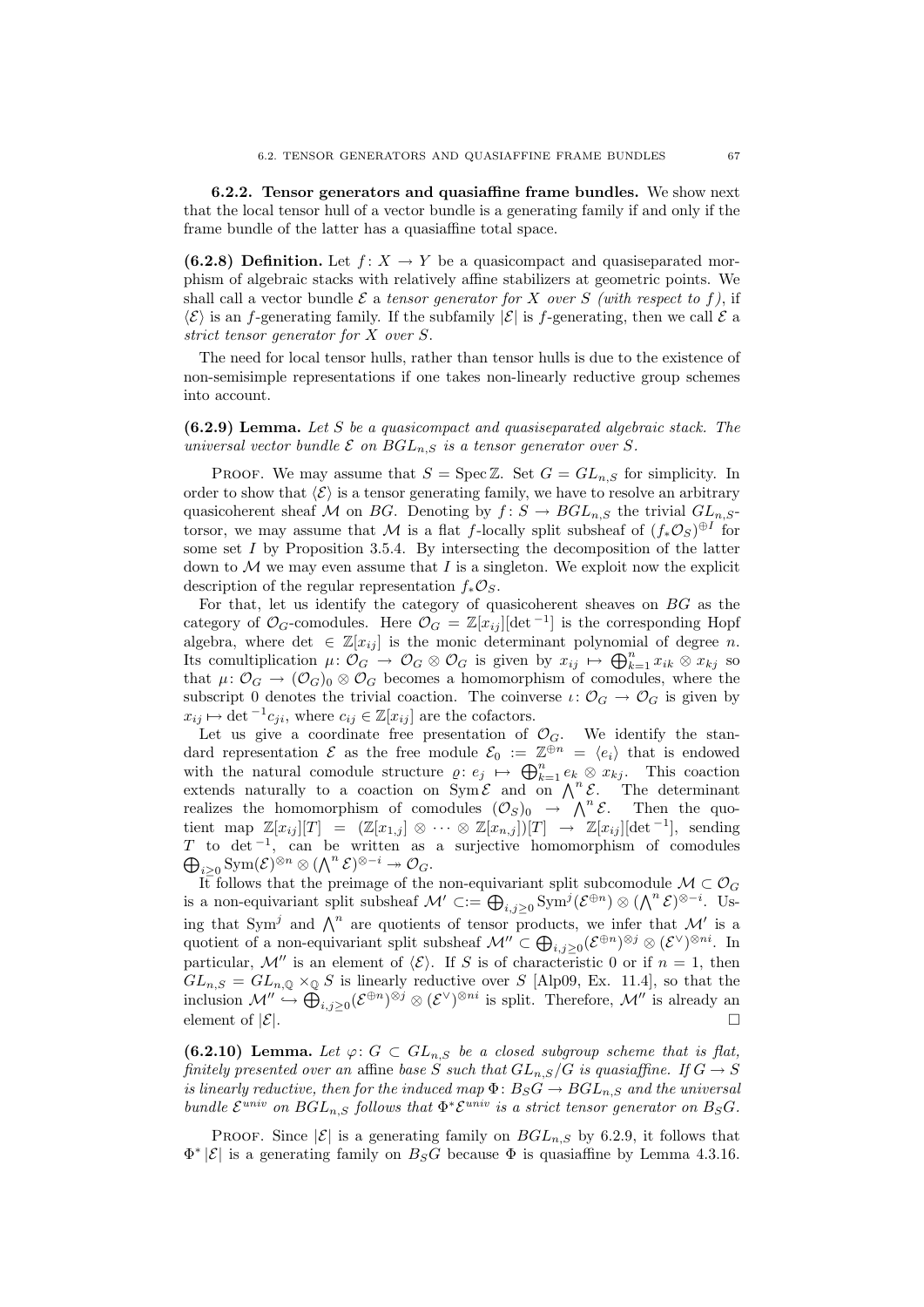Therefore  $\Phi^* \mathcal{E}$  is a tensor generator on  $B_S G$  using 6.2.5.(ii). Since G is linearly reductive, we conclude that  $\mathcal E$  is already a strict tensor generator by 6.2.7.

Finally, we have set up the framework to give a characterization of generating locally free sheaves in terms of the associated frame bundle.

(6.2.11) Proposition. Let  $f: X \to Y$  be a morphism of algebraic S-stacks and let E be a vector bundle on X of rank n, with associated frame bundle  $p: E \to X$ and classifying morphism  $c: X \rightarrow BGL_{n,S}$ . Then the following assertions are equivalent:

(i) The local tensor hull  $\langle \mathcal{E} \rangle$  is a generating family for X over Y.

(ii)  $\mathcal{O}_E$  is generating for  $fp \colon E \to X \to Y$ .

(iii)  $\mathcal{O}_X$  is generating for  $(f, c): X \to BGL_{n, Y} = Y \times_S BGL_{n, S}$ .

Moreover, condition (i) is always satisfied if

(iv) the tensor hull  $|\mathcal{E}|$  is a generating family for X over Y,

and the converse holds if  $\mathcal E$  has a admissible linearly reductive structure group (cf. 6.1.1); for instance, if  $\mathcal E$  is a direct sum of invertible sheaves, or if  $S$  is of characteristic 0.

PROOF. First note, that (ii)  $\Leftrightarrow$  (iii) follows from fppf descent, and (iv)  $\Rightarrow$  (i) is trivial as  $|\mathcal{E}| \subset \langle \mathcal{E} \rangle$ .

The implication (i)  $\Rightarrow$  (ii) is easy. Suppose that  $\langle \mathcal{E} \rangle$  is a f-generating family. In particular, f is quasicompact and quasiseparated. Then  $p^* \langle \mathcal{E} \rangle$  is pf-generating because f is affine. It follows that the larger family  $\langle f^* \mathcal{E} \rangle \simeq \langle \mathcal{O}_E^{\oplus} \rangle$  is also a fp-generating family consisting of globally generated sheaves. Thus,  $\mathcal{O}_E$  is fpgenerating.

So let us prove now (iii)  $\Rightarrow$  (i): Let  $\varphi: G \hookrightarrow GL_n$  be the embedding of the structure group of  $\mathcal E$ . The Y-morphism  $(c, f): X \to BGL_{n,Y}$  factors as the top row of the following 2-commutative diagram

$$
X \xrightarrow{\qquad (f,c)} Y \times_S B_S G \xrightarrow{\text{pr}_2} B_S G \xrightarrow{\Phi} BGL_{n,S} \tag{6.2.11.1}
$$
\n
$$
Y \xrightarrow{\qquad \qquad \downarrow} Y \xrightarrow{\qquad \qquad \downarrow} Y
$$

By Lemma 6.2.9 we know that  $\langle \mathcal{E}^{\text{univ}} \rangle$  is a generating family for  $BGL_{n,S} \to S$ . Since G is admissible,  $\Phi$  is quasiaffine by 4.3.16. So  $\Phi^* \langle \mathcal{E}^{\text{univ}} \rangle$  is a generating family for  $B_S G \to S$ . Thus, the base change  $pr_2^* \langle \mathcal{E}^{\text{univ}} \rangle$  is a generating family for pr<sub>1</sub>. Hence, the composition  $\{\mathcal{O}_X\}\otimes_{\mathcal{O}_X}(f,c)^*$  pr<sub>2</sub><sup>\*</sup> $\Phi^*\langle \mathcal{E}^{\text{univ}} \rangle$  is a tensor generating family for pr<sub>1</sub>  $\circ$  (*f, c*)  $\approx$  *f.* However, for the latter family holds by 6.2.5

$$
(f,c)^* \text{pr}_2^* \Phi^* \left\langle \mathcal{E}^{\text{univ}} \right\rangle \simeq c^* \left\langle \mathcal{E}^{\text{univ}} \right\rangle \subseteq \left\langle c^* \mathcal{E}^{\text{univ}} \right\rangle \simeq \left\langle \mathcal{E} \right\rangle.
$$

We conclude that  $\langle \mathcal{E} \rangle$  is an f-generating family, as required.

For the final implication (iii)  $\Rightarrow$  (iv) we may replace  $\langle \cdot \rangle$  by  $|\cdot|$  in the argumentation above by Lemma 6.2.10.

(6.2.12) Theorem. Let  $X \to S$  be a quasicompact and quasiseparated morphism of algebraic stacks and let  $\mathcal E$  be a vector bundle on X. Then the following conditions are equivalent:

(i)  $\mathcal E$  is a tensor generator for X over S.

(ii) The frame bundle of  $\mathcal E$  has quasiaffine total space over S.

Moreover, if these conditions are satisfied, then the diagonal  $\Delta_{X/S}$  is affine.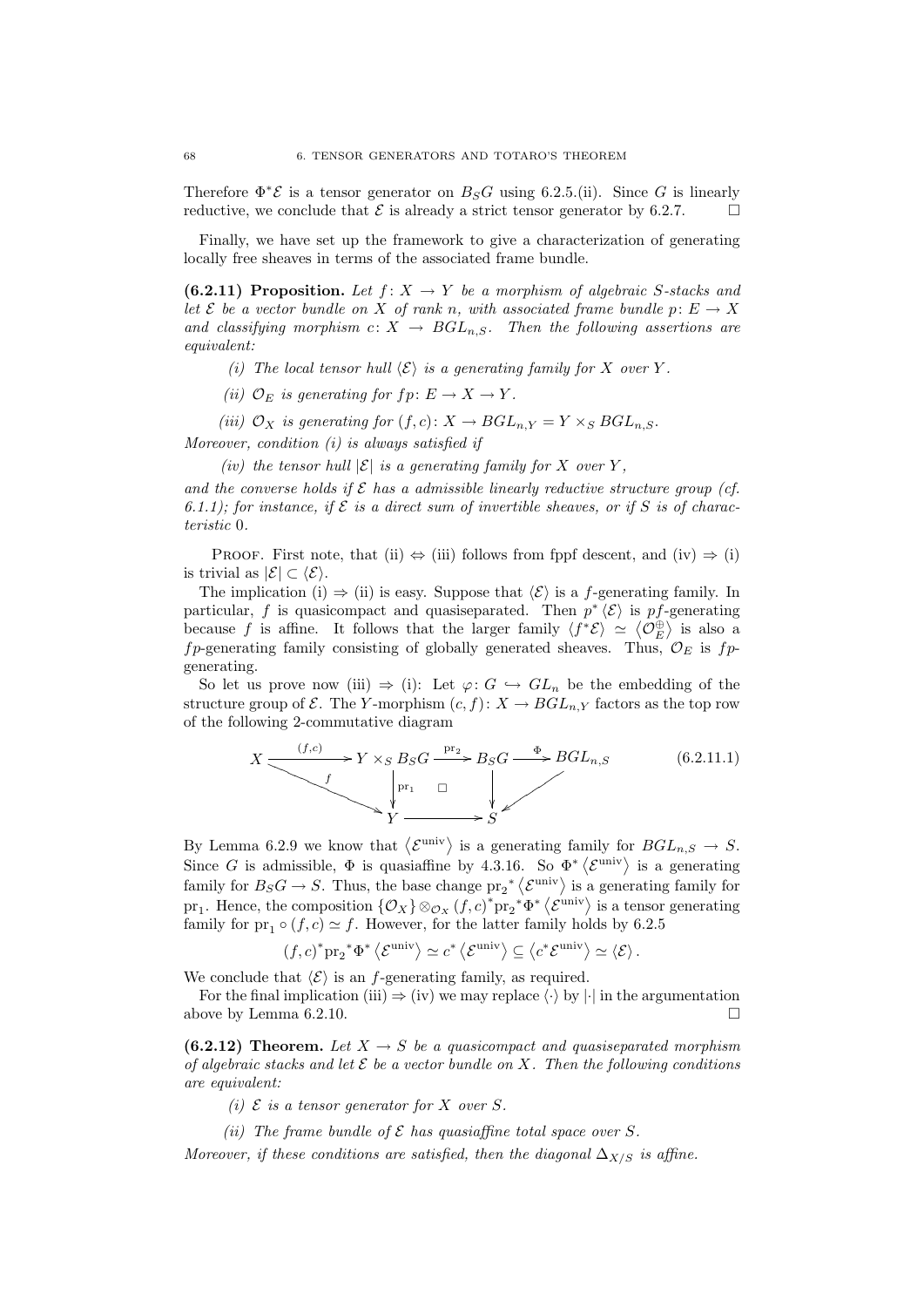PROOF. The equivalence is a consequence of 6.2.11 and Theorem 5.3.8. If these conditions hold, then  $X \simeq [E/GL_{n,S}]$  where E is the total space of the frame bundle associated to  $\mathcal E$ . Therefore X is a global quotient stack over S and hence has affine diagonal  $\Delta_{X/S}$  by 4.3.7.

(6.2.13) Corollary. A morphism  $X \to S$  of algebraic stacks is a global quotient stack if and only if there exists a tensor generator for  $X \to S$ .

6.2.3. Properties of tensor generators. Due to the universality of the frame bundle construction, we infer from Theorem 6.2.12 immediately that tensor generators are stable under pullbacks by quasiaffine maps, stable under base change and fpqc-local on the target, as this holds for quasiaffine maps.

(6.2.14) Proposition. Let  $X \to S$  be a morphism of algebraic stacks and  $\mathcal{E}, \mathcal{F}$  be vector bundles on X of constant rank. Then the following properties hold for tensor generators relative to  $X \to S$ :

- (i) If  $t(\mathcal{E})$  is a tensor generator for some tensorial construction t, then  $\mathcal E$  is a tensor generator.
- (ii)  $\mathcal E$  is a tensor generator if and only if  $\mathcal E^\vee$  is a tensor generator.
- (iii) If  $\mathcal E$  is a tensor generator, then  $\mathcal E \oplus \mathcal F$  is a tensor generator.
- (iv) If  $\mathcal{E} \otimes \mathcal{F}$  is a tensor generator, then  $\mathcal{E} \oplus \mathcal{F}$  is a tensor generator.
- (v)  $\mathcal E$  is a tensor generator for  $X \to S$  if and only if  $\mathcal E|_{X_{red}}$  is a tensor generator for  $X_{\text{red}} \to S$ .

PROOF. For a vector bundle V let us denote by  $F(V) \to X$  the associated frame bundle.

(i): From the modular description of frame bundles one deduces a map  $F(\mathcal{E}) \to F(t\mathcal{E})$  over X, using that tensorial constructions preserve isomorphisms and globally free sheaves (6.2.5). By the left cancellation property for affine maps this must be affine. Therefore, if  $F(t\mathcal{E})$  is quasi-affine over S it follows that  $F(\mathcal{E})$ is quasiaffine over S.

(ii): There is a canonical isomorphism  $F(\mathcal{E}) \xrightarrow{\simeq} F(\mathcal{E}^{\vee})$ .

(iii): This follows from the following Lemma 6.2.15.

(iv): Using the modular description of frame bundles, we infer the existence of an affine map  $F(\mathcal{E}) \times_X F(\mathcal{F}) \to F(\mathcal{E} \otimes \mathcal{F})$  as above (i).

(v).  $F(\mathcal{E}) \to S$  is quasiaffine if and only if  $F(\mathcal{E}_{red}) \simeq F(\mathcal{E})_{red} \to S_{red}$  is quasiaffine, and the closed immersion is always (quasi-) affine.  $\square$ 

The following Lemma is due to Rydh [Ryd09].

(6.2.15) Lemma. Let  $X \to S$  be a morphism of algebraic stacks and  $\mathcal{E}_0 := \mathcal{E}_1 \oplus \mathcal{E}_2$  a decomposition of vector bundles on X of rank  $n_i \in \mathbb{N}$  with associated frame bundles  $E_i \to X$ ,  $i = 0, 1, 2$ . Then  $E_1 \times_X E_2 \to S$  is quasiaffine if and only if  $E_0 \to S$  is quasiaffine.

In particular, this holds if  $E_1$  or  $E_2$  is quasiaffine over S.

PROOF. If  $E_1$  is quasiaffine over S, the same holds for  $E_1 \times_X E_2$  since the bundle projection  $E_2 \to X$  is affine. So let us assume that the latter holds. Note that the fiber product is a  $GL_{n_1} \times_S GL_{n_2}$ -torsor. Using fppf descent, we conclude that the classifying map  $X \to B(GL_{n_1} \times_S GL_{n_2})$  is quasiaffine (4.3.0.1). Composing it with the affine morphism  $B(GL_{n_1} \times_S GL_{n_2}) \to BGL_{n_0}$  that corresponds to the diagonal embedding (4.3.17), it follows that the composition  $X \to BGL_{n_0}$ , which classifies  $\mathcal{E}_0$ , is quasiaffine.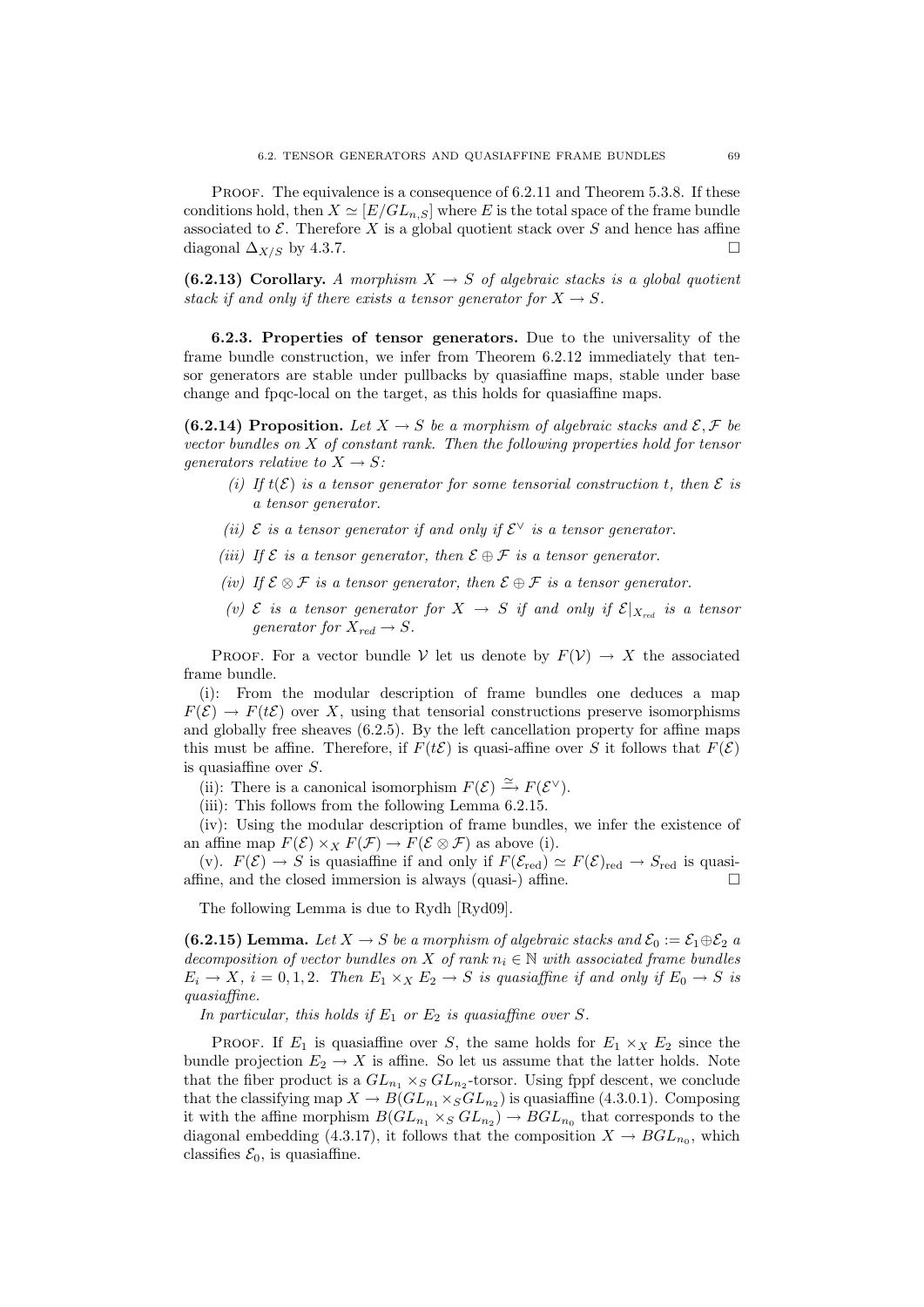Conversely, if  $X \to BGL_{n_0}$  is quasiaffine, then  $X \to B(GL_{n_1} \times_S GL_{n_2})$  is quasiaffine by the left-cancellation property for quasiaffine morphisms of algebraic stacks.  $\Box$ 

6.2.4. Finite tensor generating families. Being a tensor generator is stable under adding finitely many vector bundles by 6.2.14.(iii). Clearly, this property does not descend to direct summands, in general. However, we shall see that if  $\mathcal E$ decomposes as a direct sum of  $\mathcal{E} = \mathcal{E}_1 \oplus \cdots \oplus \mathcal{E}_n$ , then the whole collection  $\mathcal{E}_1, \ldots, \mathcal{E}_n$ behaves like a tensor generator.

(6.2.16) Proposition. Let  $X \to S$  be a morphism of algebraic stacks with affine stabilizers at geometric points and  $\mathcal{E}_1, \ldots, \mathcal{E}_n$  a finite family of vector bundles of  $constant$  rank on  $X$ . Then the following are equivalent:

- (i)  $\bigoplus_{i=1}^n \mathcal{E}_i$  is a tensor generator for X over S.
- (ii)  $\bigotimes_{i=1}^n \langle \mathcal{E}_i \rangle$  is a generating family for X over S.
- (iii) The fiber product  $\prod_{i=1}^{n} (E_i/X)$  of the frame bundles  $E_i \to X$  of the  $\mathcal{E}_i$ 's is quasiaffine over S.

Moreover, condition (ii) is always satisfied if

(iv)  $\bigotimes_{i=1}^n |\mathcal{E}_i|$  is a generating family for X over S,

and the converse holds, if each  $\mathcal{E}_i$  has an admissible linearly reductive structure group.

PROOF. The proof is an extension of the proof of Theorem 6.2.12. The equivalence (i)  $\Leftrightarrow$  (iii) from Lemma 6.2.15 and Theorem 6.2.12 by induction. For (ii)  $\Rightarrow$ (iii) check that  $\bigotimes_i \langle \mathcal{E}_i \rangle$  pulls back on  $\prod_i (E_i/X)$  to a family of globally generated sheaves.

The final implication (iii)  $\Rightarrow$  (ii) goes as follows. Let  $\varphi_i: G_i \hookrightarrow GL_{n_i,S}$  be the embedding of structure groups of the  $\mathcal{E}_i$ 's with induced map  $\Phi_i: BG_i \to BGL_{n_i,S}$ . By assumption the classifying morphism  $X \to B(\prod_i GL_{n_i,S})$  is quasiaffine, where  $n_i \in \mathbb{N}$  denotes the rank of  $\mathcal{E}_i$ . It factors over  $c: X \to B(\prod_i G_i)$ which is also quasiaffine because the diagonal of the representable morphism  $B(\prod \varphi_i): B(\prod_i G_i) \to B(\prod_i GL_{n_i,S})$  is quasiaffine.

There is a natural isomorphism  $b: B(\prod_i G_i) \simeq \prod_i BG_i$  which induces the classifying morphism  $c_j: X \to BG_j$  of  $\mathcal{E}_j$ , by composing  $b \circ c$  with the projection  $\text{pr}_j: \prod_i BG_i \rightarrow BG_j$ . Since each  $\Phi_i^{**}\langle \mathcal{E}_i^{\text{univ}} \rangle$  is a tensor generating family for  $BG_i \rightarrow S$ , the tensor product  $\bigotimes_i \text{pr}_i^* \Phi_i^* \langle \mathcal{E}_i^{\text{univ}} \rangle$  is a tensor generating family for  $\prod_i BG_i \rightarrow S$  by Proposition 3.4.18. Thus,  $\bigotimes_i c^* b^* \text{pr}_i^* \Phi_i^* \langle \mathcal{E}_i^{\text{univ}} \rangle$ is a tensor generating family for  $X \rightarrow S$ . Using the natural embedding  $c^*b^*pr_i^*\Phi_i^* \langle \mathcal{E}_i^{\text{univ}} \rangle \subset \langle c_i^*\Phi_i^* \mathcal{E}_i^{\text{univ}} \rangle = \langle \mathcal{E}_i \rangle$  one finishes this part.

Now (ii)  $\Leftrightarrow$  (iv) is trivial and (iv)  $\Leftrightarrow$  (iii) follows by replacing  $\langle \cdot \rangle$  above with  $|\cdot|$ and using that the structure groups  $G_i \to S$  are linearly reductive.

(6.2.17) Definition. We shall say that a finite family of vector bundles  $\mathcal{E}_1, \ldots, \mathcal{E}_n$ on an algebraic stack  $X$  over  $S$  is a tensor generating family for  $X$  over  $S$ , if it satisfies one of the equivalent conditions of 6.2.16 above.

On the one hand 6.2.16 characterizes a tensor generating family as the direct summands of a tensor generator as claimed in the beginning.

(6.2.18) Corollary. A finite family  $\mathcal{E}_1, \ldots, \mathcal{E}_n$  is a tensor generating family if and only if  $\mathcal{E}_1 \oplus \cdots \oplus \mathcal{E}_n$  is a tensor generator.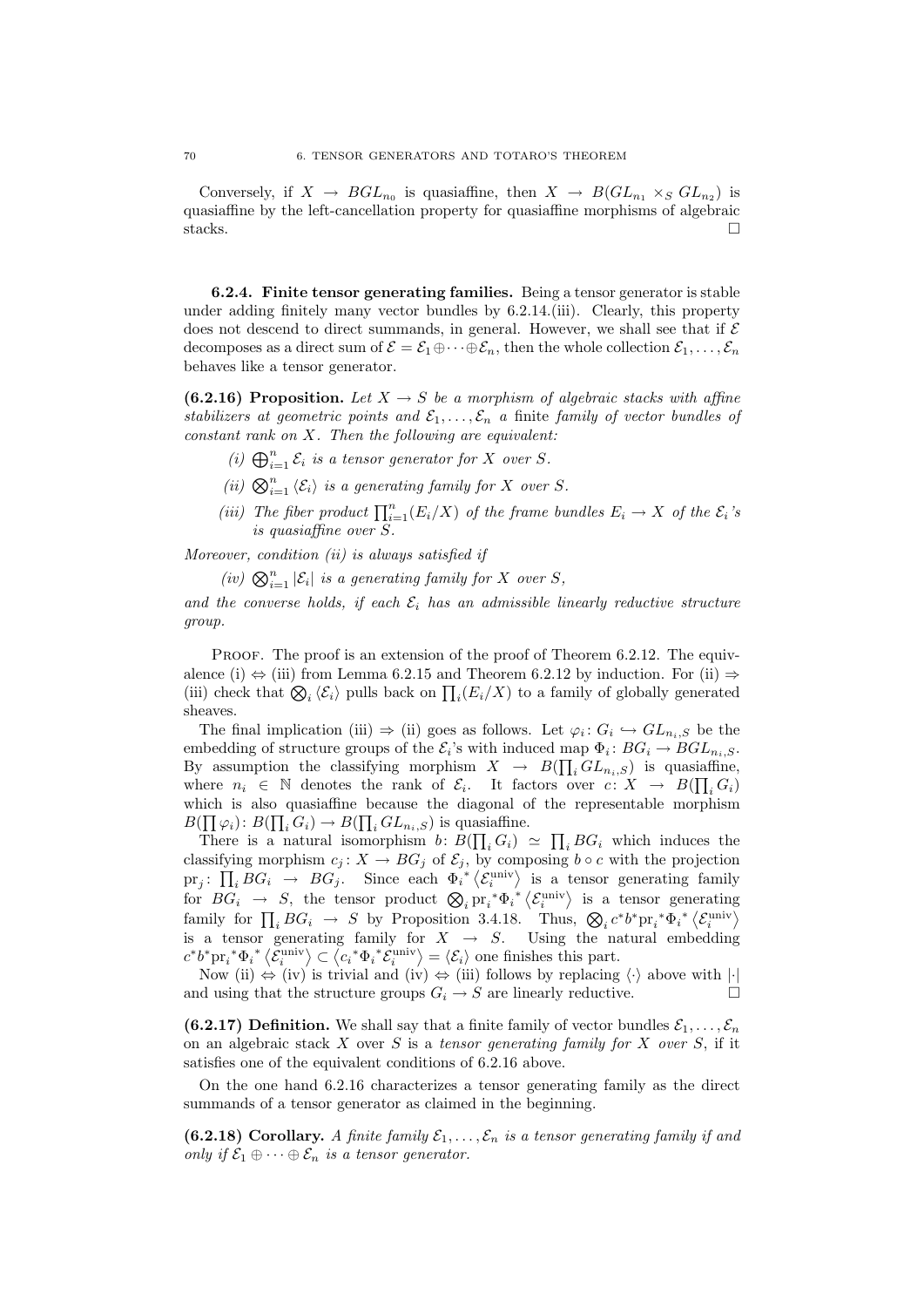On the other hand Proposition 6.2.16 gives a geometric interpretation of a finite generating family.

(6.2.19) Corollary. Let  $X \to S$  be a morphism of algebraic stacks. Then there exists a finite tensor generating family of vector bundles  $\mathcal{E}_i$  of rank  $n_i$  for  $X \to S$ if and only if  $X \simeq [U/\prod_i GL_{n_i,S}]$  for some quasiaffine morphism  $U \to S$ .

Even the case of invertible sheaves was not proven before in this generality, yet presumed by Totaro [Tot04, p. 5]. In case that  $X \to S$  is a morphism of schemes, we obtain a *characterization of ample families*. The global case of a reduced and separated scheme that is of finite type over an algebraically closed field was settled by Hausen [Hau02, 1.1].

(6.2.20) Corollary. A map of schemes  $X \rightarrow S$  has a relatively ample family of n invertible sheaves if and only if  $X \simeq U/\mathbb{G}_{m,S}^n$  (over S) for some quasiaffine S scheme U.

6.2.5. Infinite tensor generating subfamilies. Having discussed the properties of finite tensor generating families for  $X \to S$ , we shall show the existence thereof. Clearly, the resolution property for  $X \to S$  is a necessary condition, so we will assume it here. However, it just implies the existence of some generating family of vector bundles and this is usually infinite. Therefore, we decided to incorporate infinite families in the definition of a tensor generating family.

(6.2.21) Definition. Let  $X \to S$  be a quasicompact and quasiseparated morphism with affine stabilizers at geometric points. A family of vector bundles  $\mathcal{E}_I$  on X is called a *tensor generating family for* X *over* S, if the union of the families  $\bigotimes_{j\in J}\langle \mathcal{E}_j\rangle$ is a generating family, where  $J$  runs over all (or equivalently all sufficiently large) finite subsets of I. Let us denote the latter by  $\langle \mathcal{E}_I \rangle$ 

(6.2.22) Lemma. A morphism of algebraic stacks  $X \to S$  with affine stabilizer groups at geometric points has the resolution property if and only if  $X \to S$  has a tensor generating family.

PROOF. Clearly, the condition is sufficient. However, it is also necessary since every family of sheaves  $\mathcal{E}_I$  is contained in  $\langle \mathcal{E}_I \rangle$ .

Under reasonable conditions on  $X \to S$ , it requires to prove that for a tensor generating family  $\mathcal{E}_I$  there always exists a finite subfamily  $\mathcal{E}_I$ ,  $J \subset I$ , which is still tensor generating or equivalently, that every finite but sufficiently large subfamily  $\mathcal{E}_I$  is tensor generating.

At first, we show that this always holds if  $X$  is of finite presentation by forming the infinite fiber product of the associated frame bundles over  $X$ . This stack has the property that the given family becomes simultaneously trivial.

We restrict to a quasicompact base stack  $S$ . Then the question is local over  $S$ , so that we may assume that  $S$  is affine. Unless stated otherwise, all global statements are relative over the base S.

Throughout this section denote by  $E_i \to X$  the associated frame bundle of  $\mathcal{E}_i$ and set  $E_J := \prod_{j \in J} (E_j/X)$  for all  $J \subset I$  with projection  $p_J : E_J \to X$ . Clearly, this is a correct definition if J is finite. For J infinite,  $E<sub>J</sub>$  is can be defined as the filtered inverse limit of all  $E_K$  with  $K \subset J$  finite. A filtered inverse system of affine X-morphisms is given by the projections  $\pi_{KL} : E_K \to E_L$ , where  $L \subset K$  runs over all finite subsets of J. These maps are affine, so the limit exists and is an algebraic stack [Ryd10b, Thm. C]. Moreover, the projections  $p_J : E_J \to X$  are affine because all  $p_K$  and  $p_{KL}$  are affine.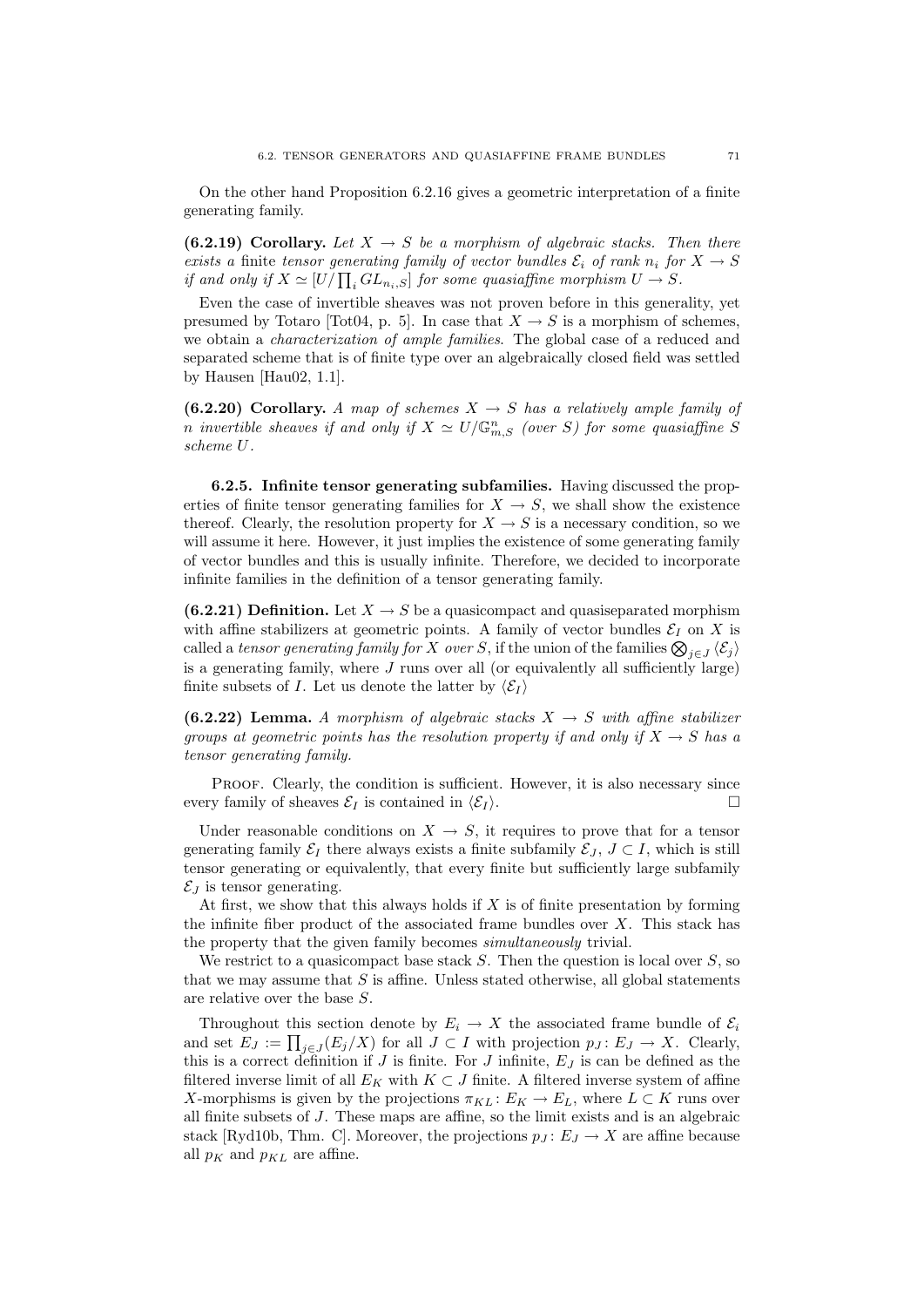(6.2.23) Proposition. Let  $X \rightarrow S$  be a quasicompact and quasiseparated morphism with affine stabilizer groups at geometric points and  $\mathcal{E}_I$  a family of vector bundles. Then for the following conditions the implications  $(i) \Rightarrow \cdots \Rightarrow (iv)$  hold and (i)  $\Leftarrow$  (iv) is also true if  $X \rightarrow S$  is of finite presentation:

- (i) E<sub>J</sub> is quasiaffine over S for sufficiently large but finite  $J \subset I$ .
- (ii)  $\mathcal{E}_J$  is a finite tensor generating family over S for sufficiently large but finite  $J \subset I$ .
- (iii)  $\mathcal{E}_I$  is a tensor generating family over S.
- (iv) The infinite fiber product  $E_I = \prod_{i \in I} (E_i/X)$  is quasiaffine over S.

PROOF. Suppose that the family is infinite. We claim that the infinite fiber product  $E_I = \prod_{i \in I} (E_i/X)$  is representable by a quasiaffine scheme.

We know that the projection  $p_I : E_I \to X$  is affine, a fortiori quasiaffine. Therefore  $p^*\mathcal{E}_I$  is a tensor generating family for  $E_I$ . This is clear if I is the singleton by Remark 6.2.5 but the general case reduces to this.

Now, each  $p^*\mathcal{E}_i$  is trivial on  $E_I$  because p factors over  $E_i \to X$ . So  $\mathcal{O}_{E_I}$  is a generator for  $E_I$ . The latter might be a huge non-noetherian and non-finitely presented stack. However, it has (relative) affine stabilizers groups at geometric points and is quasicompact and quasiseparated over S since  $p_I: E_I \to X$  is affine. So by Theorem 5.3.8 we conclude that  $E_J$  is representable by a quasiaffine scheme.

Using that X is of finite presentation, it follows that  $E_J$  is already quasiaffine for sufficiently large  $J \subset I$  because each  $E_J$  is of finite presentation using [Ryd10b, Thm. C. In other words  $\mathcal{E}_J$  is a finite tensor generating family for X by Proposition  $6.2.16.$ 

Unfortunately, the author does not know if the finite presentation hypothesis on  $X$  is really necessary in the proof. We use this assumption to guarantee that each  $E_J$  is of finite presentation, so that it becomes eventually quasiaffine for sufficiently large J while descending from the limit  $E_I$  along the bonding maps.

We will show next, that one may replace "finite presentation" by the much weaker hypothesis "quasicompact and quasiseparated" as long as  $E_J$  is eventually representable. For example, the latter condition is satisfied if  $X$  is noetherian using [Tot04, Lemma 4.1] or trivially, if  $X$  is representable. Even the general noetherian case will suffice for most of the applications. However, we have to make an effort to ascend along the bonding maps by hand and are not allowed to apply the limit trick again.

(6.2.24) Proposition. Let X be an algebraic S-stack with S quasicompact and  $\mathcal{E}_I$ a tensor generating family. Suppose that  $E_J$  is representable for some finite subset  $J \subset I$ . Then for sufficiently large but finite  $J' \subset I$  follows that  $E_{J'}$  is quasiaffine; that is,  $\mathcal{E}_{J'}$  is a finite tensor generating subfamily by 6.2.16.

We give a sequence of preparatory lemmata and give a proof at the end of this section on page 73. The strategy, which was also successfully applied by Totaro in the normal case, is to find a distinguished finitely presented sheaf satisfying the property that whenever it is generated by a finite family, the latter is already a tensor generating family. The non-normal case essentially reduces to the normal case by a pinching process which is encoded in our variant of Chevalley's Theorem 5.1.5.

In order to keep the proof short we feel free to introduce new terminology for temporarily use. Again we may assume that  $S$  is affine.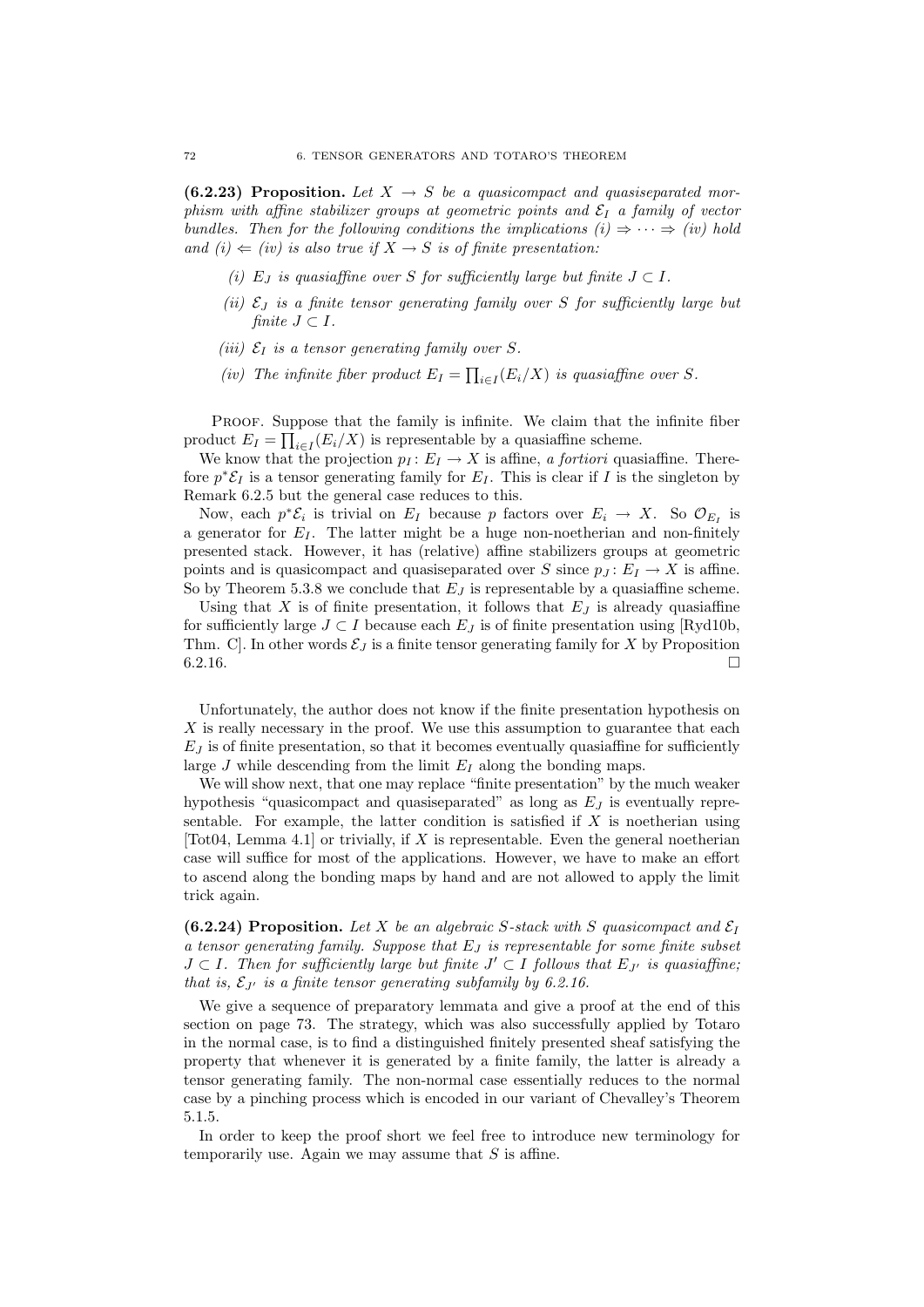(6.2.25) Lemma. Suppose that  $\langle \mathcal{E}_I \rangle$  generates a finitely presented sheaf M. Then the pullback of M along  $E_J \to X$  is globally generated for sufficiently large  $J \subset I$ .

PROOF. By hypothesis there exists a resolution  $\varphi: \bigoplus_{\alpha=1}^n \mathcal{F}_\alpha \to \mathcal{M}$ , where each  $\mathcal{F}_{\alpha}$  is an element of  $\langle \mathcal{E}_I \rangle$ . This means that  $\mathcal{F}_{\alpha}$  is a finite tensor product of sheaves  $\mathcal{F}_{i,\alpha}$  lying in  $\langle \mathcal{E}_i \rangle$  for some  $j \in I$ . In particular, the various indices j belong to a finite subset  $J \subset I$ . By 6.2.5 the pullback of each  $\mathcal{F}_{j,\alpha}$  along the projection  $E_j \to X$  is globally generated on  $E_j$ . Thus,  $p_j^* \mathcal{F}$  is globally generated, so too is  $\mathcal{M}.$ 

In this case, we shall say that  $\mathcal{E}_J$  tensor generates M by abuse of language.

 $(6.2.26)$  Lemma. Let X be a quasicompact and quasiseparated algebraic space and  $\mathcal{E}_I$  a tensor generating family. Then there exists a finitely presented sheaf G that satisfies the following property:

- (i) If  $\mathcal{E}_J$  tensor generates G for some finite  $J \subset I$ , then  $E_J$  has a finite, finitely presented and surjective covering by a quasiaffine scheme.
- (ii) If  $X$  is a scheme, then  $E_J$  is quasiaffine.

We call G a  $\mathcal{E}_I$ -initial if condition 6.2.26.(i) is satisfied. By Theorem 5.1.5 we know that  $E_J$  is always representable by an AF-scheme, and if X (and hence  $E_J$ ) is normal and noetherian, then  $E_J$  is already quasiaffine. Before we give a proof, let us first describe the behavior under pushforwards along finite maps.

(6.2.27) Lemma. Let  $f: X' \to X$  be a finite, finitely presented and surjective morphism of algebraic spaces, and let  $\mathcal{E}_I$  be a tensor generating family on X. If G is a  $f^* \mathcal{E}_I$  initial sheaf on X', then  $f_*\mathcal{G}$  is  $\mathcal{E}_I$ -initial.

PROOF. Let  $\varphi: \mathcal{E} \to f_*\mathcal{G}$  be a surjection with  $\mathcal{E} \in \langle \mathcal{E}_I \rangle$  and J as above. Form the cartesian square

$$
E_J \times_X Y \longrightarrow X'
$$
  
\n
$$
\downarrow g
$$
  
\n
$$
E_J \xrightarrow{p_J} X
$$

whose vertical arrows are finite, finitely presented and surjective morphisms. This induces a surjection  $f^*{\mathcal{E}} \to f^*f_*{\mathcal{G}} \to {\mathcal{G}}$  since f is quasiaffine.

Now  $E_J \times_X Y$  is canonically isomorphic to the fiber product  $E'_J = \prod_{j \in J} (E'_j / X')$ of the frame bundles  $E'_j \to X'$  associated with  $\mathcal{E}'_j := f^* \mathcal{E}_j$ . So by assumption on  $\mathcal{G}, E'_J$  has a finite, finitely presented and surjective covering  $h: U \to E'_J$  by a quasiaffine scheme U. Clearly the composition  $f' \circ h$  is also finite, finitely presented and surjective.  $\Box$ 

PROOF OF LEMMA  $6.2.26$ . There exists a scheme Y and a finite, finitely presented and surjective morphism  $f: Y \to X$  [Ryd10b, Thm. B]. So by Lemma 6.2.27 it suffices to prove (ii). Since  $X$  is quasicompact and quasiseparated scheme, by Proposition 1.1.2 there exists a finitely presented sheaf  $\mathcal G$  such that every finitely presented sheaf M has a resolution  $\bigoplus_i \mathcal{G}^{\otimes n_i} \to \mathcal{M}$  for finitely many  $n_i \in \mathbb{N}$ . So if  $\mathcal{E}_J$  tensor generates  $\mathcal G$  for some finite J, then every sheaf on  $E_J$  is globally generated. It follows that  $E_J$  is quasiaffine.

PROOF OF PROPOSITION 6.2.24. Let us suppose that  $E_J$  is an algebraic space. By Lemma 6.2.26 there exists a  $p_J^* \mathcal{E}_I$ -initial sheaf  $\mathcal G$  on  $E_J$ . Since X has the resolution property, it satisfies the completeness property by Proposition 3.3.9. Thus,  $p_J \mathcal{G}$  is the direct limit of finitely presented  $\mathcal{O}_X$ -modules. Therefore we can choose a morphism  $\mathcal{E}' \to p_{J*} \mathcal{G}$  for some  $\mathcal{E}' \in \langle \mathcal{E}_K \rangle$ , such that the adjoint map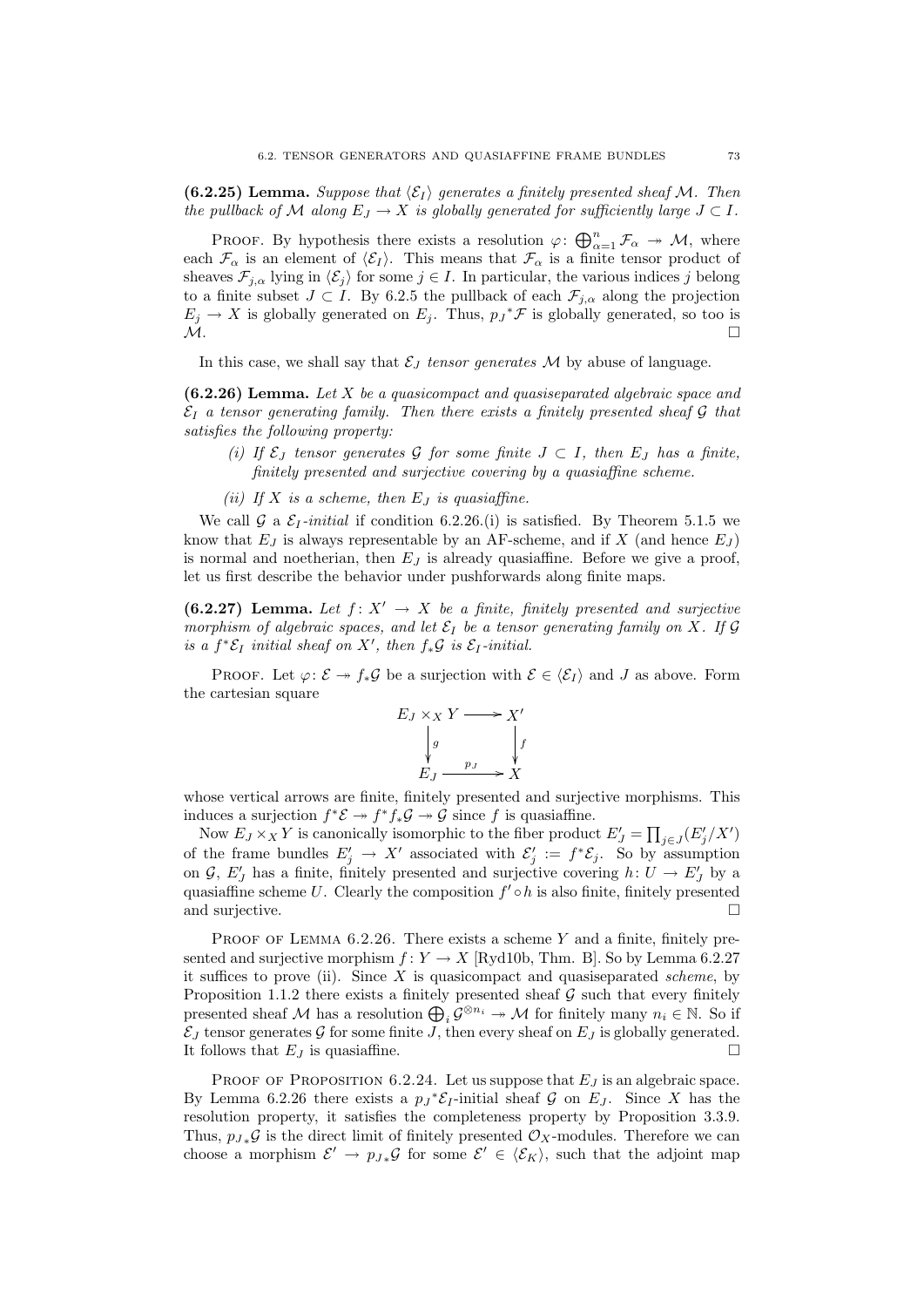$p_J^*{\mathcal{E}}' \to p_J^*p_{J*}{\mathcal{G}} \to {\mathcal{G}}$  is surjective. Then  $E_J \times_X E_K$  is canonically isomorphic to the total space of the frame bundles associated with  $p_J^* \mathcal{E}_K$  and hence representable by an AF-scheme by the assumptions on  $G$  and Theorem 5.1.5. In particular, it is a scheme. So there exists an  $(p_{JK})^* \mathcal{E}_I$ -initial sheaf G' on  $E_J \times_X E_K$  that satisfies 6.2.26.(ii).

By repeating the previous argument for  $G'$ , resp.  $p_J$ , replaced by  $G$ , resp.  $p_{JK}$ :  $E_J \times_X E_K \to X$ , there exists a finite subset  $L \subset I$  such  $E_J \times_X E_K \times_X E_L$ is quasiaffine. We conclude that  $E_{J\cup K\cup L}$  is a closed substack of the latter since each  $E_i \times_X E_i \to E_i$  has a section (by the diagonal). Thus,  $E_{J\cup K\cup L}$  is also quasi- $\Box$ affine.

 $(6.2.28)$  Remark. The existence of the finitely presented sheaf G on given quasicompact and quasiseparated algebraic space  $X$  of Lemma 6.2.26 simplifies the investigation of the resolution property of  $X$  because it suffices to construct a single locally free resolution for the verification thereof.

#### 6.3. Totaro's Theorem

With the preceding results, we can easily derive a proof of Totaro's theorem which characterizes global quotient stacks in terms of the resolution property. Totaro proved this for normal noetherian algebraic stacks [Tot04, 1.1]. However, our results imply that the normal hypothesis is unnecessary. Besides, the preceding methods even allow to prove a relative version for arbitrary finitely presented morphisms  $X \rightarrow S$  of algebraic stacks without any noetherian hypothesis.

(6.3.1) Theorem. Let  $X \to S$  be a quasicompact and quasiseparated morphism of algebraic stacks with S quasicompact which satisfies one of the following hypothesis:

- (a) X is noetherian with affine stabilizer groups at closed S-points and S is affine.
- (b)  $X \rightarrow S$  is a quotient stack; for instance, if  $X \rightarrow S$  is representable.
- (c)  $X \rightarrow S$  is of finite presentation and has relative affine stabilizer groups at geometric S-points.

Then the following assertions are equivalent:

- (i)  $X \rightarrow S$  has the resolution property.
- (ii)  $X \rightarrow S$  is a global quotient stack.

PROOF. The implication (ii)  $\Rightarrow$  (i) is essentially due to Thomason (see Example 4.3.2) and holds for arbitrary quasicompact and quasiseparated morphisms  $X \to S$ . So the new part is (i)  $\Rightarrow$  (ii). By Lemma 6.2.22 we know that the family of all vector bundles  $\mathcal{E}_I$  is a tensor generating family. If we can show that  $\mathcal{E}_I$  has a finite tensor generating subfamily  $\mathcal{E}_J$ , then  $\bigoplus_{j\in J} \mathcal{E}_j$  is a tensor generator by Proposition 6.2.16 and the associated frame bundle gives the desired global quotient stack structure by Proposition 6.2.12.

Let us prove that each hypothesis (a)-(c) on  $X \to S$  is sufficient to verify the existence of such a finite subfamily  $\mathcal{E}_J$ . In case (a) we may invoke Proposition 6.2.23. In the other cases  $X \rightarrow S$  is not of finite presentation, but it suffices to show that the fiber product  $\prod_n (E_{n_i}/X)$  of the frame bundles  $E_i \to X$  of  $\mathcal{E}_i$  is eventually representable for sufficiently large but finite  $J \subset I$  by Proposition 6.2.24. This condition is true in case (b) because the vector bundle inducing the quotient stack structure belongs to  $\mathcal{E}_I$ . However, the final case (c) was already settled by Totaro. He showed in [Tot04, Lemma 4.1] that X is a quotient stack, even if X is not normal.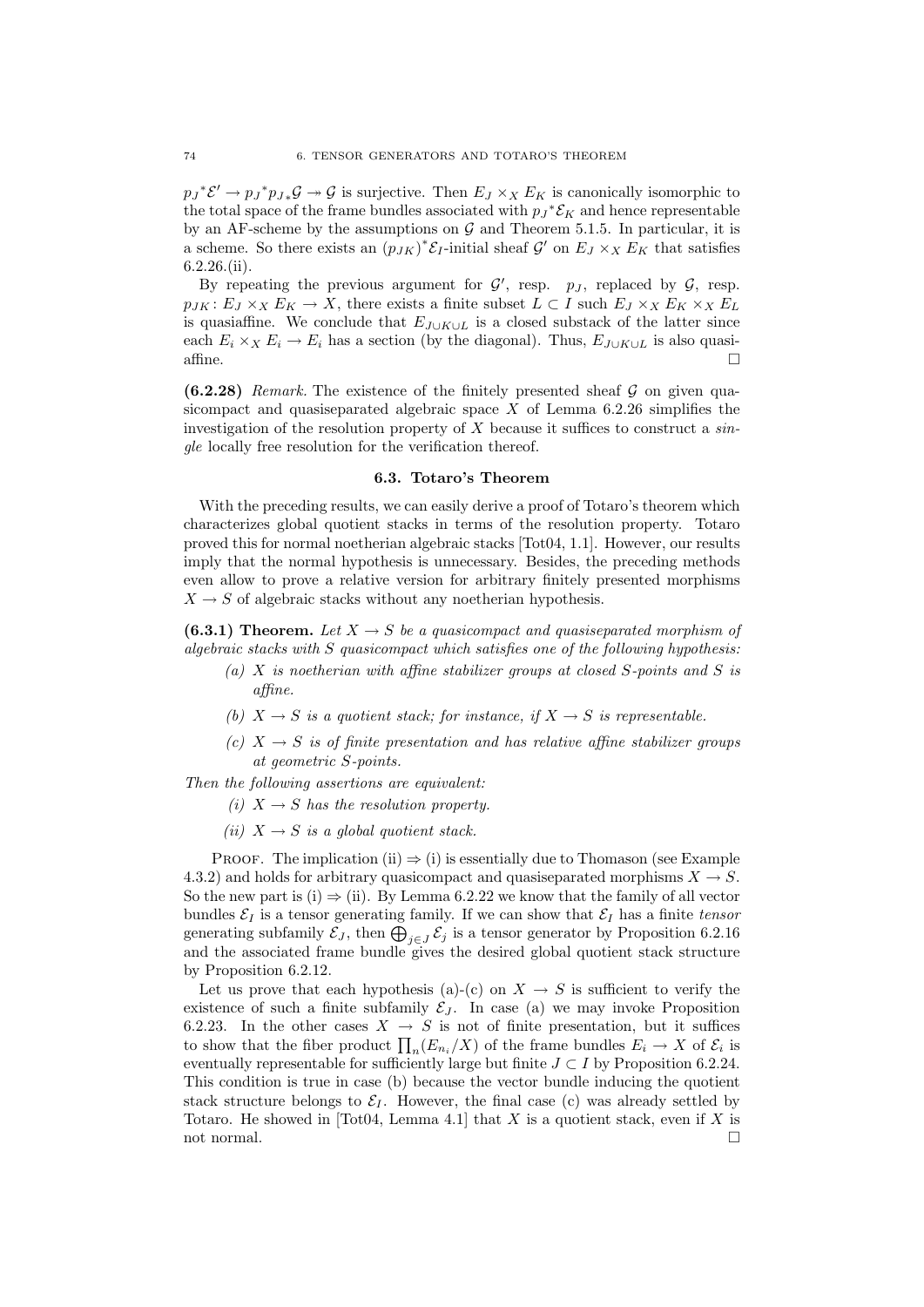## CHAPTER 7

# Future prospects and applications

Originally, the resolution property of a scheme or an algebraic stack with affine diagonal X has been formulated by means of the category of quasicoherent sheaves  $\mathrm{QCoh}(X)$  relative to their full subcategory of vector bundles  $\mathrm{VB}(X)$ . The equivalence of the resolution property with the existence of locally free tensor generators suggests to consider it rather as a property of a single vector bundle. On the one hand, it manifests as an algebraic property — the associated tensor hull is a generating family for  $\text{QCoh}(X)$ . On the other hand, it is expressed in geometrical terms – the associated frame bundle has quasiaffine total space.

The next step would be an extensive investigation of tensor generators and the search for further analogies with ample line bundles. An open question is the existence of cohomological criteria or of appropriate embedding theorems.

A positive solution might be useful to extend the known existence results to a larger class of schemes and stacks. So far the resolution property remains difficult to verify, even for concrete objects like toric varieties. The latter are not just a testing ground by W lodarczyk's embedding theorem: Every normal variety, satisfying the condition that every pair of points admits an affine open neighborhood, can be embedded into a toric varietey [Wło93].

One remarkable advantage of the concept of tensor generators is the reduction of the resolution property to a single locally free sheaf. This insight will be applied in Theorem 7.2.2 below to give a sufficient condition for the stability of the resolution property under deformation.

Before, we prove that every quasicompact algebraic stack with quasifinite diagonal satisfies the resolution property étale locally  $(7.1.2)$ .

### 7.1. Finite flat scheme covers

In 4.1.3.(vi) we showed that every finite, faithfully flat and finitely presented morphism of algebraic stacks  $f: Z \to X$  preserves the resolution property. In particular,  $X$  has the resolution property if there exists such a covering  $f$  with  $Z$ being a scheme that is quasiaffine, or has an ample line bundle or an ample family of line bundles.

The existence of finite and flat scheme covers for an algebraic stack X is difficult to verify, in general. However, if  $X$  a separated Deligne-Mumford stack of finite type over a field  $k$  whose coarse moduli space is a quasiprojective scheme, then this holds by  $[KV04, Thm. 1]$  using a Bertini-type argument; the cover Z is quasiprojective. so that  $X$  has the resolution property. Many well-known moduli stacks allow a locally closed embedding in such stacks, e.g. the moduli stacks  $\mathcal{K}_{g,n}(X, d)$  of npointed genus q stable maps of degree  $d$  into a tame Deligne-Mumford stack X with projective moduli space [AGOT07], [AV02]. For a recent discussion of that matter we refer the reader to [Kre09].

Conversely, a quasicompact algebraic stack with quasifinite diagonal admits a finite, finitely presented scheme covering that is flat over a dense quasicompact open subset ([EHKV01, 2.7] and [Ryd10b, Thm. B]).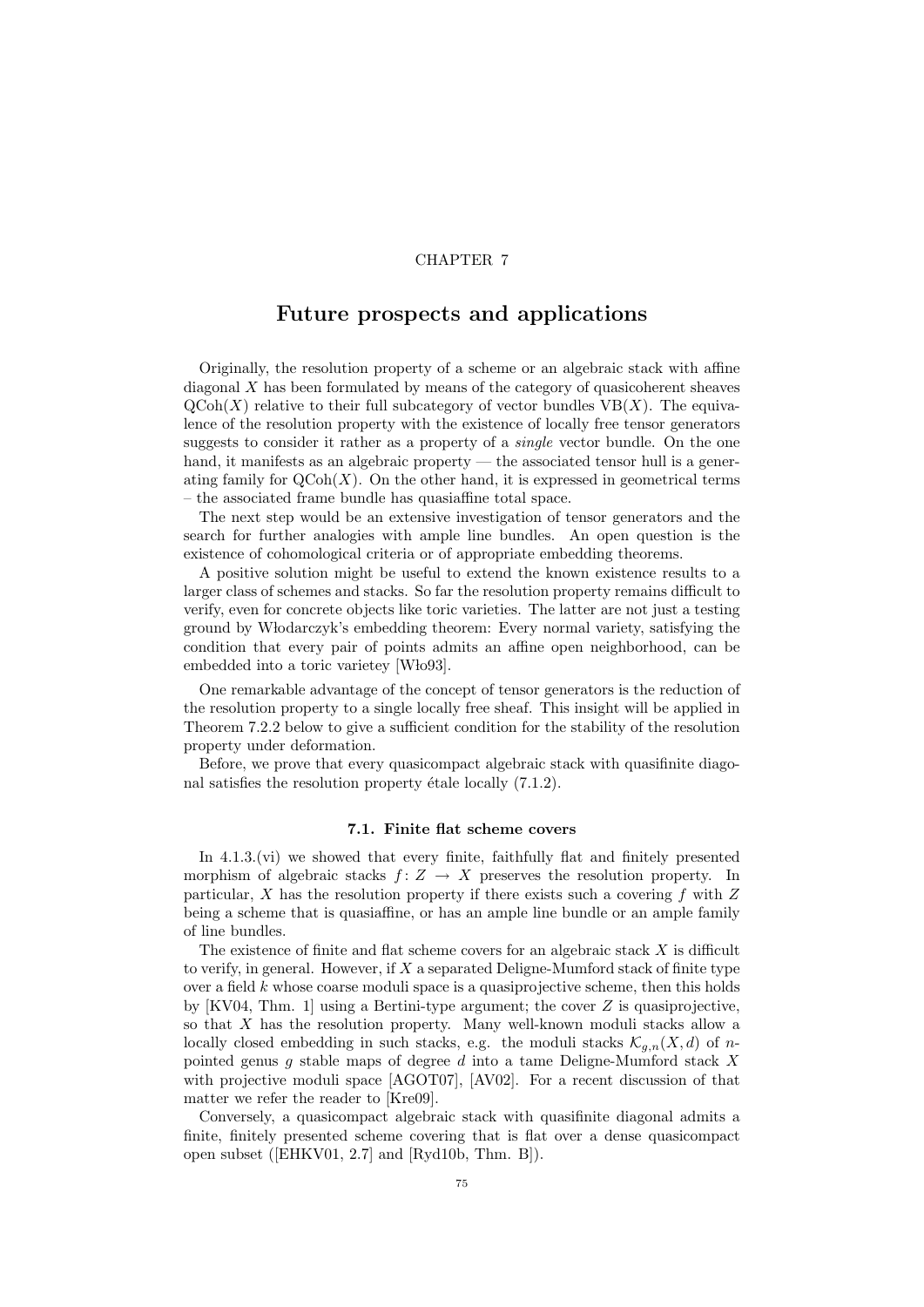Generic flatness and Theorem 6.3.1 imply the following result:

 $(7.1.1)$  Proposition. Let X be a quasicompact algebraic stack with quasifinite diagonal. Then there exists a dense open subset  $U \subset X$  which is a global quotient stack.

A consequence of  $4.1.3$ . (vi) is that every algebraic stack with quasifinite diagonal has the resolution property étale locally.

 $(7.1.2)$  Theorem. Every quasicompact algebraic stack X with quasifinite diagonal has  $\emph{\'e}tale locally the resolution property, and hence is étale locally a global quotient$ stack.

PROOF. In  $\lbrack \text{Rvd10a}, \text{Thm. 7.4} \rbrack$  is was shown that X has étale locally a finite, flat and finitely presented covering by a quasiaffine scheme using the Keel-Mori trick [KM97]. So by 4.1.3.(vi) X has étale locally the resolution property. From Theorem 6.3.1 follows then that X is étale locally a global quotient stack.  $\square$ 

### 7.2. The resolution property and deformations

Given an algebraic stack  $X$ , it is often significantly simpler to verify the resolution property of the reduction  $X_{\text{red}}$  (see Remark 2.1.13 for the case of algebraic surfaces, or section 4.2 for classifying stacks of group schemes).

We shall see that the obstruction for lifting the resolution property along the nilpotent immersion  $X_{\text{red}} \hookrightarrow X$  lies in a second cohomology group of a sheaf on  $X_{\rm red}$ .

(7.2.1) Lemma. Let  $X_0 \hookrightarrow X$  be an first order deformation of quasicompact and quasiseparated algebraic stacks given by a quasicoherent ideal  $\mathcal{I} \subset \mathcal{O}_X$ .

If  $\mathcal{E}_0$  is a tensor generator on  $X_0$ , then there exists an obstruction lying in  $\text{H}^2\hskip-2pt \left(X_0,\mathcal I\otimes \mathcal End(\mathcal E_0)\right)$  whose vanishing is necessary and sufficient for the existence of a tensor generator  $\mathcal E$  satisfying  $\mathcal E|_{X_0} = \mathcal E_0$ .

PROOF. The obstruction controls the lifting of the vector bundle [Ill05,  $\S5$ ]. Since  $\mathcal{E}_0|_{X_{\text{red}}} = \mathcal{E}|_{X_{\text{red}}}$  is a tensor generator, also  $\mathcal E$  is a tensor generator by  $6.2.14(v)$ .

As an immediate consequence of Theorem 6.3.1 this yields a criterion for lifting the resolution property along nilpotent immersions.

(7.2.2) Theorem. Let  $X_0$  be a quasicompact and quasiseparated algebraic stack satisfying the hypothesis of Theorem 6.3.1, and let  $i: X_0 \hookrightarrow X$  be a first order deformation given by a quasicoherent ideal sheaf  $\mathcal{I} \subset \mathcal{O}_X$ .

If  $X_0$  has the resolution property, then there exists a vector bundle  $\mathcal{E}_0$  on  $X_0$  and an obstruction  $o \in H^2(X_0, \mathcal{I} \otimes \mathcal{E}_0)$  whose vanishing is sufficient for the resolution property of X to hold.

Clearly, this is just a first step for the understanding of the resolution property with respect to deformations. As an application, we infer that the resolution property is stable under infinitesimal thickenings of points and curves.

 $(7.2.3)$  Corollary. Let  $X$  be a quasicompact and quasiseparated algebraic space. If  $X_{red}$  has the resolution property and the support of the nilradical  $Nil(X)$  is of dimension  $\leq 1$ , then X has the resolution property.

Obviously, the obstruction vanishes if all higher cohomology groups are already zero.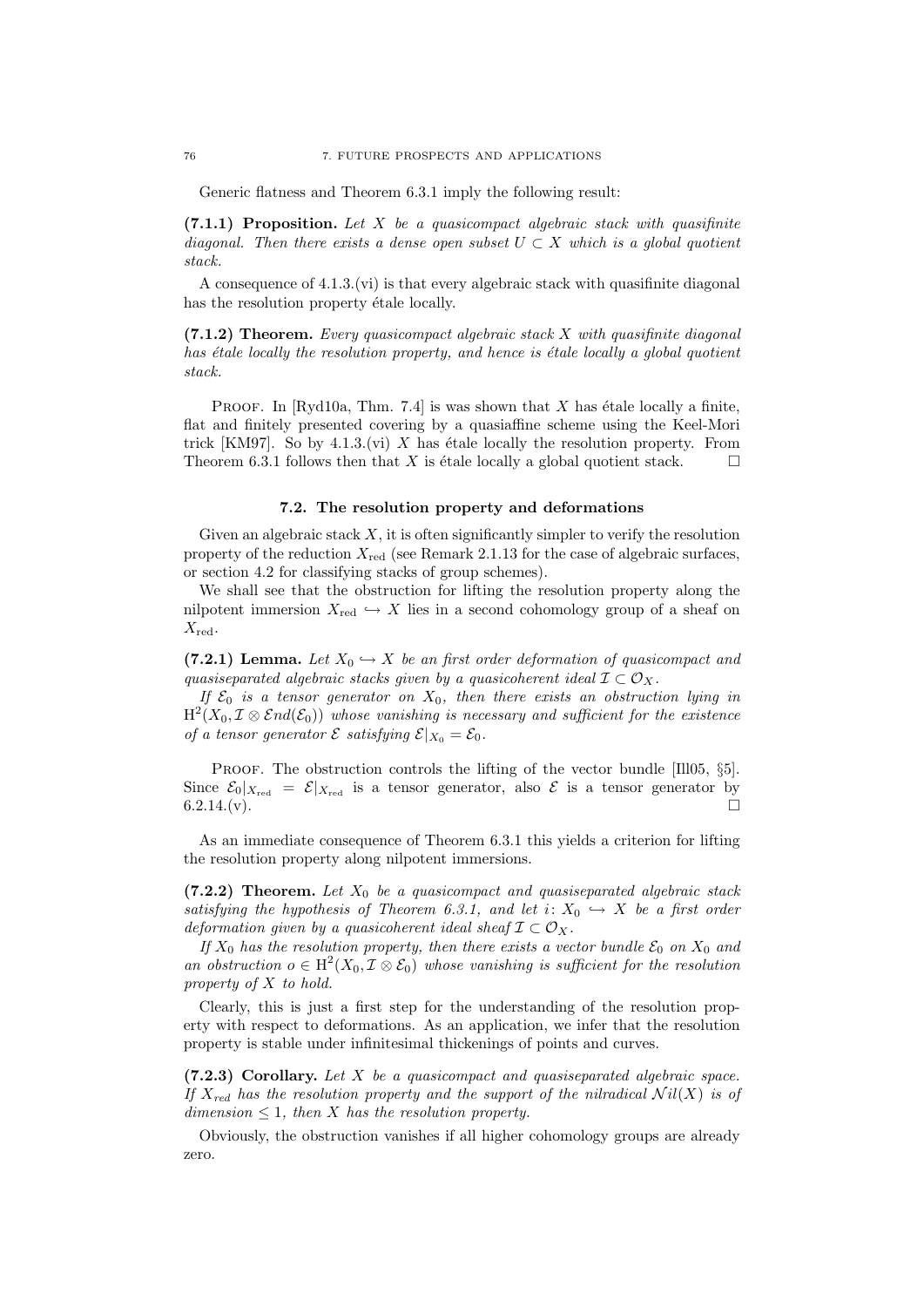(7.2.4) Corollary. Let X be a quasicompact and quasiseparated algebraic stack satisfying the hypothesis of Theorem 6.3.1.

Suppose that  $\overline{X}$  is cohomologically affine (i.e. there exists a cohomologically affine morphism  $X \to S$  to some affine scheme S). Then X has the resolution property if and only if  $X_{red}$  has the resolution property.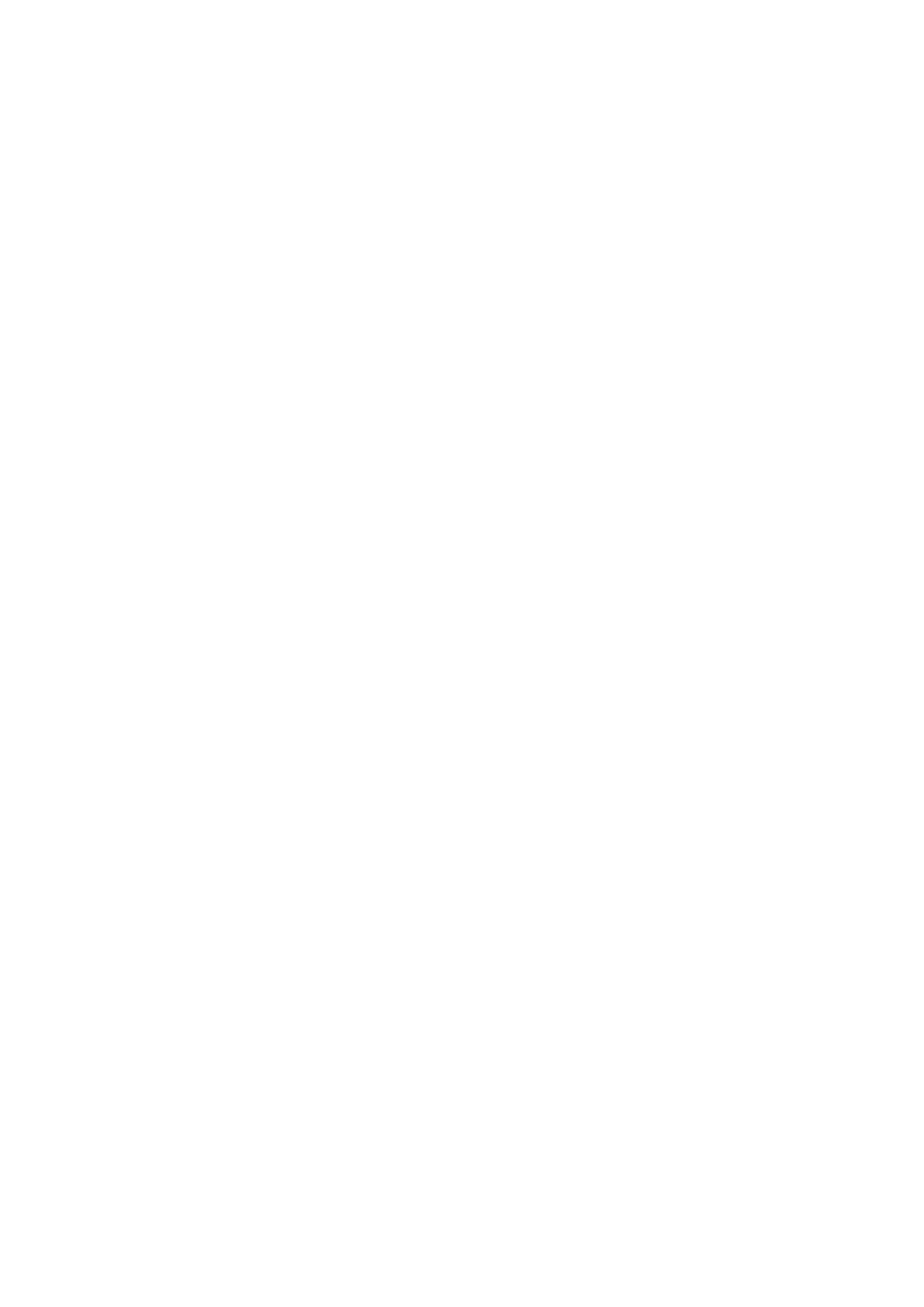## APPENDIX A

# Pinching flat quasicoherent sheaves

For the convenience of the reader we recall the results of Ferrand [Fer03] on pinched schemes.

Let  $f: X' \to X$  be a finite morphism of schemes which is an isomorphism over a dense open set  $U \subset X$  and has schematically dense image (i.e.  $f^{\sharp} \colon \mathcal{O}_X \to f_* \mathcal{O}_{X'}$  is injective). Define the conductor ideal  $\mathcal{C} := \text{Ann}_{\mathcal{O}_X}(f_*\mathcal{O}_{X'}/\mathcal{O}_X)$ , the inverse image ideal  $\mathcal{C}' := \mathcal{C} \cdot \mathcal{O}_{X'}$  and denote by Y resp. X' the closed subschemes, they define. This gives a cartesian diagram

$$
X' \xleftarrow{v} Y'
$$
  
\n
$$
f \downarrow g
$$
  
\n
$$
X \xleftarrow{u} Y
$$
  
\n(A.0.1)

which is also cocartesian by [Fer03], 4.3. and 1.2. Therefore, we may interpret  $X$ to be the gluing of X' along the finite morphism  $g: Y' \to Y$ .

Let  $\mathcal{C}(Z)$  be the category of quasicoherent  $\mathcal{O}_Z$ -modules on a scheme Z, that are flat, or flat and of finite type, or locally free of finite type. There is a complete description of  $\mathcal{C}(X)$  as the fiber product of  $\mathcal{C}(Y)$  with  $\mathcal{C}(X')$  over  $\mathcal{C}(Y')$ . We follow closely the notation of Ferrand, work out in detail  $[For 03, Complément 7.4]$  and start with the definition of the functors, that induce the announced equivalence.

From the equality  $ug = fv$  we infer an isomorphism of functors  $\sigma : g^*u^* \stackrel{\simeq}{\longrightarrow} v^*f^*$ . Thus, by the universal property of the fibered product of categories, we obtain a covariant functor

$$
T: \text{QCoh}(X) \to \text{QCoh}(Y) \times_{\text{QCoh}(Y')} \text{QCoh}(X')
$$

$$
\mathcal{F} \mapsto (u^*\mathcal{F}, \sigma_{\mathcal{F}}, f^*\mathcal{F}).
$$

Next, define a right adjoint functor:

$$
S\colon \operatorname{QCoh}(Y)\times_{\operatorname{QCoh}(Y')}\operatorname{QCoh}(X')\to \operatorname{QCoh}(X).
$$

For that consider the adjunction maps

$$
\psi_v(\mathcal{M}'): \mathcal{M}' \to v_* v^* \mathcal{M}'
$$

$$
\psi_g(\mathcal{N}): \mathcal{N} \to g_* g^* \mathcal{N}
$$

and the identity  $h := fv = ug$ . Then we define S to map a triple  $(N, \tau, M')$ , where  $\mathcal{N} \in \mathrm{QCoh}(Y)$ ,  $\mathcal{M}' \in \mathrm{QCoh}(X')$  and  $\tau : g^* \mathcal{N} \xrightarrow{\simeq} v^* \mathcal{M}'$ , to the fiber product  $u_*\mathcal{N} \times_{h_*v^*\mathcal{M}'} f_*\mathcal{M}'$ , so that it fits in the cartesian square

$$
S(\mathcal{N}, \tau, \mathcal{M}') \longrightarrow f_*\mathcal{M}'
$$
\n
$$
\downarrow f_* (\psi_v(\mathcal{M}'))
$$
\n
$$
u_*\mathcal{N} \xrightarrow{u_*(\psi_g(\mathcal{N}))} u_* g_* g^* \mathcal{N} \xrightarrow{h_*(\tau)} h_* v^* \mathcal{M}'
$$
\n
$$
(A.0.2)
$$

That is,  $S(N, \tau, M')$  is defined to be the kernel of

$$
u_*\mathcal{N} \oplus f_*\mathcal{M}' \to u_*g_*g^*\mathcal{N} \oplus f_*v_*v^*\mathcal{M}' \xrightarrow{h_*(\tau)-\mathrm{id}} h_*v^*\mathcal{M}'.
$$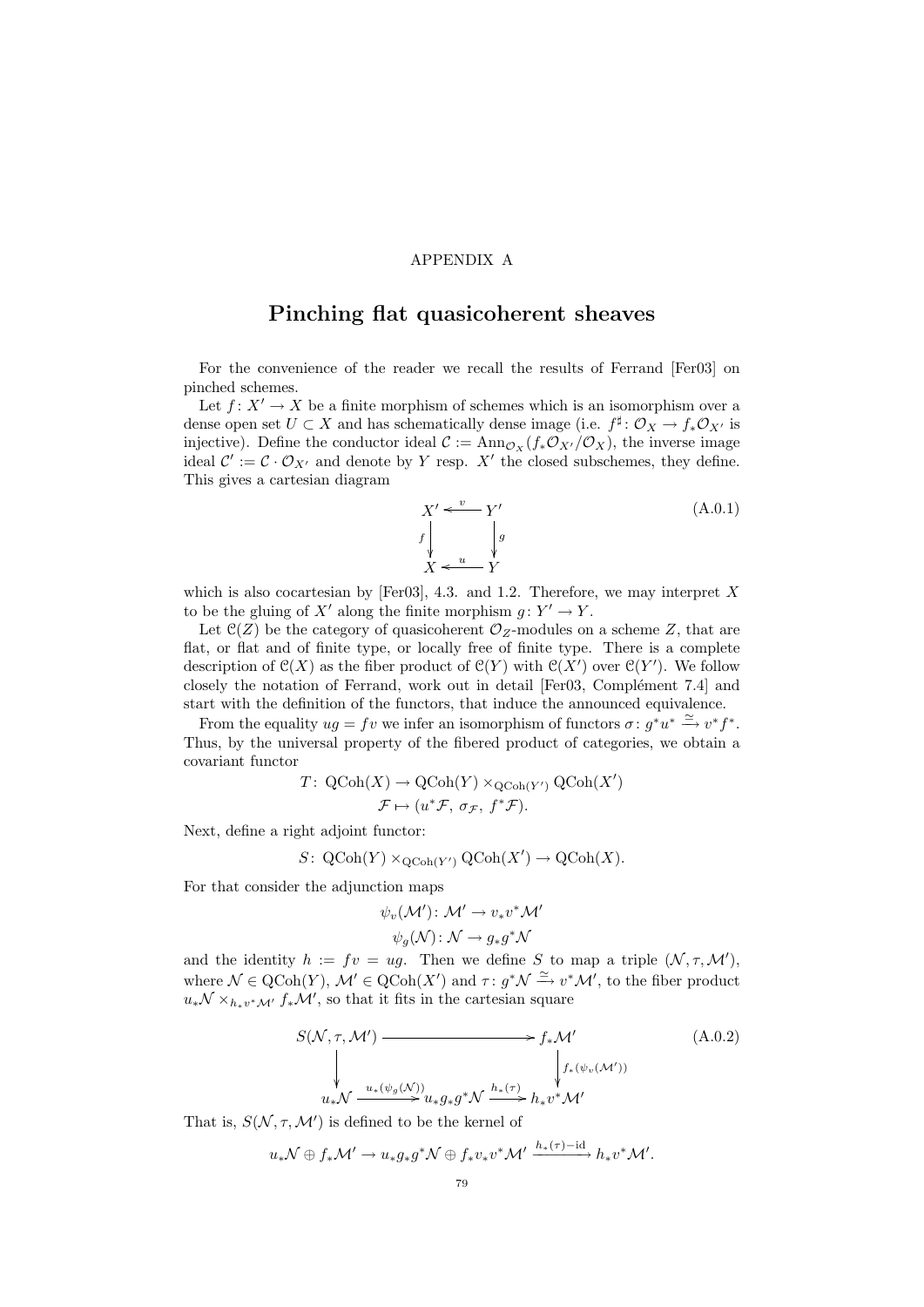Then a straightforward calculation shows that  $S$  is right adjoint to  $T$ . Having the adjoint functors at hand, we are able to state the following result:

(A.1) Theorem. Let X, X', Y, Y' be schemes and  $f: X' \to X$ ,  $g: Y' \to Y$  affine morphisms and  $v: Y' \to X'$  a closed immersion, defining a cocartesian square



and consider the adjoint functors defined above

$$
T : \operatorname{QCoh}(X) \quad \rightleftarrows \quad \operatorname{QCoh}(Y) \times_{\operatorname{QCoh}(Y')} \operatorname{QCoh}(X') \quad : \quad S.
$$

Then the square is also cartesian and the following holds:

- (i) The counit of the adjunction  $TS \rightarrow id$  is an isomorphism.
- (ii) A quasicoherent  $\mathcal{O}_X$ -module M is zero if and only if  $T(\mathcal{M}) = 0$
- (iii) For every quasicoherent  $\mathcal{O}_X$ -module  $\mathcal{M}$ , the unit of adjunction  $\mathcal{M} \to ST(\mathcal{M})$  is surjective, its kernel is annihilated by  $\mathcal I$  and contained in IM, where  $\mathcal{I} \subset \mathcal{O}_X$  is the quasicoherent sheaf of ideals defining  $Y \subset X$ .
- (iv) Given a scheme Z, denote by  $\mathfrak{C}(Z)$  the category of quasicoherent  $\mathcal{O}_Z$ modules, that are of finite type (respectively flat, flat and of finite type, locally free of finite type). Then the functor S induces by restriction a functor

$$
S_{\mathcal{C}}\colon \mathcal{C}(X') \times_{\mathcal{C}(Y')} \mathcal{C}(Y) \to \mathcal{C}(X),
$$

which is an equivalence of categories in the respected cases.

PROOF. All properties are local with respect to  $X$ , so if we cover  $X$  by open affines, we get a family of squares like (A.1) of affine schemes as all involved morphisms are affine. Thus, we may assume that all involved schemes are affine and may refer to [Fer03, Theorem 2.2].  $\square$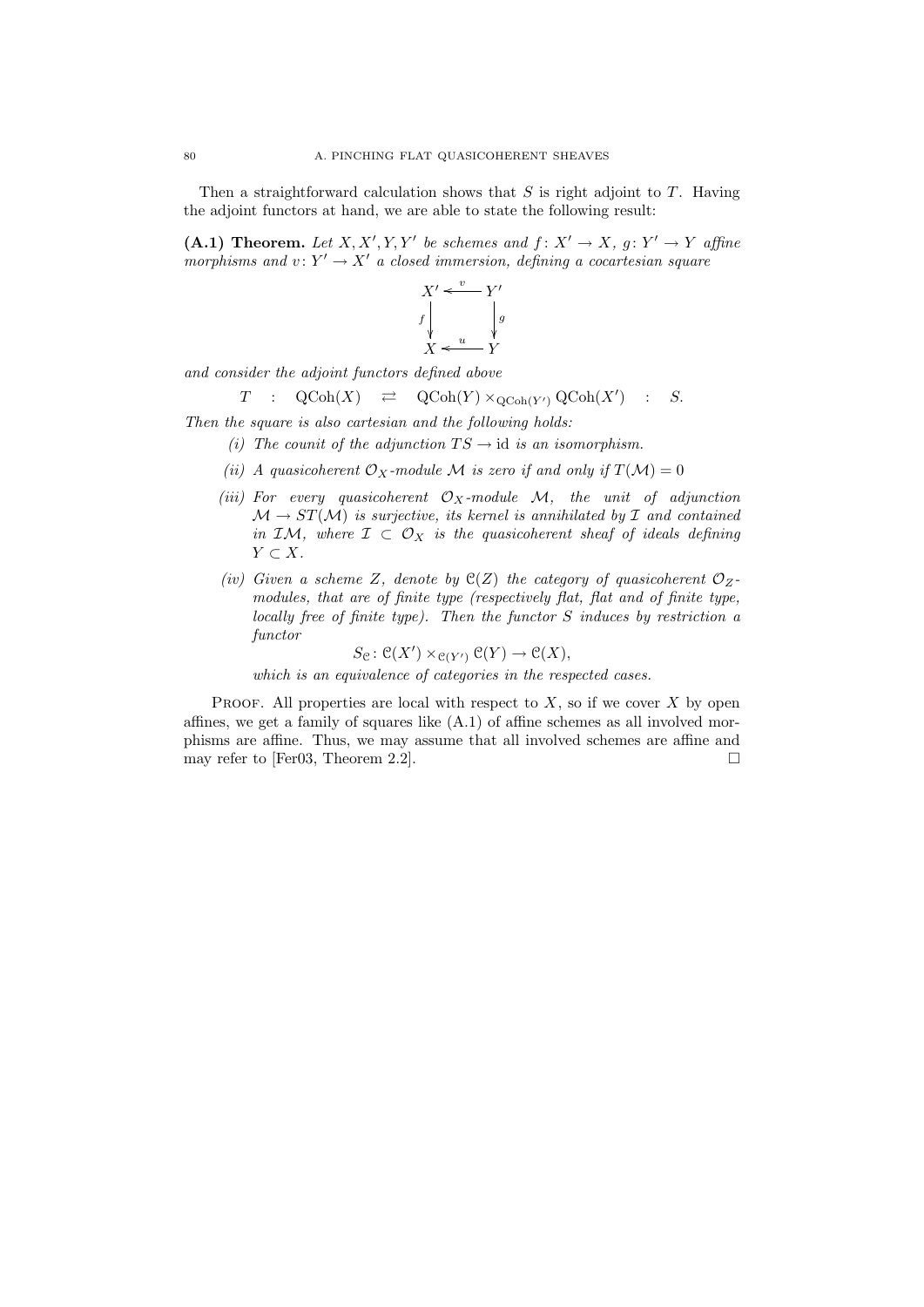### APPENDIX B

## Algebraic stacks with quasiaffine diagonal

Let us briefly recall the collection of morphisms  $f: X \to Y$  of algebraic stacks that have quasiaffine diagonal  $\Delta: X \to X \times_Y X$ . An algebraic stack X has quasiaffine diagonal if the structure morphism  $X \to \text{Spec } \mathbb{Z}$  has quasiaffine diagonal. This condition can be considered as a weak separatedness condition for algebraic stacks. For example, every (locally) separated morphism has quasiaffine diagonal. More generally, if the diagonal is quasicompact and quasi-finite, then it is already quasiaffine by [LMB00, A.2] because the diagonal is always locally of finite type and assumed to be separated. In particular, every (quasiseparated) scheme, algebraic space or Deligne-Mumford stack has quasiaffine diagonal.

By standard arguments [LMB00] one deduces the usual permanence properties, which follow from those of quasiaffine morphisms:

### $(B.1)$  Proposition. Let S be an algebraic stack.

- (i) If  $f: X \to Y$  and  $g: Y \to Z$  have quasiaffine diagonal, then  $g \circ f$  has quasiaffine diagonal.
- (ii) If  $f: X \to Y$  is an S-morphism with quasiaffine diagonal, then for every base change morphism of algebraic stacks  $S' \to S$ ,  $f_{(S')} : X_{(S')} \to Y_{(S')}$ has quasiaffine diagonal.
- (iii) Let  $f: X \to Y$  and  $f': X' \to Y'$  be S-morphisms with quasiaffine diagonal. Then  $f \times_S g: X \times_S X' \to Y \times_S Y'$  has quasiaffine diagonal.
- (iv) If the composition  $q \circ f$  of two morphisms  $f: X \to Y$  and  $q: Y \to Z$  has quasiaffine diagonal then f has quasiaffine diagonal.
- (v) If  $f: X \to Y$  is an S-morphism and  $S_{\alpha} \to S$  a fpqc-covering family, so that each  $f_{(S_{\alpha})}: X_{(S_{\alpha})} \to Y_{(S_{\alpha})}$  has quasiaffine diagonal, then f has quasiaffine diagonal.

(B.2) Corollary. Let  $f: X \to S$  be a morphism of algebraic stacks. If X has quasiaffine diagonal over  $\mathbb{Z}$ , then f has quasiaffine digonal. Conversely, if  $S \to \text{Spec } \mathbb{Z}$ and f have quasiaffine diagonal, then  $X \to \text{Spec } \mathbb{Z}$  has quasiaffine diagonal.

Algebraic stacks with quasiaffine diagonal have always affine stabilizer groups:

(B.3) Proposition. Let X be an algebraic stack (over  $\mathbb{Z}$ ). If X has quasiaffine diagonal, then for every point x: Spec  $\rightarrow X$  the stabilizer group scheme  $G_x$  is an affine algebraic group over k.

PROOF. The diagonal  $\Delta: X \to X \times_{\mathbb{Z}} X$  is quasiaffine and of finite type and the same holds for the group scheme  $G_x \rightarrow \text{Spec } k$  since it is the pullback of  $\Delta$  along  $(x, x)$ : Spec  $k \to X \times_{\mathbb{Z}} X$ . This proves the assertion using the well-known fact that every quasiaffine algebraic group scheme is already affine (see [FSR05, 7.5.3]).  $\square$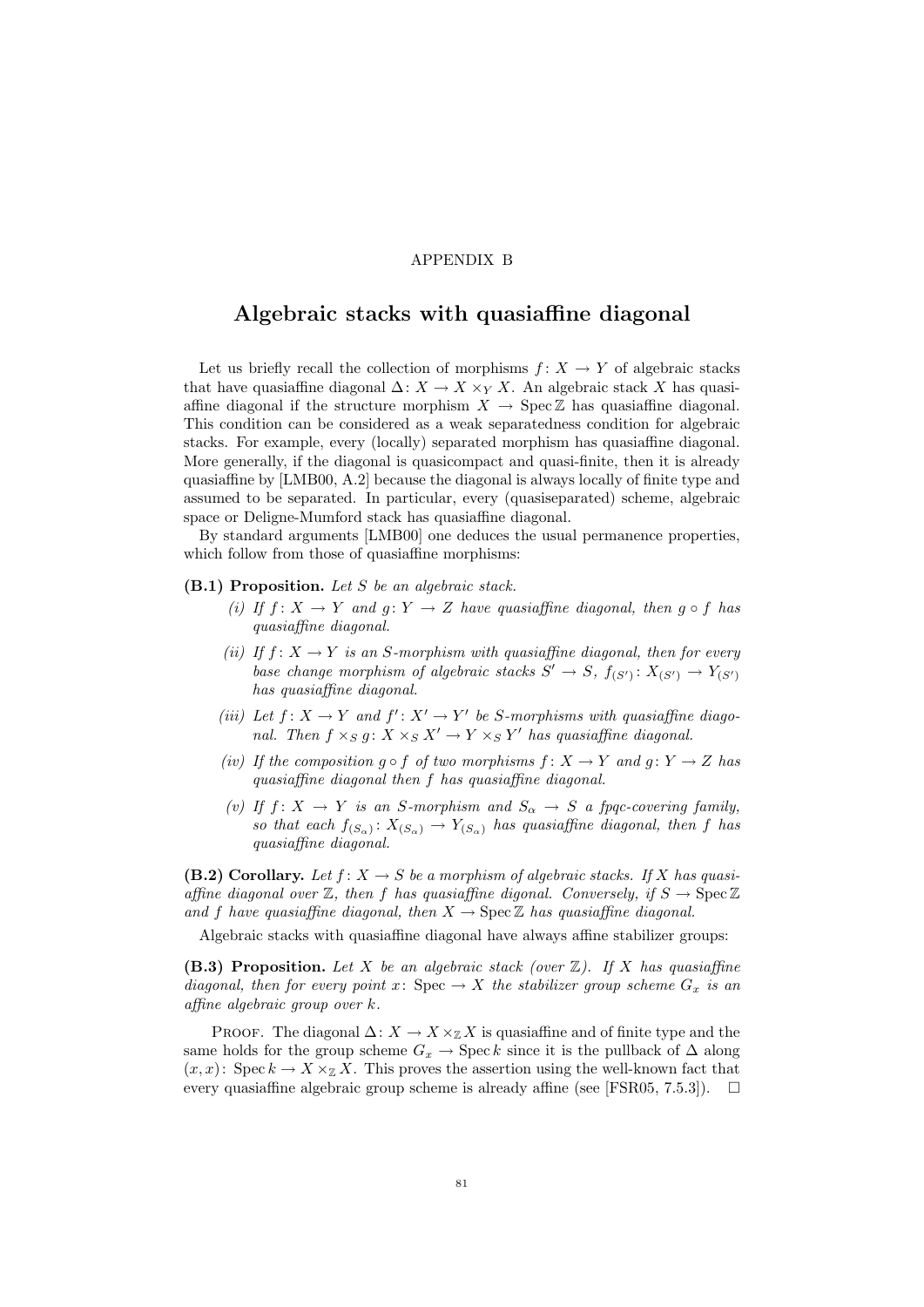(B.4) Remark. The converse statement does not hold in general. By [Ray70, X. 13] there exists a smooth group scheme  $G \to S$ , that is not quasiaffine (even not quasiprojective), but has affine closed fibres. So  $X = BG_S$  gives a counterexample.

The next proposition gives a characterization of algebraic stacks with quasiaffine diagonal in terms of morphisms.

(B.5) Definition. A morphism  $X \to Y$  of algebraic stacks is called *locally quasi*affine if there exists a fpqc-covering family  $(U_i \to X)$  such that each  $U_i \to X \to Y$ is a quasiaffine morphism of algebraic stacks.

 $(B.6)$  Proposition. An algebraic stack X has quasiaffine diagonal if and only if every morphism of algebraic stacks  $Y \to X$  is locally quasiaffine.

Before we prove this as a special case of B.9, we briefly discuss the permanence properties of locally quasiaffine morphisms. They are local on the domain and inherit all functorial properties of quasiaffine morphisms, except for localness on the codomain Y. In fact they are only local on Y for quasiaffine covering maps  $V_j \to Y$ .

(B.7) Proposition. Let S be an algebraic stack.

- (i) Every 1-isomorphism is locally quasiaffine.
- (ii) A morphism of algebraic stacks is locally quasiaffine if and only if one (equivalently every) 2-isomorphic morphism is locally quasiaffine.
- (iii) If  $f: X \to Y$  is a morphism and  $u_i: U_i \to X$  a fpqc-covering family, so that each  $f \circ u_i$  is locally quasiaffine, then  $f$  is locally quasiaffine.
- (iv) Every fpqc-covering family  $U_i \to X$  of locally quasiaffine morphisms can be refined to become a fpqc-covering family of quasiaffine morphisms.
- (v) If  $f: X \to Y$  is a locally quasiaffine S-morphism, then for every base change morphism of algebraic stacks  $S' \to S$ ,  $f_{(S')} : X_{(S')} \to Y_{(S')}$  is locally quasiaffine.
- (vi) Let  $f: X \to Y$  and  $g: Y \to Z$  be locally quasiaffine morphisms. Then  $g \circ f$  is also locally quasiaffine.
- (vii) Let  $f: X \to Y$  and  $f': X' \to Y'$  be locally quasiaffine S-morphisms. Then  $f \times_S g \colon X \times_S X' \to Y \times_S Y'$  is locally quasiaffine.
- (viii) If the composition  $g \circ f$  of two morphisms  $f: X \to Y$  and  $g: Y \to Z$ is locally quasiaffine, and if g has locally quasiaffine diagonal, then f is locally quasiaffine.
- (ix) If  $f: X \to Y$  is an S-morphism and  $S_{\alpha} \to S$  a fpqc-covering family of quasiaffine morphisms, so that each  $f_{(S_{\alpha})}: X_{(S_{\alpha})} \to Y_{(S_{\alpha})}$  is locally quasiaffine, then f is locally quasiaffine.

PROOF. The proof is formal and hence left to the reader.  $\Box$ 

(B.8) Lemma. For every algebraic stack X the structure morphism  $X \to \mathbb{Z}$  is  $locally quasiaffine. Hence, for every Y with quasiaffine diagonal, every morphism$  $X \rightarrow Y$  is locally quasiaffine.

PROOF. Every algebraic stack X has a fpqc-covering family  $U_i \to X$  of morphisms with  $U_i$  affine. Then the structure maps  $U_i \rightarrow \text{Spec } \mathbb{Z}$  are affine and hence quasiaffine, so  $X \to \mathbb{Z}$  is always locally quasiaffine. The second claim follows from  $B.7.(vi)$ .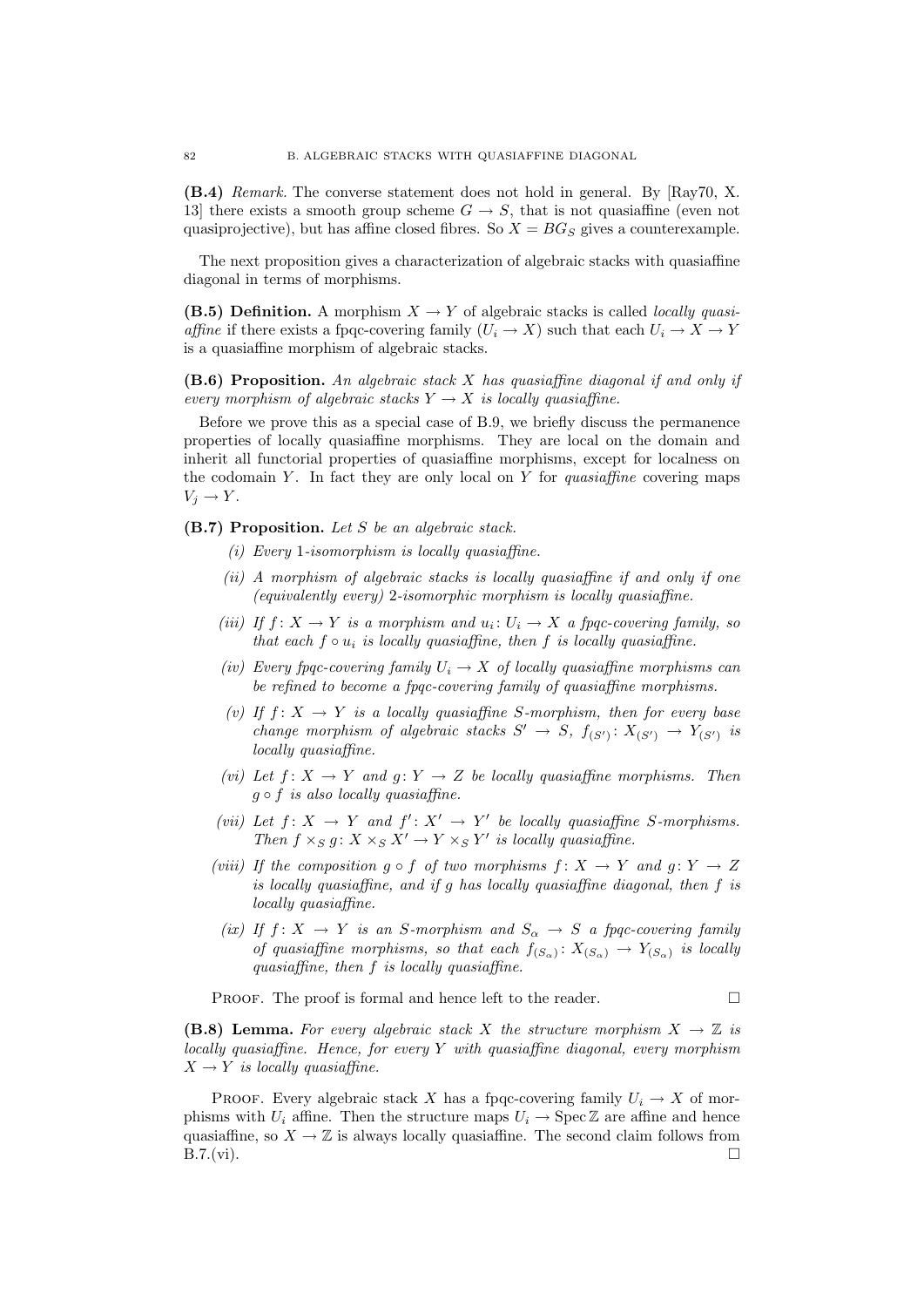$(B.9)$  Proposition. Let X be an algebraic stack. Then the following conditions are equivalent:

- (i) X has quasiaffine diagonal over  $\mathbb{Z}$ .
- (ii) X has locally quasiaffine diagonal over  $\mathbb{Z}$ .
- (iii) Every morphism  $Y \to X$  of algebraic stacks is locally quasiaffine.
- (iv) There exists a fpqc-covering family  $U_i \rightarrow X$  of affine schemes  $U_i$ , where each  $u_i: U_i \to X$  is a quasiaffine morphism.

PROOF. (i)  $\Rightarrow$  (ii) is trivial and (ii)  $\Rightarrow$  (iii) follows from B.8 and B.7.(vi). But (iii)  $\Rightarrow$  (iv) is also clear by refining an arbitrary fpqc-covering  $V_j \rightarrow X$  of affine schemes  $V_j$ . It suffices therefore to show (iv)  $\Rightarrow$  (i). So let  $u_i: U_i \to X$  be the given covering. Then each  $U_i \times_X U_j$  is a (quasi-)affine scheme. Now the products  $u_i \times u_j : U_i \times \mathbb{Z} U_j \to X \times \mathbb{Z} X$  form an fpqc-covering of  $X \times \mathbb{Z} X$ . The pullback of  $\Delta_{X/\mathbb{Z}}$  along  $u_i \times u_j$  is  $U_i \times_X U_j \to U_i \times_Z U_j$ . This is a quasiaffine morphisms since the domain is quasiaffine, so by fpqc descent follows that  $\Delta_{X/\mathbb{Z}}$  is quasiaffine.  $\Box$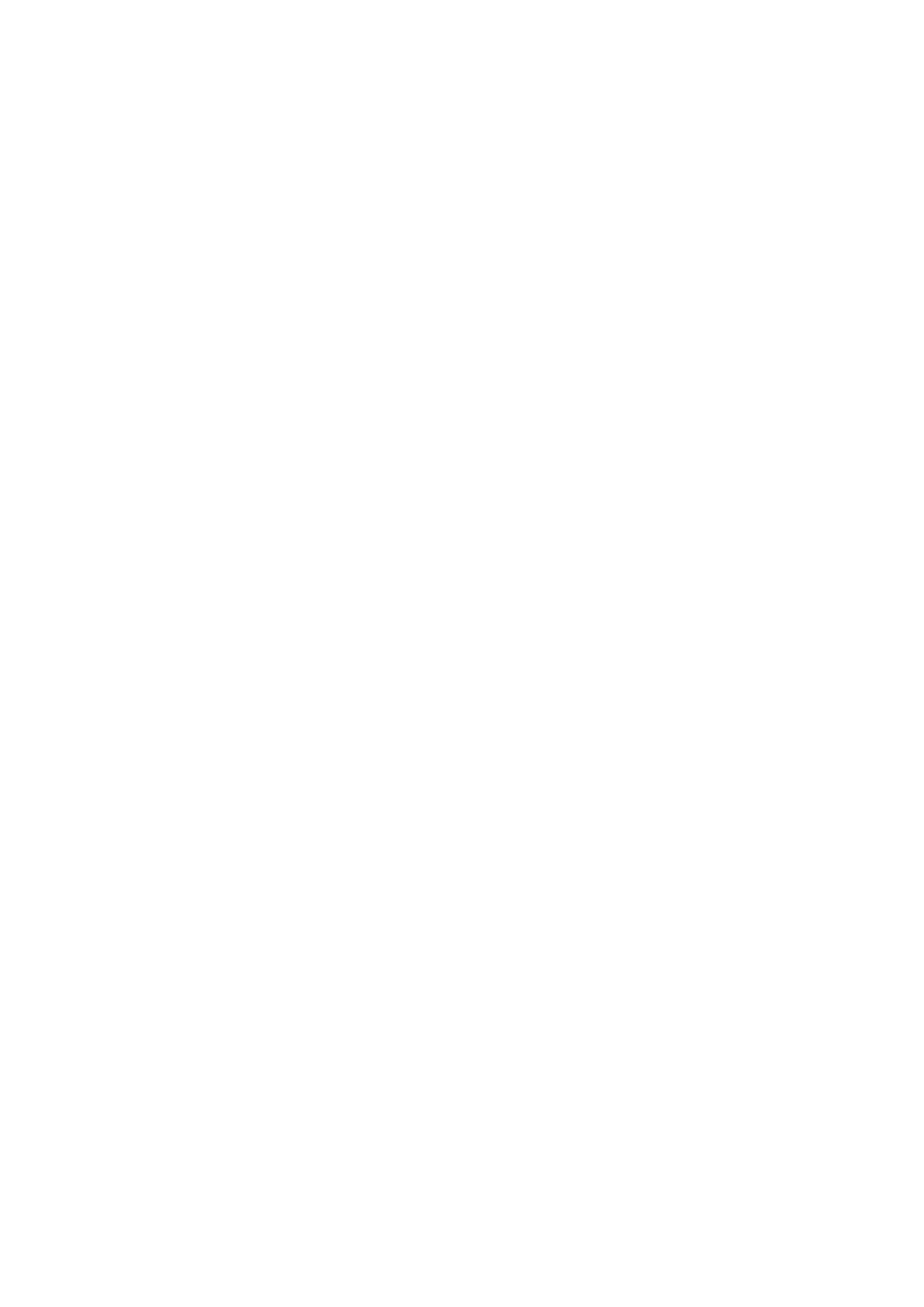# Index

G-bundle, 64 AF -morphism, 56 -scheme, 56 additive closure, 32 additively closed, 32 algebraic stack, xvi almost invertible, 5 almost invertible family, 5 alteration, 12 ample cohomologically, 12 ample family, 4 almost, 6 basic  $w$ -fold, 19 birational morphism, 5 completeness property, xiii, 29, 34 conductor, 22 curve exceptional, 22 dimension cohomological, 14 divisorial, xi, 3, 4 enough locally free sheaves, 34 enough Weil divisors, 3 faithful family of functors, 32 family of sheaves, xvi finite locally free surjection, 51 frame bundle, 63 free in codimension  $\leq k$ , 20 generating set of objects, 30 subcategory, 30 generating family, xiii, 4 for a subcategory of quasicoherent sheaves, 33 of objects, 31 of quasicoherent sheaves, 33 relative to a morphism, 36 tensor-, xv, 70, 71 weakly, relative to a morphism, 36

relative, 61 initial sheaf, 73 linearization of a sheaf, 48 linearly reductive, 66 locally split wrt. a morphism, 42 nowhere dense, 7 quotient stack, x global, x, xvi, 49, 50 global,relative, 49 ramification subscheme, 22 resolution property, x of an algebraic stack, 34 equivariant, 52 flat, xiv, 29 of a morphism, 45 relative, 45 schematic, 56 stabilizer, 59 relatively affine, 61 Stiefel scheme, 53 structure group, 64 admissible, 64 syzygy first, 18 tensor generates, 73 tensor generator, xv, 67 strict, 67 tensor hull, xv, 66 local, xv, 66 tensorial construction, x, 65 thick open set, 5 thick open subset divisorial, 6

inertia stack, 59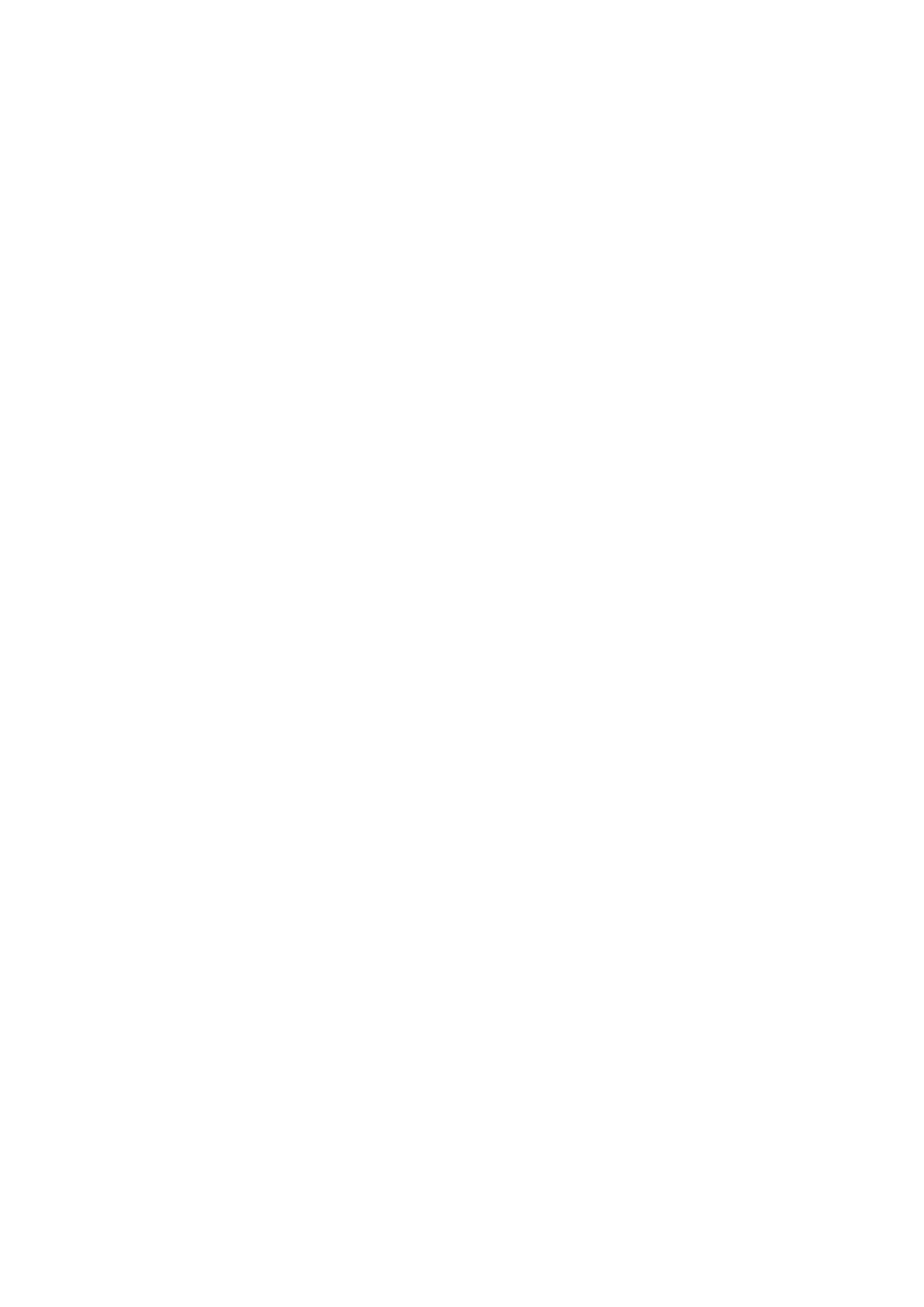- [AGOT07] Dan Abramovich, Tom Graber, Martin Olsson, and Hsian-Hua Tseng, On the global quotient structure of the space of twisted stable maps to a quotient stack, J. Algebraic Geom. 16 (2007), no. 4, 731–751.
	- [Alp09] Jarod Alper, Good moduli spaces for Artin stacks, arXiv:0804.2242v3 [math.AG] (2009).
	- [AOV08] Dan Abramovich, Martin Olsson, and Angelo Vistoli, Tame stacks in positive characteristic, Ann. Inst. Fourier (Grenoble) 58 (2008), no. 4, 1057–1091.
- [ATJLL97] Leovigildo Alonso Tarrío, Ana Jeremías López, and Joseph Lipman, Local homology and cohomology on schemes, Ann. Sci. Ecole Norm. Sup. (4) 30 (1997), no. 1, 1–39.
	- [Aut] The Stacks Project Authors, Stacks Project, http://math.columbia. edu/algebraic\_geometry/stacks-git.
	- [AV02] Dan Abramovich and Angelo Vistoli, Compactifying the space of stable maps, J. Amer. Math. Soc. 15 (2002), no. 1, 27–75 (electronic).
	- [Bor63] Mario Borelli, Divisorial varieties, Pacific J. Math. 13 (1963), 375–388.
	- [Bor67]  $\ldots$ , Some results on ampleness and divisorial schemes, Pacific J. Math. 23 (1967), 217–227.
	- $[Bou65]$  N. Bourbaki, Eléments de mathématique. Fasc. XXXI. Algèbre commutative. Chapitre 7: Diviseurs, Actualités Scientifiques et Industrielles, No. 1314, Hermann, Paris, 1965.
	- [Bro10] Michael Broshi, G-torsors over dedekind schemes, arXiv:1001.4777v3 [math.AG] (2010).
	- [BS03] Holger Brenner and Stefan Schröer, Ample families, multihomogeneous spectra, and algebraization of formal schemes, Pacific J. Math. 208 (2003), no. 2, 209–230.
	- [BV75] Winfried Bruns and Udo Vetter, Die Verallgemeinerung eines Satzes von Bourbaki und einige Anwendungen, Manuscripta Math. 17 (1975), no. 4, 317–325.
	- [Con07] Brian Conrad, Deligne's notes on Nagata compactifications, J. Ramanujan Math. Soc. 22 (2007), no. 3, 205–257.
	- [EG85] E. Graham Evans and Phillip Griffith, Syzygies, London Mathematical Society Lecture Note Series, vol. 106, Cambridge University Press, Cambridge, 1985.
	- [EGA I] A. Grothendieck, Éléments de géométrie algébrique. I. Le langage des schémas, Inst. Hautes Études Sci. Publ. Math. (1960), no. 4, 228.
- [EGA I<sub>2nd</sub>] A. Grothendieck and Jean A. Dieudonné, Éléments de géométrie alg´ebrique. i., Die Grundlehren der mathematischen Wissenschaften. 166. Berlin-Heidelberg-New York: Springer-Verlag. IX, 466 p., 1971.
	- [EGA II] , Éléments de géométrie algébrique. II. Étude globale élémentaire de quelques classes de morphismes, Inst. Hautes Études Sci. Publ. Math. (1961), no. 8, 222.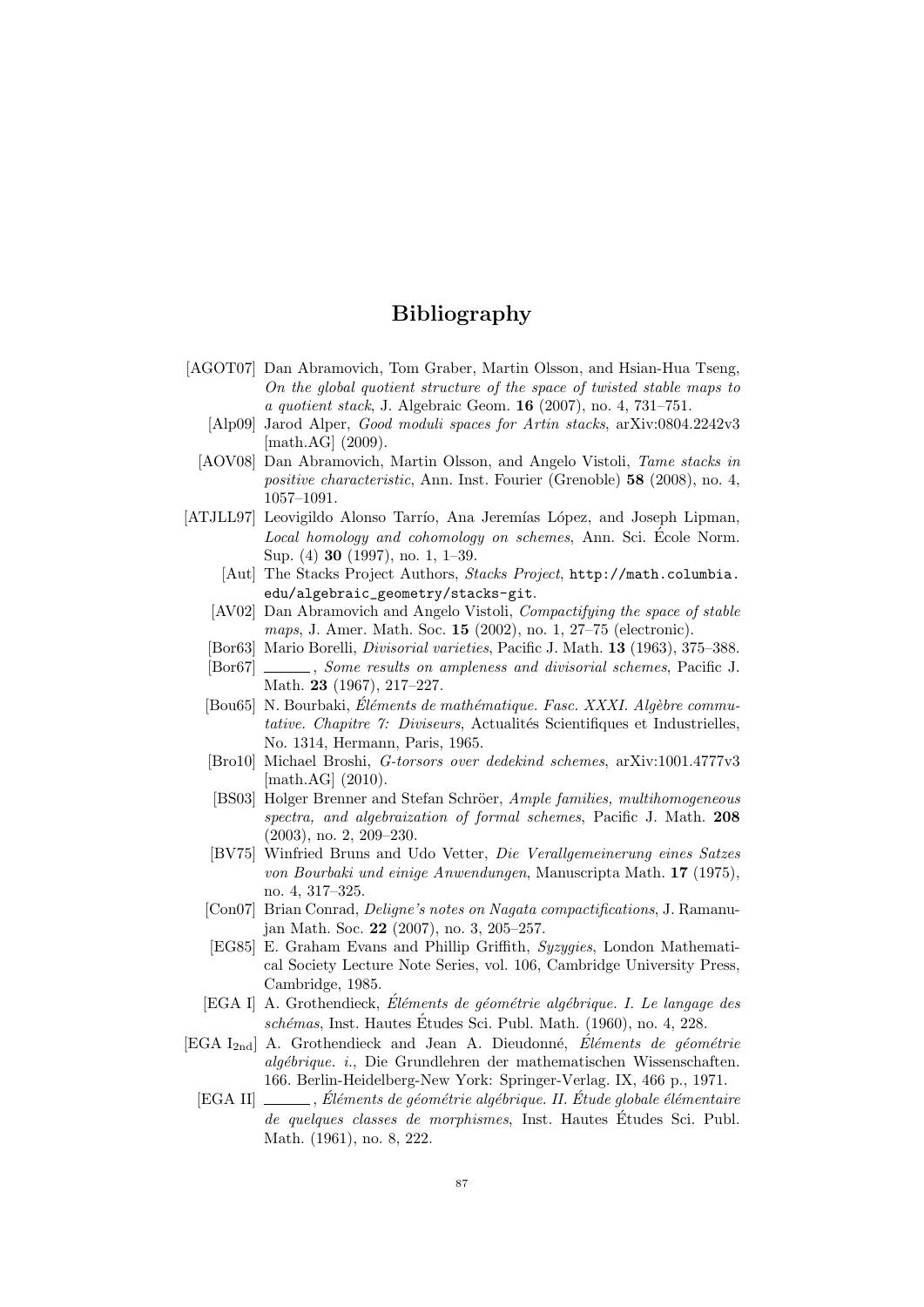- $[EGA III.1] \_\_$ , Éléments de géométrie algébrique. III. Étude cohomologique des faisceaux cohérents. I, Inst. Hautes Études Sci. Publ. Math. (1961), no. 11, 167.
- [EGA IV.2] \_\_\_\_, Éléments de géométrie algébrique. IV. Étude locale des schémas et des morphismes de schémas. II, Inst. Hautes Études Sci. Publ. Math. (1965), no. 24, 231.
- [EGA IV.4]  $\qquad \qquad$ , Eléments de géométrie algébrique. IV. Etude locale des schémas et des morphismes de schémas IV, Inst. Hautes Études Sci. Publ. Math. (1967), no. 32, 361.
- [EHKV01] Dan Edidin, Brendan Hassett, Andrew Kresch, and Angelo Vistoli, Brauer groups and quotient stacks, Amer. J. Math. 123 (2001), no. 4, 761–777.
	- [Eik92] Markus Eikelberg, The Picard group of a compact toric variety, Results Math. 22 (1992), no. 1-2, 509–527.
	- [Fer03] Daniel Ferrand, Conducteur, descente et pincement, Bull. Soc. Math. France 131 (2003), no. 4, 553–585.
	- [FSR05] Walter Ferrer Santos and Alvaro Rittatore, Actions and invariants of algebraic groups, Pure and Applied Mathematics (Boca Raton), vol. 269, Chapman & Hall/CRC, Boca Raton, FL, 2005.
	- [Ful93] William Fulton, Introduction to toric varieties, Annals of Mathematics Studies, vol. 131, Princeton University Press, Princeton, NJ, 1993, The William H. Roever Lectures in Geometry.
	- [Gro10] Philipp Gross, The resolution property of algebraic surfaces, arXiv:1001.2206v1 [math.AG] (2010).
	- [Har77] Robin Hartshorne, Algebraic geometry, Springer-Verlag, New York, 1977, Graduate Texts in Mathematics, No. 52.
	- [Har94] , Generalized divisors on Gorenstein schemes, Proceedings of Conference on Algebraic Geometry and Ring Theory in honor of Michael Artin, Part III (Antwerp, 1992), vol. 8, 1994, pp. 287–339.
	- [Har07] , Generalized divisors and biliaison, Illinois J. Math. 51 (2007), no. 1, 83–98 (electronic).
	- [Hau02] Jürgen Hausen, *Equivariant embeddings into smooth toric varieties*, Canad. J. Math. 54 (2002), no. 3, 554–570.
	- [Hei05] Jochen Heinloth, Twisted Chern classes and  $\mathbb{G}_m$ -gerbes, C. R. Math. Acad. Sci. Paris 341 (2005), no. 10, 623–626.
	- [HL97] Daniel Huybrechts and Manfred Lehn, The geometry of moduli spaces of sheaves, Aspects of Mathematics, E31, Friedr. Vieweg & Sohn, Braunschweig, 1997.
	- [Ill05] Luc Illusie, Grothendieck's existence theorem in formal geometry, Fundamental algebraic geometry, Math. Surveys Monogr., vol. 123, Amer. Math. Soc., Providence, RI, 2005, With a letter (in French) of Jean-Pierre Serre, pp. 179–233.
	- [Kaw04] Yujiro Kawamata, Equivalences of derived categories of sheaves on smooth stacks, Amer. J. Math. 126 (2004), no. 5, 1057–1083.
	- [Kle67] Steven L. Kleiman, On the vanishing of  $H<sup>n</sup>(X, \mathcal{F})$  for an n-dimensional variety, Proc. Amer. Math. Soc. 18 (1967), 940–944.
	- [KM97] Seán Keel and Shigefumi Mori, *Quotients by groupoids*, Ann. of Math. (2) 145 (1997), no. 1, 193–213.
	- [Knu71] Donald Knutson, Algebraic spaces, Lecture Notes in Mathematics, Vol. 203, Springer-Verlag, Berlin, 1971.
	- [Kre09] Andrew Kresch, On the geometry of Deligne-Mumford stacks, Algebraic geometry—Seattle 2005. Part 1, Proc. Sympos. Pure Math., vol. 80,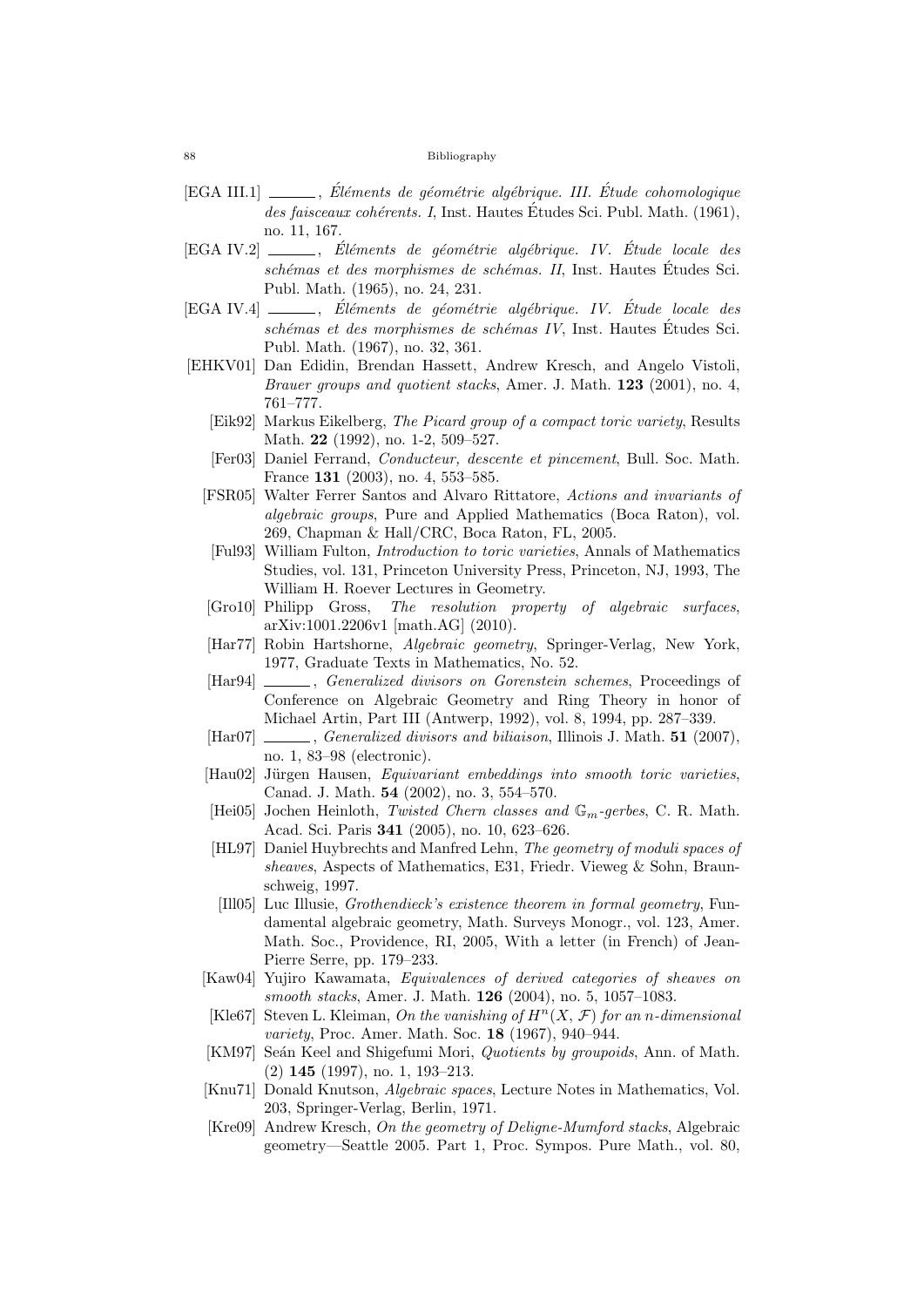Amer. Math. Soc., Providence, RI, 2009, pp. 259–271.

- [KV04] Andrew Kresch and Angelo Vistoli, On coverings of Deligne-Mumford stacks and surjectivity of the Brauer map, Bull. London Math. Soc. 36 (2004), no. 2, 188–192.
- [Laz69] Daniel Lazard, Autour de la platitude, Bull. Soc. Math. France 97 (1969), 81–128.
- [Lie08] Max Lieblich, Twisted sheaves and the period-index problem, Compos. Math. 144 (2008), no. 1, 1–31.
- [LMB00] Gérard Laumon and Laurent Moret-Bailly, *Champs algébriques*, Ergebnisse der Mathematik und ihrer Grenzgebiete. 3. Folge. A Series of Modern Surveys in Mathematics [Results in Mathematics and Related Areas. 3rd Series. A Series of Modern Surveys in Mathematics], vol. 39, Springer-Verlag, Berlin, 2000.
- [Lur05] Jacob Lurie, Tannaka Duality for Geometric Stacks, arXiv:math/0412266v2 [math.AG] (2005).
- [MF82] David Mumford and John Fogarty, Geometric invariant theory, second ed., Ergebnisse der Mathematik und ihrer Grenzgebiete [Results in Mathematics and Related Areas], vol. 34, Springer-Verlag, Berlin, 1982.
- [Mum70] David Mumford, Abelian varieties, Tata Institute of Fundamental Research Studies in Mathematics, No. 5, Published for the Tata Institute of Fundamental Research, Bombay, 1970.
	- [Ols07] Martin Olsson, Sheaves on Artin stacks, J. Reine Angew. Math. 603 (2007), 55–112.
	- [Orl06] D. O. Orlov, Triangulated categories of singularities, and equivalences between Landau-Ginzburg models, Mat. Sb. 197 (2006), no. 12, 117– 132.
	- [OS03] Martin Olsson and Jason Starr, Quot functors for Deligne-Mumford stacks, Comm. Algebra 31 (2003), no. 8, 4069–4096, Special issue in honor of Steven L. Kleiman.
	- [Par70] Bodo Pareigis, Categories and functors, Translated from the German. Pure and Applied Mathematics, Vol. 39, Academic Press, New York, 1970.
- [Pay09] Sam Payne, Toric vector bundles, branched covers of fans, and the resolution property, J. Algebraic Geom.  $18$  (2009), no. 1, 1–36.
- [Ray70] Michel Raynaud, Faisceaux amples sur les schémas en groupes et les espaces homogènes, Lecture Notes in Mathematics, Vol. 119, Springer-Verlag, Berlin, 1970.
- [RG71] Michel Raynaud and Laurent Gruson, Critères de platitude et de projectivité. Techniques de "platification" d'un module, Invent. Math.  $13$ (1971), 1–89.
- [Rom05] Matthieu Romagny, Group actions on stacks and applications, Michigan Math. J. 53 (2005), no. 1, 209–236.
- [Ryd07] D. Rydh, Existence of quotients by finite groups and coarse moduli spaces, arXiv:0708.3333v1 [math.AG] (2007).
- [Ryd09]  $\_\_\_\_\_\$ , Remarks on "the resolution property of schemes and stacks" by  $B.$  Totaro, Notes  $(2009)$ .
- $[Rvd10a] \longrightarrow$ , Etale devissage, descent and push-outs of stacks. arXiv:1005.2171v1 [math.AG] (2010).
- [Ryd10b] \_\_\_\_, Noetherian approximation of algebraic spaces and stacks, arXiv:0904.0227v2 [math.AG] (2010).